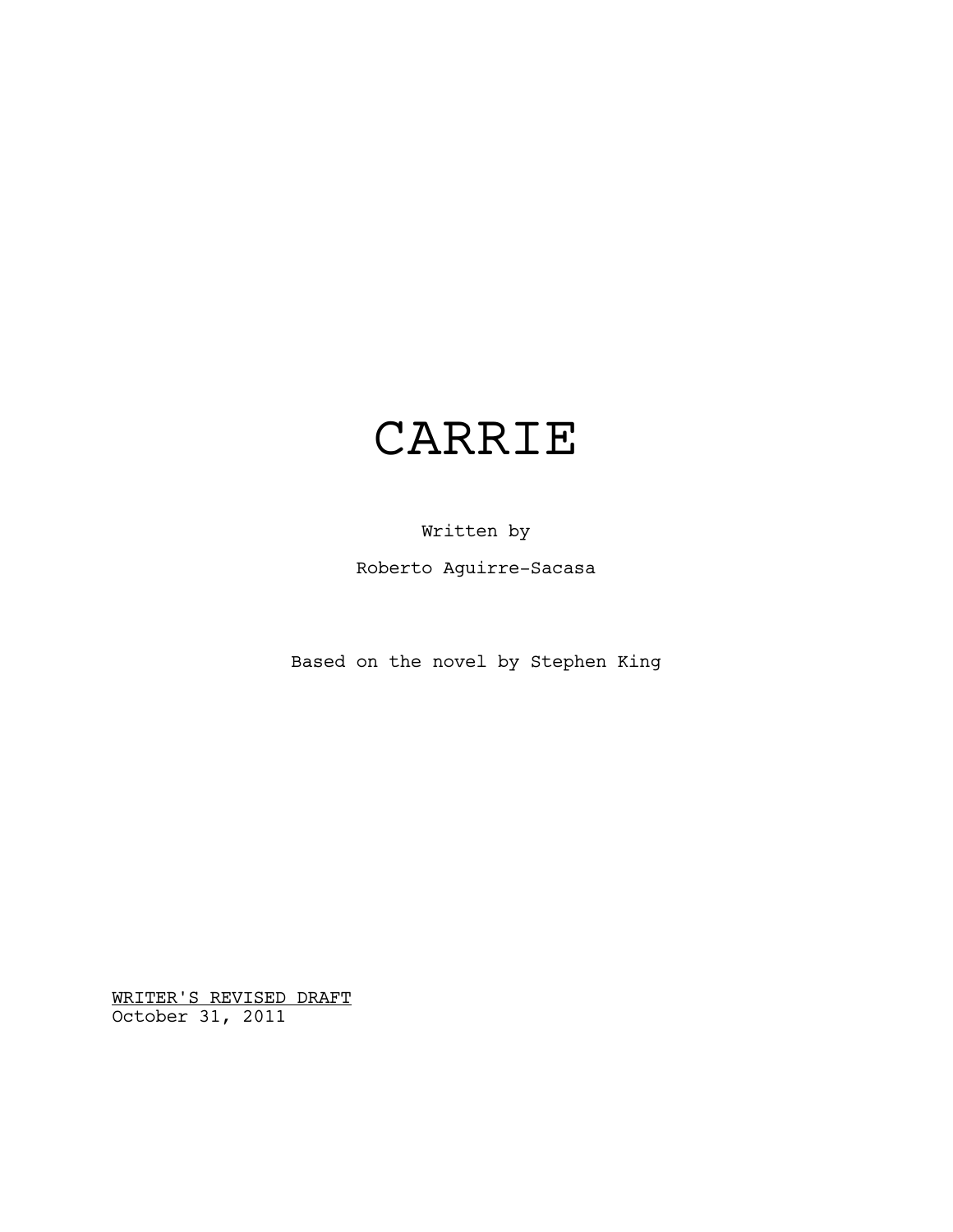FADE UP ON:

PROLOGUE: INT/EXT. MARGARET WHITE'S HOUSE - THE PAST

A balmy August day in Maine.

A white, wooden house at the end of a country lane. Ancient, New England trees in the yard. Wind in the trees' leaves. The branches swaying. A sense of the Natural World. The Eternal. We hear VOICES SINGING.

> **VOTCES** *"Blessed be the tie that binds/ Our hearts in Christian love/ The fellowship of kindred minds/ Is like that to that above..."*

The camera pans across the house. Through its windows, we see MEMBERS OF A FUNDAMENTALIST SECT, gathered to worship, singing a hymn. An imposing woman, MARGARET WHITE, stands in front of a makeshift altar, leading them.

#### WORSHIPERS

*"Before our Father's throne/ We pour our ardent prayers/ Our fears, our hopes, our aims are one/ Our comforts and our cares..."*

EXT. MARGARET WHITE'S HOUSE - BACKYARD - DAY (FLASHBACK)

The camera finds Margaret's five-year-old, shy daughter, CARRIE, creeping towards the fence that separates the White property from the next-door neighbor's yard. On the other side of the fence, a ripe, 18-year-old girl, ESTELLE HORAN, sunbathes on a towel, in a white bikini, dozing...

INT. WHITE COMMISSION CONFERENCE ROOM - PRESENT DAY

Bikini girl is now a conservative woman of 30, sitting at a conference table, in front of a microphone. Being interviewed by someone off-camera. Across the bottom of the screen, the words: *"WHITE COMMISSION - ESTELLE HORAN (NEIGHBOR)."*

> ESTELLE HORAN I lived next door to the Whites until I was twenty. The "incident" happened when I was eighteen, and Carrie was...four or five?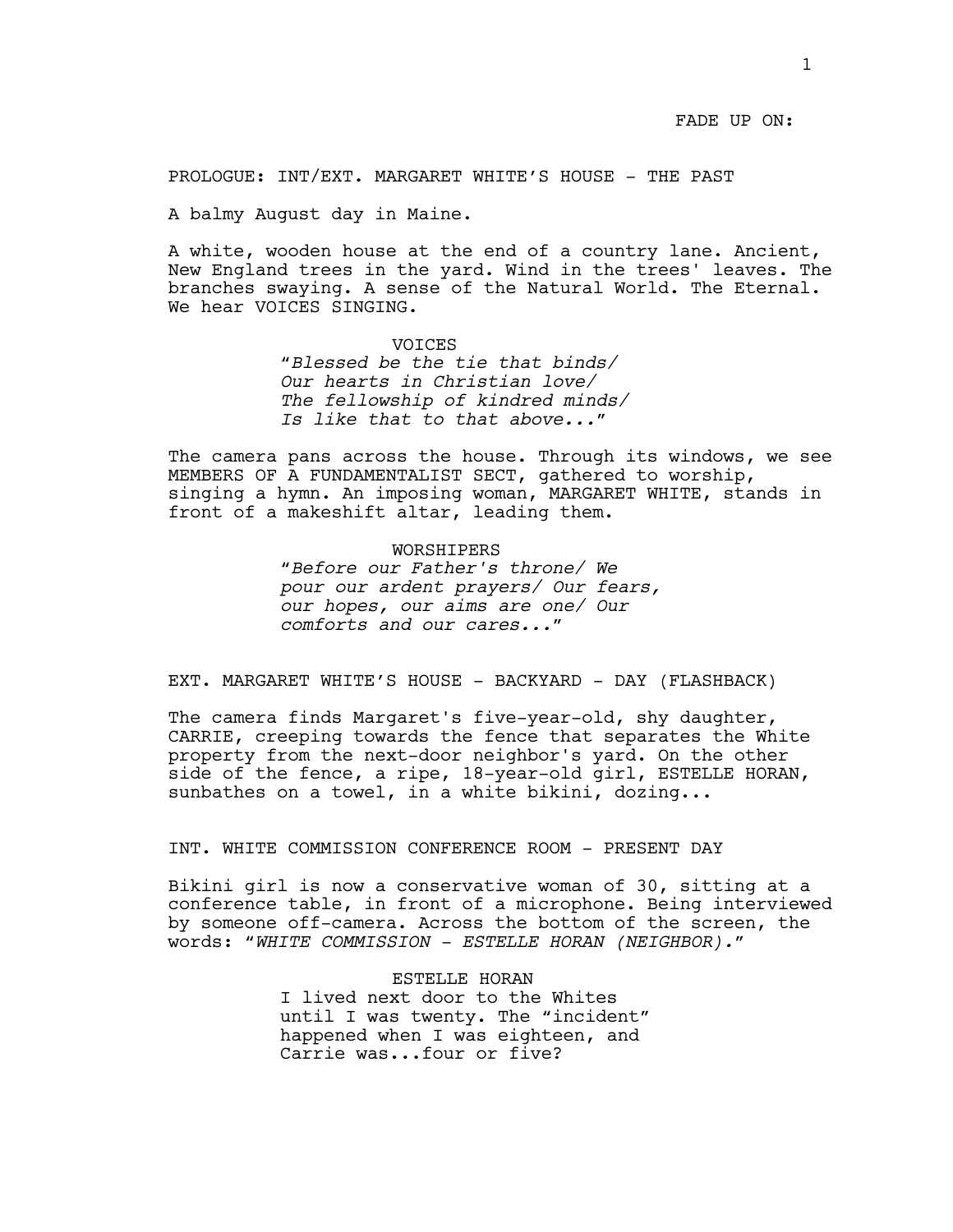EXT. THE BACKYARDS - DAY

Estelle starts awake. Little Carrie is staring at her.

YOUNG ESTELLE Carrie...you scared me. Hi.

YOUNG CARRIE

Hi. (pointing at Estelle) You have dirty pillows.

YOUNG ESTELLE What? You mean...my breasts?

YOUNG CARRIE I wish I had some.

YOUNG ESTELLE (laughing) You will. When you're older.

YOUNG CARRIE No, I won't. My Momma says only bad girls have dirty pillows.

YOUNG ESTELLE We-ell, I'm a good girl. And doesn't your mom have breasts?

YOUNG CARRIE My Momma was wicked when she made me with my daddy, she says, and that's how come she has them.

INT. WHITE COMMISSION CONFERENCE ROOM - DAY

Estelle shakes her head at the memory.

ESTELLE HORAN I was in shock. I wanted to grab that little girl up in my arms and just run away with her. Get her away from--

EXT. THE BACKYARDS - DAY

Like a banshee, Margaret White is at her backdoor, shrieking:

MARGARET *CAAARRIETTAAAAAA!*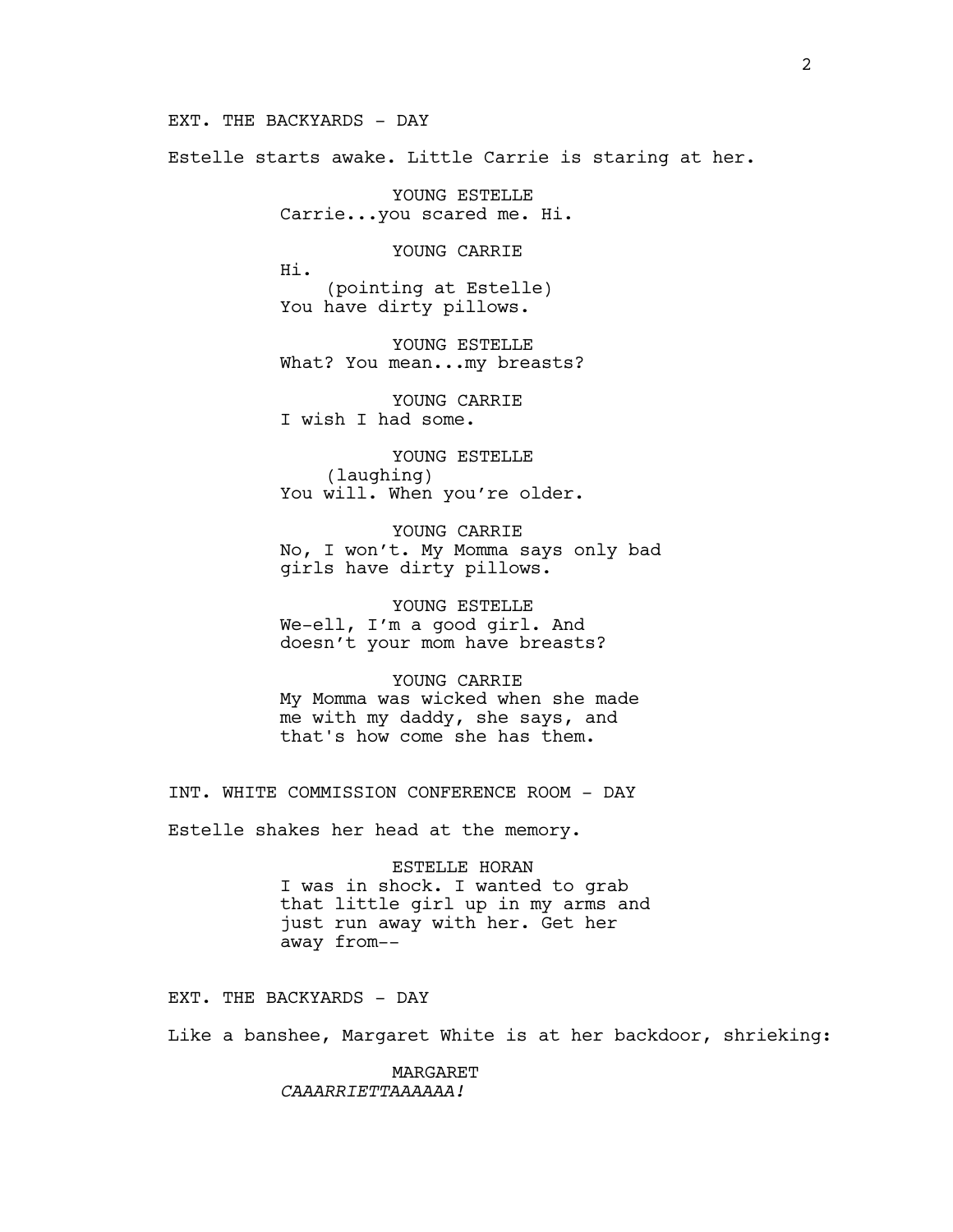The little girl freezes, caught. Estelle instinctively tries to cover herself. Margaret lumbers towards them--

YOUNG ESTELLE

Mrs. White--

MARGARET (to Estelle) Whore. Strumpet.

YOUNG ESTELLE We were just talking--

Behind Margaret, some members of the sect have gathered in the doorway, at the windows. Margaret grabs Carrie's arm and YANKS her away from Estelle, towards their house.

> MARGARET And you! I *told* you, Carrie, didn't I? I *warned* you about her!

YOUNG CARRIE I'm sorry, Momma, I, I forgot--

MARGARET (shaking the girl) She's the Whore of Babylon, Carrie, and it's a *sin!* It's a *sin* to consort with her!

YOUNG CARRIE Momma, please, I'm so sorry--

More worshipers have come out of Margaret's house. Estelle's MOTHER comes out of *their* house, afraid someone's being murdered.

> ESTELLE'S MOTHER Estelle? What's happening?

> > MARGARET

(accusing Estelle's Mom) Your daughter is a slut, and you *revel* in it!

ESTELLE'S MOTHER (WTF?) *Excuse me?*

MARGARET Exposing herself to the world! Showing her flesh! And you allow it!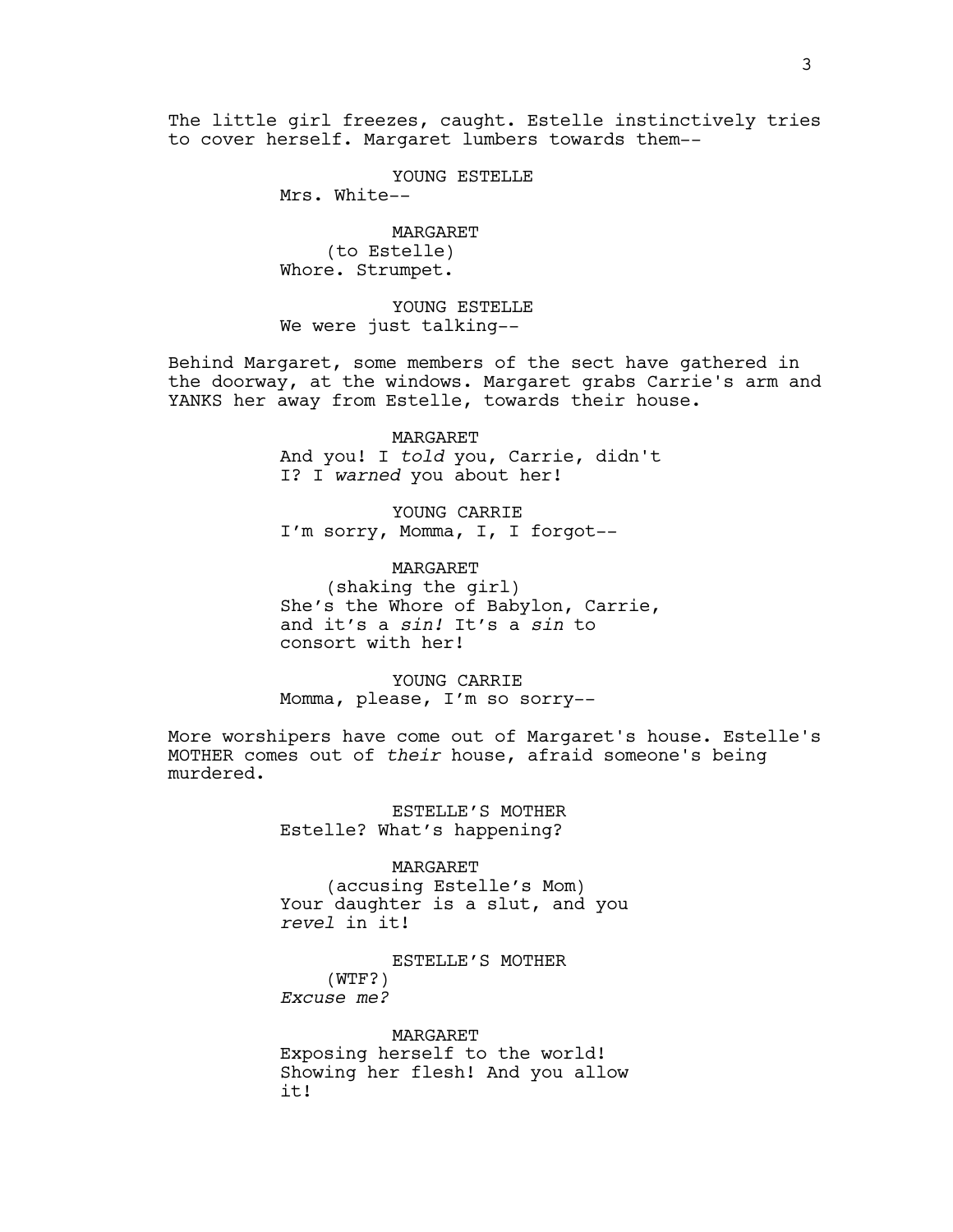YOUNG ESTELLE (genuinely worried) Mom, she's hurting Carrie--

ESTELLE'S MOTHER Let that girl go, Margaret, or I'll call the police--

MARGARET You see, Carrie? You *see* how they are? How they threaten?

YOUNG CARRIE (sobbing) Mo-momma...

THE CACOPHONY BUILDS, with Margaret, Estelle, and Estelle's mother all yelling; the worshippers staring; Carrie WAILING as Margaret drags her back towards the house--

INT. WHITE COMMISSION CONFERENCE ROOM - DAY

ESTELLE HORAN (matter-of-factly) That's when they started to fall. Out of the sky.

EXT. THE BACKYARDS - DAY

*Something--A PEBBLE--falls from the sky and hits the White roof, bouncing off it.* Then another one. Margaret stops shaking Carrie, looks up. A third rock hits the back steps.

> ESTELLE'S MOTHER (with dread) Estelle, get over here--*now.*

Estelle races to her mother as more stones--like big pieces of hail--continue to fall, all over the White backyard. One member of the sect CROSSES himself. Margaret kneels in front of her sobbing, hysterical daughter:

> MARGARET Stop it, girl! *You stop it right now!*

But Carrie can't. More stones. Estelle and her mother cower under their back porch for cover, but...the stones are *only* falling on the White property.

In a panic, Margaret takes the girl up in her arms, but their house is too far away to get to safely.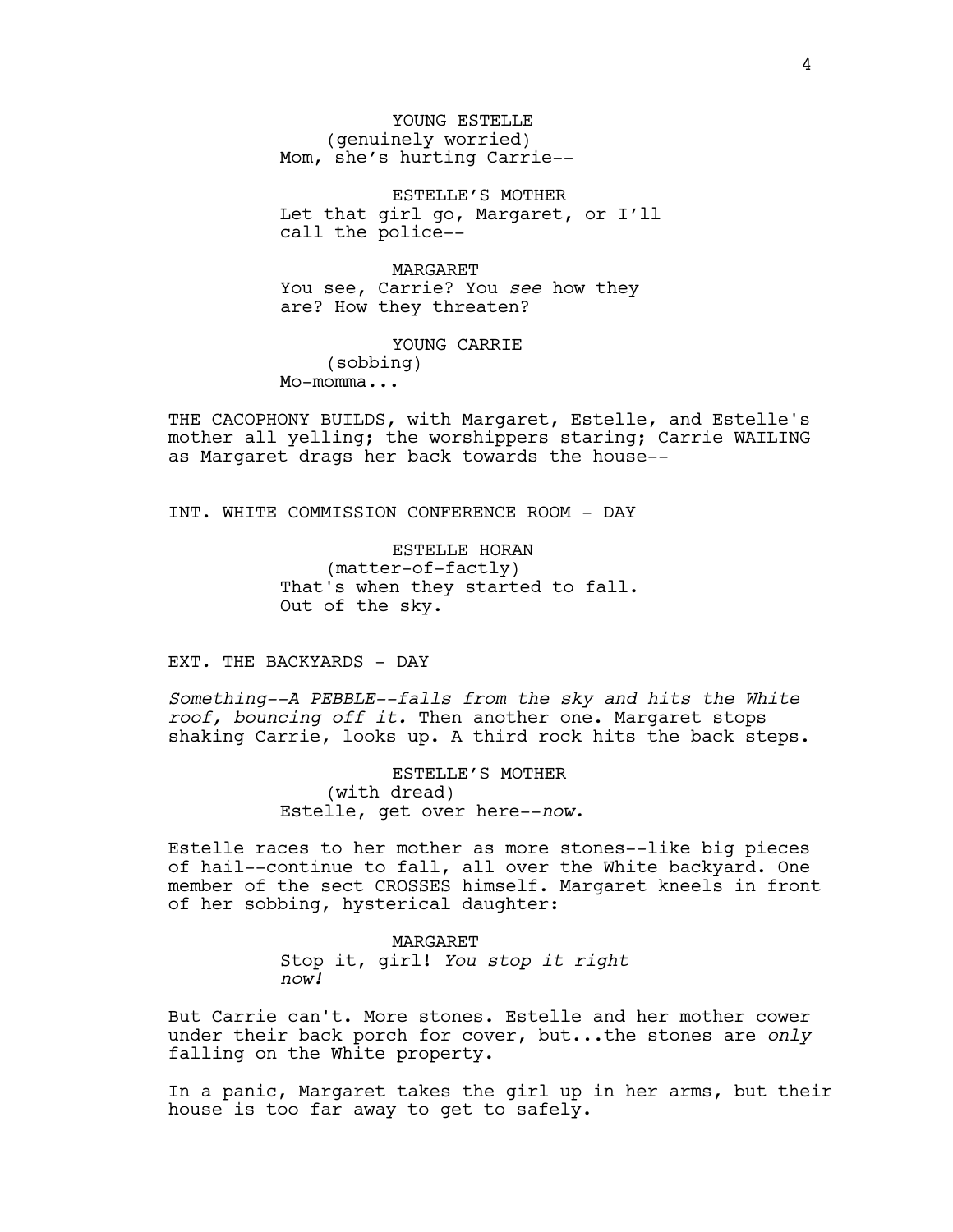So, to shield Carrie from the falling stones, Margaret HUDDLES against one of the oak trees in the backyard, as the storm of stones continues. One smashes through the roof; another hits and dislodges the drainpipe. The members of the sect are terrified; *this* is a true sign of the devil. Margaret strokes her daughter's hair, trying to calm and comfort her.

> MARGARET (CONT'D) It's all right, it's all right, Carrie. *Shhh-shhh*... He forgives you, Jesus forgives you, *shhhshhhh*...

But it's no use. This is an Act of God now...

INT. WHITE COMMISSION CONFERENCE ROOM - DAY

Estelle's interview continues:

# ESTELLE HORAN

Two things happened after that day. The first is, I never sunbathed in the backyard again. And two, those church people stopped coming over to pray and sing and...whatever. It was just Margaret and Carrie, then, in their house, doing their thing.

The interviewer asks Estelle a question.

ESTELLE HORAN (CONT'D) Sure I've wondered, over the years. About what had happened to Carrie White and her crazy mother. Now, I suppose, the whole world knows...

#### CREDITS:

SNAPSHOTS of Chamberlain, Maine, float across the screen. EWEN HIGH...THE CAVALIER PUB...THE GAS STATION...THE FIREHOUSE...THE BOWLING ALLEY, et cetera. This place--this town--is *real*. It *exists*.

These images give way to PICTURES from Ewen High's latest yearbook. Sports teams, extra-curricular clubs, class portraits, and solo shots, including: Baseball star TOMMY ROSS, with the caption "All American" underneath his picture. A clique of attractive, popular girls, including CHRIS HARGENSON and SUE SNELL, posed in front of their lockers. The caption beneath them reads: "Ewen High's Fempire." The last picture we see is of Ewen High's CHOIR.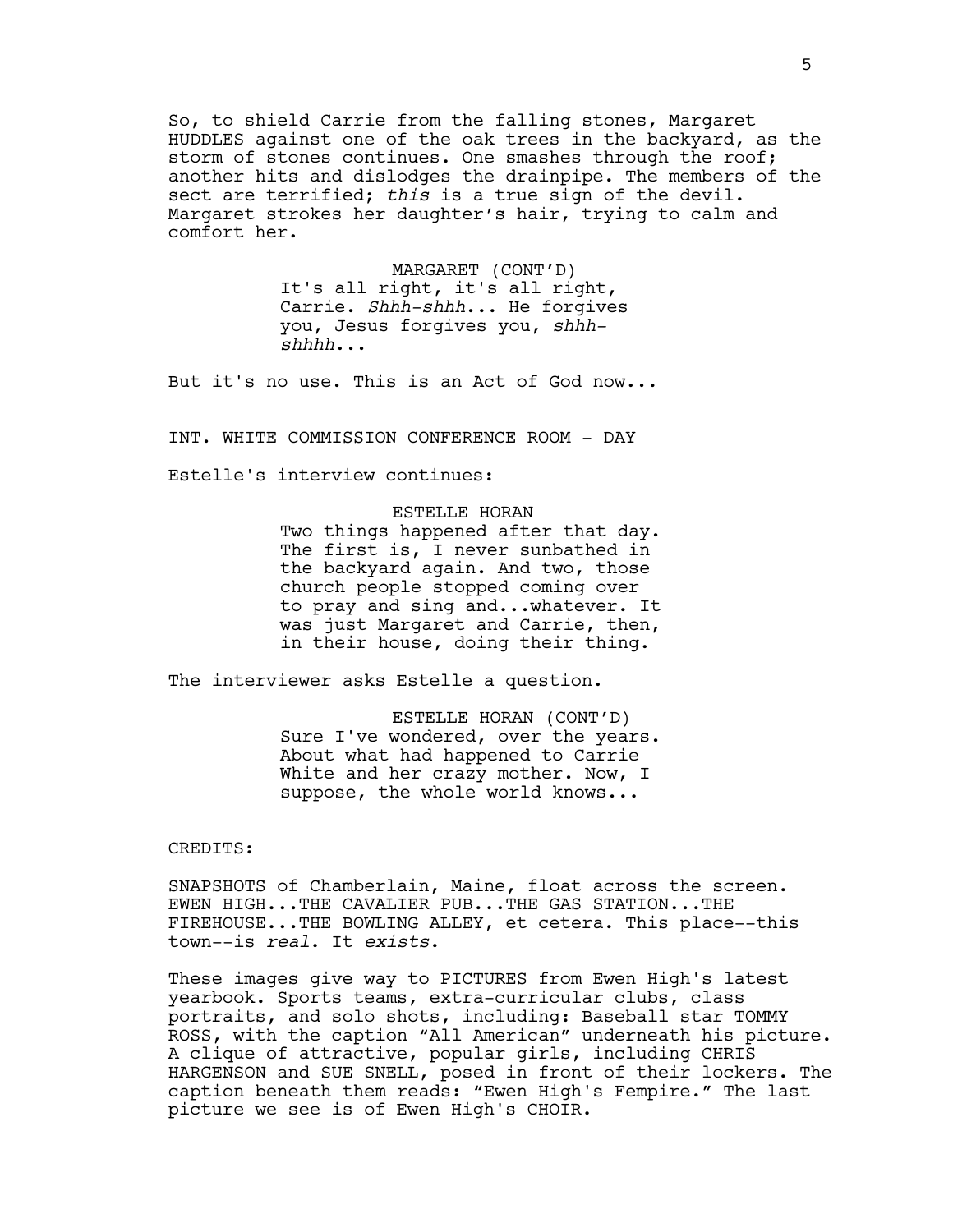In the back row, a plain, homely girl. CARRIE WHITE, a teenager now, staring straight ahead. The camera pushes in on Carrie's dark, haunted eyes...

INT. SUE'S BEDROOM - VIDEO DIARY - THE PRESENT, LOOKING BACK

SUE SNELL, pretty, 17, sits in front of her computer. Wrestling with what she lived through.

> SUE There's one thing no one seems to understand about what happened. Not the reporters, not the people on the Commission, who are trying to tell their *own* version of this story, not even my mom and dad...

EXT. EWEN HIGH - BLACK TOP - DAY

The camera pans from BLUE SKY to...SENIOR P.E. CLASS. A chainlink fence separates THE GUYS from THE GIRLS.

> SUE  $(V.O.)$ We were kids in high school, okay? Carrie was, Chris was, Tommy... (a hitch in her voice) ...Tommy was...

The camera finds: Sue and her boyfriend, athletic, handsome TOMMY ROSS, chatting intimately at the fence. We hear a WHISTLE. The girls' gym teacher, MISS DESJARDIN, ending a time-out, calling to:

> MS. DESJARDIN What are you waiting for, Sue, doomsday? Back to the game. Goodbye, Mr. Ross.

Smiling, Tommy trots back to the BOYS. Sue rejoins the girls' volleyball game. She, CHRIS (a haughty hottie), and CARRIE (a duck amongst swans), are on the GOLD team against BLUE.

> CHRIS (to Sue) Did Tightass finally ask you?

> > SUE

Not yet.

CHRIS Pathetic. Come with me and Billy.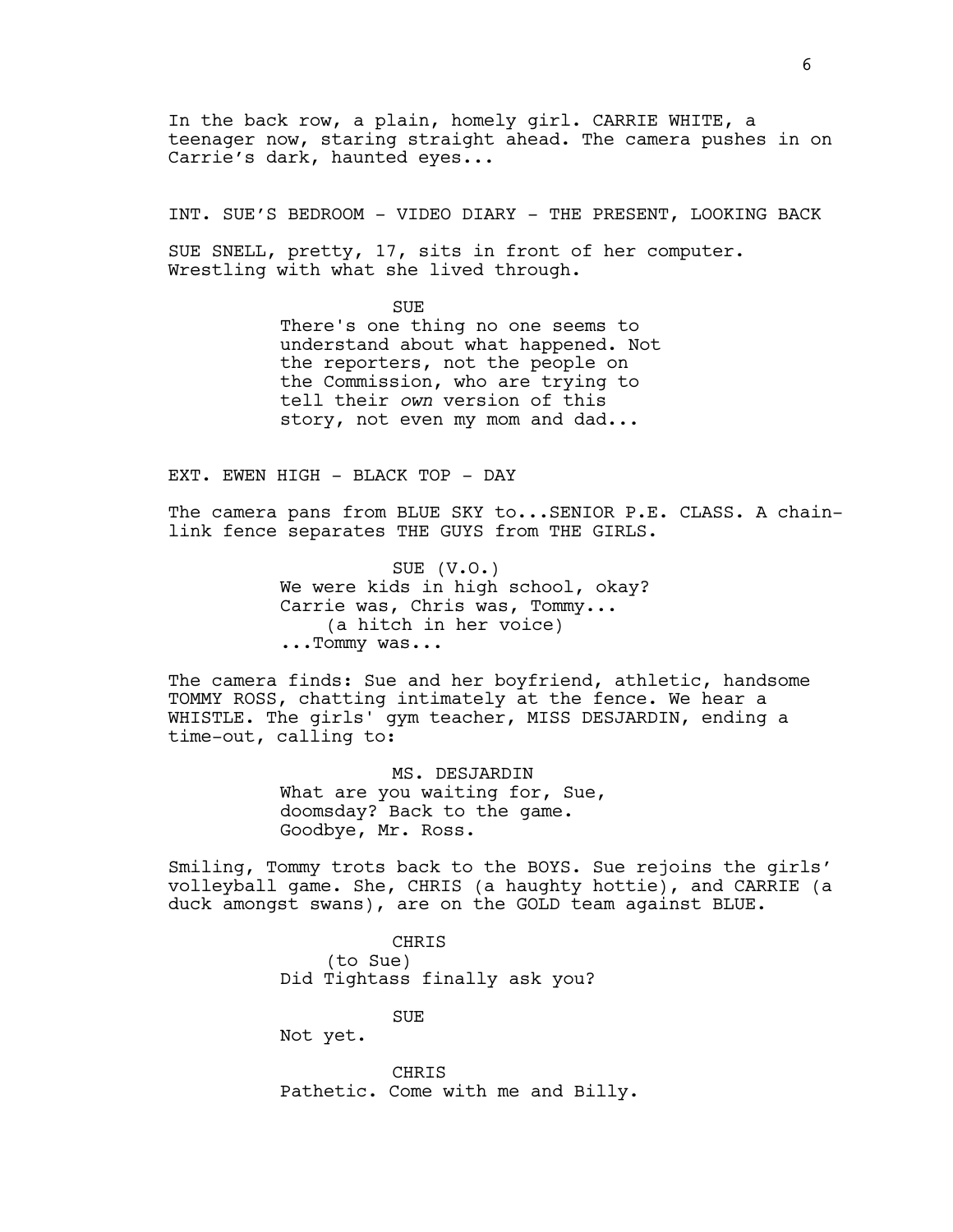Carrie looks on, excluded, as the game resumes...

SUE  $(V.0.)$ Try to remember that, if you can: That we were in high school, and that some of us--we made bad decisions. We overreacted. Or underestimated. But mostly, we were trying to do our best. We didn't know...

Under Sue's V-O: Team Blue serves the ball; the two teams keep it in play; finally, a girl on the other team (TINA) hits the ball towards Carrie. Chris, fearing the worst, races to cover Carrie, who goes after the ball, as well--

> SUE (V.O.) ...that what would end in blood on Prom Night *began* in blood, that day, in the locker-room, after that stupid, *stupid* volleyball game...

Disaster; Chris and Carrie COLLIDE--

They miss the return; Desjardin blows her whistle--

MS. DESJARDIN Game point! Blue wins!

The Gold Team GROANS; typical Carrie--

SUE  $(V.O.)$ Of course, none of us realized it at the time. To us, that day was just a crueler variation on the same old story: Carrie White getting kicked in the teeth yet again...

Focus on: Chris, enraged, looking at Carrie, a deer staring down a rifle's barrel.

> **CHRTS** (cobra-like) *You. Eat. Shit.*

INT. WHITE COMMISSION - DEAN MCDUFFY - DAY

A physicist, in his fifties, sits at the table. A copy of the book he's written in front of him. He's identified across the bottom of the screen: *"WHITE COMMISSION - DR. DEAN L. McDUFFY (AUTHOR, TELEKINESIS: A SCIENTIFIC BASIS)."*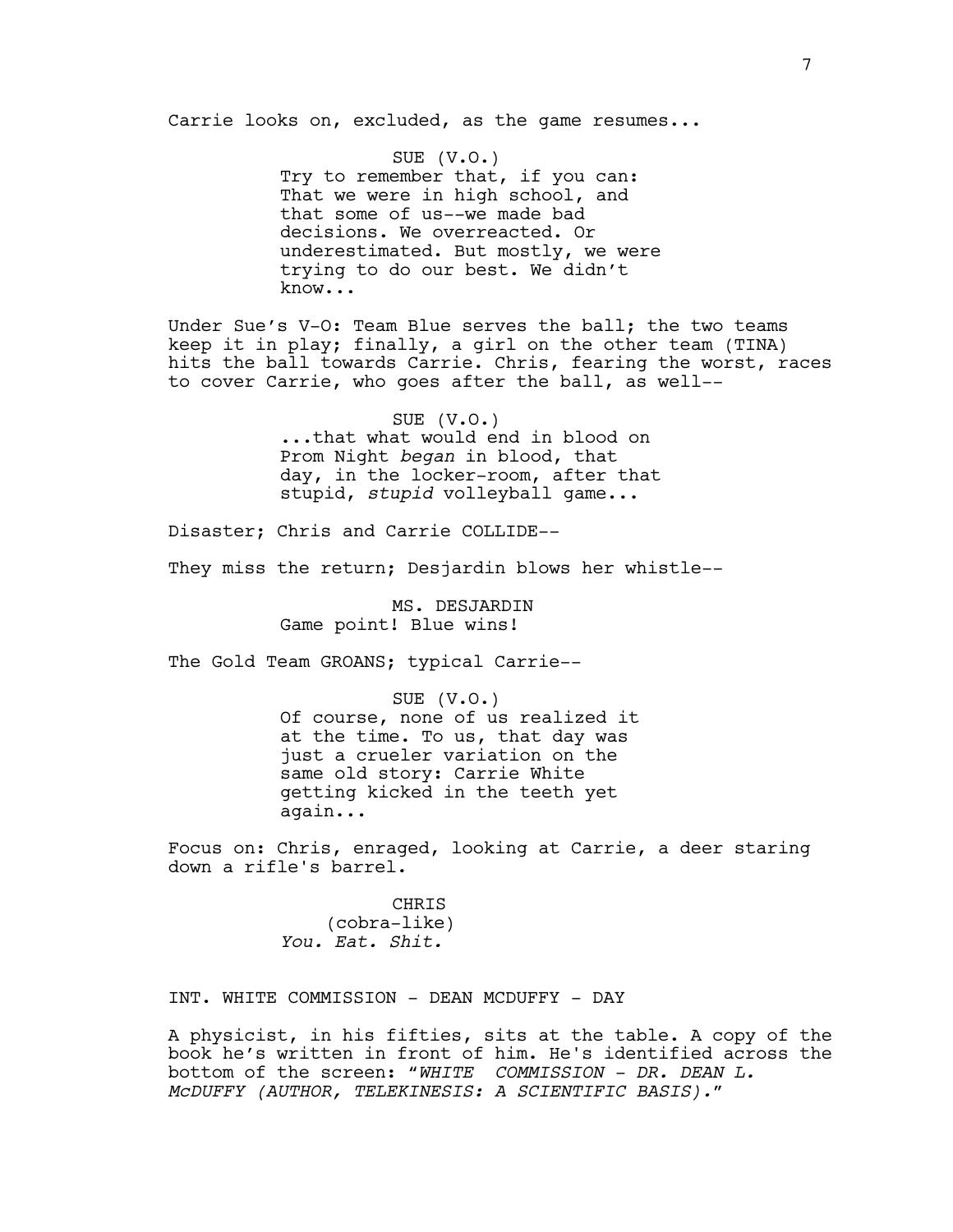#### MCDUFFY

Apart from the stones, there is no other recorded instance of TK in Carrie White's childhood... Of course, since Carrie was an only child, the best witness to such manifestations would have been her mother, Margaret White...

INT. GIRLS' LOCKER ROOM - DAY

Amidst a sea of bodies, naked and half-clad girls, Sue and two of her girlfriends, NICKI and HEATHER, are in towels, post- showering, combing out their hair.

# MCDUFFY (V.O.)

Moreover, it is entirely possible that Carrie's talent was *latent*, awakened by the trauma and stress she experienced last May...

# HEATHER

...finally, I was like, "Either we're going, Brian, or I'm asking the Beak. Because I am *not* missing *my* prom because *you* can't get your shit together." And Brian was like, "Fine, Heather, buy the tickets." And I was like, *"Thank you*, I *will*, why was that so friggin' hard?"

#### NICKI

(to Sue) What about you guys?

SUE Tommy hasn't asked me yet--

# NICKI

He better.

SUE Why does everyone care so much? It's just a dance.

Nicki and Heather look at each other.

#### NICKI

A) It's *prom*--

HEATHER

--and B) You care more than anyone, Sue. Why don't you just ask him?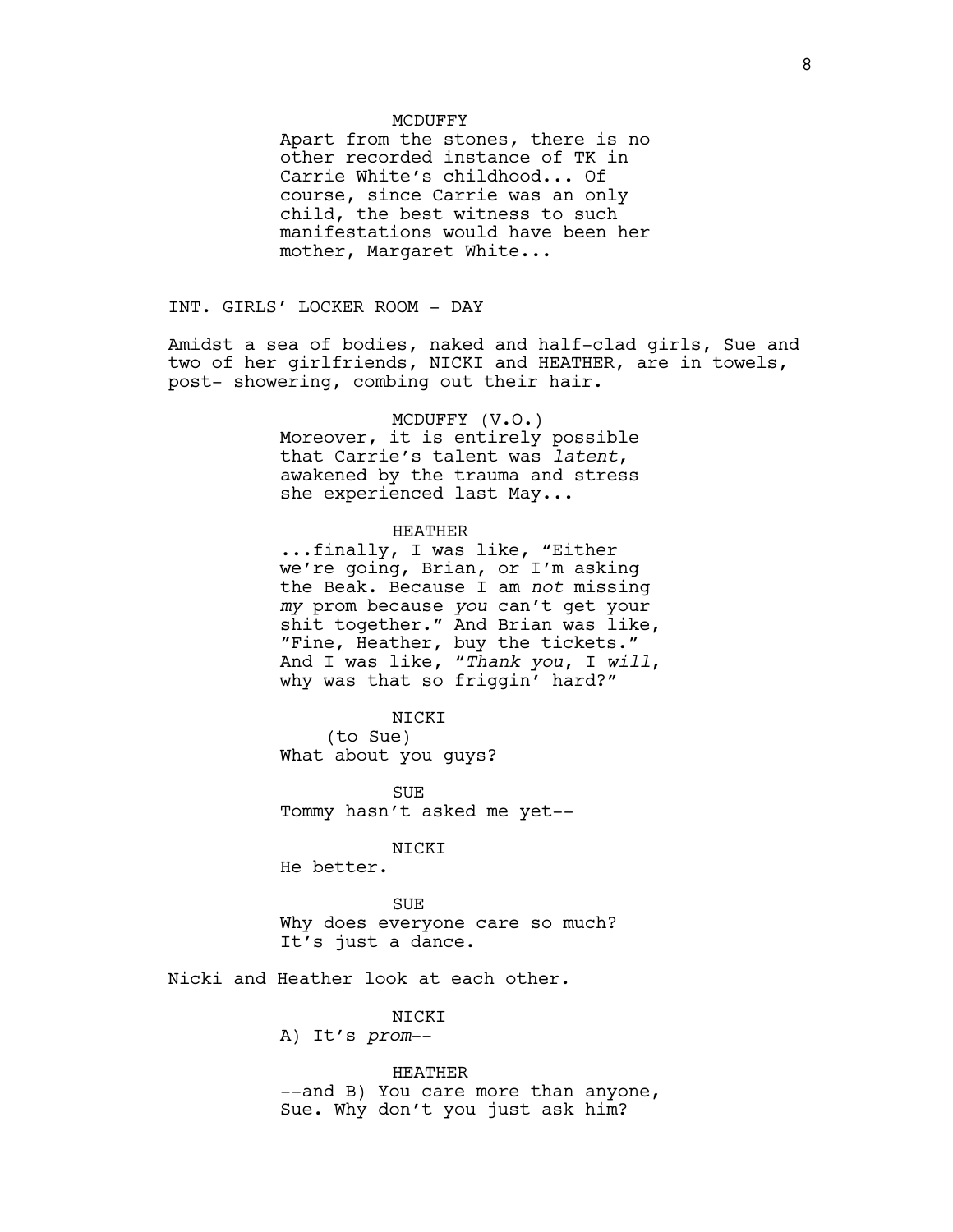Suddenly: A BLOOD-CURDLING SCREAM from the other side of the lockers.

> SOMEONE (O.S.) *Help! Help meeeee!*

# NICKI

Holy shit--

Sue, Nicki, and Heather dash around the lockers to discover a group of girls clumped in front of the communal shower room. Unseen, at the front of the group, we hear Chris's voice:

> CHRIS (O.S.) Peer-iod! *Peer-iod!*

The chant is taken up by the other girls, "Peer-iod, peeriod," over and over, as Sue grabs another classmate, EMMA.

> **SUE** What's going on, Emma?

EMMA (shrugging) It's Carrie.

Angle on: Chris, leading the charge:

CHRIS *Plug it up! Plug it up! Plug it up!*

Sue pushes her way through the girls; they've all joined Chris; it's like something out of *Lord of the Flies*.

> GIRLS *Plug it up! Plug it up! Plug it up!*

Sue gets to the front of the group, but right before she can see what's happening, WE CUT TO--

INT. DRY CLEANERS - DAY (SIMULTANEOUS)

A modest storefront at the end of Chamberlain's main drag. Behind the counter, Margaret White sits at a sewing machine, doing alterations, humming a hymn, when--*she stops suddenly*, looks up... *Something's wrong.* A beat. The feeling passes, Margaret resumes sewing, but she NICKS her finger. Looks down at the drop of blood...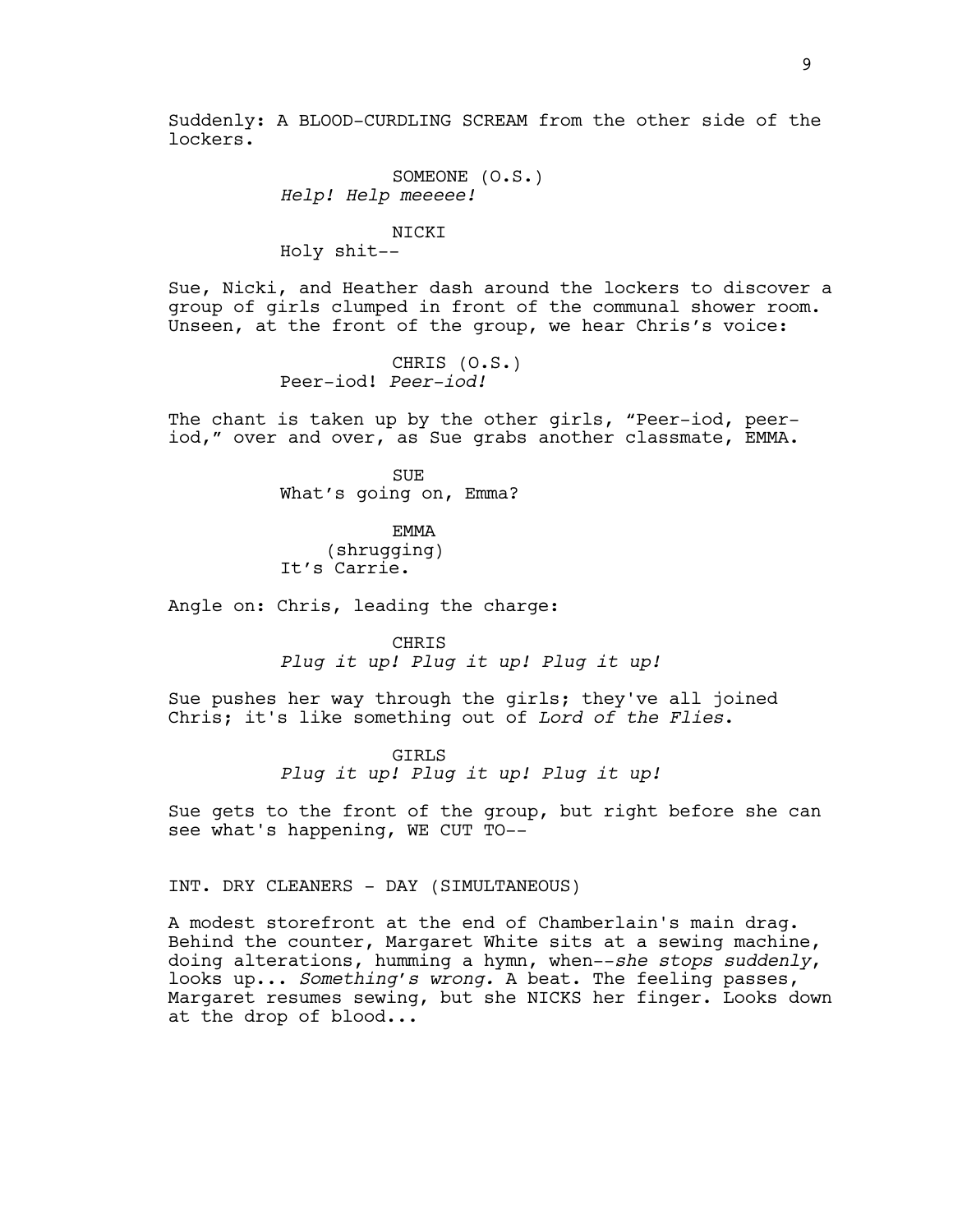# INT. GIRLS' LOCKER ROOM - DAY

Looking at: Carrie, howling, hysterical; more animal than human. Traumatized. *Her legs and the white tiles beneath her are streaked with menstrual blood.* The girls are throwing tampons and underwear at Carrie, laughing, taunting, chanting:

#### GIRLS

*Plug it up! Plug it up! Plug it up!*

Sue at the front of the group. Another girl, TINA, puts a stack of tampons in Sue's hands.

# GIRLS (CONT'D) *Plug it up! Plug it up! Plug it up!*

Sue looks at the tampons, then at Carrie. Briefly, the two girls lock eyes. Then Chris catches Sue's attention; a malicious shine in Chris's smile. A moment of decision...then Sue, too, starts chanting--

> SUE/GIRLS *Plug it up! Plug it up! Plug it up!*

Sue starts throwing tampons at Carrie; Chris snap a picture of Carrie with her cell phone; the chanting continues--

> GIRLS *Plug it up! Plug it up! Plug it up!*

Ms. Desjardin, hearing the commotion, comes into the locker room from her office...

INT. WHITE COMMISSION - RITA DESJARDIN - DAY

Now Rita Desjardin sits at that conference table, being interviewed. Across the bottom of the screen, the words: *"WHITE COMMISSION - RITA DESJARDIN (PHYS. ED. TEACHER)."*

> MS. DESJARDIN (doesn't mince words) These girls, they'll do anything to be part of the pack. Chris Hargensen was the ringleader, no shock there. But they were *all* doing it. Tina, Rachel, Heather, Donna. Even Sue Snell...

INT. GIRLS' LOCKER ROOM - DAY

As the chanting continues: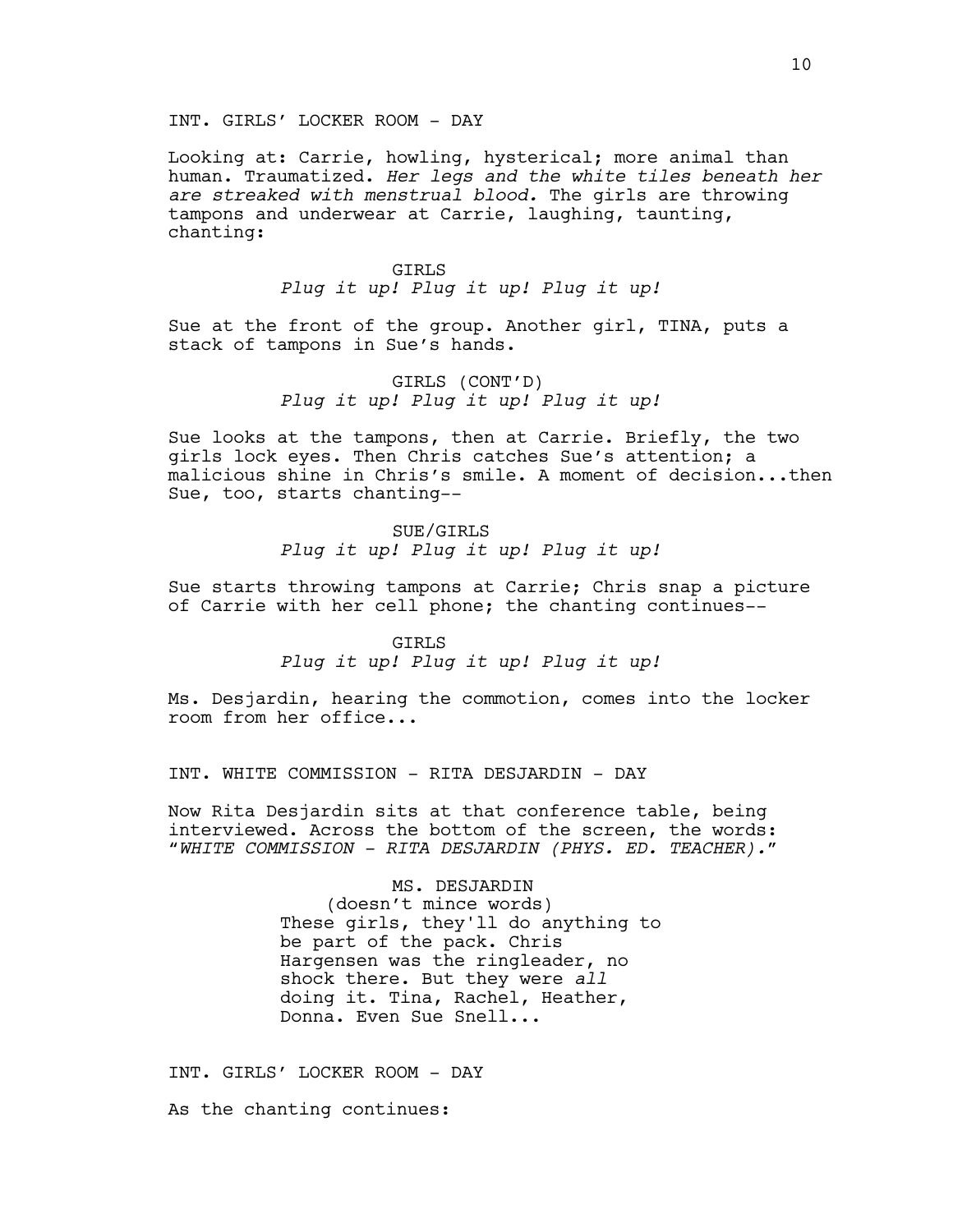NICKI (to Heather) God, you'd think she'd never had her period before.

Hearing this, the penny drops for Sue. She looks at the terror-stricken girl. At the blood flowing down Carrie's legs. Thick and dark. Sue grabs Chris's arm.

> SUE Wait, Chris, I think this may be the first time she's--

As Desjardin forces her way through the gaggle of girls--

MS. DESJARDIN What the hell is going on here?

Desjardin stops cold when she sees Carrie--

MS. DESJARDIN (CONT'D) Carrie? What's wrong?

CARRIE (shrieks) *I'm bleeding to death!*

In a corner of the locker room, *a rack of baseball bats topples over*-- Sue gasps, turns back to Desjardin and Carrie--

> MS. DESJARDIN What? Clean yourself up. Come on.

CARRIE H...help me, Miss Desjardin, *I'm dying--*

MS. DESJARDIN (approaching Carrie) What are you talking about? Stand up.

Carrie clutches for Desjardin desperately, leaving A BLOODY HANDPRINT on the teacher's shorts--

> CARRIE *Please, I'm dying! I'm dying! I'm dying--*

Desjardin SLAPS Carrie--*and a LIGHTBULB overhead explodes,* making everyone JUMP--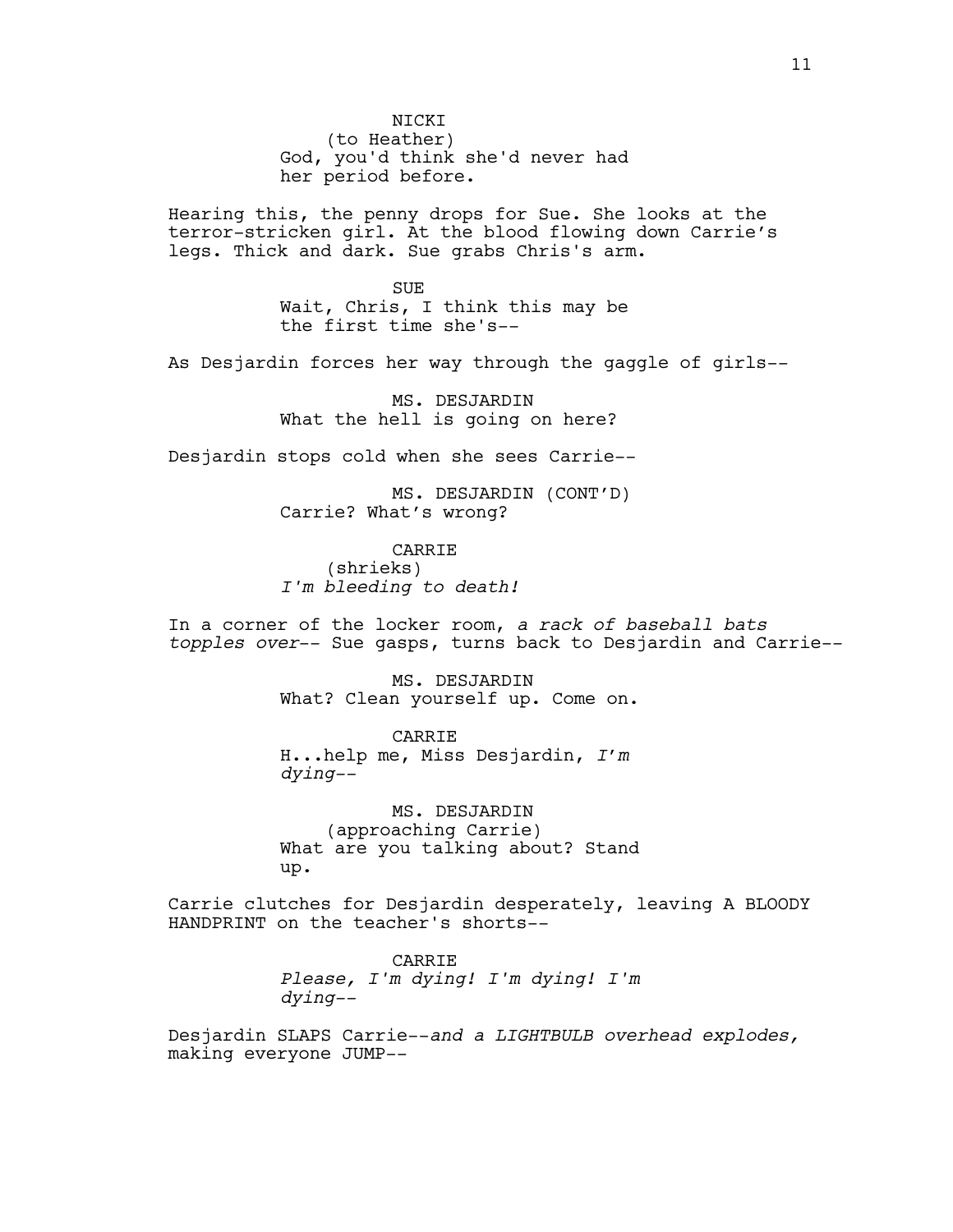CARRIE (CONT'D) *I'm bleeding to death and I can't make it stop!*

MS. DESJARDIN What has gotten into you?

SUE I don't think she knows it's her period.

Dumbstruck by this, Desjardin turns to the traumatized girl:

MS. DESJARDIN Carrie? Is that true?

CARRIE (totally unraveled) Help me... *Please*...

Desjardin orders the girls:

MS. DESJARDIN Get the hell out of here. *Now*. *GO!*

She kneels down, next to Carrie, stroking her hair, her face.

MS. DESJARDIN (CONT'D) It's just your period, do you know that? Do you know what a period is?

**CARRIE** (panting, still terrified) P...period?

Most of the girls have started to drift away. Sue lingers.

SUE (wanting to help) Ms. Desjardin--

MS. DESJARDIN (lashing out at her) *You, too, Snell! Out of my sight!*

Sue goes; Desjardin turns her attention back to Carrie.

MS. DESJARDIN (CONT'D) It's okay, Carrie. They're gone now. Here, I'll help you...

Focus on: Chris and her friend Tina, slipping out a side door. Chris stops Tina.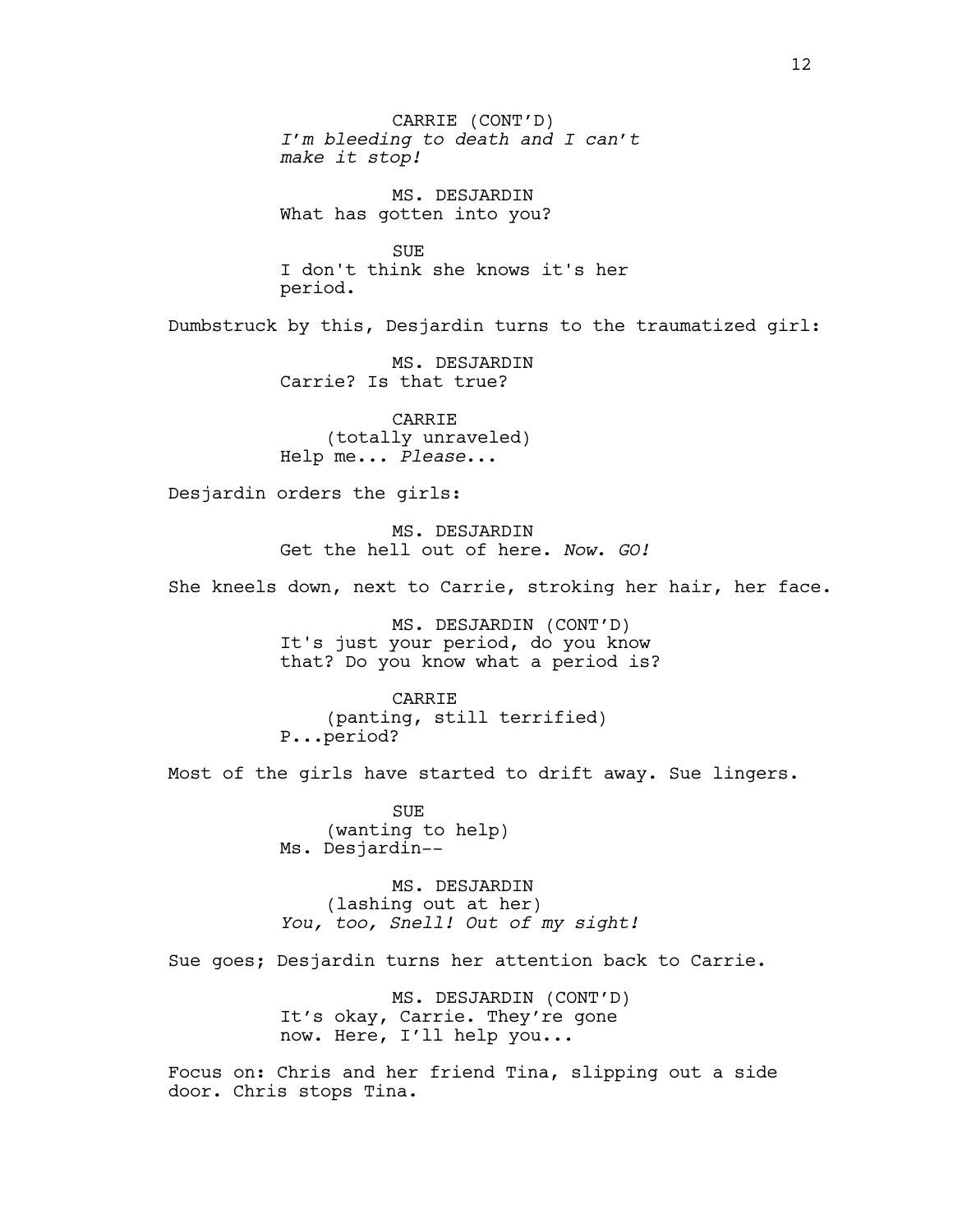CHRIS (going to check her phone) Wait, I wanna make sure--

TINA Did you get it?

CHRIS (smiling) Oh, I got it. Perfect, love it...

They leave, as Desjardin helps Carrie from the shower room, towards the lockers...

INT. WHITE COMMISSION - RITA DESJARDIN - DAY

Desjardin at the table.

#### MS. DESJARDIN

The question I'm asked, over and over: "How could Carrie not have known about her period?" To which I answer: "If you'd ever met Margaret White..." You have to understand. This is a woman who lived in a house with no television, no computer, no internet, nothing. Who forbade her daughter from having friends...

INT. WAITING ROOM OUTSIDE THE PRINCIPAL'S OFFICE - DAY

PRINCIPAL MORTON's secretary, MISS FINCH, sits behind her desk. Carrie, clutching her books to her chest like a shield, looks down at her feet. Two delinquents, GREG DeLOIS and HARRY TRENNANT, sit nearby, waiting for their turn to be sentenced by Morton. Greg whispers to:

> GREG Carrie. Hey, Carrie. Look at me. Come on, *pleeease?* Look at me. Just for a second. Car-*rie*. *Pleeeaase*...

Finally, Carrie looks his way. Greg mimes her giving him a blowjob. Harry SNIGGERS. Carrie, who isn't even sure what the gesture means, quickly looks away--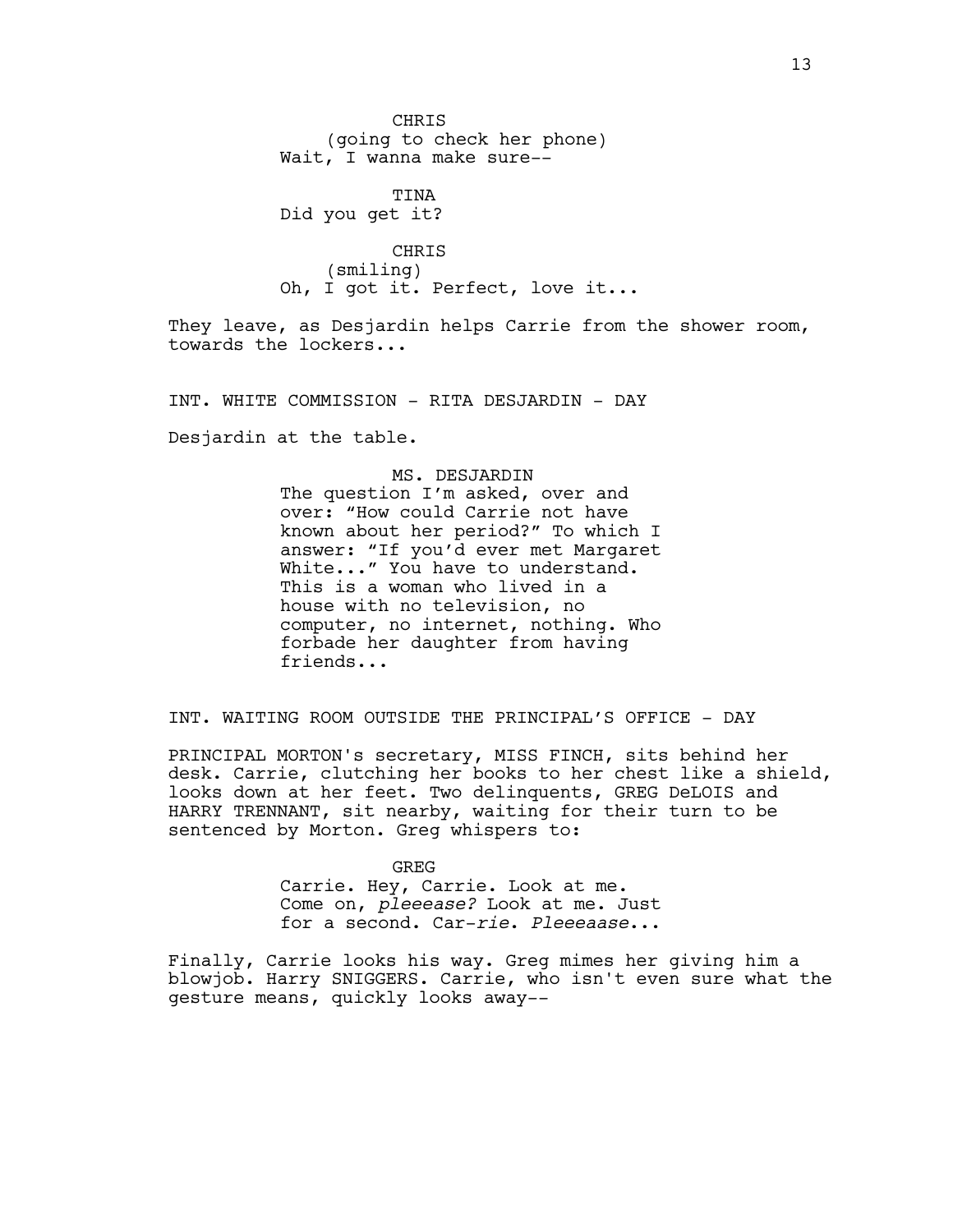INT. PRINCIPAL'S OFFICE - DAY

Inside the office, PRINCIPAL MORTON is getting a cup of water for Desjardin (as they debrief) from A WATER COOLER'S HALF-FULL GLASS TANK.

> MORTON Isn't she a bit old for...?

MS. DESJARDIN Her first period? Or the fact that she didn't even know such a thing existed until half an hour ago?

Morton goes to offer her the cup, finds himself staring at the BLOODY HANDPRINT Carrie left on Desjardin's shorts.

> MORTON Well. We can't interfere with people's beliefs, but that mother...

MS. DESJARDIN I called to tell her what happened. She barely said two words to me. Blames me, I'm sure, and the truth is...I handled it badly, Henry.

#### MORTON

My last run-in with Margaret White was when she told Mrs. Bicente that the Lord was reserving a special place in hell for her.

MS. DESJARDIN For Janice? Why?

MORTON She'd given Cassie an article about Charles Darwin.

MS. DESJARDIN (beat) It's *Carrie*. We should send her home.

# MORTON

Of course. (buzzing his secretary) Miss Finch, would you send her in? (to DESJARDIN) What about the other girls? Do you have their names?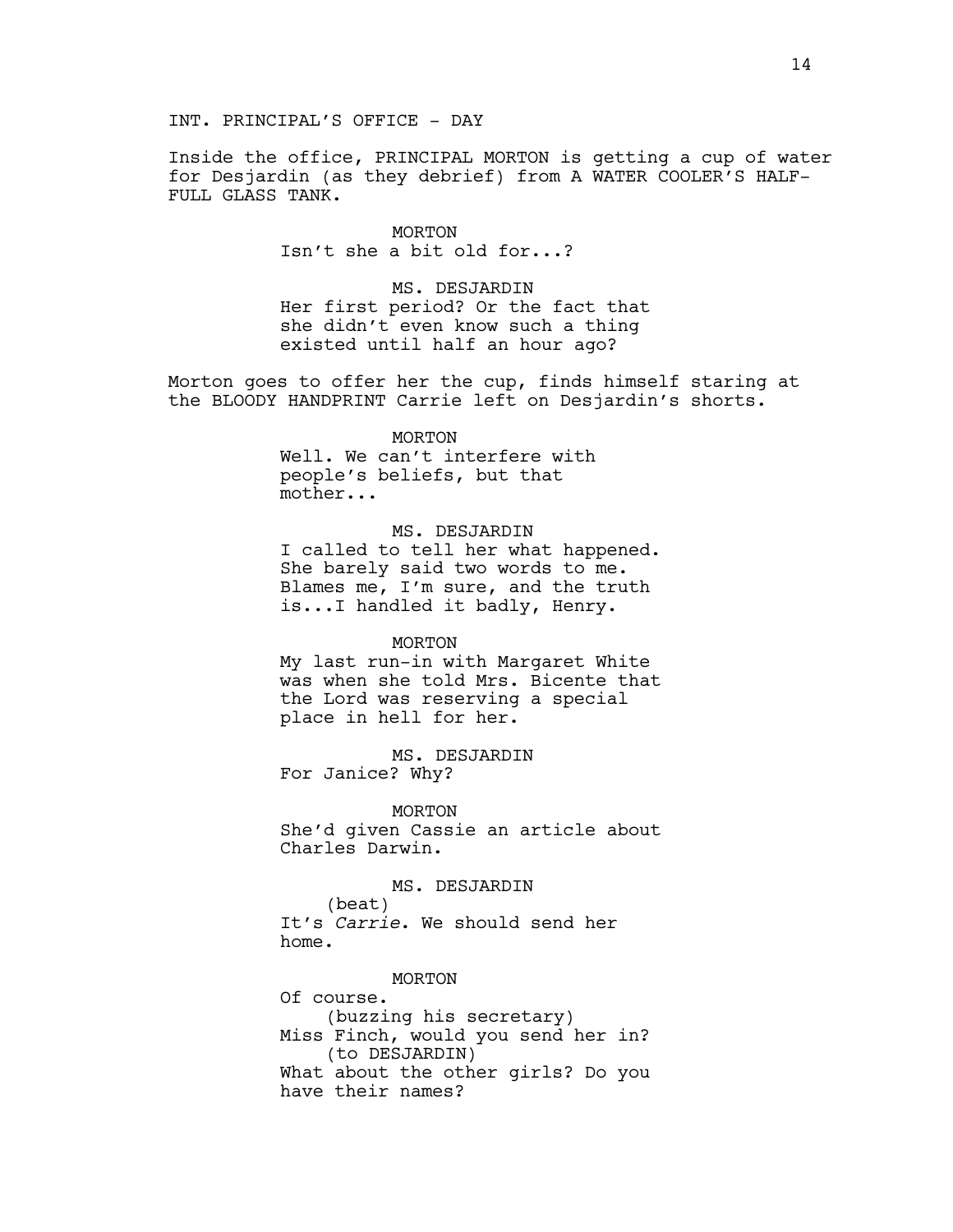MS. DESJARDIN It was all of them, Henry.

MORTON These kids. After twenty years, their faces blur into one and all your remember is how awful they are... (looking at her) Come in, Cassie.

MS. DESJARDIN (whispering to him) Carrie.

Carrie creeps into the office. Miss Finch is in the doorway.

MORTON Would you prepare a dismissal slip, Miss Fish? Cassie White.

Carrie flinches at this a bit--*and a SPIDER-CRACK appears in the water cooler.*

> MORTON (CONT'D) Ms. Desjardin and I think it best that you go home and...take care of yourself.

Carrie nods.

MORTON (CONT'D) Unless you'd like to go to the infirmary?

Carrie shakes her head.

MS. DESJARDIN She should go home. And Carrie, you're excused from P.E. for the rest of the week. Just take study hall instead. The library, okay?

Carrie nods.

MORTON Would you like us to call you a cab, Cassie?

Another CRACK in the cooler.

MS. DESJARDIN *Carrie* can walk home--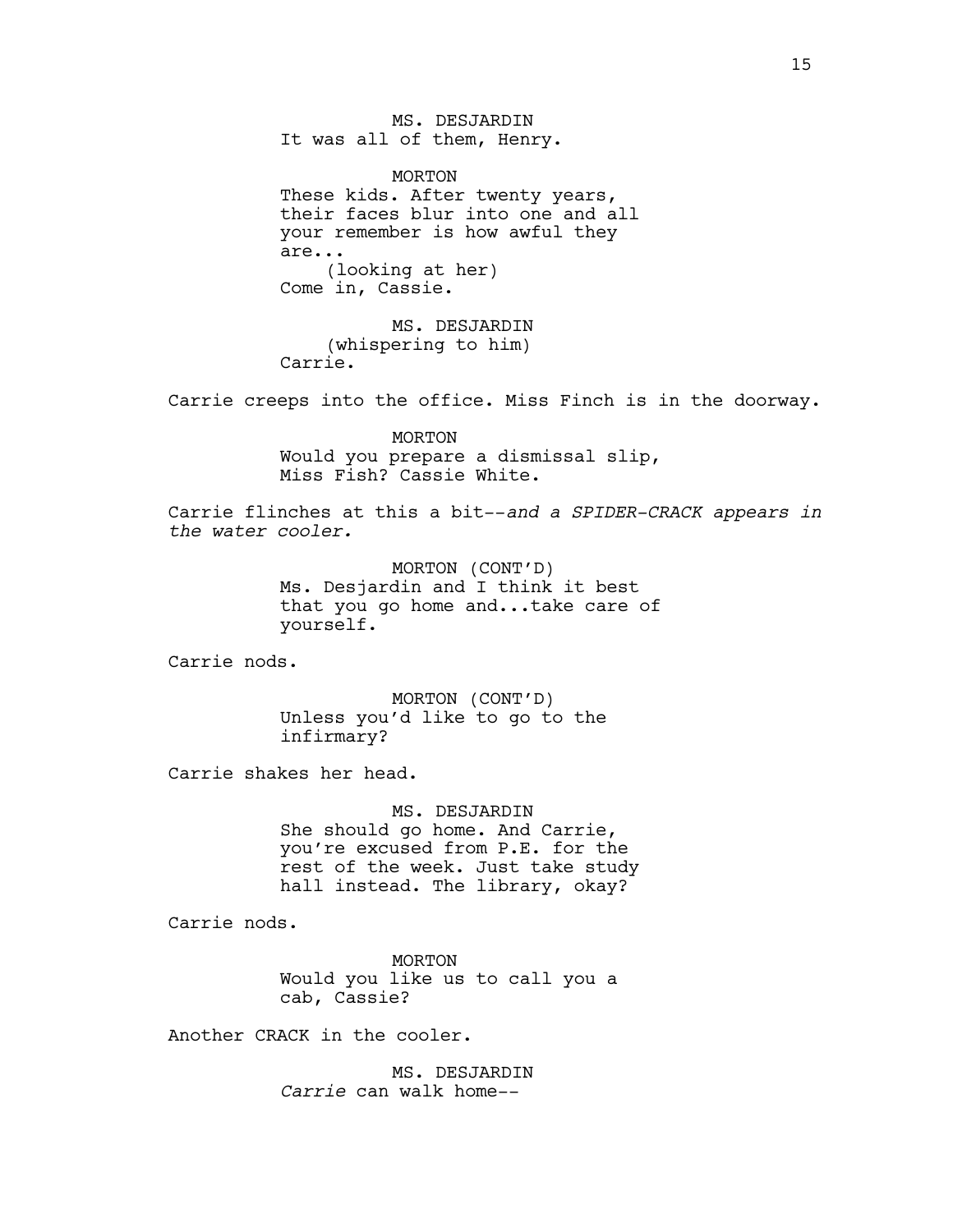Miss Finch returns with a dismissal slip. Carrie takes it.

CARRIE (barely audible) They threw things at me.

MS. DESJARDIN It won't happen again.

CARRIE (finally looking up) They laughed at me. Why do they *always* laugh at me?

MORTON We're so sorry about this, Cassie.

CARRIE *That's not my name!*

The water cooler SHATTERS, spilling water all over the floor; Carrie grabs the slip from Finch and bolts from the office--

INT. WHITE COMMISSION - RITA DESJARDIN - DAY

MS. DESJARDIN There were signs we dismissed. The way things were always breaking around Carrie. Or going wrong. As if bad luck followed her around...

EXT. EWEN HIGH - DAY

Eyes downcast, Carrie clops away from the school's main building. Sue, who had been waiting for Carrie, sees her walking along the school's chain-link fence (but on the other side of it). She runs up to Carrie.

> SUE Carrie? Carrie, can I talk to you?

Ignoring her, Carrie crosses to the other side of the street.

EXT. CHAMBERLAIN STREETS - DAY

Carrie's walking home. A creepy ten-year-old kid, JERRY ERBTER, is *biking* along, on the other side of the street. iPod buds in his ears.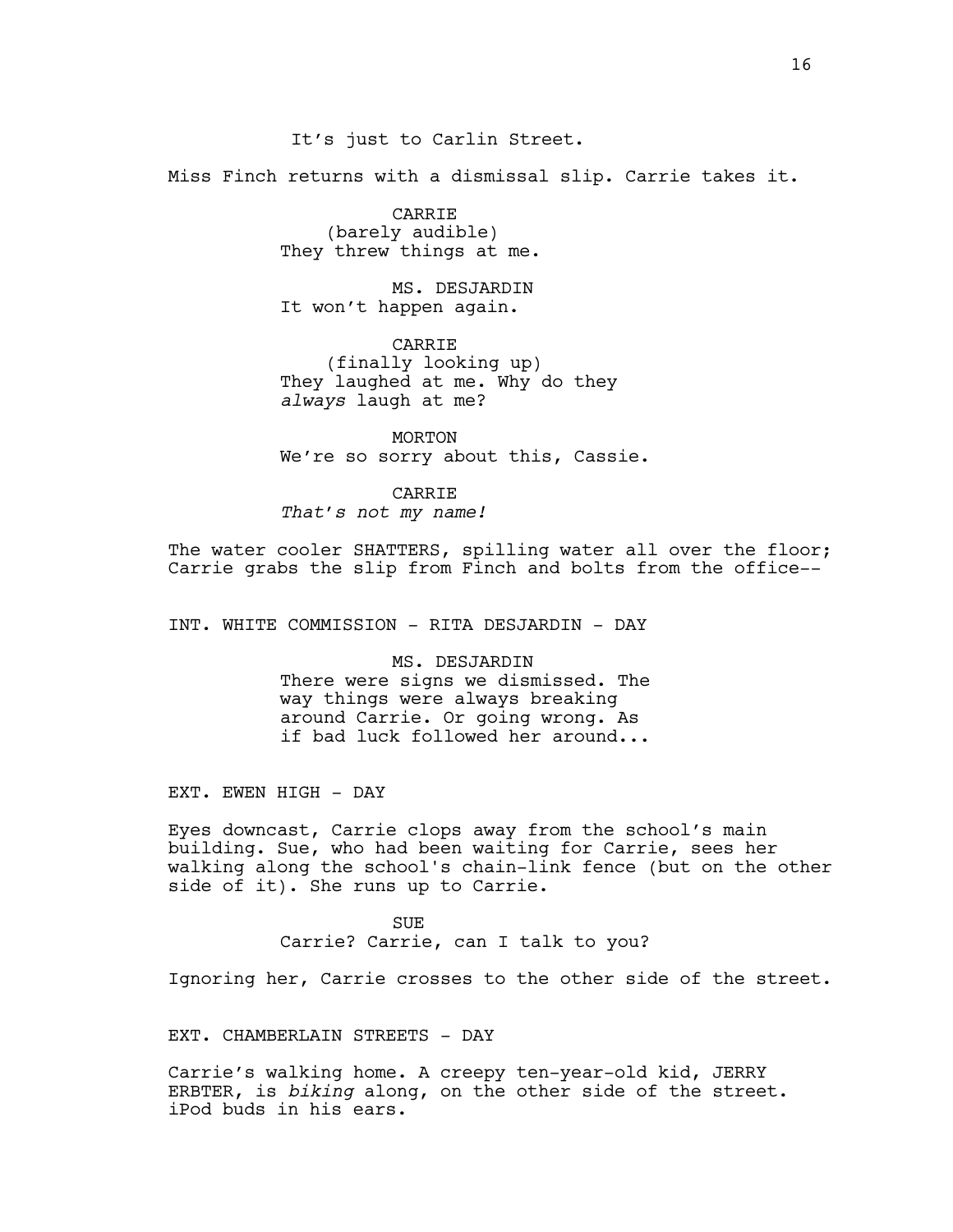He sees Carrie, brightens, and cuts across the street, so that now he's *behind* Carrie, coming up on her fast. As he passes her:

> JERRY *Crazy Carrie, Crazy Carrie, Crazy Carrie--*

Close-up on Carrie. Anger flashes across her face; her brow furrows, *she flexes*--and Jerry WIPES OUT, a tangle of arms and legs and still-spinning bicycle wheels. The boy SCREAMS as Carrie hurries along, a smile blossoming on her face...

She goes around the block, stops. Realizes what she's done; the smile fades. She looks at the trees above her, branches swaying, as if pushed by God's hand...

> $SUE (V.O.)$ I never set foot inside Carrie's house. None of us did, not even when we were kids...

Carrie resumes her walk...

INT. SUE'S BEDROOM - VIDEO DIARY - THE PRESENT, LOOKING BACK

Sue, continuing her story, into her computer's camera:

SUE The only time we'd go to Carlin Street was on Halloween night. For pranks and stuff...

EXT. CARLIN STREET - CARRIE'S HOUSE - DAY

As Carrie walks up her street, towards her house, Sue's V-O continues:

> SUE  $(V.O.)$ It was like some fairy tale. The lonely girl trapped in the tower, with only her evil step-mother to keep her company...

INT. CARRIE'S HOUSE - FRONT HALL - DAY

Carrie enters her severe, masculine home. (It is part church, part house of horrors.) Decorated with RELIGIOUS ART AND ARTIFACTS, all accentuating the *suffering* of the White's very private faith. The first thing you see upon entering: A GIANT, WOODEN CRUCIFIX.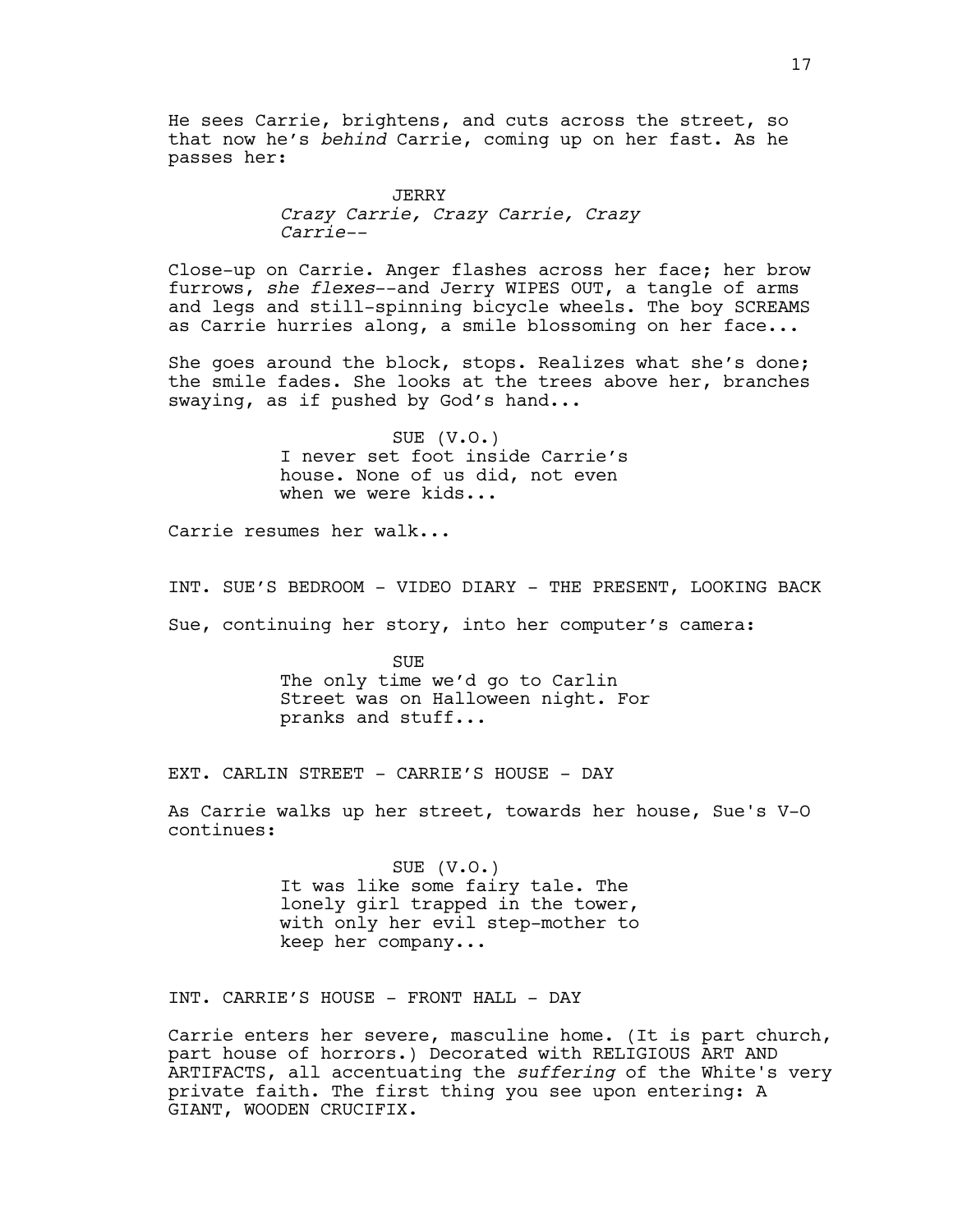Then, statues of lanced and pierced saints, many topped with crowns of thorns, portraits showcasing the anguish of Mary, etc. A tapestry depicting Abraham about to sacrifice his son Isaac.

The camera follows Carrie as she walks passed the vaulted doorway that leads from the entrance hall to the White living/dining room. Empty. Carrie hangs her sweater in the closet, walks passed the doorway again--*only Margaret White is there now*, having entered from the kitchen.

> MARGARET (stoney) So you're a woman now.

INT. CARRIE'S HOUSE - LIVING ROOM - CONTINUOUS

Timidly, Carrie approaches Margaret.

CARRIE Did...did the school call you, Momma?

**MARGARET** They did. And can you imagine my shame?

#### CARRIE

Oh, Momma, why didn't you *tell* me? I was so scared, I thought I was dying. And the other girls, they laughed at me, and threw things at  $me--$ 

MARGARET Why were you showering with them, Carrie?

CARRIE Momma, it was after gym class, everyone showers--

MARGARET Not you. It's forbidden and a sin, Carrie. You're-- (the dirty truth) --full of sin now.

Margaret turns from Carrie, takes a BIBLE up off the dining room table. Opens to a passage, reads: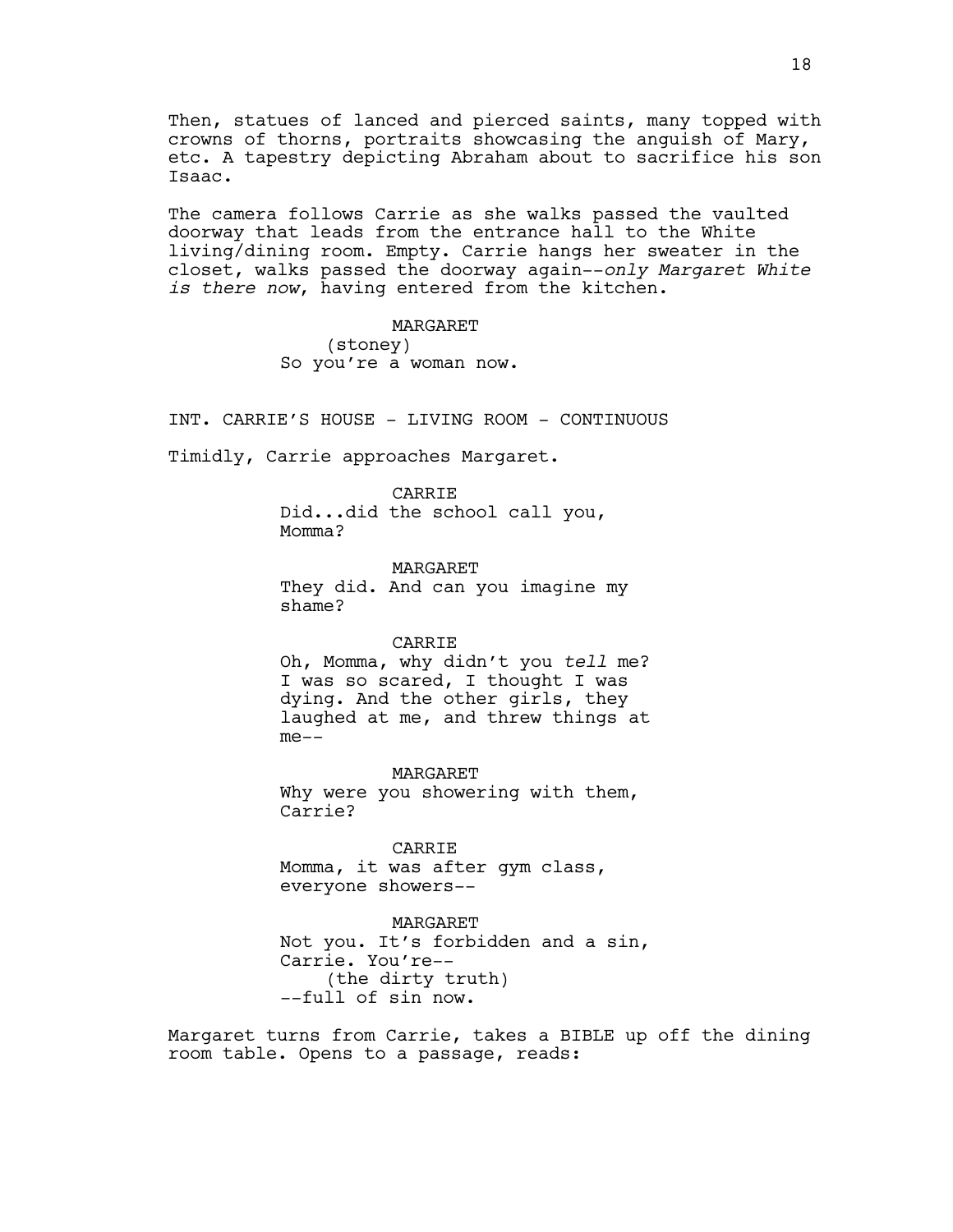MARGARET (CONT'D) "And God made Eve from the rib of Adam and--" Say it, Carrie.

CARRIE Momma, talk to me. Please--just talk to me.

MARGARET "And God made Eve from the rib of Adam and"--*what*, Carrie? *Say it!*

CARRIE

Momma, please--

Margaret lashes out, STRIKES Carrie across the face with the bible. The girl crumbles to her knees.

> MARGARET "--and Eve was weak," say it, Woman! *Say it!*

# **CARRIE**

I won't!

Margaret hits Carrie again. Fine, so Margaret will say it:

#### MARGARET

"And Eve was weak and loosed the Raven on the world, and the Raven was called Sin, and the first Sin was Intercourse--"

CARRIE

(pleading) I didn't *do* anything--

MARGARET "And the Lord visited Eve with a Curse, and the Curse was the Curse of Blood--"

CARRIE It wasn't my fault--

MARGARET It was, Carrie, it *was*-- (beat) "And Adam and Eve were driven out of the Garden and into the World, and Eve found that her belly had grown big with child"--and *that*, Carrie, *that* is the second Curse, the Curse of Childbearing--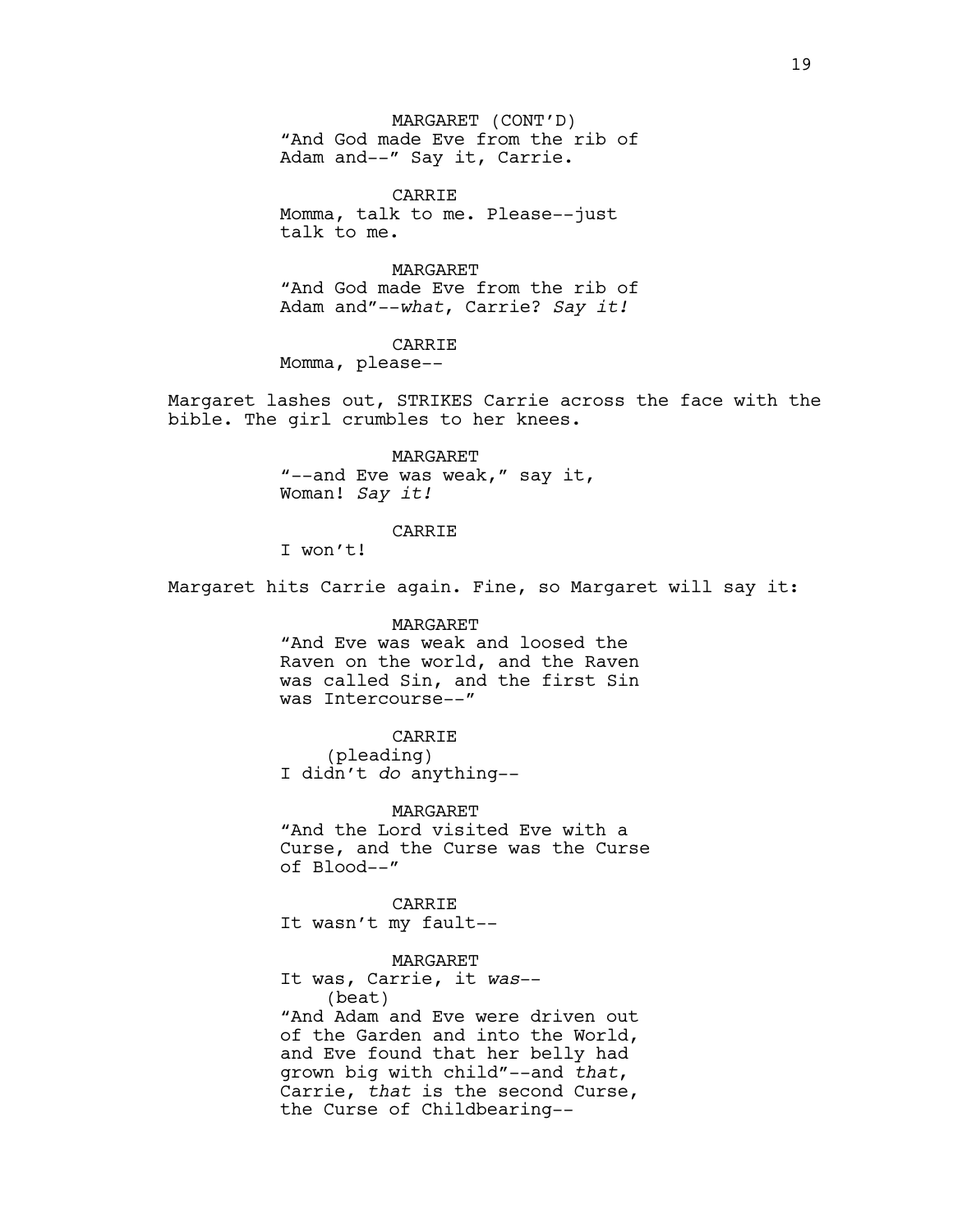CARRIE Momma, you should have told me. I don't know *anything*, because of you!

Margaret drops to her knees and clutches her daughter--

#### MARGARET

Oh, Lord, help this sinning woman see the sin of her ways. Show her that if she'd remained sinless the Curse of Blood would *not* have come upon her as it did Eve.

#### CARRIE

I'm not Eve, Momma, I *didn't* sin--

#### MARGARET

You showered with the other girls. You have lust-filled thoughts, I know you do. You have been tempted by the Anti-Christ, Carrie, the world is wicked, and this is the Lord's *kind*, vengeful hand at work--

CARRIE

Let go of me, Momma.

#### MARGARET

You stink of sin, Carrie, I can *smell* it on you--

#### CARRIE

I mean it, Momma, let me go--

#### MARGARET

Eve never repented so on her the Crafty Serpent built a Kingdom of Whores and Pestilences. But you'll repent. You'll go to your closet--

#### CARRIE

*No--*

#### MARGARET

You'll pray--we'll pray together- to Jesus to save our sinning souls--

# CARRIE

*Let me go, Momma, or I'll make the stones come again-*-

Margaret freezes. The first time Carrie's invoked the stones.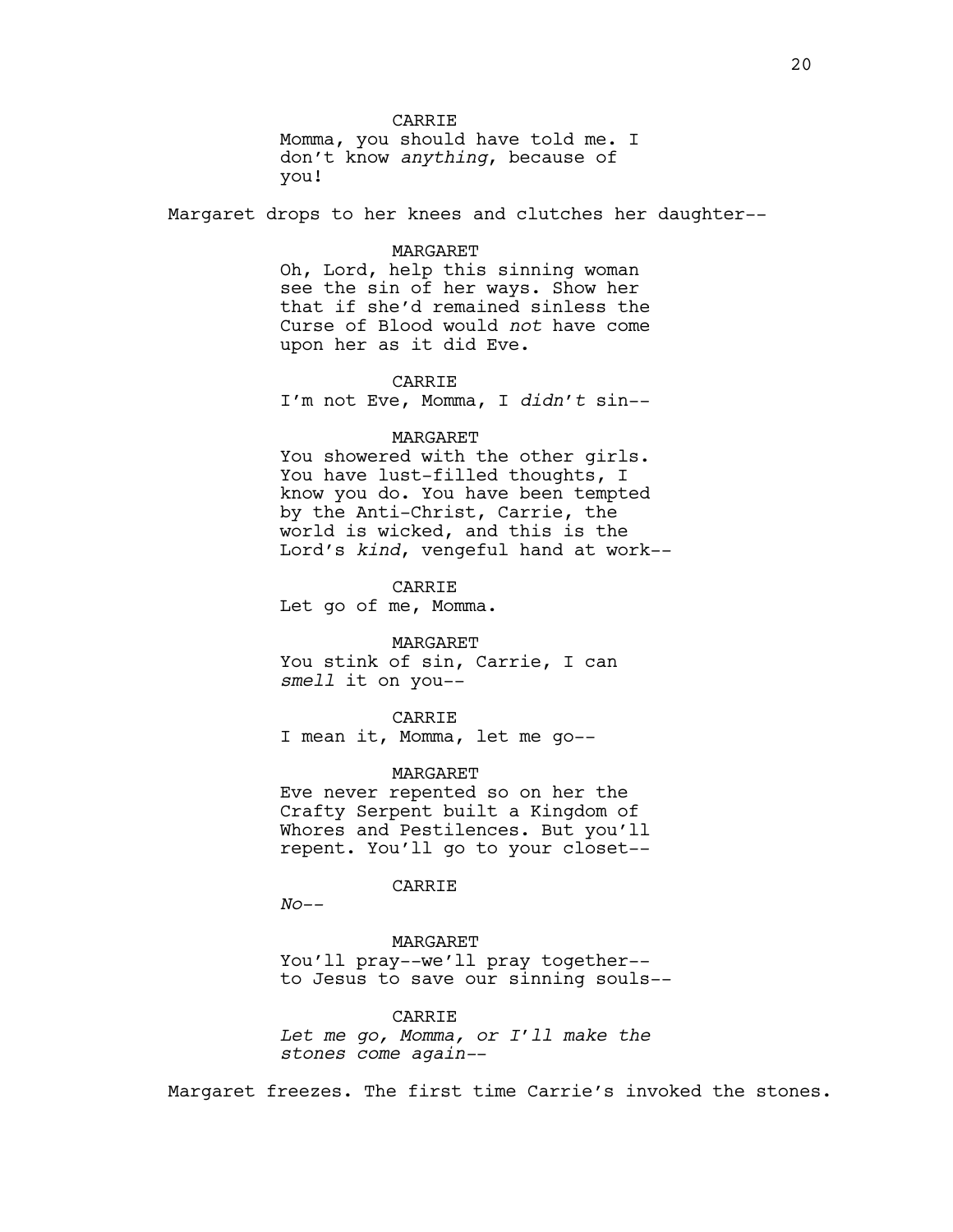CARRIE (CONT'D) I didn't sin, Momma. *You* sinned. You didn't tell me and, and they laughed.

For a moment, Margaret pauses; she *almost* hears this. But then, very quickly, her righteous rage returns.

#### MARGARET

Daughter of the devil--

*Margaret starts dragging a kicking and screaming Carrie into the kitchen, towards a closet*--

#### CARRIE

*MOMMA, NO! NO!!*

MARGARET *PRAY! PRAY IN SHAME! PRAY FOR FORGIVENESS! THOU SHALT HONOR THY MOTHER AND FATHER!!*

# **CARRIE**

*MOMMA, WHY? WHY?*

Margaret throws open the closet door; Carrie is fighting for her life--

# CARRIE (CONT'D)

*Momma!!!!*

Margaret drags Carrie into the closet--

# MARGARET

Sin! Oh, Sin!

Margaret emerges from the closet, SLAMS the door shut behind her, trapping Carrie, just as Carrie shrieks--

> CARRIE (O.C.) *MOMMA, YOU SUCK!*

A GIANT CRACK APPEARS DOWN THE MIDDLE OF THE DOOR, as if it has just been hit by an enormous battering ram. This stops everything. Shocks both women. Margaret covers her mouth with her hand, backs away from the closet door--

INT. CARRIE'S HOUSE - THE CLOSET - CONTINUOUS

Carrie stares at the crack, more freaked than Margaret. She kneels down, crosses herself, starts to pray.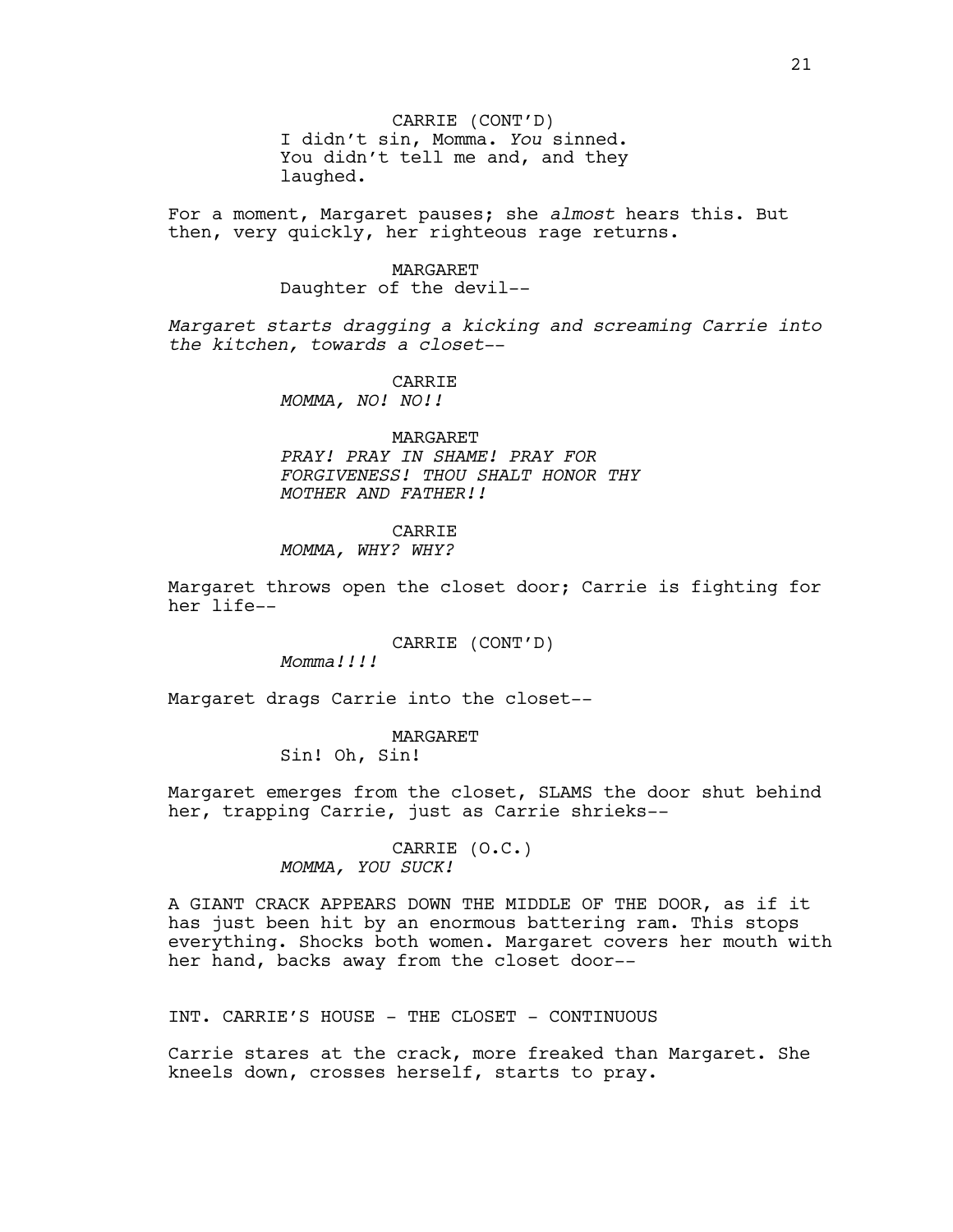Stops, lights a candle, illuminating THE SCARY PAINTING that looms over her: God, the Vengeful Father, sits in a throne, above the Earth, with sinners falling into Hell, where a goatlike Devil rules over the burning pits. Shadowy demons dragging the sinners down.

Carrie takes comfort in the Lord's prayer:

#### CARRIE

"Our Father, who art in Heaven, hallowed be Thy name, Thy kingdom come, Thy will be done, on Earth, as it is in...in..."

Carrie is crying now. This *can't* be her life. A moment of utter heart-break and vulnerability.

INT. BOWLING ALLEY - THAT FRIDAY NIGHT

Packed. With FAMILIES, SENIOR CITIZENS, even some TEENAGERS, including Sue and Tommy. Having a perfunctory date. Tommy bowls a spare and then saunters back to a distracted Sue.

> **TOMMY** Your turn, babe.

She focuses on him. He looks so...perfect. Like a prince. Sue grabs Tommy's hand.

> SUE (suddenly, intensely) Hey, can we go?

TOMMY Sure. Where?

**SUE** Anywhere. For a drive.

Tommy smiles. He knows what *that* means.

**TOMMY** 

Absolutely.

EXT. THE PARKING LOT OF THE CAVALIER BAR - NIGHT

We're looking at a car, parked in the lot behind a seedy bar. THE SOUND OF TWO PEOPLE GETTING HOT behind the car's steamedup windows...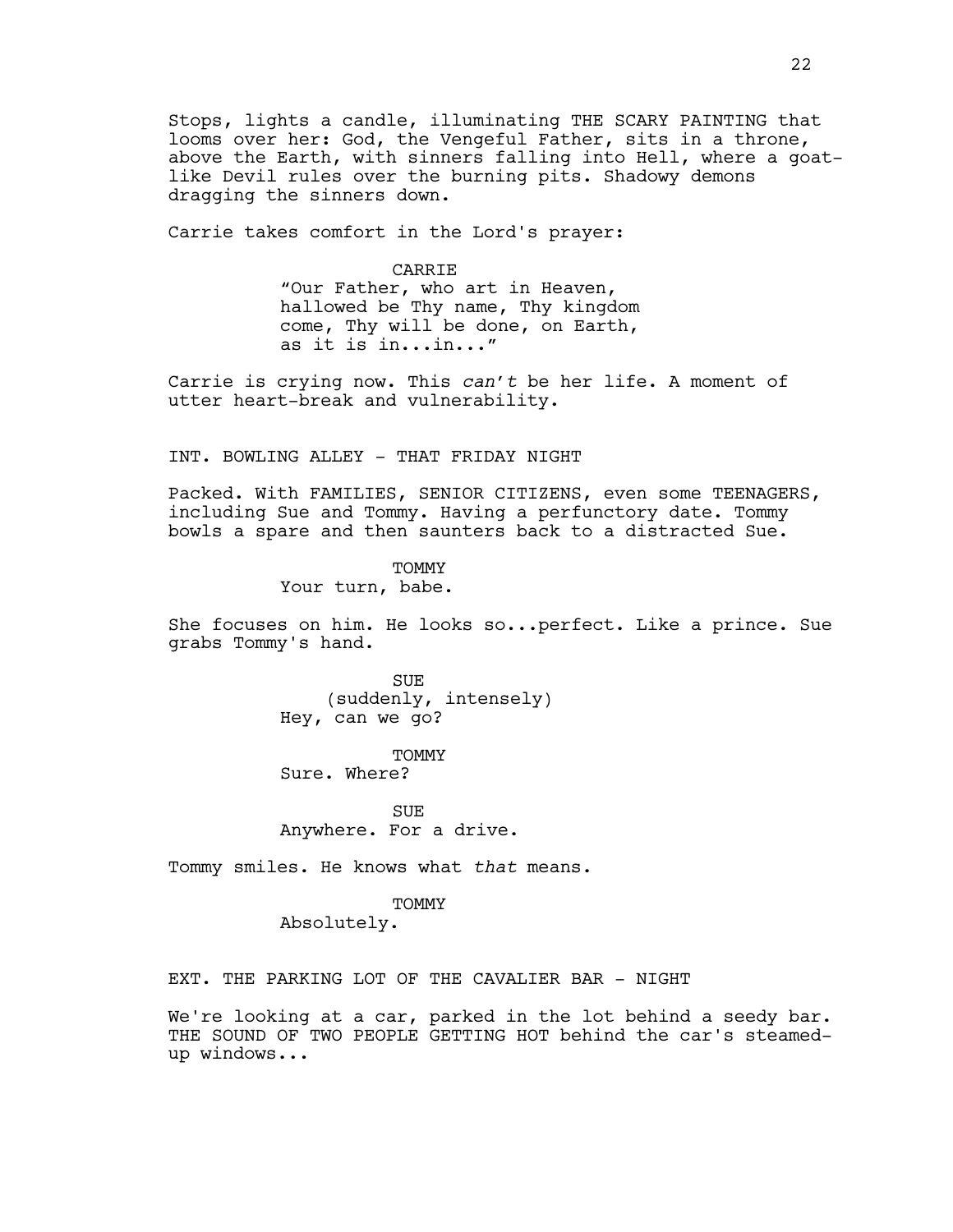Inside the car: It's not Sue and Tommy, but Chris, going at it with BILLY NOLAN, a teen thug. He's practically tearing Chris's clothes off.

# CHRIS Slow down, Billy, Jesus.

If anything, he gets more aggressive with her.

BILLY This is how you rich bitches like it.

CHRIS What's scary is, you believe that.

BILLY

Isn't it?

He is pulling her pants off without unbuttoning them. He rips them; Chris pushes him off--

> **CHRTS** Stop *mauling* me, Billy!

He doesn't; she SLAPS him.

BILLY The HELL, Chris!

He slaps her back--not super-violently, but *still*.

BILLY (CONT'D) What is your *problem*?

CHRIS I don't particularly like screwing in people's cars, okay?

#### BILLY

As soon as Kenny comes out, we'll go up.

CHRIS (disgust) Classy.

BILLY Seriously, *WHAT* is the stick up your ass?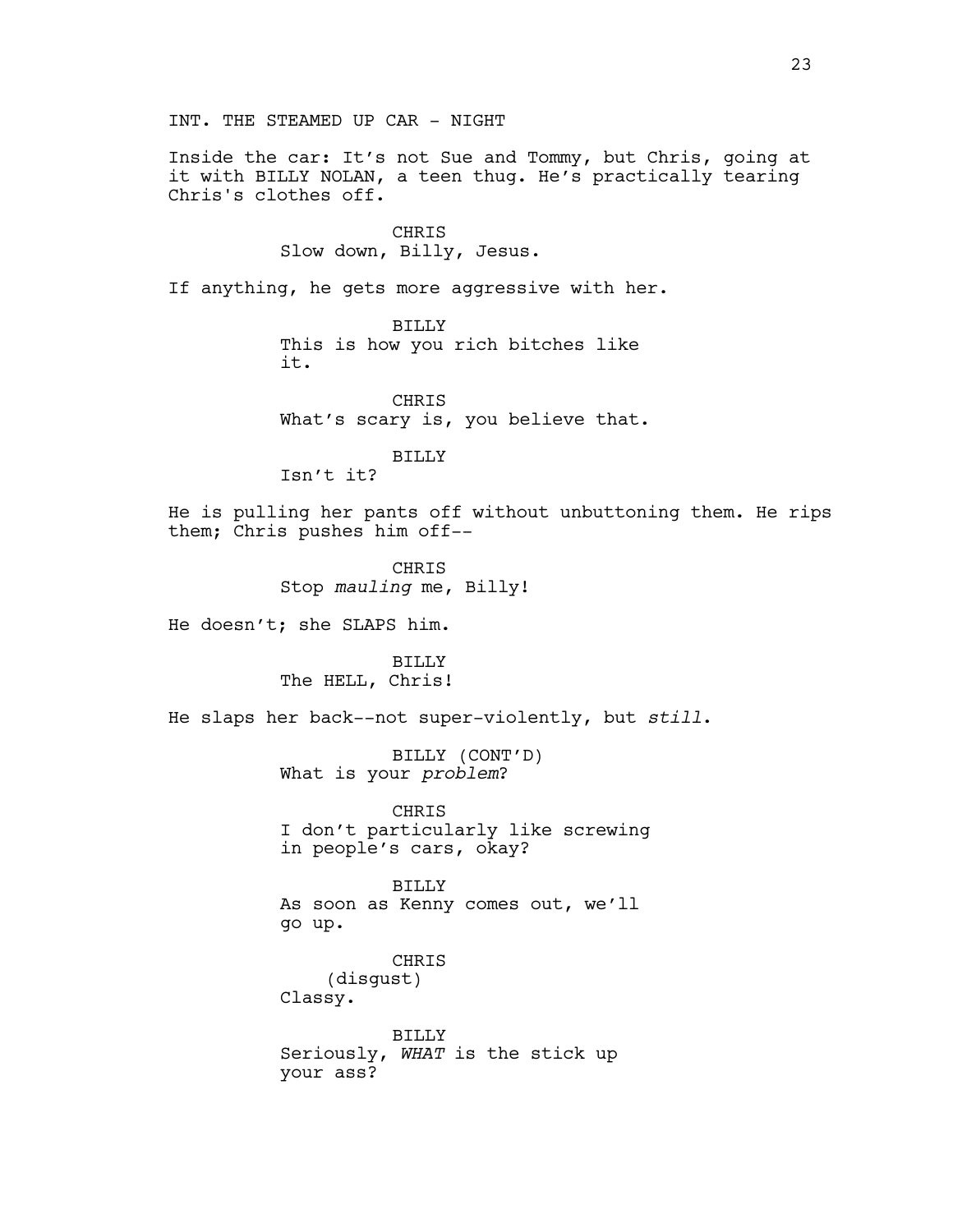**CHRTS** (beat) I told you. That thing with Carrie White. BILLY What, you feel *guilty?* Worried you hurt her *feelings?* (Chris doesn't answer) She's used to it, right? (Chris says nothing) Apologize, then.

A beat. Chris *does* feel guilty, but apologizing to Carrie?

**CHRTS** Like hell I will--

She POUNCES on Billy, blotting that thought (any thought) from her mind--

EXT. A FIELD AT THE EDGE OF TOWN - NIGHT

Underneath a set of elevated train tracks on the outskirts of town. A *different* car (Tommy's car) parked beneath the tracks; a TRAIN passing above it...

Tommy, half-dressed, shirtless, is rolling up a blanket. He and Sue have just had sex. She's getting dressed behind the car, slipping on some jeans. Still horny, Tommy trots over to her...

> **TOMMY** That was nice, huh?

Sue turns to him; she's tearing up.

TOMMY (CONT'D) Hey. Hey, you okay? I didn't...?

Sue shakes her head.

SUE It's not you, it's... I did...a notvery-good thing today, Tommy.

TOMMY What? That thing with Carrie?

SUE (surprised) You know about that? And you didn't say anything?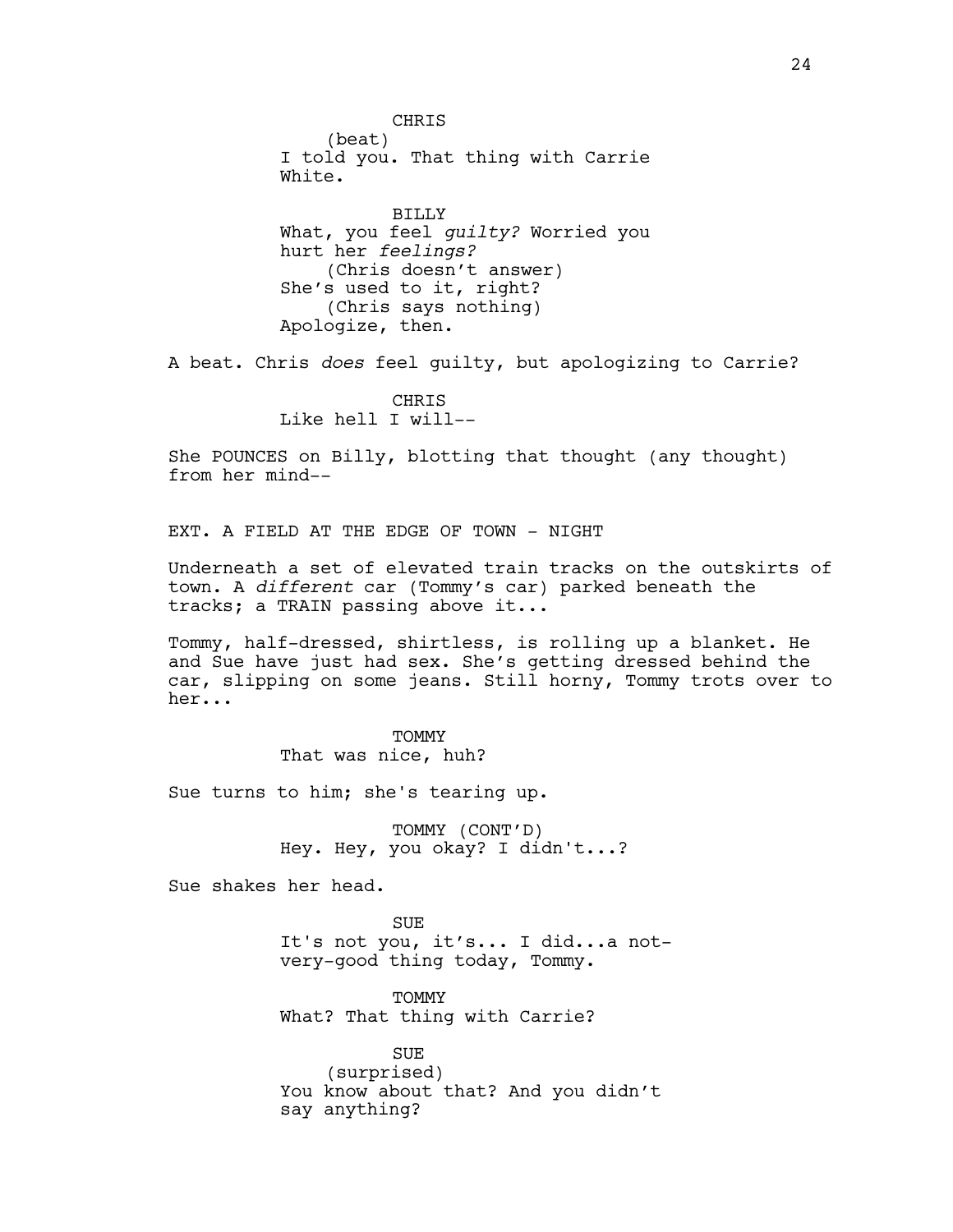TOMMY

(putting on his shirt) I thought it a Chris Hargenson special.

SUE It was. But-- (ashamed) --it was me, too.

TOMMY (can't believe it) *You* threw tampons at Carrie White?

SUE

*Tommy*...

Disgusted with herself, Sue walks away from him, sits down on the car's hood. Tommy tries to help:

#### **TOMMY**

I kicked a kid in the ribs once. While he was knocked out. Danny Patrick. He used to beat the crap out of me in the sixth grade.

SUE (incredulous) Someone picked on *you?*

# TOMMY

I was skinny in the sixth grade. But yeah, pretty much every day. Except for the day Danny Patrick picks on this *other* kid, Pete Tauber. Who is small, but ripped, right? And who beats the living shit out of Danny Patrick.

SUE

Where?

TOMMY

Kennedy Junior High's playground. At the end of the fight, Danny Patrick hits his head on the concrete and is knocked-out. Like, utterly. To the point where we thought he might be dead. So everyone runs off. Me, too, but not before I...

**SUE** Kicked him in the ribs.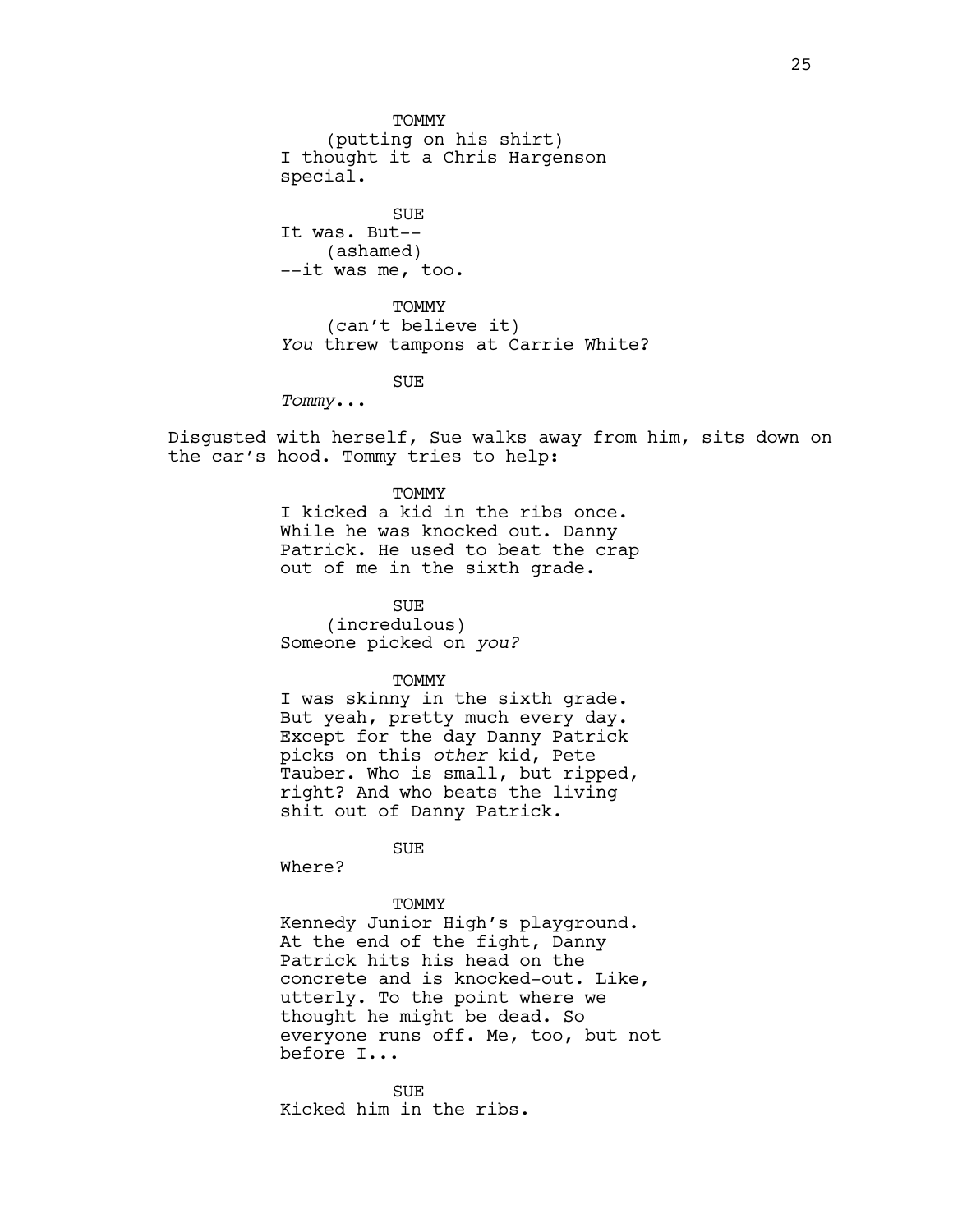TOMMY Just once, but I felt like crap afterwards. (amazed at the memory) God. Danny Patrick. I wonder what happened with him...

Overhead, ANOTHER TRAIN rushes by. Both Sue and Tommy stare at it, wondering where the people aboard it are going.

SUE

Tommy, do you ever hate being so...popular?

TOMMY

What, like...?

SUE Like varsity baseball and student council and...being friends with everybody.

**TOMMY** 

It's not important enough to hate. It's just high school.

SUE

Right. "Just."

#### TOMMY

What happens now...doesn't matter much. Probably I'll end up working construction, at my dad's company.

SUE You're going to college on a baseball scholarship.

TOMMY

So did my brother, and *he* works construction for my dad. (he continues) I'll spend my Friday nights down at the Cavalier getting hammered with George Dawson, talking about the game I got that fat pitch from Saunders and we upset Dorchester, remember?

SUE Great game.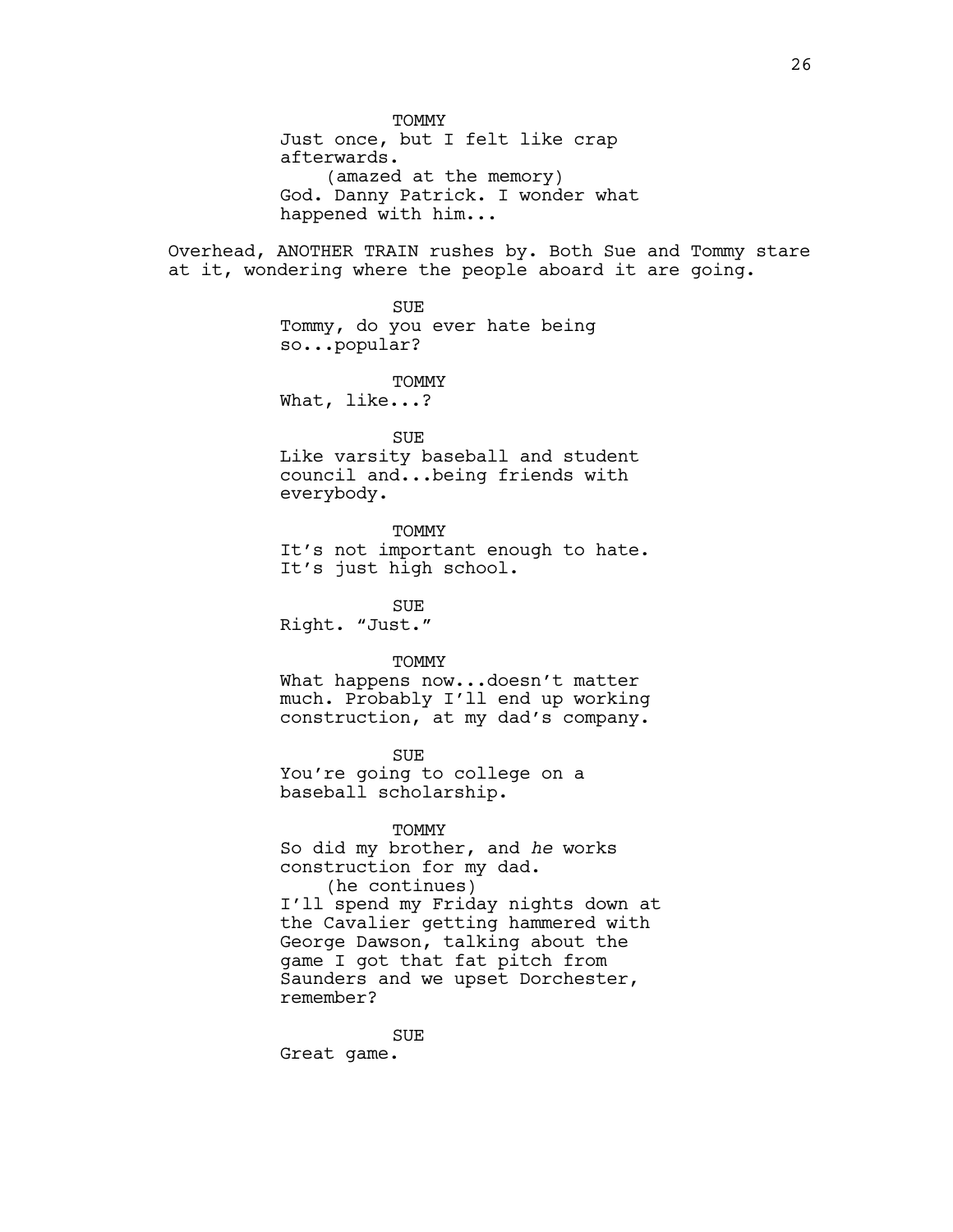**TOMMY** It doesn't mean anything, Sue. Being popular? Who cares, right?

SUE (suddenly) I have to do something, Tommy. To make this right. What I did to Carrie, it's not like when you kicked Danny Patrick. Carrie's never done anything bad to me, and I...hurt her.

#### **TOMMY**

Apologize.

SUE (shaking her head) Not enough.

He kisses her. He's nuts about her.

TOMMY Hey. You're incredible. And *way* too hard on yourself. And I assume it's assumed, but...Sue Snell, will you go to prom with me?

Sue's been waiting for this...so how come it feels so wrong?

INT. CARRIE'S HOUSE - THE CLOSET - NIGHT

Carrie in the dark gloom, dozing. The candle has burned low. Margaret unlocks the door and opens it.

> MARGARET Did you finish your prayers?

Carrie blinks.

CARRIE

Yes, Momma.

MARGARET (not a question) Help me sew.

INT. CARRIE'S HOUSE - LIVING ROOM - NIGHT

Margaret goes to the corner of the living room that she's turned into a work area for herself.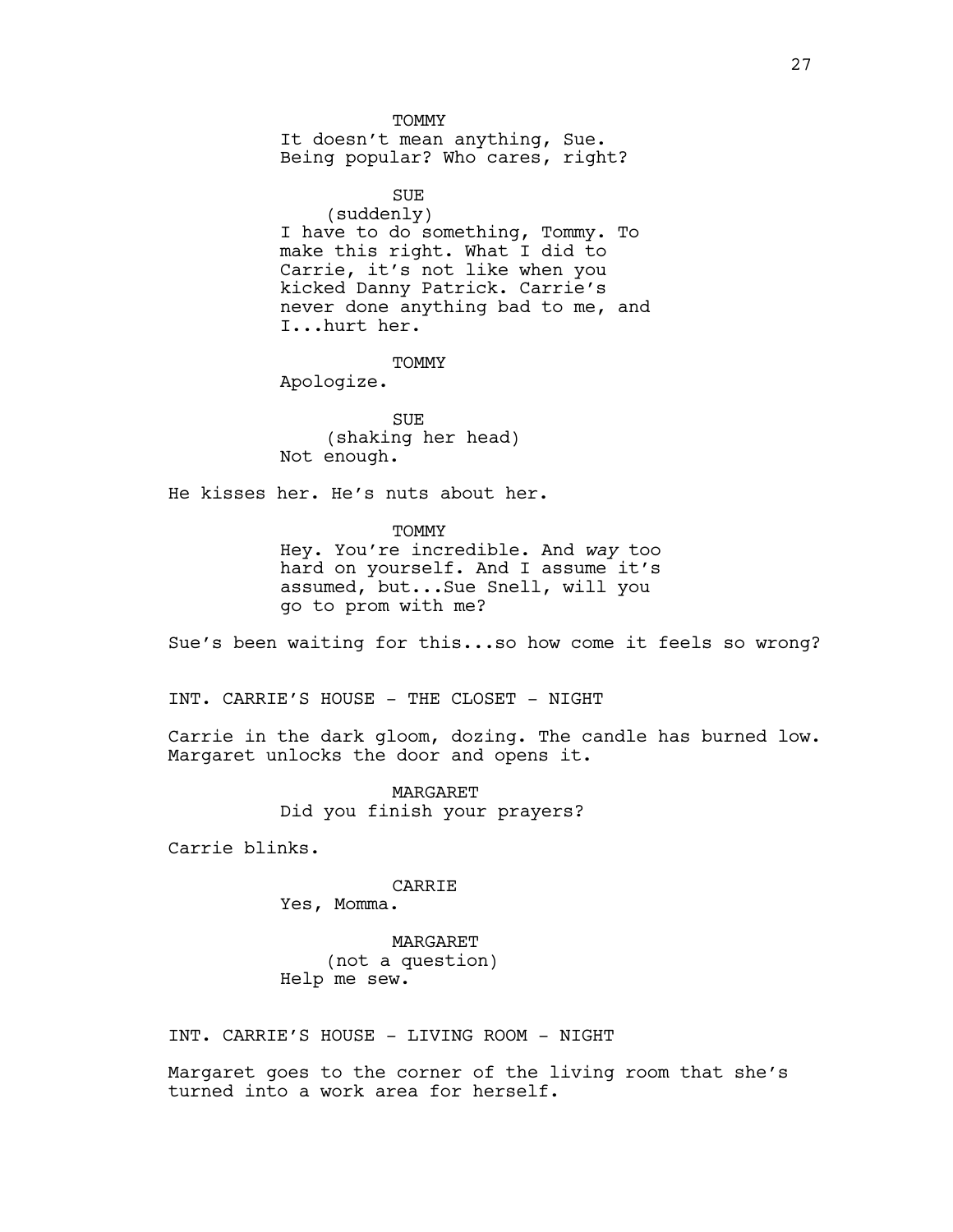A SEWING DUMMY, A SEWING MACHINE, ALL OF THE RELATED PARAPHERNALIA. Rows of threads, bunches of cloth, rulers, scissors, etc.

Dutifully, Carrie walks to a second sewing machine, opposite Margaret's, sits down. Quietly, before she starts working:

#### CARRIE

I love you, Momma.

Pleased, Margaret nods, starts sewing. So does Carrie. Then:

MARGARET (singing softly) *"Blessed be the ties that binds..."* 

CARRIE (after a beat:) "*Our hearts in Christian love..."*

MARGARET AND CARRIE (together) "*The fellowship of kindred minds/ Is like that to that above..."*

EXT. CARRIE'S HOUSE - NIGHT

Dark except for the YELLOW LIGHT from the living room windows while, inside, the White women work.

EXT. EWEN HIGH - MORNING (MONDAY MORNING)

Establishing: The start of another school week. STUDENTS, TEACHERS, STAFF streaming into the building.

INT. EWEN HIGH - HALLWAY - MORNING

Following: Carrie, walking down the school's locker-lined main hall, miserably uncomfortable. If she felt like an outsider before, she does *triply* so now...

The other kids stop as she passes them. Some whisper, some giggle, but they are *all* waiting to see what happens when she gets to her locker.

As she approaches it, Carrie sees a CUSTODIAN frantically scrubbing off some MESSAGE that's been scrawled across her locker: **CARRIE WHITE EATS SHIT**, magic-markered. Carrie slows down enough to be sucker-punched by this latest humiliation, but keeps walking, eyes on the ground...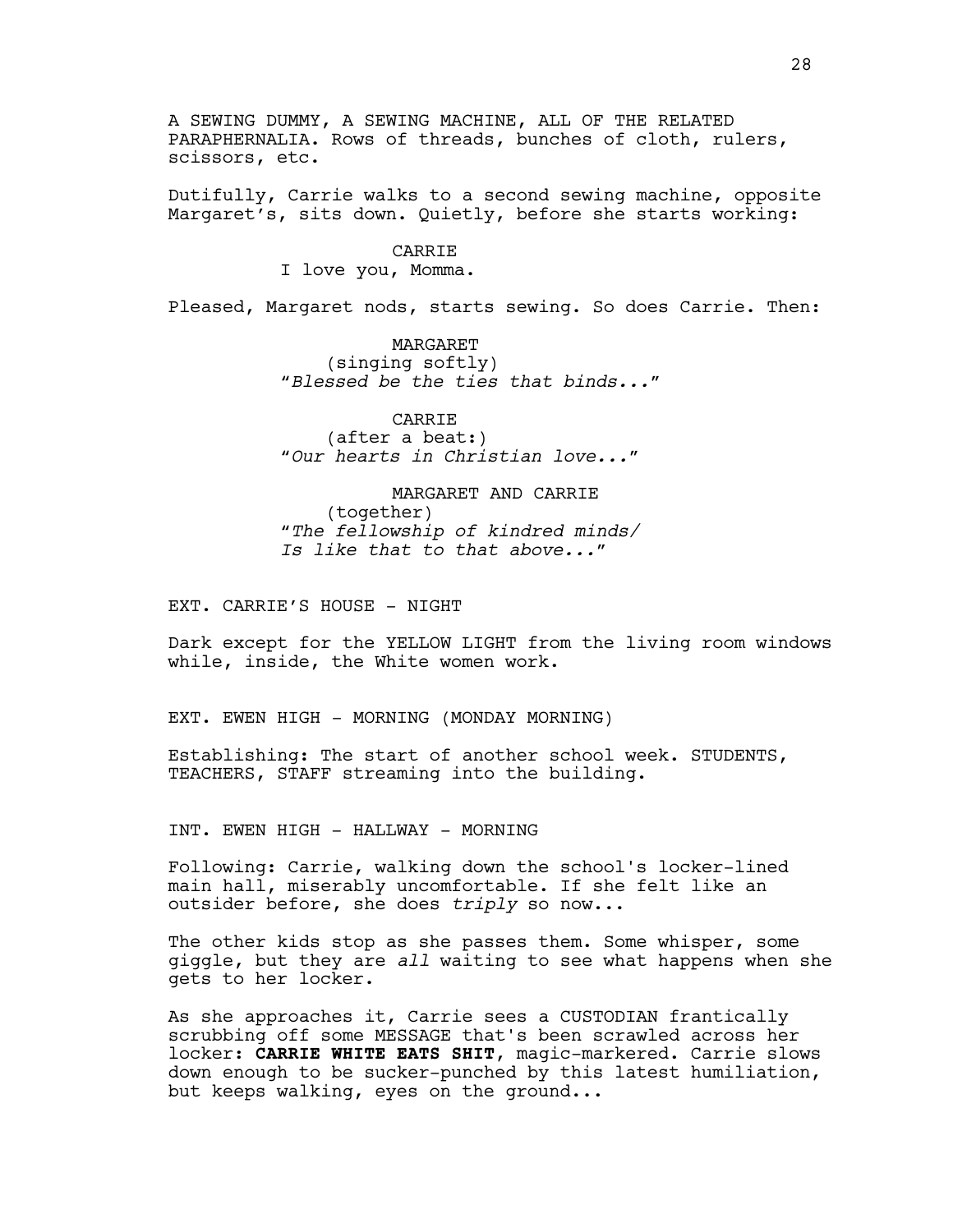She passes the set of double doors that lead to the gym as the First Period bell RINGS...

INT. EWEN HIGH - GYMNASIUM - MORNING

Inside, the girls (including Sue, Chris, Emma, LIZZY, Nicki, Heather, and Tina) stand in a loose cluster, dressed in their PE shorts and tees, waiting for the boom to fall. Ms. Desjardin approaches from her office. A lecture's coming, but first:

> MS. DESJARDIN Twenty-five laps.

The girls look at each other, dumbly, not moving.

MS. DESJARDIN (CONT'D) (snapping) *Now*.

They immediately start jogging around the gym's perimeter.

INT. EWEN HIGH - LIBRARY - DAY

A stack of books at her elbow, Carrie sits in front of a research computer. A LIBRARIAN shows Carrie how to, well, google something.

> LIBRARIAN Whatever you're looking for, you type it in here, then click on this. Do you want me to do it for you? (carefully, kindly) You're not on these much, Carrie, are you?

> > CARRIE

Thank you, Mrs. Walsh, I'm okay.

LIBRARIAN If it's an article you need for a class and it costs something, let me know and we'll have the school

CARRIE

Thank you.

pay for it.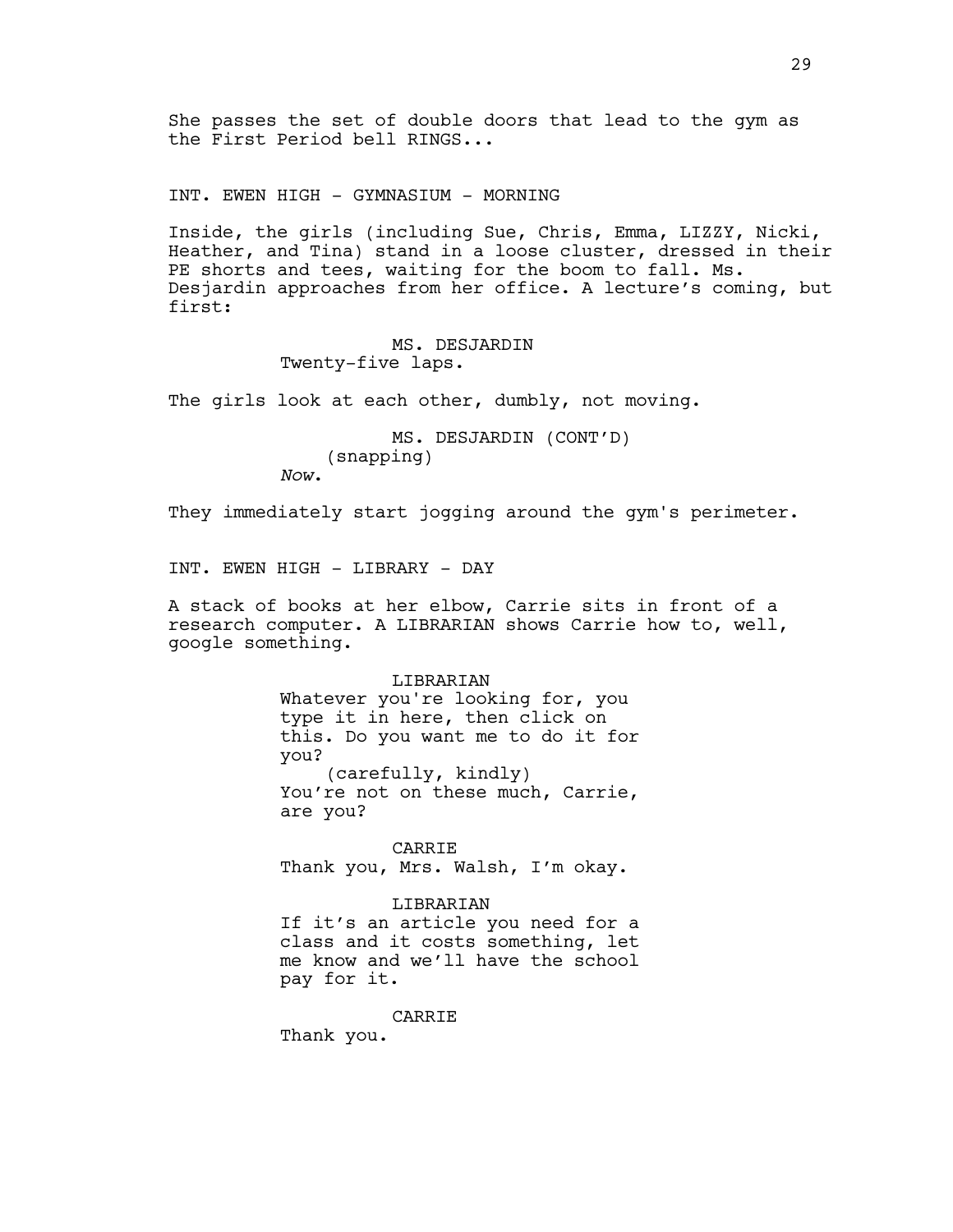Mrs. Walsh goes. Carrie does a quick check; no one's nearby. She looks down at the keyboard, *flexes,* and the letters M-I-R-A-C-L-E-S are pressed, seemingly by an invisible hand. Then "ENTER." 66 million results. Almost gasping:

CARRIE (CONT'D)

Oh, sugar.

Carrie starts scrolling through them...

INT. EWEN HIGH - GYMNASIUM - DAY

Post-laps. The girls are sweaty, panting.

MS. DESJARDIN Warmed up? Good. Two lines.

They fall into two lines. Here it comes, they think, the lecture. But not yet.

> MS. DESJARDIN (CONT'D) Squats. A hundred.

Audible GROAN; Chris mutters under her breath:

CHRIS

Bitch.

MS. DESJARDIN A hundred and fifty. You want to go for two hundred, Hargensen? Try me.

Chris and Desjardin face-off. Chris keeps her mouth shut.

MS. DESJARDIN (CONT'D)

Squats.

The girls begin the painful exercise...

INT. EWEN HIGH - LIBRARY - DAY

Carrie's search leads her from "Miracles" to "Miracles of the Mind." Which leads to "Secrets of the Mind." "Mind Over Matter." Listings about clairvoyance, hypnosis, psychic phenomenon, telepathy, and...

> CARRIE Tele...ki...nesis...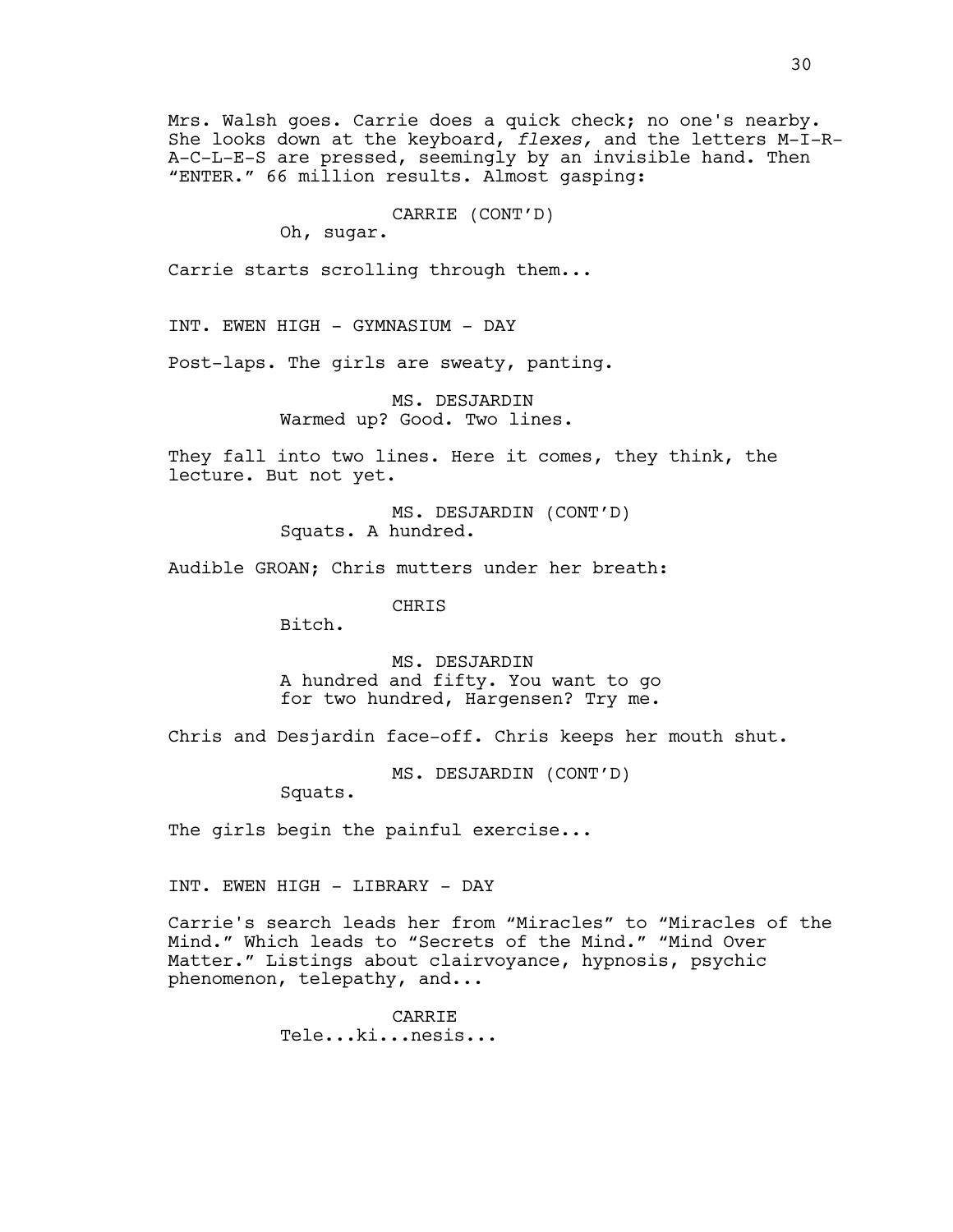She clicks on "Telekinesis: Fact or Fantasy?" And reads: "THE ABILITY TO MOVE OR TO CAUSE TO MOVE OBJECTS WITH THE POWER OF ONE'S MIND." Carrie scrolls through further listings/articles like: "Telekinesis, and the Quantum Field," "Telekinesis, A Wild Talent Revealed," et cetera. She skims the entries; some are testimonials, first-person accounts...

### INT. EWEN HIGH - GYMNASIUM - DAY

Post-squats. The girls are in pain. Desjardin regards them. Now that they've been tenderized, she's ready.

> MS. DESJARDIN Big week coming up. Big month. The biggest of your lives. Prom, then graduation. You must be excited-- (catching her by surprise) --are you, Sue?

SUE (huh?) Ms. Desjardin?

MS. DESJARDIN You excited for Prom? Going with...Tommy Ross, I bet?

SUE

I...

MS. DESJARDIN (moving on) What about you, Chris? Who'd you pick to escort you? Or do you not have a date?

CHRIS (sullen) Billy Nolan.

MS. DESJARDIN (mock impressed) Are you getting him a boutonniere? Or will you just pin a bloody tampon to his lapel?

CHRIS (turning to go) I *so* don't need to hear this--

MS. DESJARDIN

*STAY PUT!*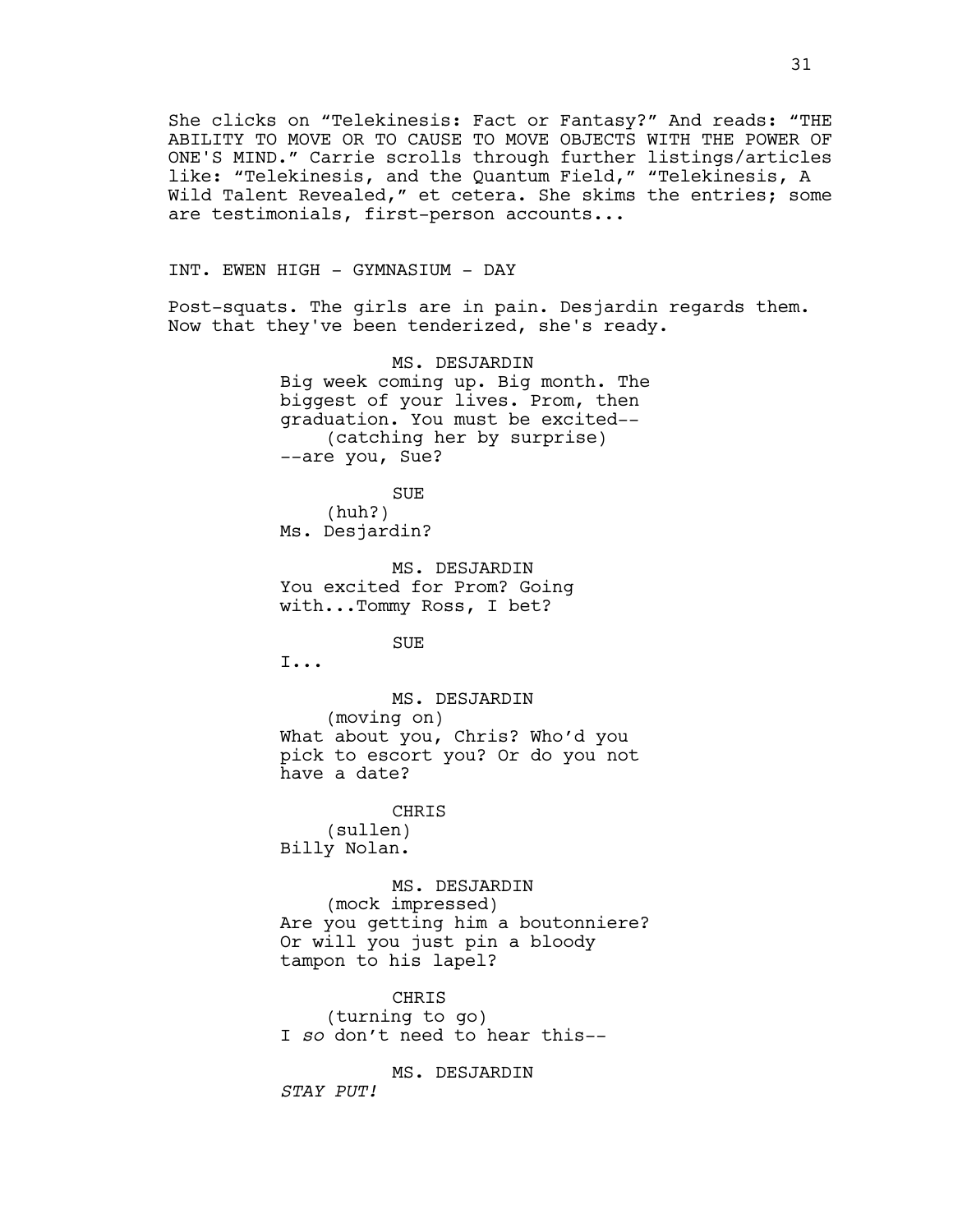Chris stays put. Desjardin addresses the entire group:

MS. DESJARDIN (CONT'D) You all did a shitty thing on Friday. A really shitty thing.

Nervously, one of the girls, Heather, giggles.

MS. DESJARDIN (CONT'D) Did any of you stop and think Carrie White has feelings? Do any of you *ever* stop to think about her?

(no response) Maybe you do. Maybe you think: "She's ugly." "No one likes her." "Thank God that's not me." Well, guess what? *You're* the ugly ones. And cruel. All of you. Bullies.

CHRIS (mumbling, to Tina) This is such bullshit.

MS. DESJARDIN (calmly) I'm not one of the girls you terrorize, Chris. One more mumbled remark, and you'll see how *not* terrorized by you I am.

Chris doesn't say anything.

MS. DESJARDIN (CONT'D) Now my recommendation to Mr. Morton for this little stunt of yours was three days' suspension and no prom.

A collective GASP from the girls.

MS. DESJARDIN (CONT'D) That would've hit you were it hurts. And you would've deserved it, too. However, because the Disciplinary Committee is made-up almost entirely of men, and they, of course, have no idea how truly nasty what you did is, their punishment is one week's detention.

The girls, Sue included, sigh in relief. Chris smiles, tries to catch Sue's eye; Sue looks away.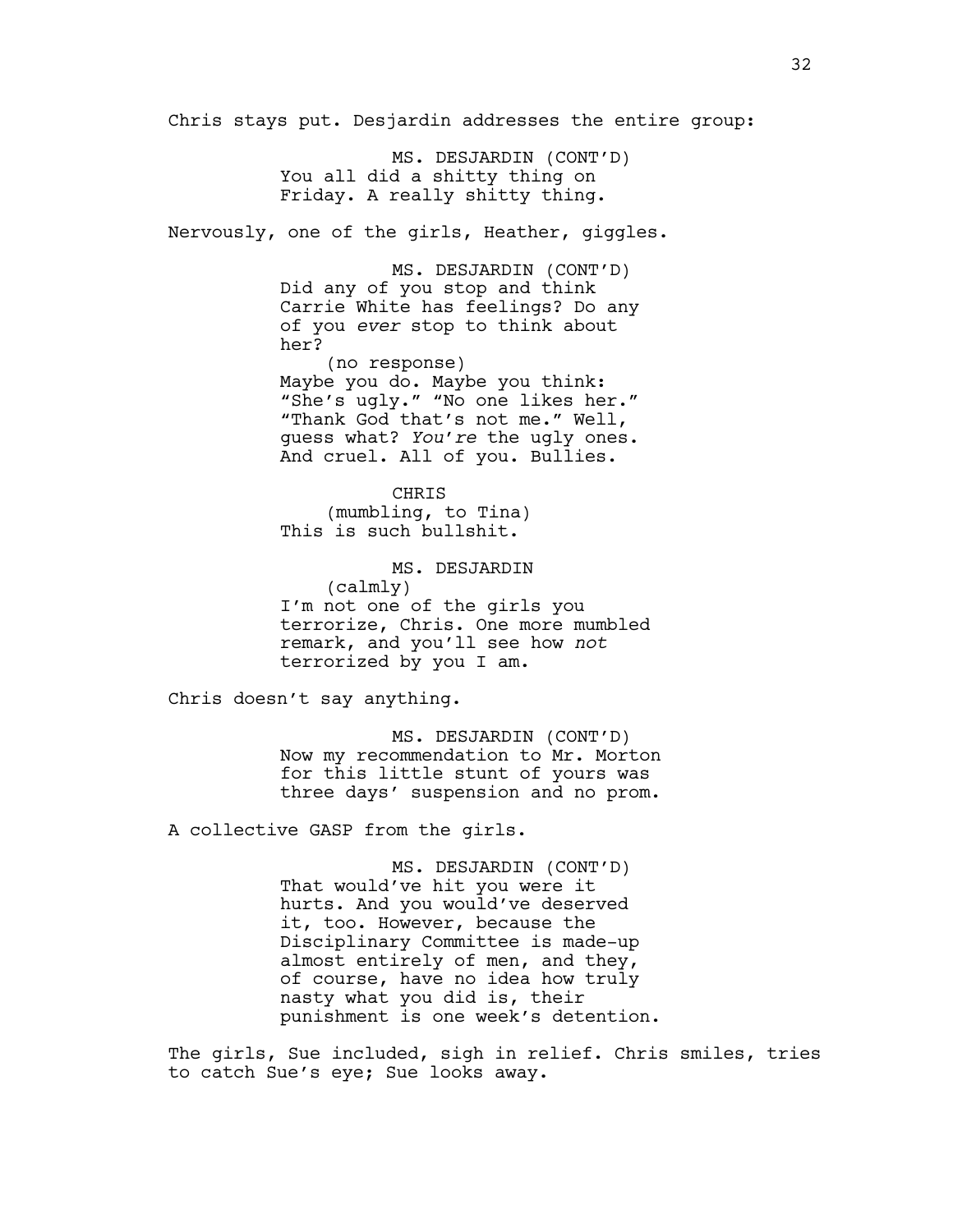MS. DESJARDIN (CONT'D) Ah, but it's to be *my* detention. You just got a taste. Every day this week, for an hour and a half.

CHRIS (mumbles) I'm not coming.

MS. DESJARDIN That's up to you, Chris. That's up to each of you. But skipping detention gets you three days' suspension and no prom.

CHRIS My father's a lawyer. Take away my prom and he'll sue you, bitch.

The girls are shocked; not even *Chris* has ever talked to a teacher like that. Desjardin strides up to the girl. A scary moment: Is Desjardin going to hit Chris? But then:

> MS. DESJARDIN You're done. You're out of my class, Hargensen, and out of the prom.

Desjardin turns from Chris, starts towards her office.

CHRIS You, you can't decide that.

MS. DESJARDIN Goodbye. Get out of here. The rest of you--laps, the rest of the period, then see you on the field at 3:15.

Chris calls after her:

# CHRIS

You threatened me!

But Desjardin is in her office now. And some of the girls have already resumed their laps. Chris implores them:

> CHRIS (CONT'D) You *heard* her threaten me! If we stick together, we can get her fired! Nicki? (nothing from Nicki) Heather? (MORE)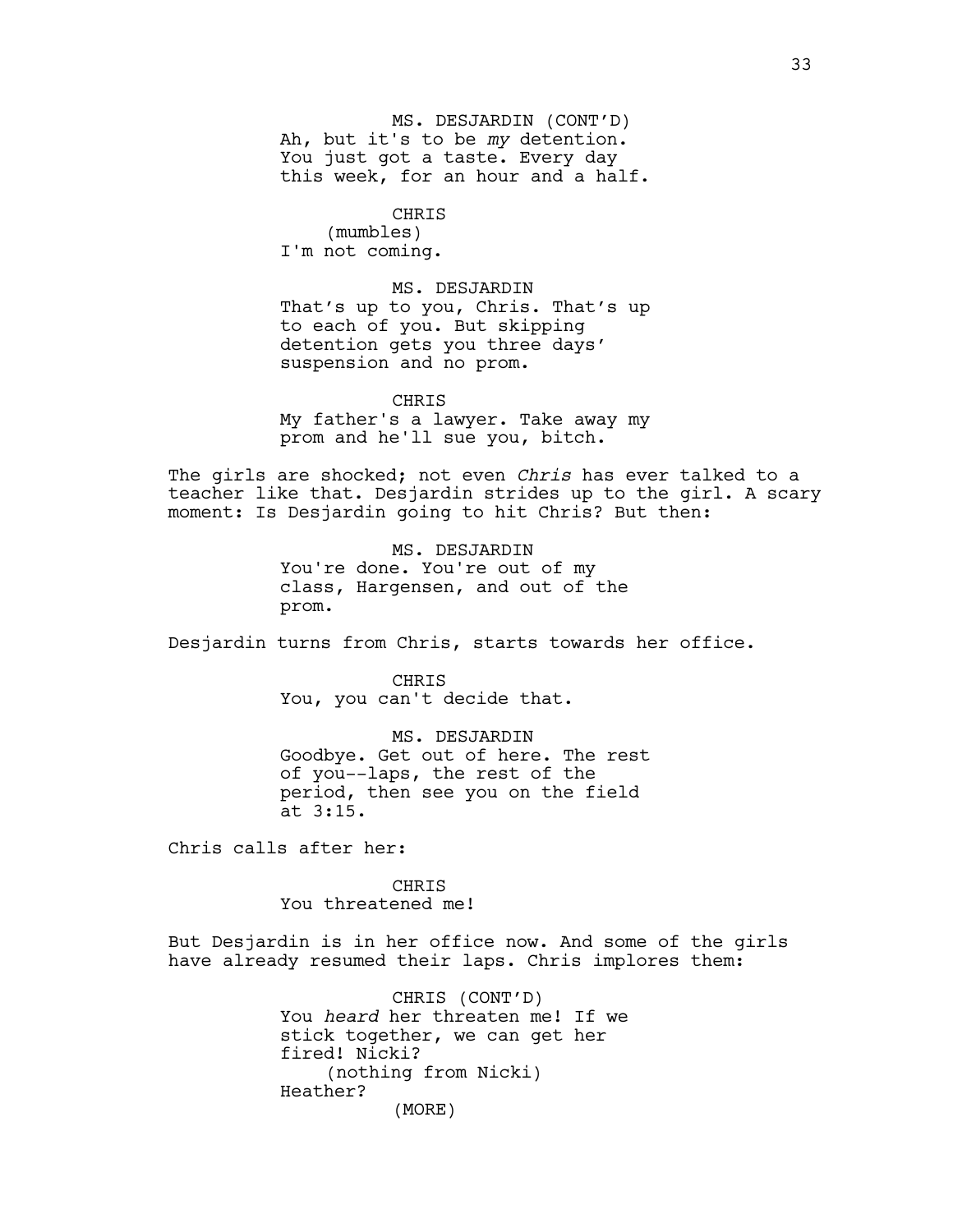# (nothing from Heather) *Sue?* CHRIS (CONT'D)

Sue shakes her head.

SUE

Let it go, Chris, just--let it go.

Leaving Chris high-and-dry, Sue joins the other, alreadyjogging girls... Chris can't believe what's just happened.

INT. SUE'S BEDROOM - VIDEO DIARY

Back to Sue:

SUE

They, uhm. They checked some of the library computers, and found one Carrie must've been on that week, before prom. No one was surprised by what she'd been researching...

INT. EWEN HIGH - LIBRARY - DAY

At the computer, Carrie's search leads her to a Youtube video entitled "Melia's Magic." Carrie clicks on the link...

EXT. A COUNTRY YARD - DAY (THE VIDEO CARRIE'S WATCHING)

A grainy, shaky home video. Day-time. We're looking at an OVERWEIGHT WOMAN IN GLASSES, who is waving an unseen cameraman over to a patch of dirt under a tree, beneath a tire-swing. The heavy woman directs our attention to a brighteyed LITTLE GIRL (3-years-old), sitting on the ground, in front of a dozen marbles. This is MELIA.

> OVERWEIGHT WOMAN Now watch, just watch, it'll happen...

Focusing on the little girl. Nothing's happening.

OVERWEIGHT WOMAN (CONT'D) Give it a minute now, hang on...

After a moment or two...*some of the marbles RISE into the air and begin, seemingly, to dance.*..

Close-up on Carrie's eyes. Widening at what she's watching.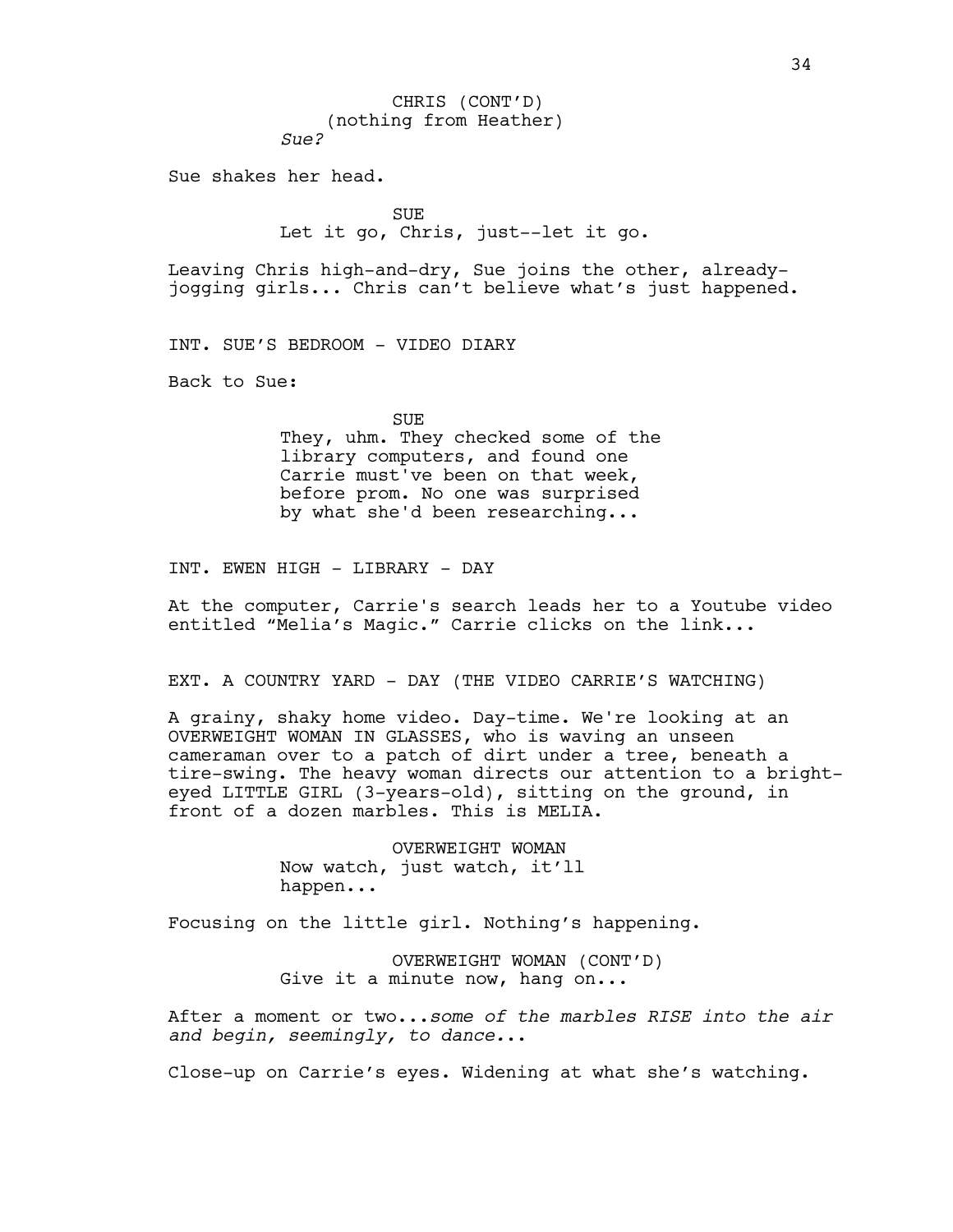OVERWEIGHT WOMAN (CONT'D) Lookit, Shawnee, what did I tell you? Ain't that something? Just like Gramma, 'member? With her rocker? How she could make it go, even when she wasn't in it?

The little girl smiles and claps. Delighted.

OVERWEIGHT WOMAN (CONT'D) It's no trick, Melia just does it. I was scared at first, but...

INT. EWEN HIGH - LIBRARY - DAY

Scared but exhilarated, Carrie's transfixed by the video. The marbles, floating in the air like soap bubbles...

INT. WHITE COMMISSION - DEAN MCDUFFY - DAY

Back to McDuffy, shaking his head.

MCDUFFY A telekinesis--TK--gene *has* been isolated. Like hemophilia, it follows a dominant/recessive pattern. Recessive in women, but also *dominant* in women. (And *only* in women.) In other words, this is not the stuff of Quija boards and poltergeists, though I understand the skepticism...

INT. CARRIE'S HOUSE - CARRIE'S ATTIC ROOM - DAY

Carrie sits at her desk, in her Anne Frank-like attic, a lone school pennant (EWEN HIGH) amongst the religious paraphernalia on the walls. She reads a copy of McDuffy's book.

> MCDUFFY (V.O.) ...because if Carrie White is the Truth, then what happens to the order of the Natural World? What are we left with? The Divine? The Satanic?

On Carrie's desk: Other books about psychic phenomena from the library. She closes McDuffy's tome. Stares down at it. Concentrates, *flexes, hard*--and *the book's cover moves just a little*. SNAPS open.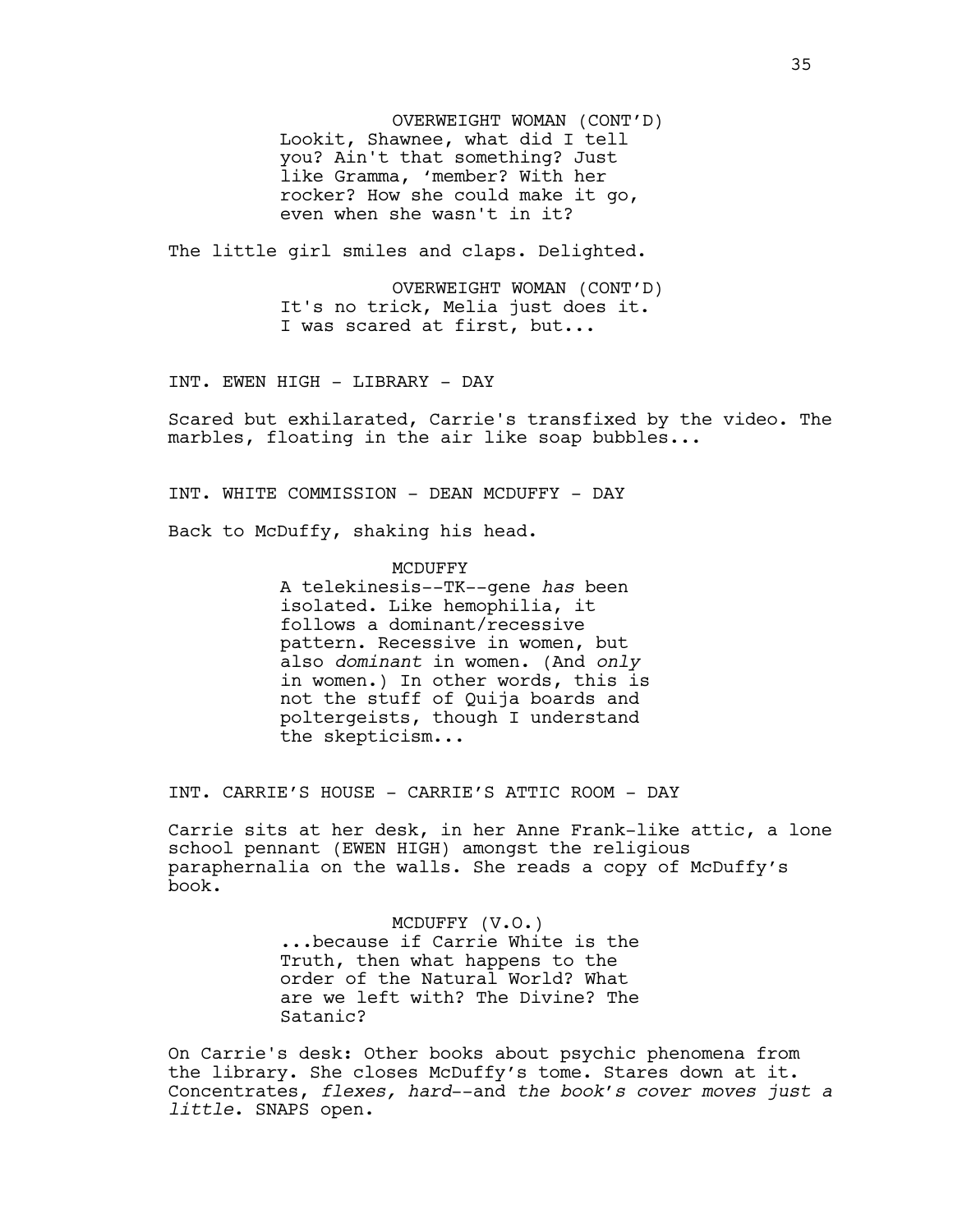From downstairs, we hear: The front door opening, Margaret calling:

MARGARET (O.C.)

Carrie?

Carrie SLAMS her hands down on the cover, shutting the book tight as if it were a piece of smut.

> CARRIE (calling back down) Yes, Momma?

INT. CARRIE'S HOUSE - FRONT HALL - DAY

Margaret, taking off her coat, feels...STATIC ELECTRICITY, making the hair on the back of her arms stand on end.

> MARGARET What are you doing up there?

INT. CARRIE'S HOUSE - CARRIE'S ATTIC ROOM - DAY

Carrie frantically gathers up the psychic phenomenon books, stuffs them into a desk drawer. (Where she also keeps her "dirty" movie magazines.)

> **CARRIE** Homework, Momma.

INT. CARRIE'S HOUSE - FRONT HALL - DAY

At the foot of the stairs, Margaret is rubbing her arms...

MARGARET Come help me with dinner.

INT. EWEN HIGH - CLASSROOM - THE NEXT DAY

Carrie's English class. Tommy, Sue, and the gang (including meanies Nicki, Tina, and Lizzy, but not Chris), at their desks. Their English teacher, an officious little prick named EDWIN ULMANN, at the front of the room. Carrie in the row closest to the window, looking at the FLAGPOLE in the quad. The American flag SLACK in the breeze-less air.

A close-up on Carrie. A *tiny* flex...and the flag starts to flap, *ever* so slightly. Is it a breeze or--?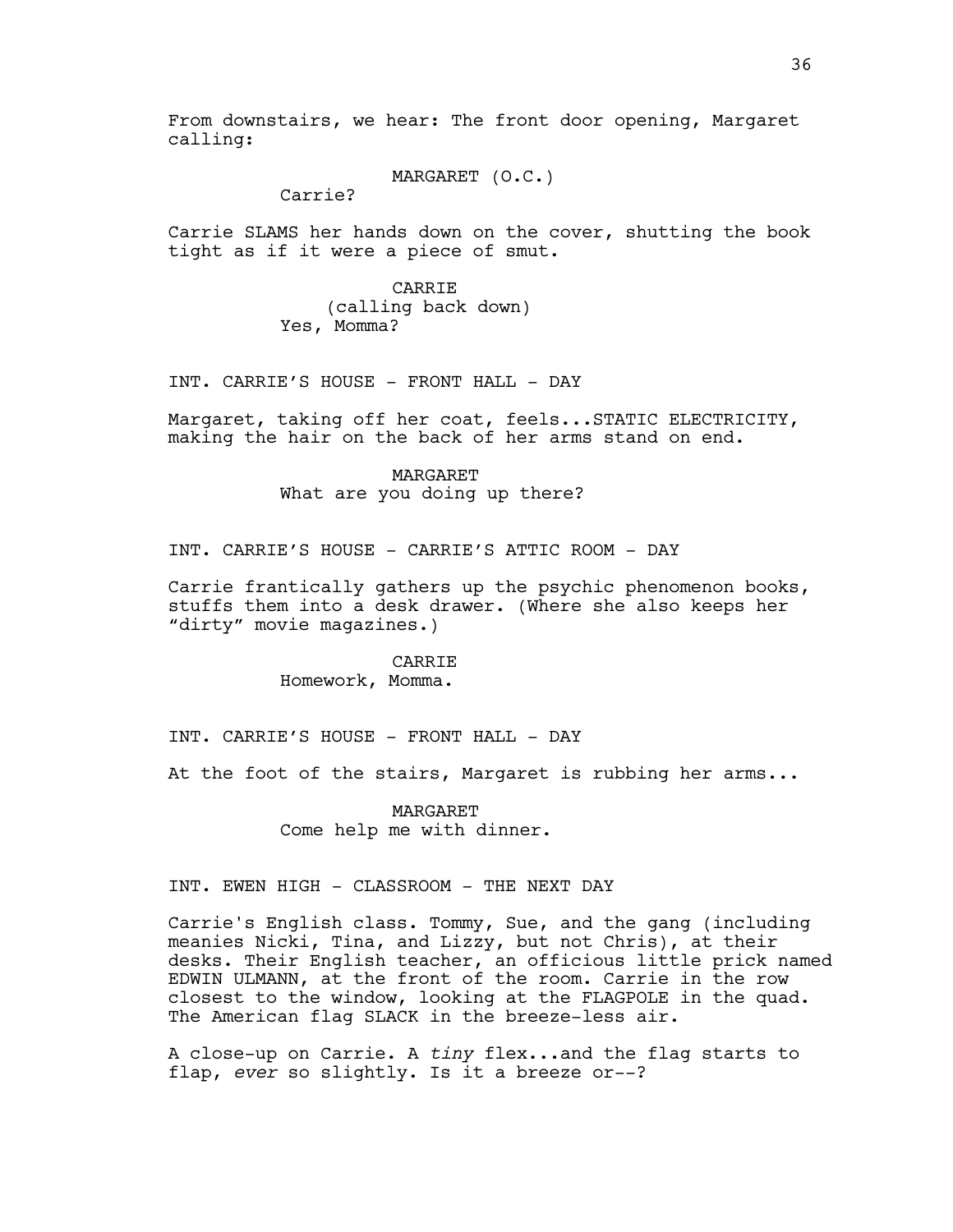Carrie?

Startled, she turns to him.

ULMANN (CONT'D) Your poem? Do you have it?

Almost imperceptibly, she nods.

ULMANN (CONT'D) Well, can we hear it?

Insta-nervous, Carrie pulls out a sheet of paper and starts reading from it, inaudibly.

> ULMANN (CONT'D) Carrie, why don't you come to the front of the class? So we can all hear it?

Nicki and Lizzy trade a look, snicker; *this is gonna be good*. Sue and Tommy trade a look. *Ugh, this is gonna be miserable*.

> **SUE** (volunteering) I'll read my poem, Mr. Ulmann.

ULMANN Thank you, Sue, right now, I want to hear Carrie's. (to Carrie) Ms. White?

Carrie starts up the aisle, feeling *every* set of eyes on her. In front of the chalkboard, a wreck, she begins to mumble--

> ULMANN (CONT'D) Louder, Carrie.

Carrie turns to Ulmann, anguished, then resumes, louder, eyes glued to her page.

> CARRIE "Jesus watches from the wall, But his face is cold as stone, And if he loves me, As she tells me, Why do I feel so all alone?"

Though some of the kids GIGGLE at the Jesus reference, the camera pushes in on Sue, who actually *hears* the pain and isolation in Carrie's brief words.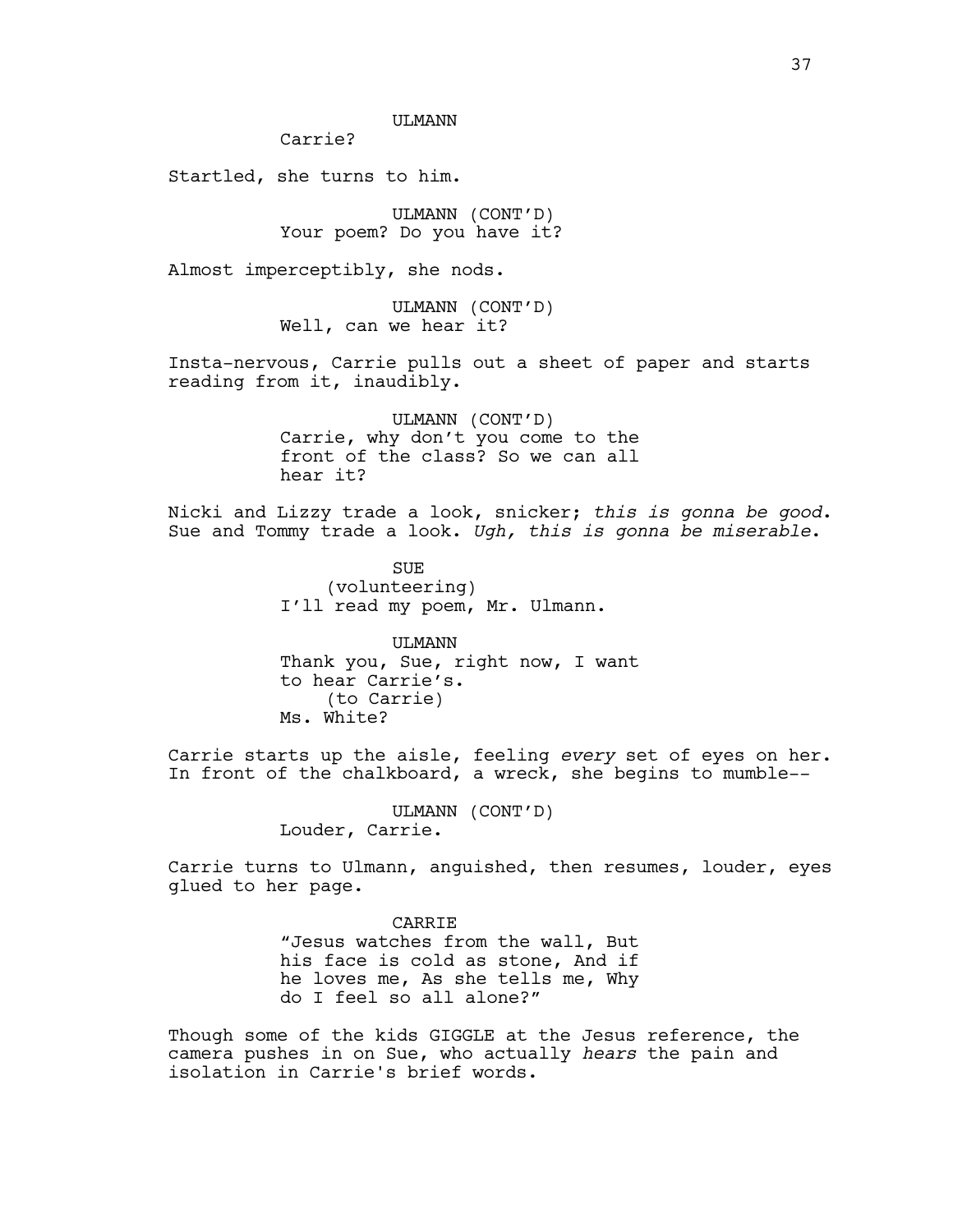Nothing from the girl.

ULMANN (CONT'D) Who is the 'he' that loves you in the poem? Jesus?

A beat, Carrie nods.

ULMANN (CONT'D) You want *Jesus* to love you?

Carrie nods; the kids, delighting in their classmate's roasting. Ulmann, fueled by their giggles:

> ULMANN (CONT'D) You want Jesus to take you to the prom?

Carrie shakes her head. She's mortified.

TOMMY (under his breath) Asshole.

The kids who heard that giggle some more.

ULMANN (half-heard the dig) Tommy? Did you say something?

TOMMY That you're being an asshole. Sir.

Carrie looks up at her defender. Sue *also* looks to Tommy, surprised.

> TOMMY (CONT'D) Carrie's is the best poem we've heard.

The students brace themselves--

ULMANN Detention, Mr. Ross.

TOMMY I have baseball practice, sir. And my coach would have a strong opinion about me missing it, especially if I told him why.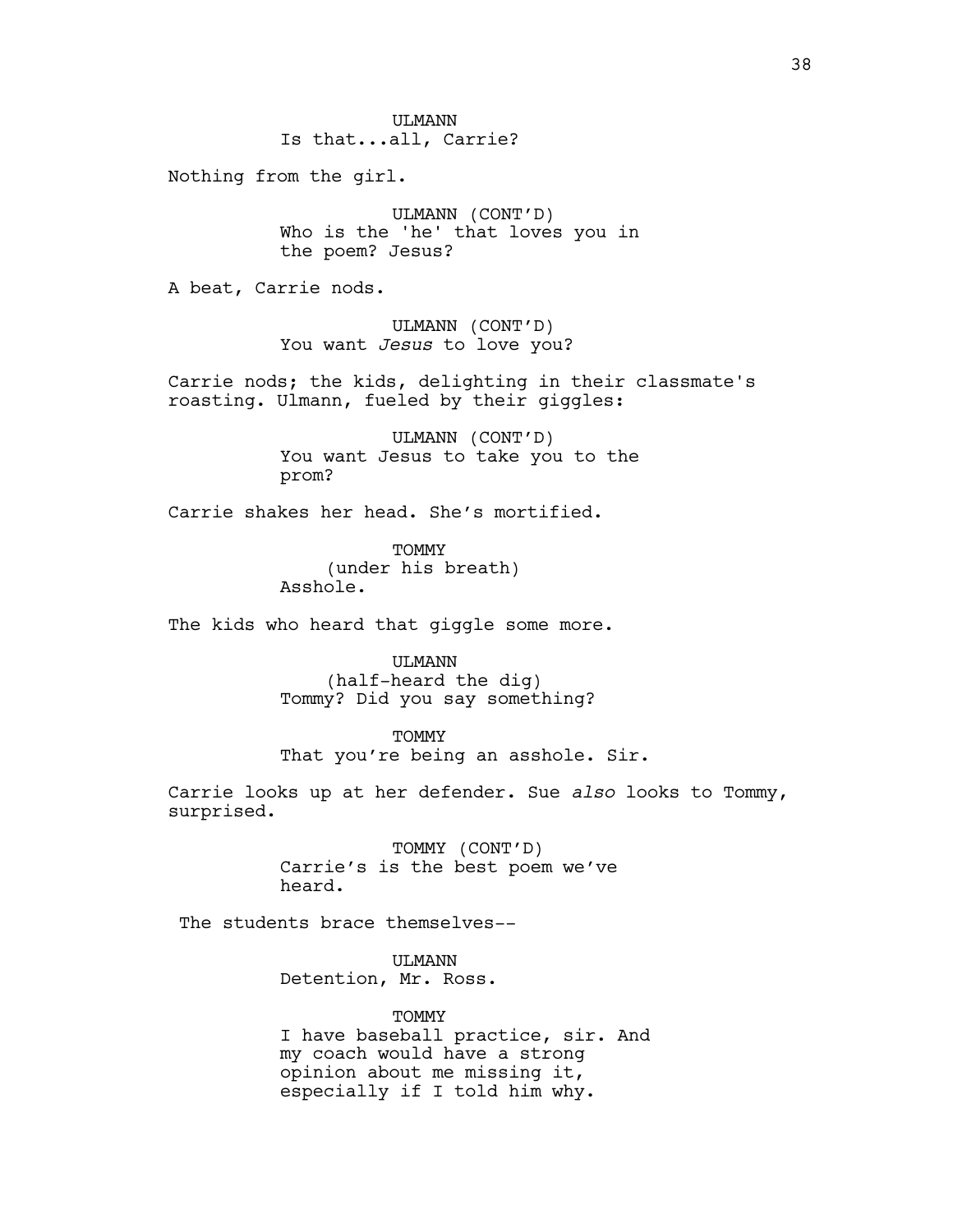Rather than push this conflict further, Ulmann lets it go.

ULMANN Take your seat, Carrie.

As she does, she passes Tommy, who gives Carrie a tiny, quick WINK. Sue is *still* looking at Tommy, impressed, when:

> ULMANN (CONT'D) All right, Ms. Snell, let's hear yours...

INT. PRINCIPAL'S OFFICE - DAY

A tense meeting. Principal Morton (fiddling with a series of paperclips)and Ms. Desjardin are facing off against Chris's father, the lawyer JOHN HARGENSEN.

> JOHN HARGENSEN My daughter's at home right now. I'll keep her there through...let's say Thursday. That's a three-day suspension. Long enough.

MS. DESJARDIN (incredulous) For what Chris did to Carrie? And how she *literally* disrespects everyone?

### JOHN HARGENSEN

(ignoring Desjardin) Once she's completed her suspension, I want my daughter's prom privileges re-instated. A girl's prom is extremely important to her, and Chris is very distressed to be missing hers.

MS. DESJARDIN She had every opportunity to--

JOHN HARGENSEN --*prom* is what I want for my daughter, Mr. Morton. What I want for me is-- (he turns to Desjardin) --*her* dismissal.

MORTON On what grounds?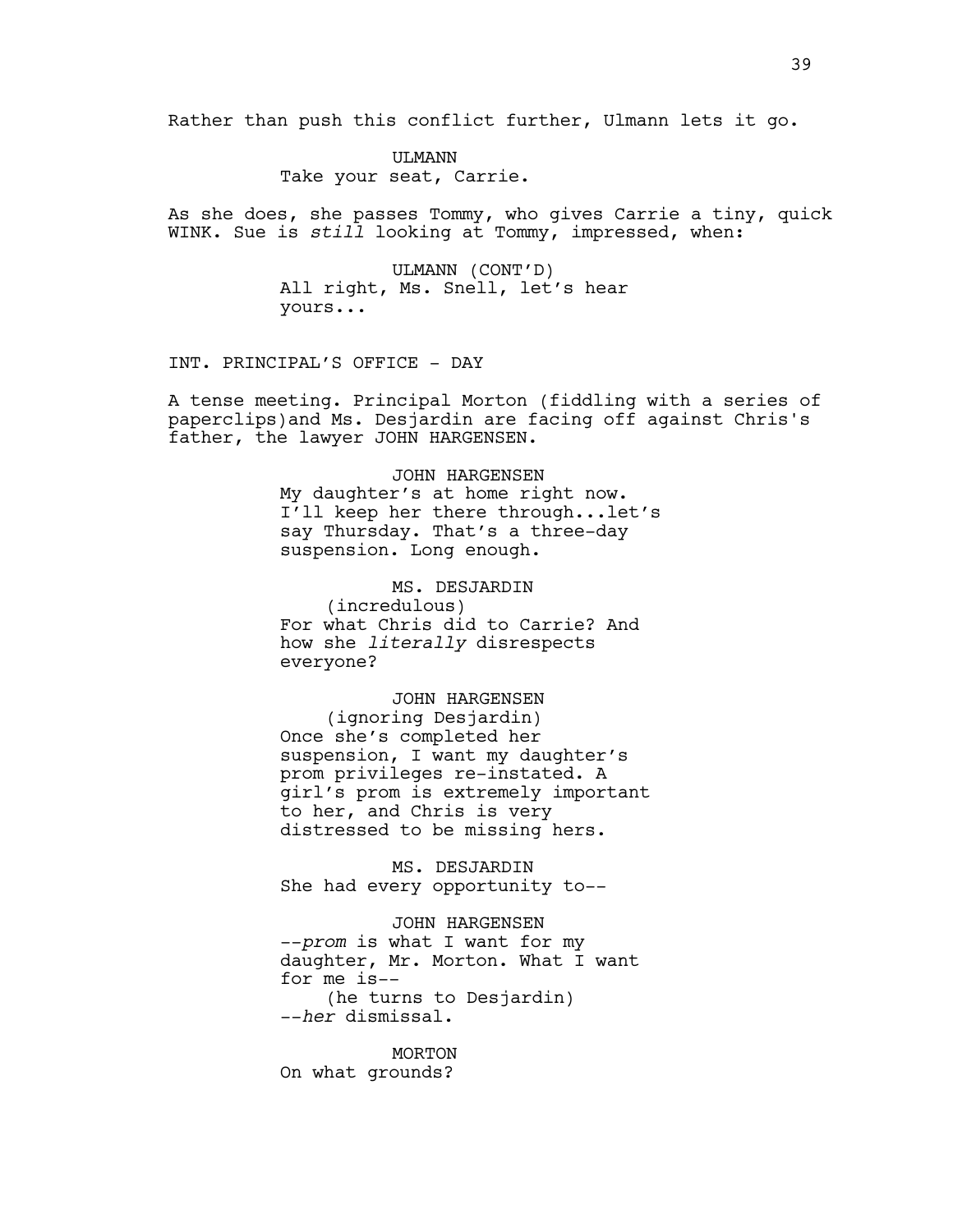# JOHN HARGENSEN

She threatened my daughter with physical abuse and used profanity in front of her. That's verbal abuse.

MS. DESJARDIN Oh, that's such--

### MORTON

--Ms. Desjardin has been reprimanded, but Mr. Hargensen, you are aware of what your daughter did to her classmate Carrie White?

JOHN HARGENSEN Not even remotely relevant.

#### MORTON

It's absolutely relevant, sir, because your daughter and her posse threw sanitary napkins at Carrie White. And chanted "Plug it up!" That's verbal abuse, too. And made obscene gestures towards the girl- who, incidentally, believed she was bleeding to death.

JOHN HARGENSEN If you'd rather we continue this conversation in court, Mr. Morton--

MORTON We absolutely can, Mr. Hargensen--

Morton opens a thick file sitting on his desk--

MORTON (CONT'D) --but first, may I show you something, sir?

JOHN HARGENSEN Chris's file?

MORTON (nodding) In her four years here, she's earned...72 detentions. 48 of those are for the systematic abuse and harassing of misfit pupils.

MS. DESJARDIN (sneaking it in) Eileen Swope.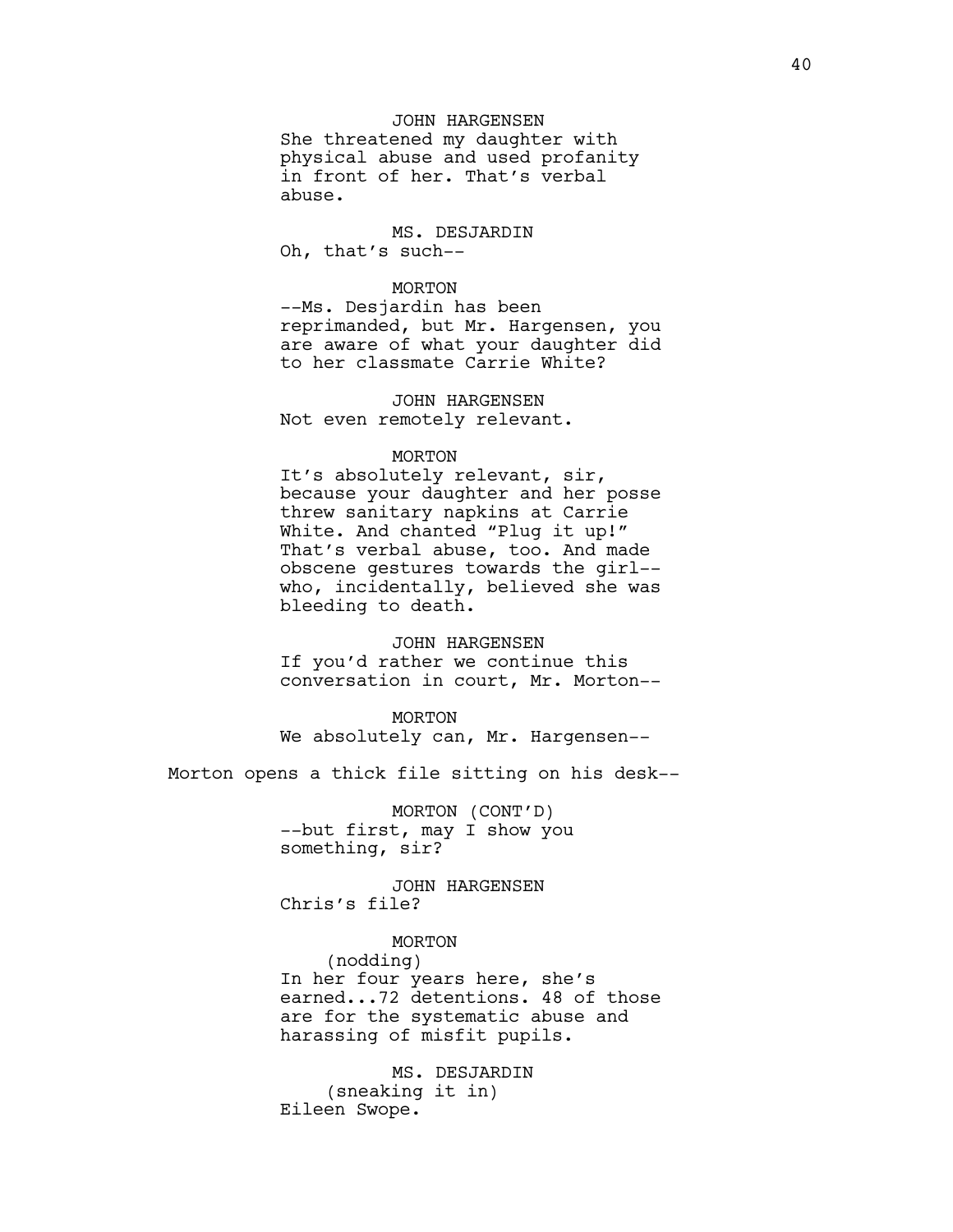# JOHN HARGENSEN

(finally talking to her) What?

## MORTON

I believe Ms. Desjardin is referring to the girl your daughter systematically tormented for two years-- Sending her threatening emails, posting humiliating photos--

# MS. DESJARDIN

Because Eileen was voted Treasurer over Chris--

## MORTON

--Eileen tried to kill herself, you might recall. That case almost went to court, but you settled with her family, I believe? Is that right?

## JOHN HARGENSEN

Your teacher crossed a line, Morton; if you don't make it right, I will take you to court, and when I'm through with you, you won't be fit to get a job as a custodian.

## MORTON

# (pleasantly)

Ewen High has zero tolerance for this behavior, Mr. Hargensen. Therefore, the sanctions against your daughter stand. If you wish to pursue the matter further, that is your right. But if sued, we will counter-sue, on behalf of Carrie White, on the grounds of physical, verbal, and mental abuse. Now: I believe you know the way out, sir?

Hargensen stands, leaves without uttering another word.

MS. DESJARDIN Now we know where she gets it.

MORTON (he holds up a destroyed paperclip) Eighteen paperclips. A record.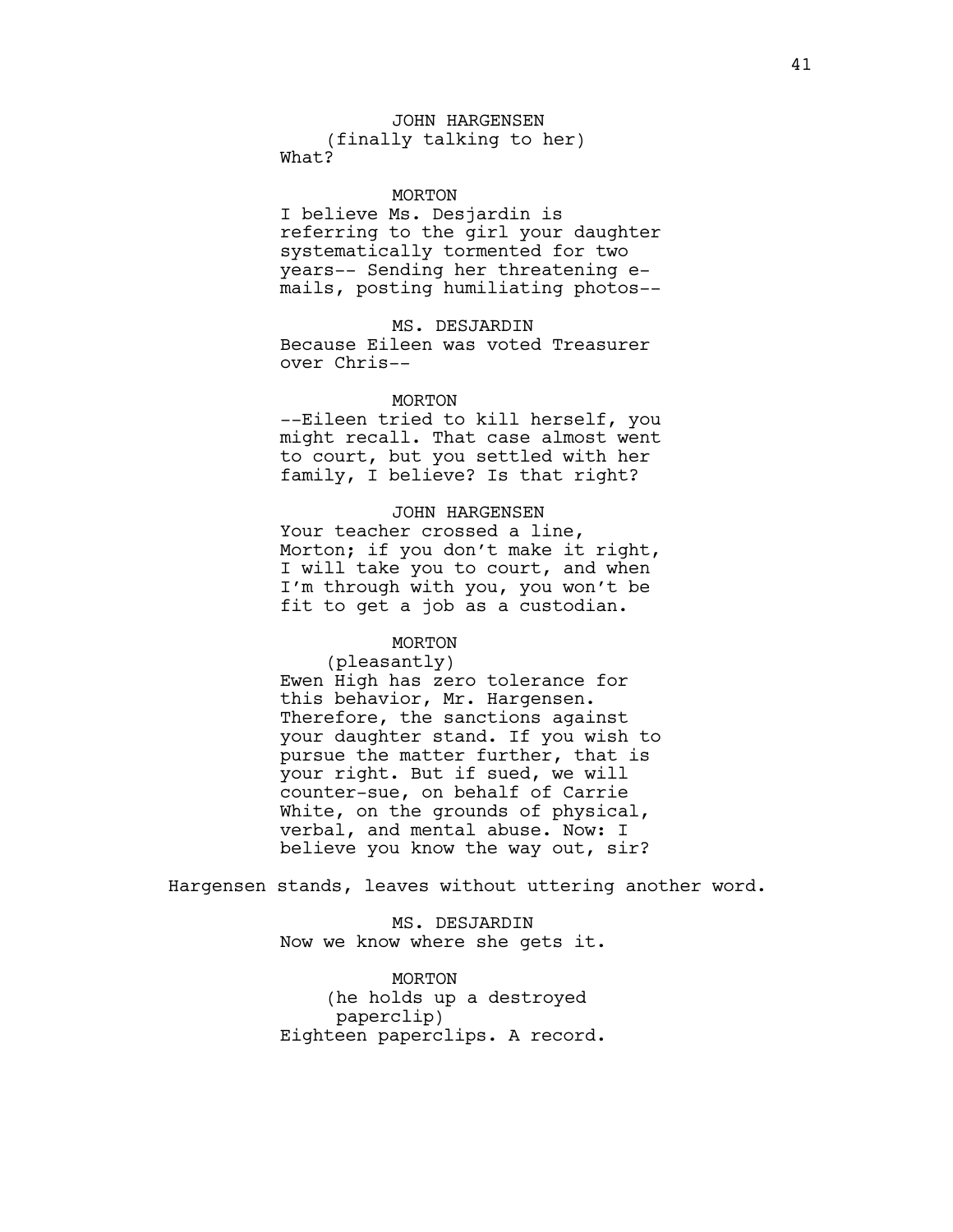INT. EWEN HIGH - CHOIR ROOM - DAY

Choir class. Thirty students, boys and girls, four rows deep, arranged by height, being led through their paces (that is, their scales) by a CHOIR TEACHER.

The camera finds Carrie, on the furthest edge of the group. As she (and the other kids) SING, the camera follows her gaze to...Tommy, in the middle of the group. He, too, is singing. He catches Carrie staring at him; she quickly looks away. Then the camera slides over to...Sue, on the other side of the group. She is looking at Tommy...then she looks towards Carrie, thinking, thinking...

INT. THE CAVALIER PUB - DAY

Close-up on Chris:

CHRIS How was detention with Dyke Desjardin?

The Cavalier's the local dive pub. Burgers, beer, darts, a jukebox, pool tables. A mix of students and townies. Billy is playing pool with some of his goons, including: KENNY GARSON, STEVE DEIGHAN, and JACKIE TALBOT. Sue is sliding into the booth opposite Chris...

> SUE She kicked our asses.

CHRIS Good. That's what you get.

SUE Come on, Chris.

CHRIS Why didn't you back me up?

SUE I thought...we deserved it. (amending) I thought *I* deserved it.

CHRIS Well, I'm not going to prom now. You think I deserve *that?*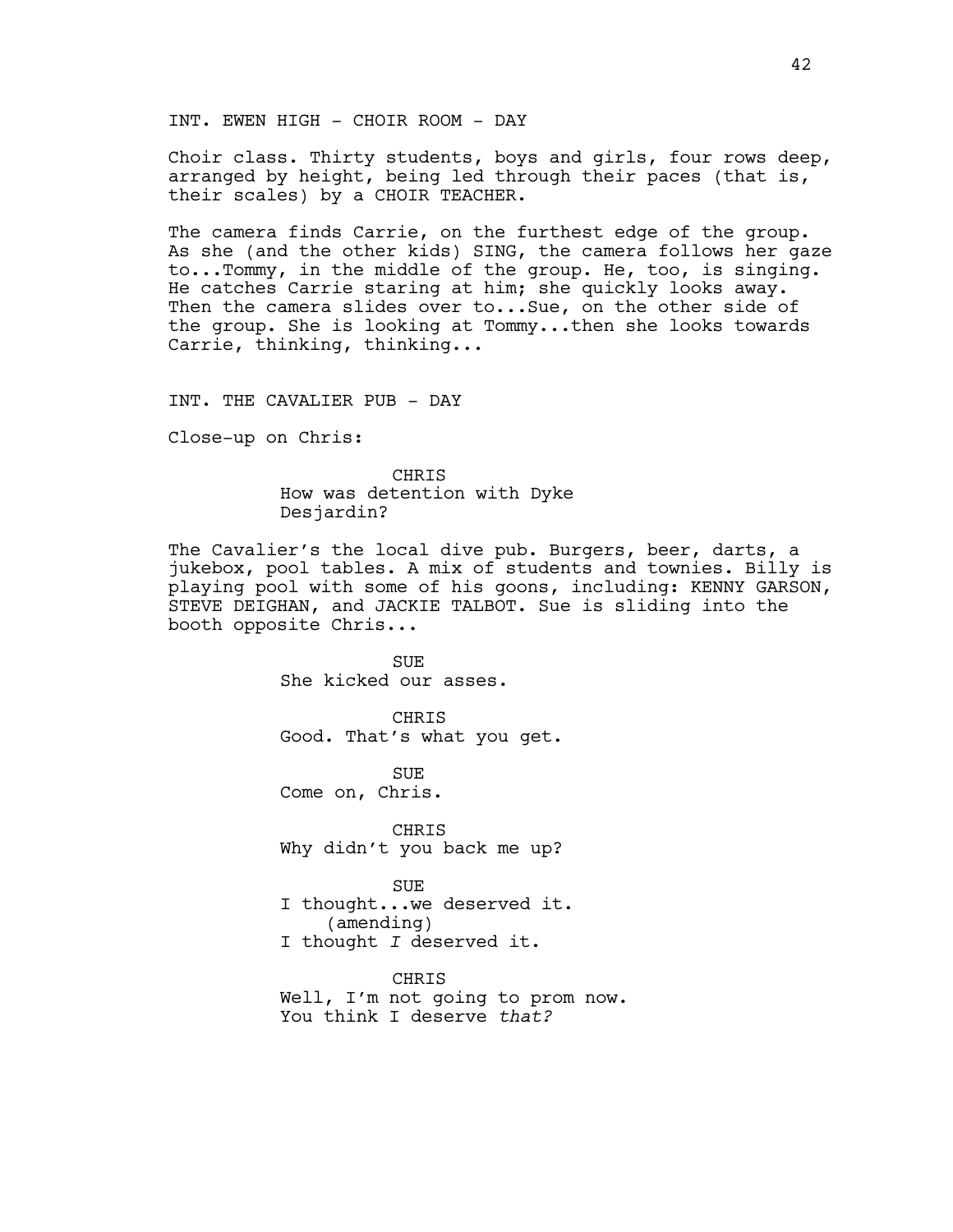**SUE** I think...Desjardin was right. I think we did a horrible thing for no reason. (At least *I* didn't have a reason.) The CRACK of billiard balls-- CHRIS Fine, but guess what? I'm still going. I'll crash, I don't care. (turning to him:) Right, Billy? We're crashing prom? Billy's eyes flicker over to Chris for half-a-second, then away; he continues his game of pool. CHRIS (CONT'D) Carrie was *begging* for it, Sue. How long have we known her for? SUE Since-- CHRIS (over-riding her) *Since the first-grade*, and she's been *begging* for it, *since* the first-grade. (moreover) You were throwing crap, too. Calling her-- SUE I stopped. I tried to stop it. CHRIS Oh, you "stopped." You "tried" to stop it. You are... (she shakes her head) --God, you are *such* a hypocrite, Sue. Don't forget, I've known you since the first-grade, too, and I know *exactly* why you caved with Desjardin, and it's *not* because you felt bad for the freak. **SUE** I'll talk to you later, Chris-- She starts from the booth, Chris hot on her tail-- CHRIS

Wait--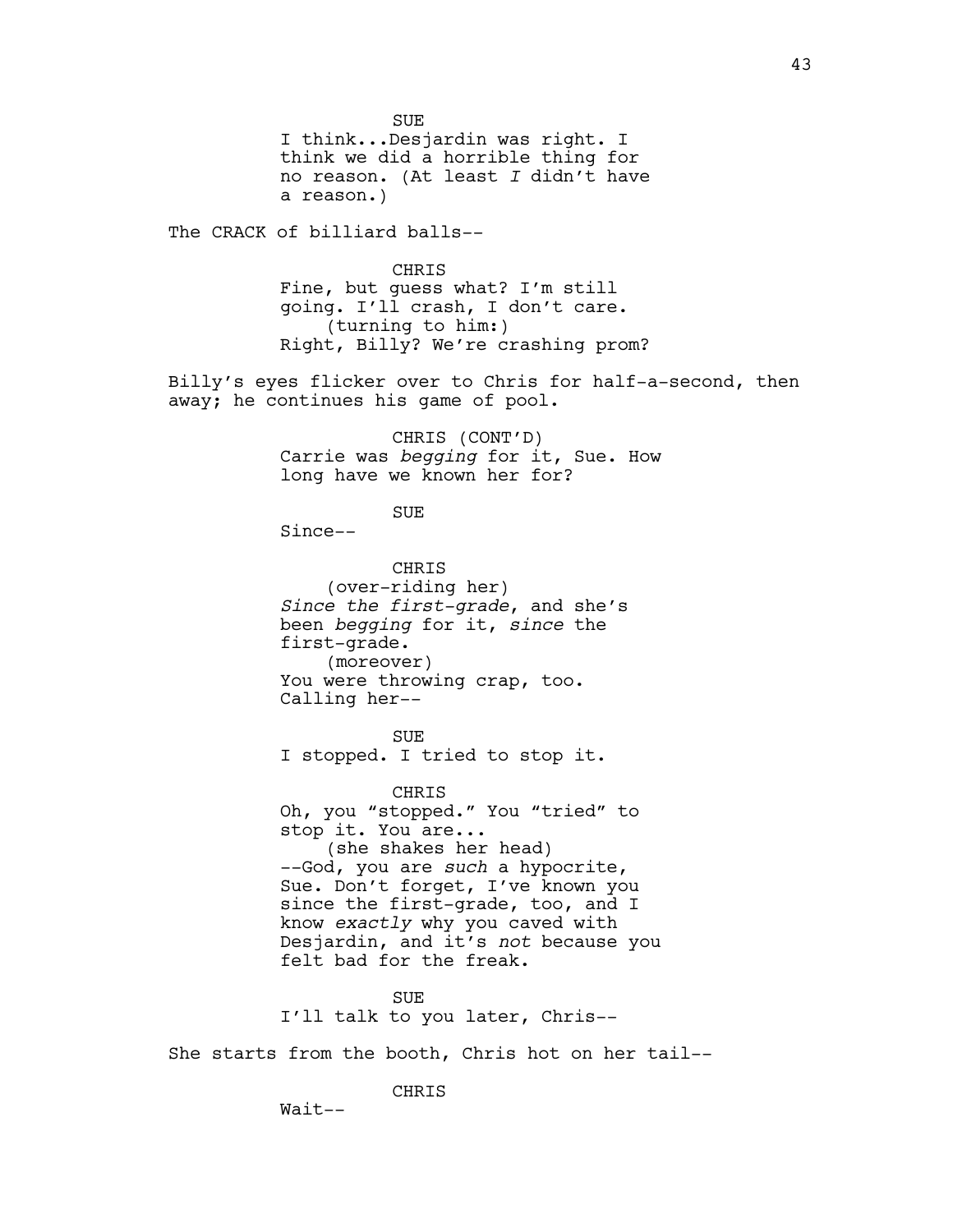SUE

*What?*

### CHRIS

You've been dreaming about senior year, and the perfect prom, and the perfect boyfriend, and the perfect life, since we were twelve, Sue-- *That's* why you had your change of heart-- And everyone knows it, bitch--

Wow. Sue is stung. She has no comeback, because, well...Chris isn't 100% wrong.

> **SUE** Can I go now?

#### CHRIS

Just remember: Two more days of this suspension and then I'm back. And there's one more month left of school. And then, what I did to Carrie--no, what *we* did to her? I can do to you.

A beat. On unsteady legs, Sue pushes out the Cavalier's door.

EXT. THE CAVALIER PUB - AFTERNOON

Shaken, Sue walks to her car, the camera tight on her face. She didn't want Chris to see her cry, but now, outside, the tears start to flow...

EXT. OUTSIDE THE EWEN FIELDHOUSE - DAY (LATER)

Ewen High's VARSITY BASEBALL TEAM (including Tommy) has just finished practice; the guys are trotting off the field. Tommy sees Sue sitting on a bench, by the fieldhouse. He peels away from his teammates and goes to her. Sue's eyes are red, wet.

> TOMMY (alarmed) What's wrong?

**SUE** Can we talk?

EXT. BEHIND THE BLEACHERS - DAY

Sue and Tommy are walking slowly...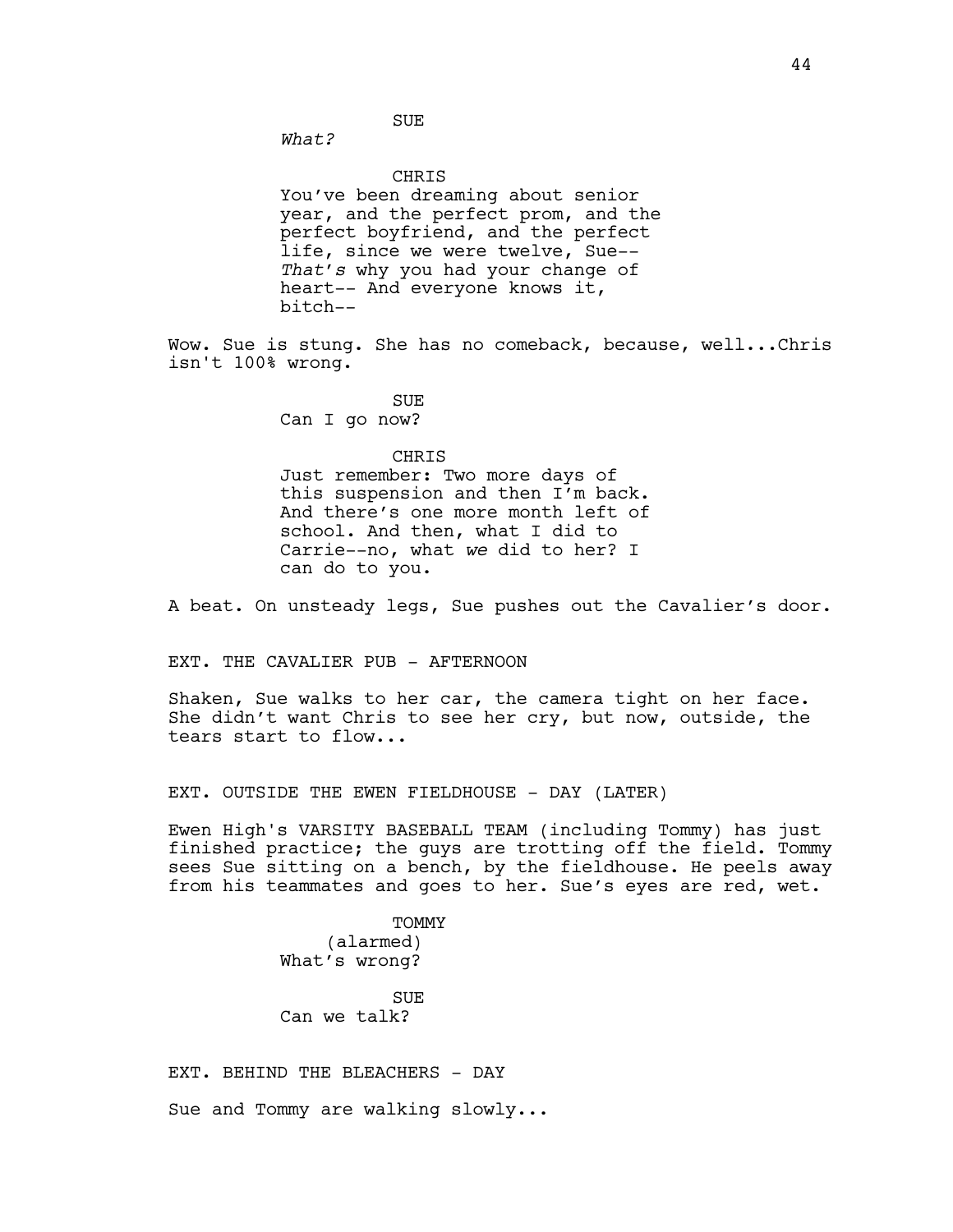SUE If I asked you to do something for me, Tommy...would you? TOMMY Of course. Anything. SUE Tommy...I want you to take Carrie to prom. Tommy LAUGHS--then realizes she's *not* kidding. TOMMY Carrie White? Oh, babe... SUE Just-- It's what's right, Tommy. It's what I want to do. What I *need* to do. TOMMY Baby, you're being crazy... SUE I'm trying to fix what I did. TOMMY I get that, but this is-- (beat) It's just-- (beat) Sue, it's *nuts!* SUE Why? TOMMY To begin with, what makes you think she'd say yes? SUE (oh, please) She'd say yes. TOMMY We've barely spoken two words-- SUE Doesn't matter; do you know what you look like? If you asked her, she'd say yes.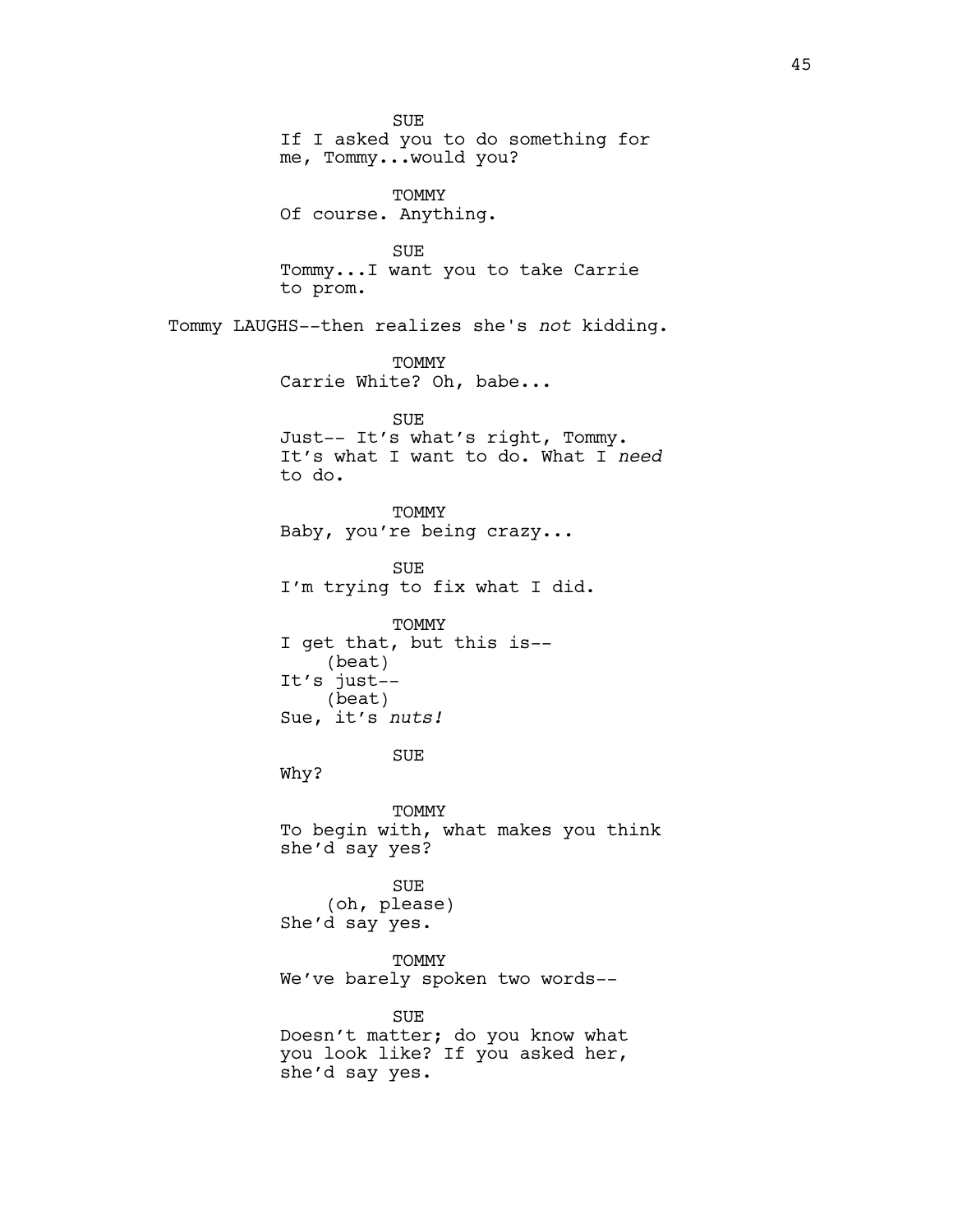TOMMY And we go, and...what? How would that fix anything? SUE It would maybe make her...feel more a part of things. TOMMY (dubious) For one night? SUE Why'd you defend her poem? TOMMY Honestly? For you. And because Ulmann was being a dick. And because...it was a good poem. SUE I can't just *say* "I'm sorry," I need to *be* sorry in a way that counts. That *means* something. To Carrie. TOMMY (agreeing suddenly) Okay, I'll do it. SUE You will? TOMMY It's important to you, so--I mean-- I'll try. SUE Tommy-- Sue hugs him. In the embrace: SUE (CONT'D) --thank you.

Close-up on Tommy, hugging Sue back. His LIPS are close to her EAR. He whispers something; we don't hear what.

INT. SUE'S BEDROOM - VIDEO DIARY

Sue's story, continued: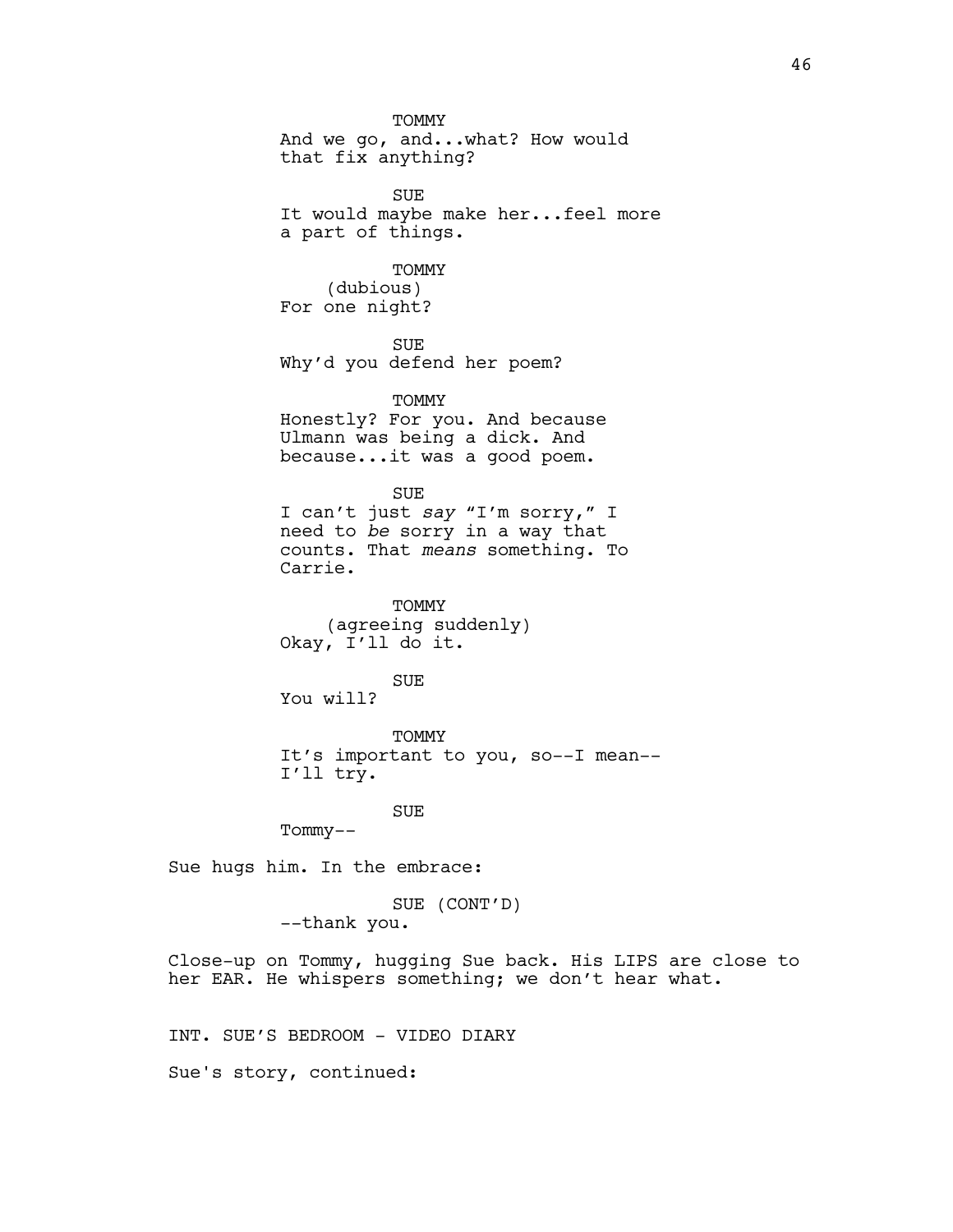**SUE** 

People hear this story, they *aren't* surprised I asked Tommy to ask Carrie to the prom. What they *are* surprised about is that Tommy said yes, but it's like this... (getting choked up) It was what *I* wanted, and...

EXT. BEHIND THE BLEACHERS - DAY (FLASHBACK)

Close-up on Tommy's lips, whispering into Sue's ear: "I love you."

INT. SUE'S BEDROOM - VIDEO DIARY

Wiping her eyes:

**SUE** He did it because he loved me.

INT. EWEN HIGH CAFETERIA - DAY (WEDNESDAY)

Lunch-time. The camera weaves among the JOCKS, the NERDS, the CHEERLEADERS, the COOL KIDS, the MEAN GIRLS, the FREAKS, the GEEKS, etc. We land on: Tommy, unsure, standing in the middle of this jungle, holding a tray.

Sue, moral-supporting him from afar, sits at a table, catches his eye, nods: *"Go ahead, you can do this."* Tommy GULPS, then walks to the far corner of the cafeteria, where Carrie sits, nose buried in a book, eating alone. After the *longest* walk of Tommy's life:

### TOMMY

Carrie?

Startled, she looks up--*and the books sitting by her elbow fall off the table.*

CARRIE

Oh! Sorry!

Grateful for the distraction, Tommy kneels to pick them up.

TOMMY No, it's okay, I'll just-- Here--

Tommy is now holding his tray of food in one hand, Carrie's books in the other. An awkward moment, then: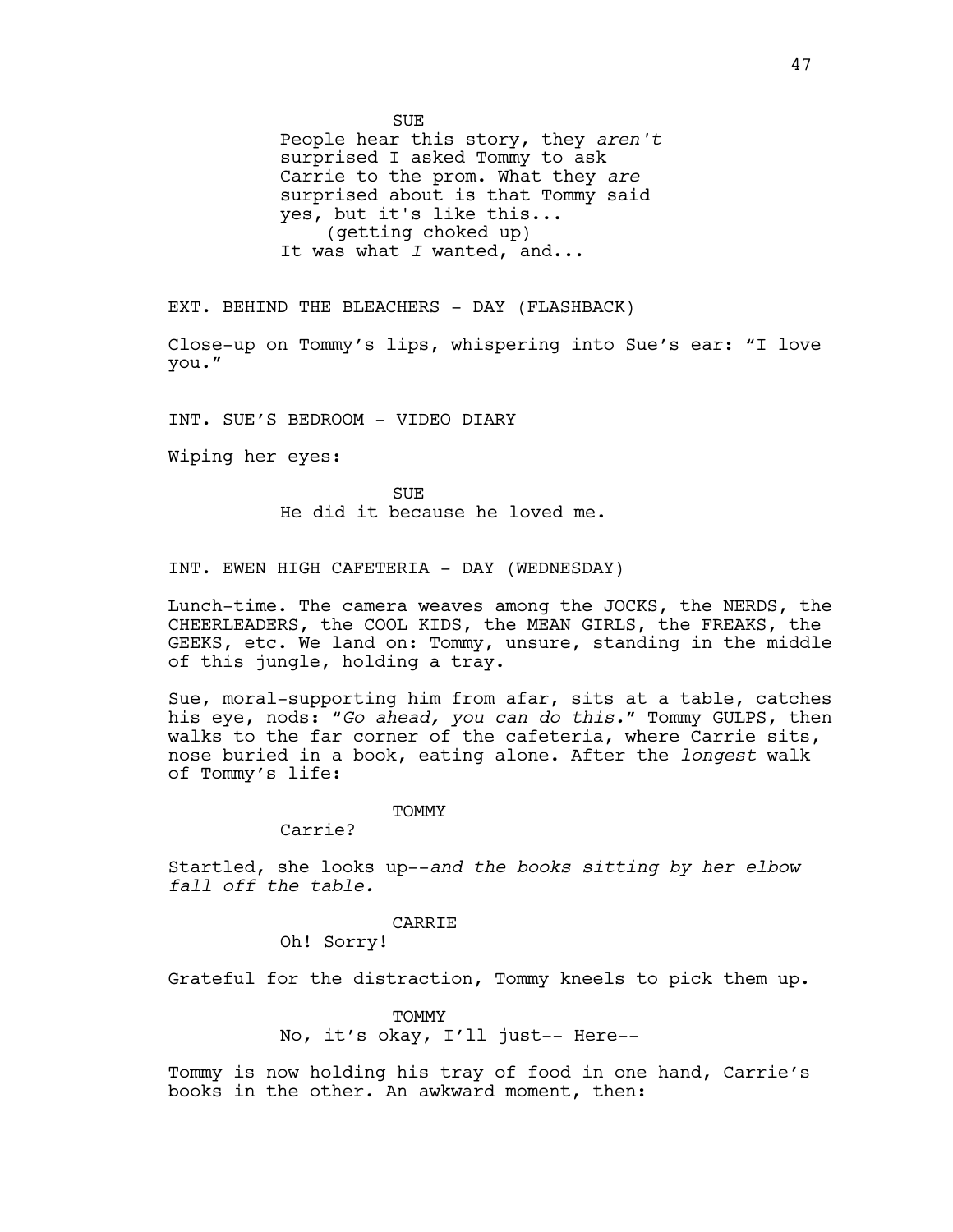TOMMY (CONT'D) Can I sit down?

Carrie looks around. Is she being punked? No one seems to be staring at her, so...she nods. Tommy sits, smiles.

> TOMMY (CONT'D) So, uhm. I was wondering. The prom's next week, and I was wondering, if you don't have a date yet, if maybe we--

Carrie snatches her books up and FLEES, rabbit-like. Tommy makes eye-contact with Sue, gesturing, *"Go after her."*

> TOMMY (CONT'D) (resigned, following her) Carrie? Carrie, wait up--

INT. EWEN HIGH HALLWAY - DAY

Tommy catches up to Carrie; not many students around them.

**TOMMY** Kind of left me hanging back there... (nothing from Carrie) Will you go to prom with me? It's short notice, but I'm hoping--

CARRIE (dark eyes flashing) *Stop*-- (then softer) Stop doing this. Stop trying to trick me.

TOMMY No. It's no trick. I *want* to go to prom with you.

CARRIE

Why?

TOMMY ...so we can have fun. It would be fun, don't you think?

CARRIE You're dating Sue Snell.

TOMMY Sue--knows I'm asking you.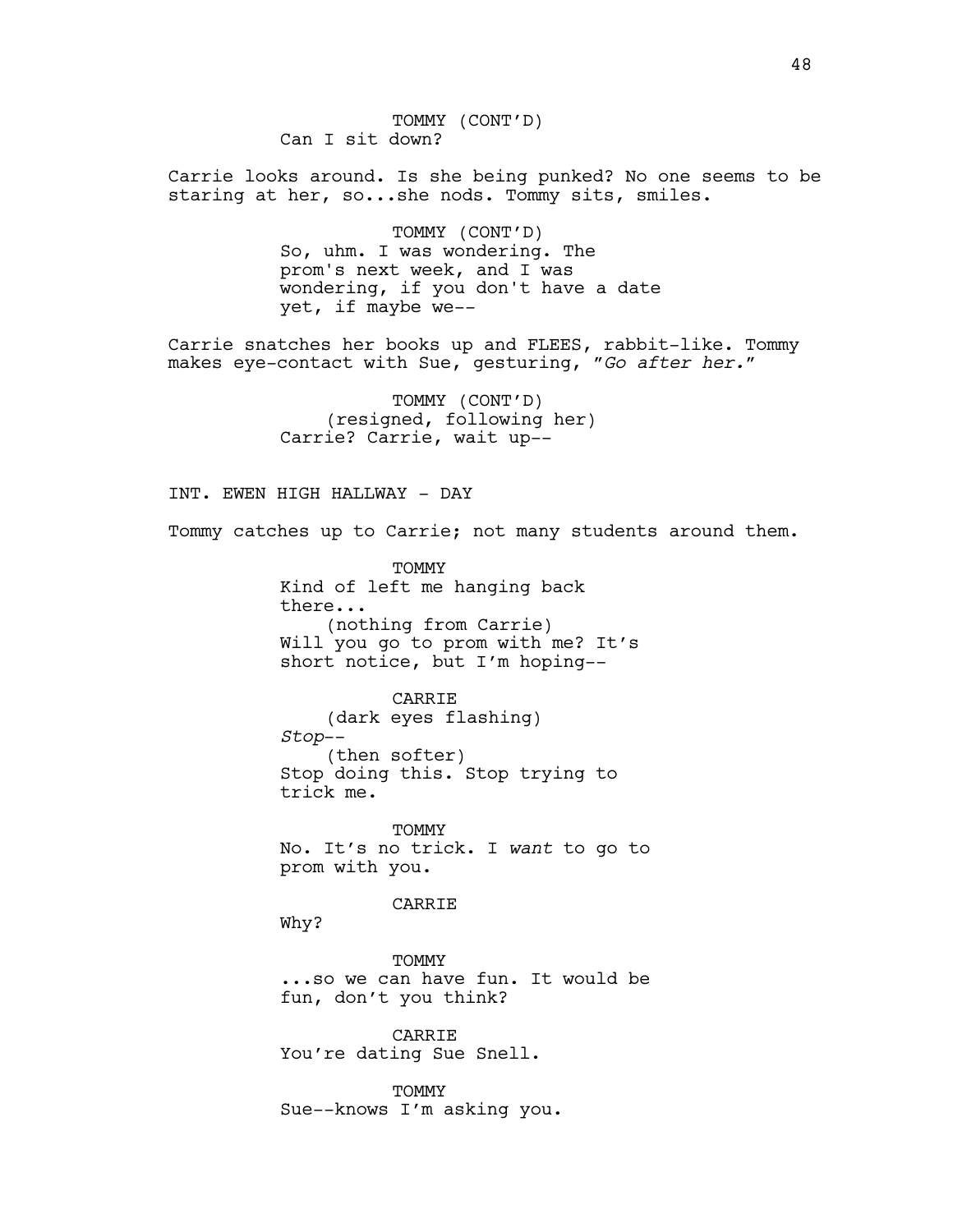**CARRIE** Why aren't you taking her?

TOMMY She has...family stuff. Plus, she hates dancing. Weird, huh?

Carrie studies him for a moment; her eyes narrow--

CARRIE You're lying. You all--you think you can keep tricking me.

She starts walking again; Tommy gets in front of her--

TOMMY No, listen, Sue knows, she *wants* me to ask you. She suggested it, and I, I thought it was a great idea.

CARRIE So this is for Sue?

TOMMY *No*-- No, it's for me. I'm asking you to go because *I* want to go to prom with you.

CARRIE I'm not a charity case.

TOMMY Hey, hey-- You think I would do anything I don't *want* to do?

CARRIE I can't go with you.

TOMMY Sure you can. Don't you want to?

The bell RINGS; students start pouring out of classrooms; some of them stare at Tommy and Carrie.

> CARRIE I have class. (then adds:) I'd love to, but...

TOMMY Today's the last day to get tickets, so you need to say yes right now.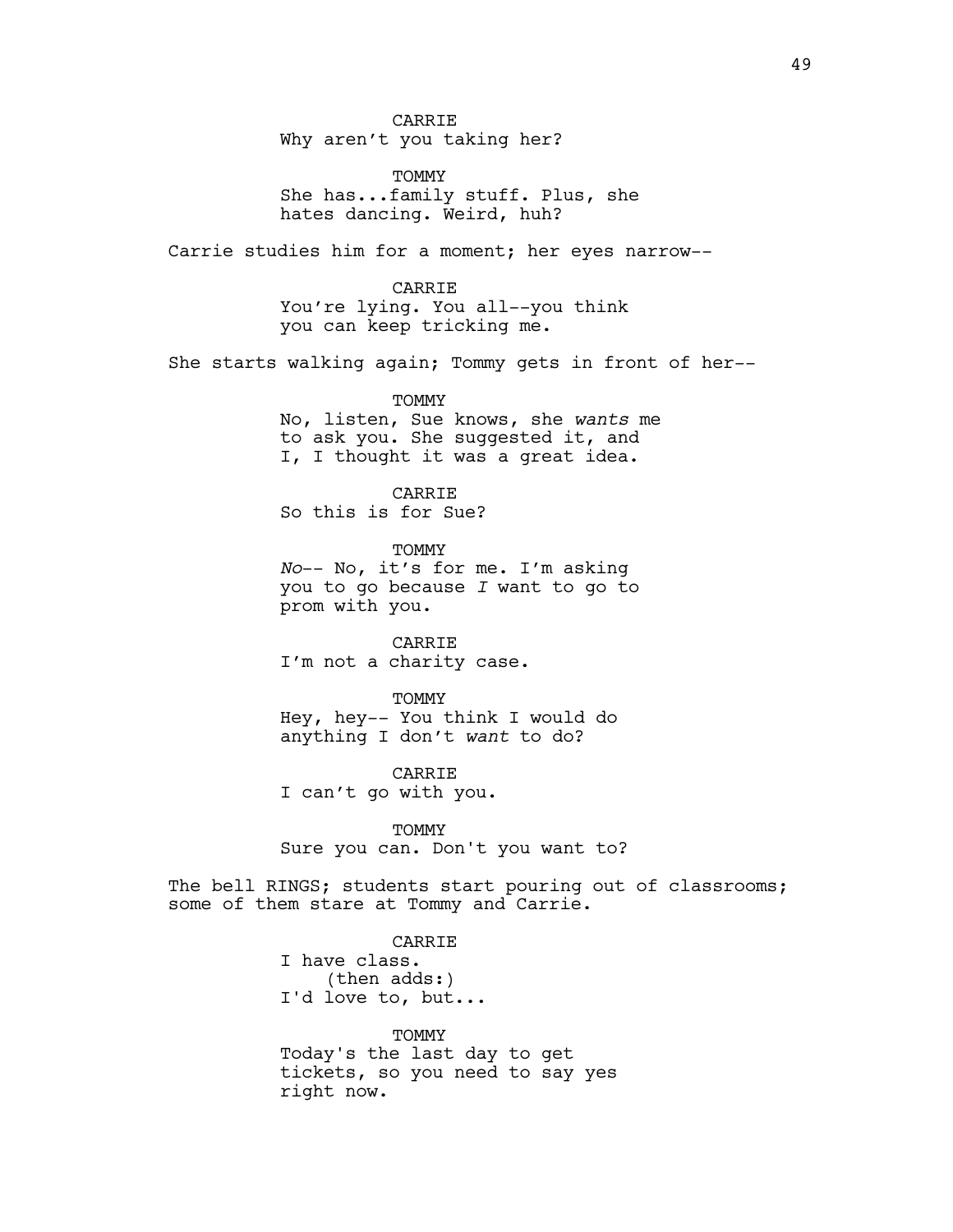Chris's friend TINA passes them in the hallway, gawking. Carrie feels like she's under a microscope. Tommy gently touches her hand. TOMMY (CONT'D) I'll pick you at 7:30. We'll have fun, I promise. CARRIE (shaking her head) It would be a nightmare. (no way) I just-- I can't. More and more students. Tommy smiles, crosses his arms. TOMMY I'm gonna keep asking you till you say yes. CARRIE (vulnerable) Why are you doing this really? TOMMY Because...I liked your poem, and I want to friends with the girl who wrote that poem. (beat) I'm serious. I'll get on the loudspeaker and ask you. I'll go to your house and ask you-- CARRIE *No--* (then, a decision) All right, yes. TOMMY (confirming) Yes, you'll--? CARRIE Yes, I'll go to prom with you. (beat) You knew I would. Tommy smiles again. TOMMY I *didn't*, but I'm glad. Okay, so I'll pick you up at--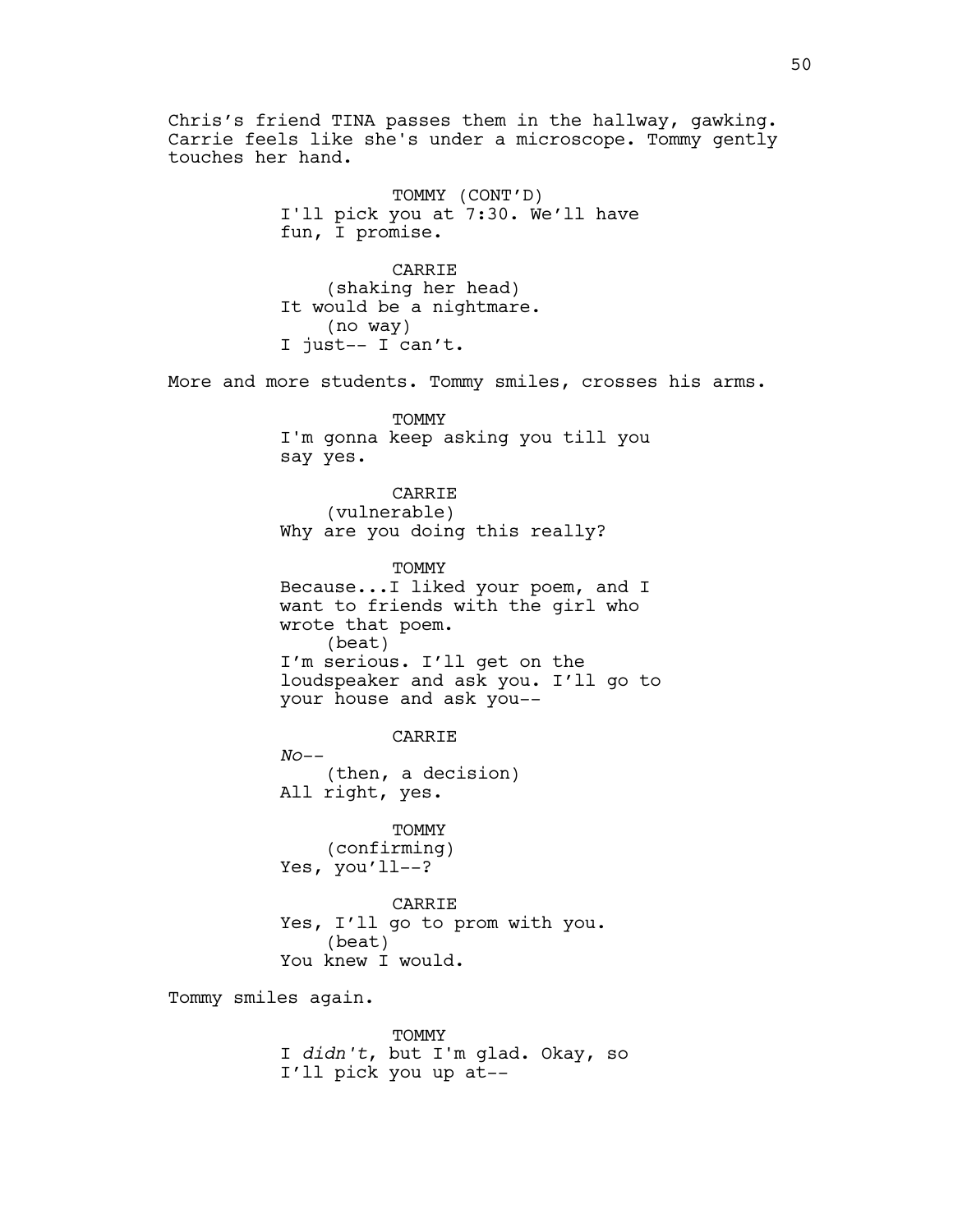But Carrie's rushing off again. A few feet away from Tommy, she turns back, looks to the ground for:

# CARRIE (mumbles) Thank you, Tommy.

Carrie goes on her way. Mission accomplished, Tommy turns. Sue's in the hallway. She smiles, goes to him; he puts his arm around her, they walk off, passing Tina, lurking around the corner, observing all this...

## INT. EWEN HIGH - GIRLS' BATHROOM - AFTERNOON

Carrie in a stall, leaning against one of its metal walls, having a private moment--*of joy*. The most handsome boy at school just asked *her*, Carrie White, to prom...

INT. WHITE COMMISSION - SHERIFF OTIS DOYLE

The head of Chamberlain's police force, identified as: *"OTIS DOYLE (CHAMBERLAIN POLICE DEPARTMENT)."* Small-town, hardworking, no-nonsense. Not brilliant, but thorough. Referring to a file.

# SHERIFF DOYLE

That afternoon, Thomas Ross purchased two tickets to Ewen High's Senior Prom; he paid seventyfive dollars for them, using a credit card. Additionally, Carrie White purchased seven yards of silk chiffon from Gifford's Fabrics; the material cost one hundred and twelve dollars, and she paid cash.

INT. BILLY'S ROOM (ABOVE THE CAVALIER) - AFTERNOON

Wearing a bra and panties, Chris sits on Billy's rumpled bed in his low-rent, beer-reeking room, painting her toenails. WITH BLOOD RED GLOSS. From the bathroom, we hear THE SOUND OF A SHOWER CUTTING OFF. Chris smiles, gets ready. Sits up on her knees, faces the bathroom door...

Billy appears in the doorway, dripping wet, wearing a towel. With a raging hard-on.

> CHRIS All clean?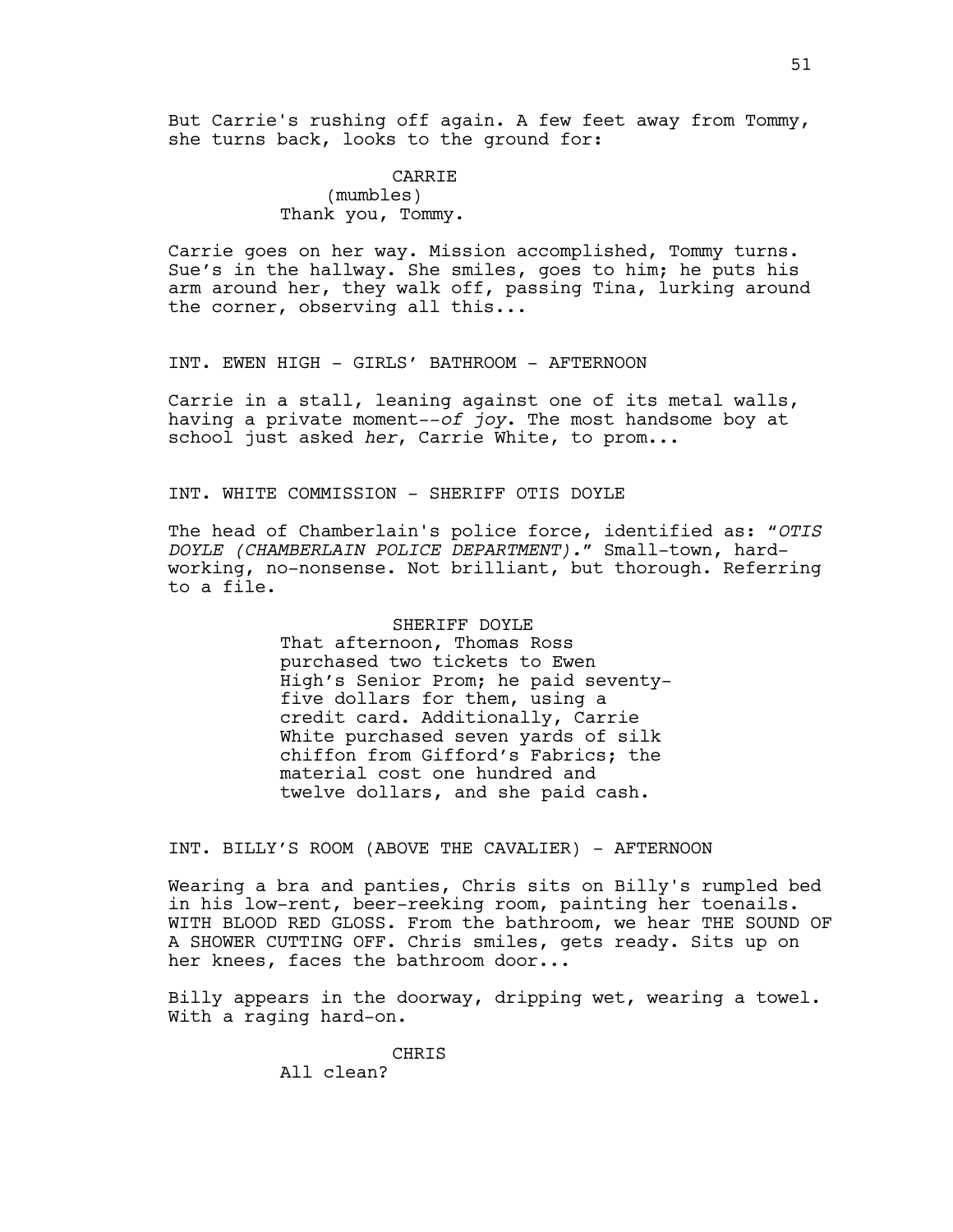He holds out his arms to show her. Pivots left and right, swinging his dick left and right (off-camera), naughty as hell. Delighted, Chris nods.

> CHRIS (CONT'D) Good. Now you can fuck me.

Strutting, Billy moves towards her--just as Chris's CELL PHONE (on Billy's night-table) BUZZES--

BILLY

Don't--

But Chris *does;* she flips on to her stomach and reaches for her cell--

BILLY (CONT'D)

*Chris*--

She reads the text--

CHRIS *Unbelievable*.

BILLY

What?

CHRIS That bitch Carrie White's going to prom. With Tommy Ross.

## BILLY

So?

CHRIS You're a stupid shit, you know that?

Pissed now, Billy pounces on to the bed, roughly flips Chris on to her back. He pins her; her elbows under his knees.

> CHRIS (CONT'D) *Ow*-- Fuck, Billy-- BILLY I told you: Don't call me stupid. CHRIS Then stop being-- (he puts more weight on her arms) *Ow! Billy--*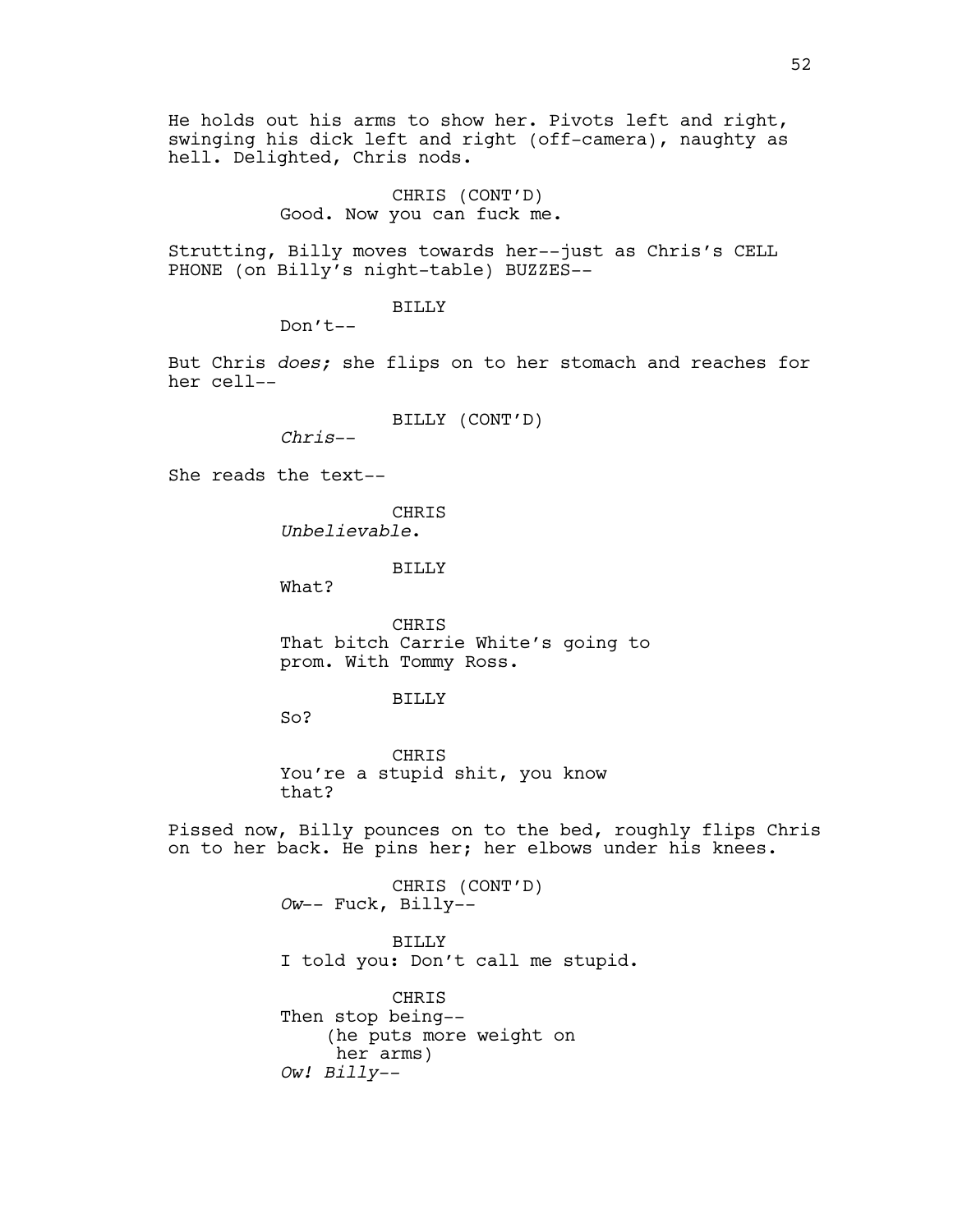BILLY You don't *want* to go.

CHRIS It's *prom*, asshole, of *course* I want to go. (then) Get off me!

Billy slips off her; Chris sits up, grabs her elbows--

CHRIS (CONT'D) Christ, you almost broke my--

BILLY You want to go-- (she looks at him)  $-$ -we'll go.

OFF CHRIS, the wheels starting to turn in earnest.

INT. CARRIE'S BATHROOM - DUSK

Carrie, in a white, woolly bathrobe. Sitting on the lip of the old-fashioned, clawed bathtub. Filling it with STEAMING WATER. Once that's done, Carrie strips and slips into the hot tub. She dunks her head, gets comfortable, settles in...

Close-up on Carrie's face. Her closed eyes. She is dozing, day-dreaming...

A FLASH OF TOMMY ROSS, in his baseball uniform, on the field warming up, twisting at the waist, holding his bat...

Carrie smiles; her hands slip off the rim of the tub and into the soapy water...

A FLASH OF TOMMY WALKING CARRIE DOWN EWEN'S MAIN HALLWAY, a protective arm around the girl's shoulders...

Close-up on Carrie's face, eyes still closed, but she's starting to smile. We can barely see Carrie's hands disappear, between her legs...

A FLASH OF TOMMY KISSING CARRIE, sitting on the edge of the girl's virgin bed, his hand moving up her leg...

Carrie doesn't even know she's doing it, but she's touching herself (and loving it)... This, too, is a first for her. And *as* she's touching herself...THE WATER IN THE TUB STARTS TO DANCE INTO THE AIR... A column, a suspended tentacle. Carrie releases into her fantasy more--Tommy's shirtless now, on top of her, AS A SECOND TENTACLE OF WATER CURLS INTO THE AIR.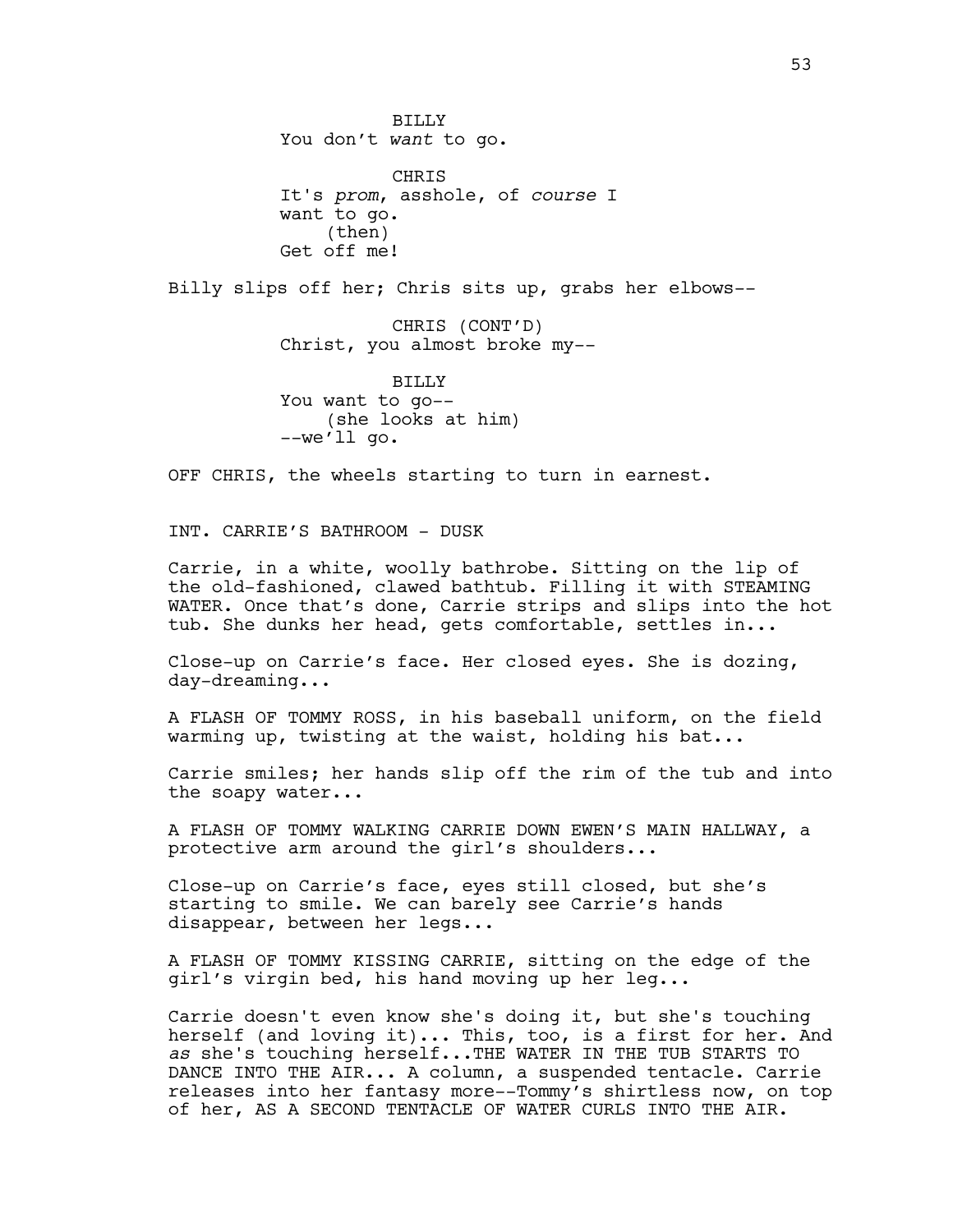It's eerie. Beautiful. These two tentacles dancing... Carrie's about to orgasm, then:

A SHARP RAP AT THE DOOR.

MARGARET (O.S.) Carrie? What's taking you, girl?

Carrie's daydream shatters; the water tendrils unravel and splash back into the tub.

> MARGARET (O.S.) (CONT'D) Supper's ready.

As Carrie guiltily unplugs the tub--

# CARRIE

Coming, Momma.

INT. CARRIE'S BEDROOM - EVENING

Carrie is getting dressed, pulling hair back. She stands in front of a mirror, bolstering herself for what's coming next.

INT. CARRIE'S HOUSE - THE DINING ROOM - NIGHT

A painting of "The Last Supper" looms over *our* version of the Last Supper: Margaret and Carrie, at opposite ends of the table. Carrie picks at her dessert with dread. Reading silently from her bible, Margaret eats heartily, drinks a big cup of tea. Without looking up:

> MARGARET I baked mother's love into that pie, Carrie.

CARRIE It gives me pimples, Momma.

MARGARET Pimples are the Lord's way of keeping you chaste. Eat your pie.

Carrie takes a bite, puts down her fork. She *can't* eat.

CARRIE (diving in) MommaI'vebeenaskedtotheprombyTommy RossandIwantIreally*really*wannago.

Margaret looks up from her bible.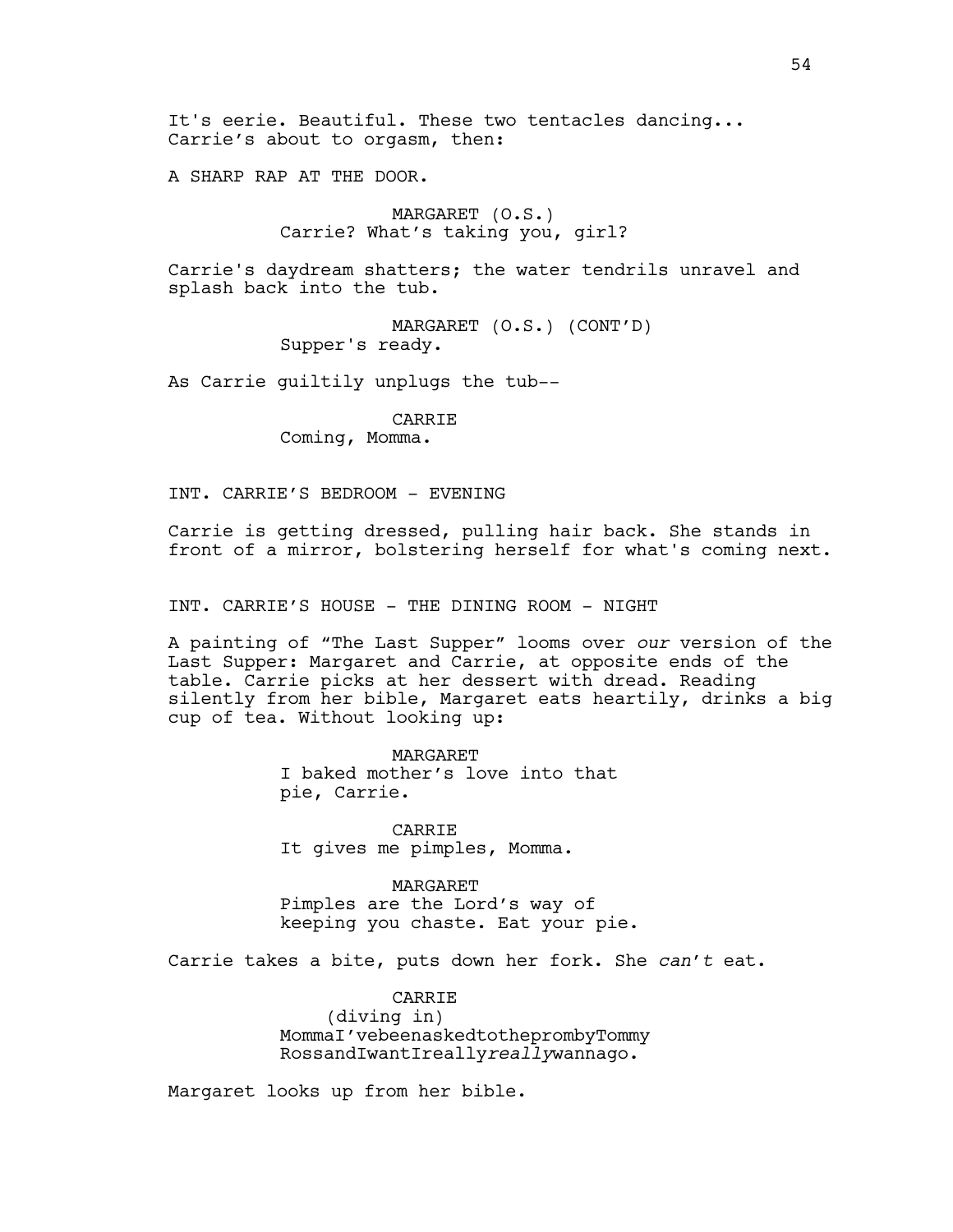MARGARET

(like ice) Tommy *Ross?*

CARRIE He, he's a nice boy, Momma. He says he'll come meet you before.

MARGARET (like death) Before *prom?*

CARRIE He, he promised to have me home by eleven.

MARGARET No. It's a sin, Carrie.

CARRIE Not everything is a sin, Momma, and I--I already accepted. (Margaret's stunned) We have to start trying. Or I do, at least. I have to--

Margaret flings her tea across the table, into Carrie's face. THE TABLE RATTLES; Carrie grips its edges and it settles. Tea dripping off her face, the girl continues:

> CARRIE (CONT'D) ...I have to be my own person. I have to have my own life that's different from yours. I know that scares you. Me going. It scares me, too, but I have to--

MARGARET He'll hurt you.

CARRIE No. There *are* bad people, but not Tommy. He's good.

MARGARET Your closet-- You'll go to your closet and pray for forgiveness--

CARRIE (not kidding) *No*. *Never* again, Momma. (beat) The dance is Saturday night. Tommy will come in and you'll meet him.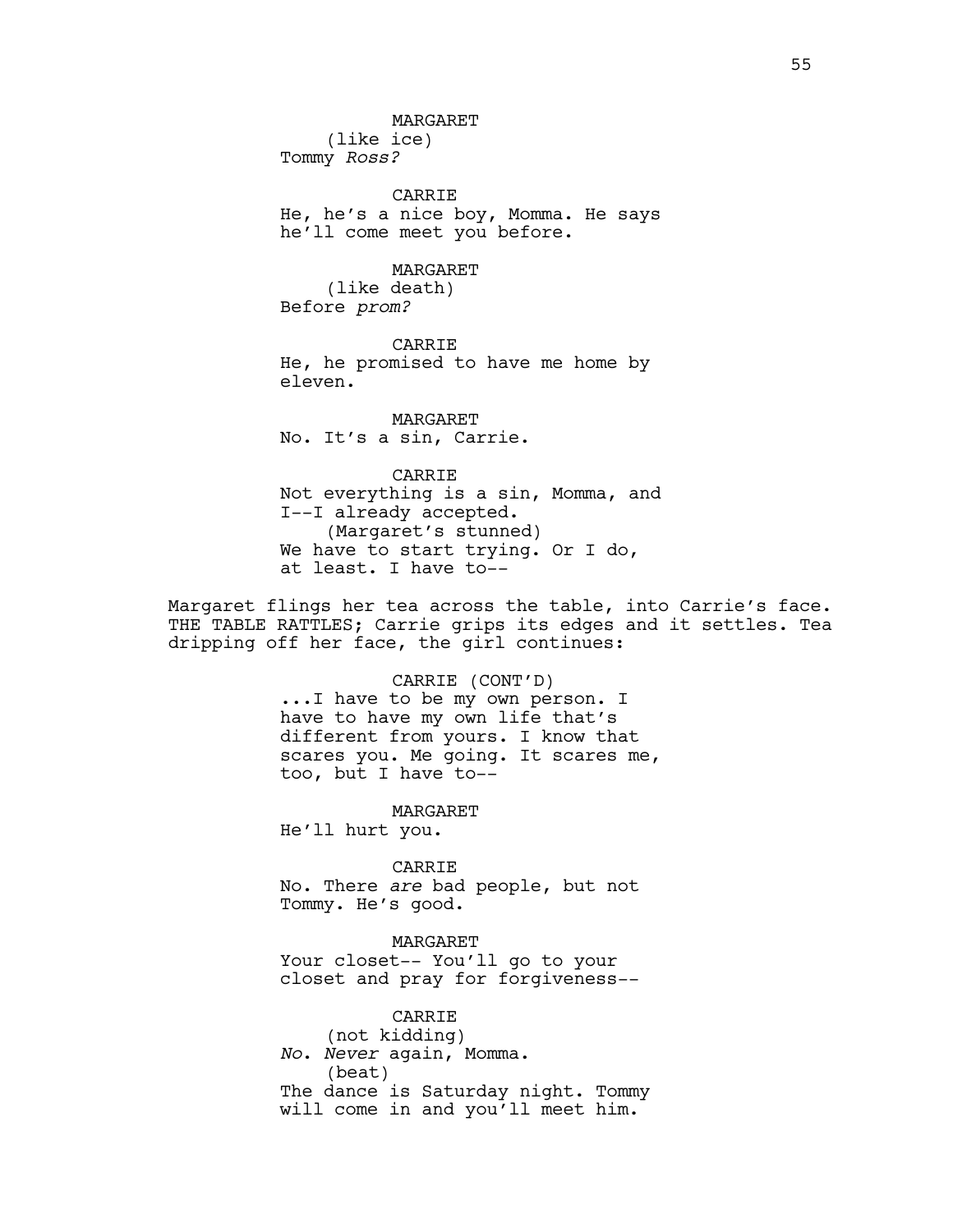MARGARET And afterwards?

CARRIE

(huh?) Afterwards...he'll bring me right back home.

MARGARET Afterwards, he'll *take* you, Carrie!

CARRIE

Oh, Momma, please.

MARGARET That's what they *do*, Carrie. First comes the blood, then come the boys, *sniffing* the blood, grinning and slobbering like, like *dogs*--

CARRIE Stop it, Momma, stop being so--

MARGARET *He'll paw you 'til he's found where that BLOOD smell comes from--*

CARRIE (she snaps:) *Stop being so damn crazy!*

THE PIE PAN FLIPS and smacks against the wall. Cherry pie filling STREAKS down "The Last Supper"...

MARGARET

Witch.

## CARRIE

I'm not.

A beat. Then Margaret LEAPS to her feet, accusing Carrie--

MARGARET *Devil's spawn, devil's child--*

Carrie *flexes*, FORCING Margaret back down into her chair- *pinning* her into it--

> CARRIE Sit *down*, Momma. We're going to talk about this. Finally. (beat) There are no witches--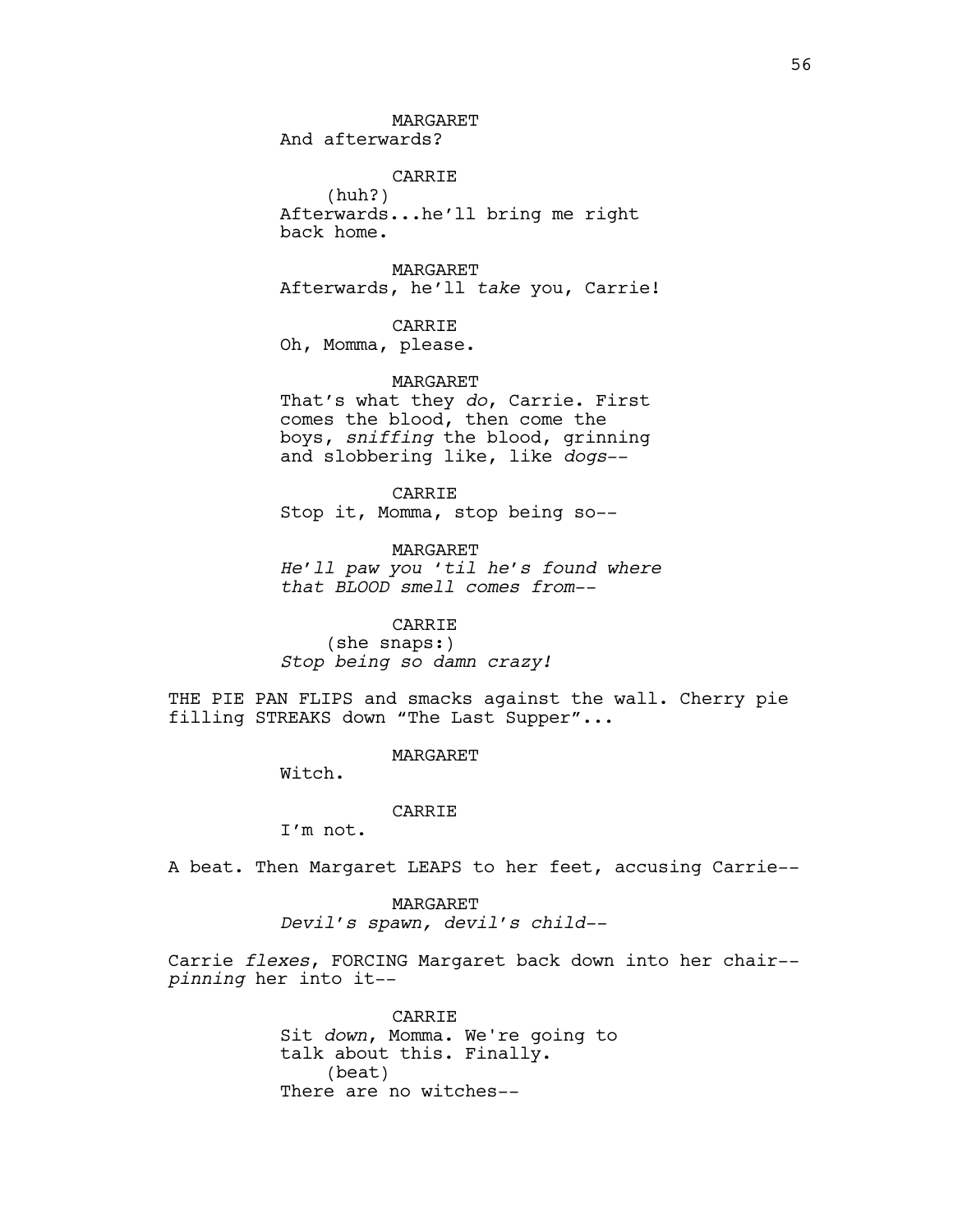### CARRIE

--but there are other people like me. Who can do what I can do. Think hard enough and make things move.

MARGARET (hushed, terrified) It's from the Devil, Carrie.

Carrie presses down on Margaret, *harder*--

CARRIE

It's not. Listen to me. I've read about it. It's inherited. Passed down. It's something that came from you--

### MARGARET

 $No--$ 

## CARRIE

Or Daddy--

MARGARET *YOU SHUT YOUR FILTHY WHORE MOUTH ABOUT HIM!*

Losing control, CARRIE FLEXES AND FLIPS *EVERYTHING* ON THE TABLE. Then she lifts the table up--and lift's Margaret's chair up--

MARGARET (CONT'D)

*Carrie--*

*--THEN SLAMS IT ALL DOWN WITH A CRASH!* A beat, a settling. Margaret's terrified, but doesn't relent.

> MARGARET (CONT'D) The Devil's got you now. Same as your father, carried off by Satan.

# CARRIE

Daddy ran off with another woman, not Satan. And I don't want to fight you, but you need understand this, Momma. I'm not like you, and I am *never* going to be like you. And things...things *are* going to change around here.

Margaret retreats into the Exorcism Prayer from Deuteronomy.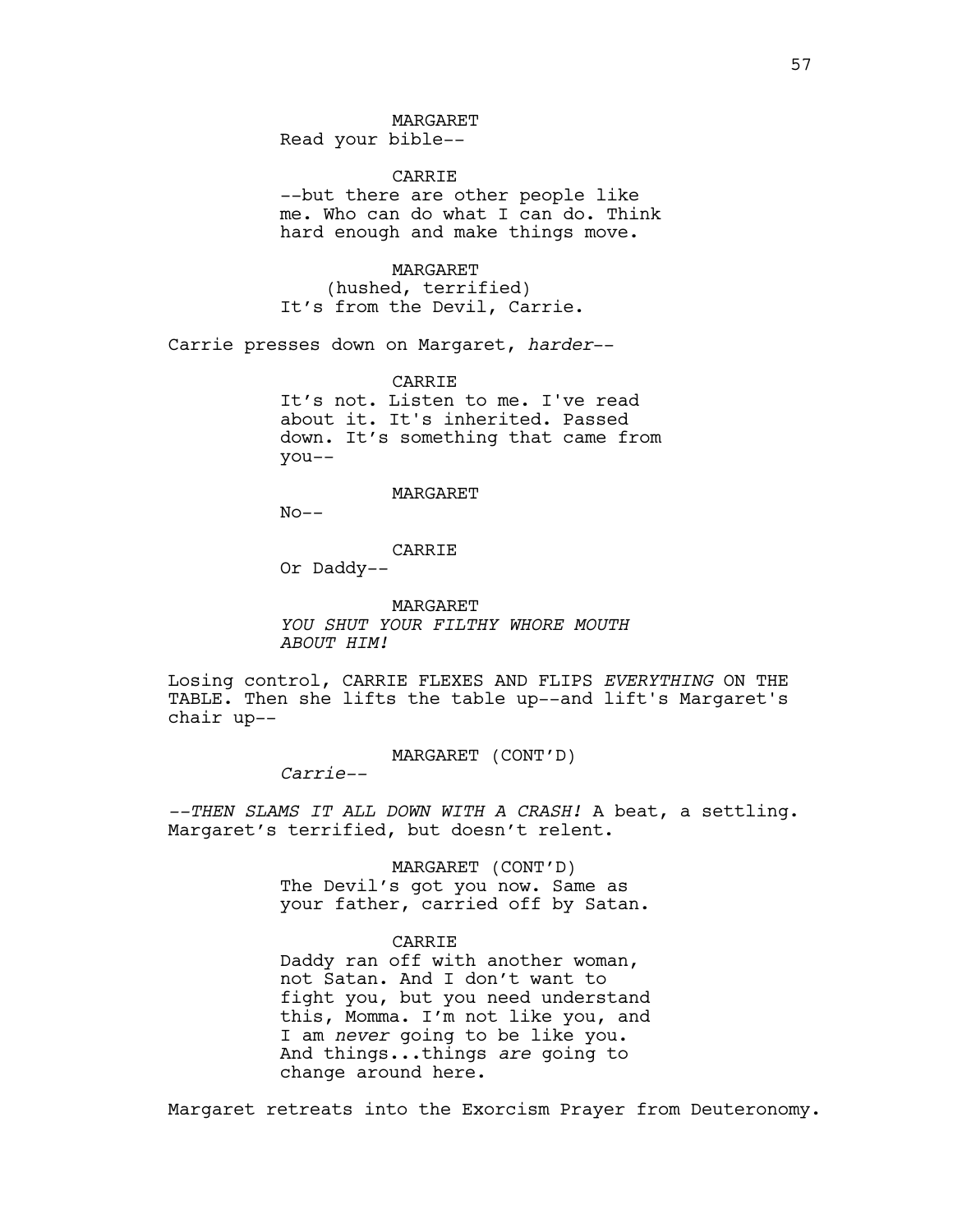MARGARET "I adjure you, ancient serpent, by the judge of the living and the dead, by your Creator, by the Creator of the whole universe..."

Exhausted, heart-broken (but ever the dutiful daughter), Carrie stands and starts cleaning the mess she just made.

> CARRIE Pray all you want, Momma, but I'm going, and nothing's gonna stop me.

INT. EWEN HIGH - LIBRARY - MORNING (THE NEXT DAY, THURSDAY)

Study hall. Kids doing homework. Sue and Tommy sit at a table, side-by-side, intense whispering.

> TOMMY Why didn't you tell me before?

**SUE** I wasn't sure. I'm still not. It's only been two days.

TOMMY But you told me, so something must've--

SUE (admitting) Usually I'm like clockwork.

TOMMY But--not always?

Sue bites her lip. She can't lie. She always is. Tommy runs his hand through his hair. Fuck. FuckfuckfuckfuckFUCK.

> TOMMY (CONT'D) Well, God, Sue...

SUE Please don't worry yet.

**TOMMY** Well, of *course* I'm worried. It was stupid, we should've-- (actually) *I* should've--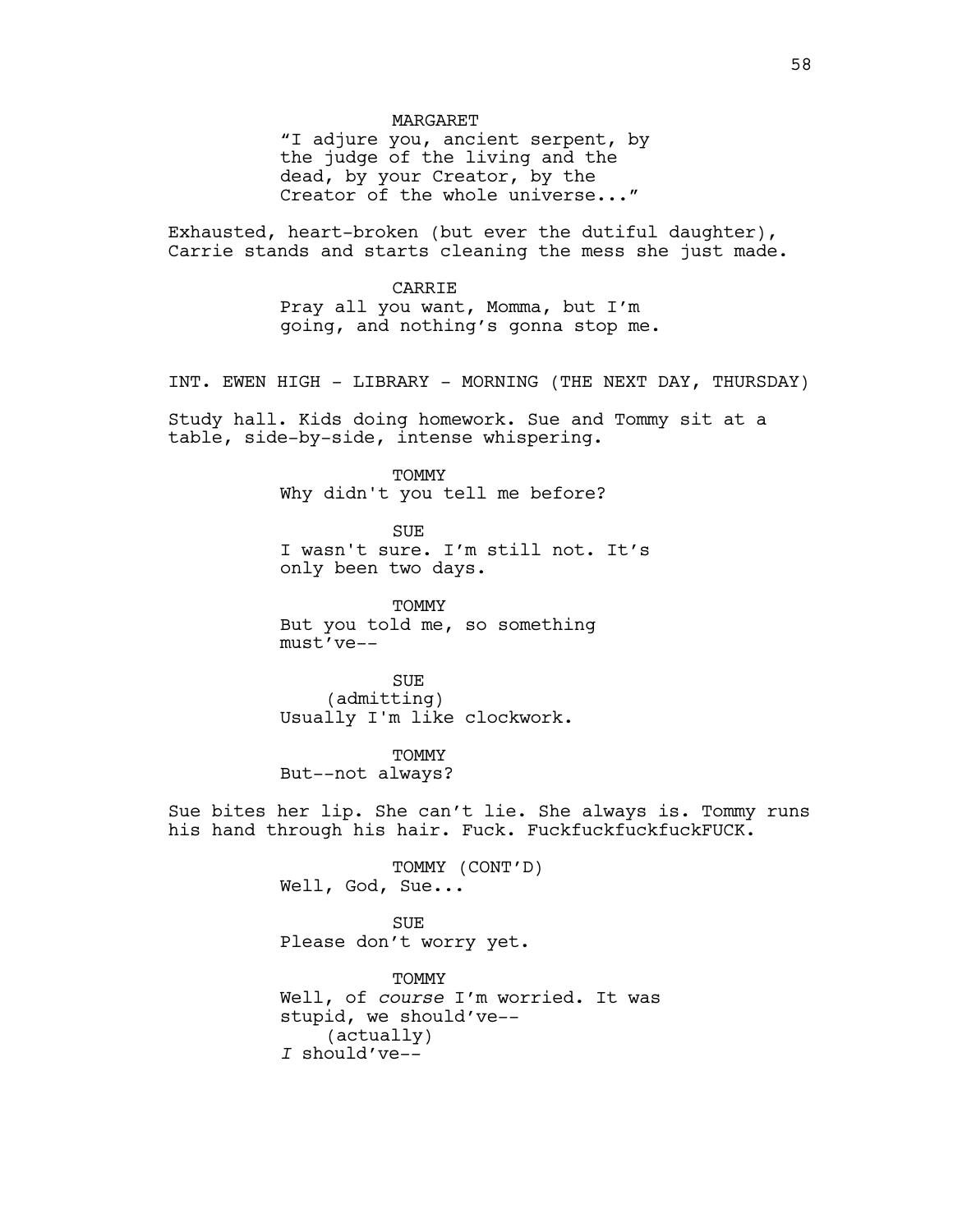SUE We give it two more days, just till after prom. If it hasn't come by then, I'll go see a doctor. TOMMY Do you want...? I mean, should we get you a test? Before Sue can protest, a meek voice interrupts: CARRIE (O.S.) Tommy? It's Carrie, standing there. CARRIE (CONT'D) Hi. My Momma lives alone, so...I need to be home by 10:30. TOMMY (this is random, but:) 10:30? S-sure. SUE That still gives you enough time to go to Sugar's, too. CARRIE Sugar's? SUE For a burger if you want. CARRIE (hesitating) You mean--before? SUE Afterwards. You go to Sugar's-- (realizing Carrie would have no idea) --you go to Sugar's after the dance. Right, Tommy? 10:30 still gives you enough time? A beat. Tommy's still processing what Sue just told him. TOMMY Bu-best burger in Maine... Carrie nods, but to be clear: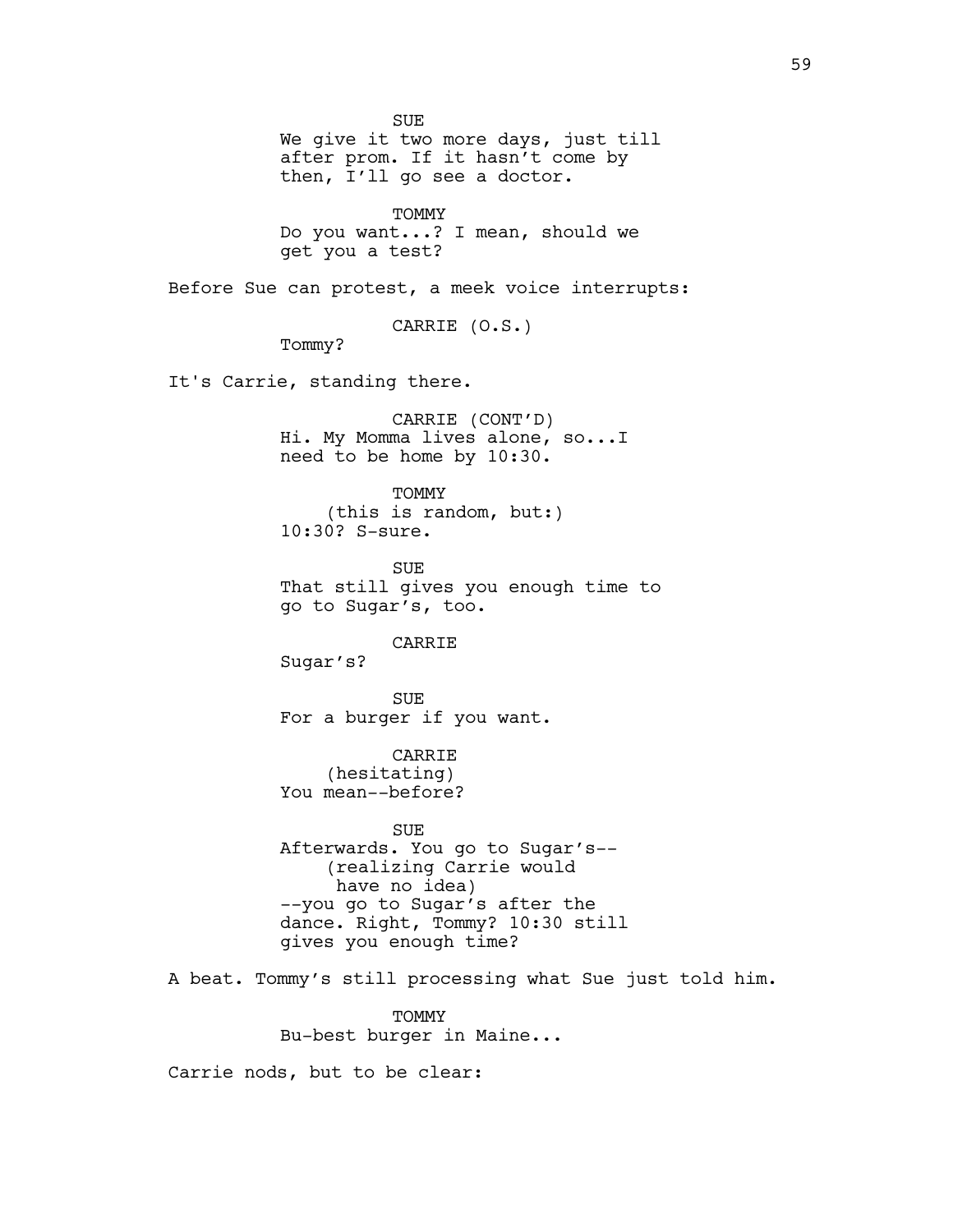As long as I'm home by 10:30. I don't want to make Momma worry.

INT. EWEN GYM - DAY

Close-up on: A RED SLASH OF PAINT across brown butcher paper. Another one. Angry, violent. Reveal: A GROUP OF HIGH SCHOOL KIDS, the Art Club, painting a mural of Venice, Italy, against one of the gym's walls.

The gym is a HIVE OF ACTIVITY, with kids setting up for prom. Building a stage, hanging lights, streamers, on ladders, hooking up electrical equipment, etc.

Sue is mixing a batch of paint with her friend Heather, midgossip session.

> HEATHER ...but you guys *didn't* break-up?

> > **SUE**

No.

HEATHER 'Cause that's what people think.

SUE We did *not* break-up, Heather. (For the hundredth time...)

HEATHER And yet he's taking Carrie to the prom?

**SUE** I told you: Because I asked him to.

HEATHER Because you think you owe it to her? Because of the shower thing?

SUE I'm not trying to be some martyr, I'm just trying to...balance things.

Sue and Heather start walking their buckets of paint over to the mural.

> HEATHER Where does that put the rest of us?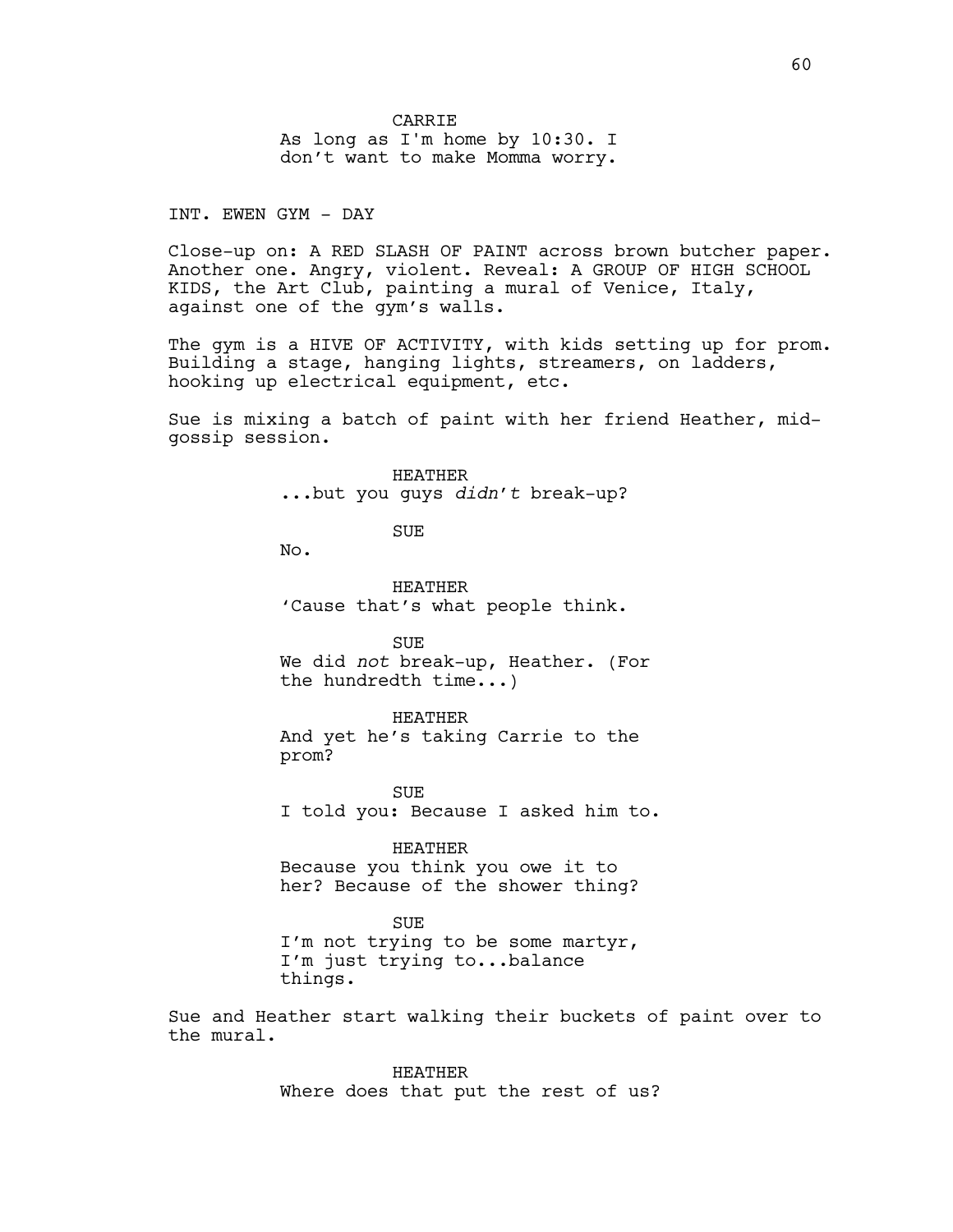### HEATHER

Not *everyone*...

Sue stops. She sees, across the way--through the window of an office off the gym (Prom Headquarters)--Chris chatting conspiratorially with Tina Blake. Tina's laptop open in front of them.

> SUE I thought she was still suspended?

HEATHER Tina snuck her in.

In the office: Chris looks up from Tina's laptop, meets Sue's eyes. A big, fake smile as Chris waves, "Hi, friend!" Sue, helpless, waves back.

> **SUE** She's pretty mad at me, I guess?

HEATHER Sue, she hates you now.

SUE

(wincing) She's not gonna *do* something to me, is she?

HEATHER You know Chris...

Push in on Sue's face, looking at Chris and Tina, pow-wowing.

SUE (V.O.) I can guess most of what happened while the rest of us were getting ready for prom. Who did what, and why...

INT. SUE'S BEDROOM - VIDEO DIARY

Sue's confession, continued: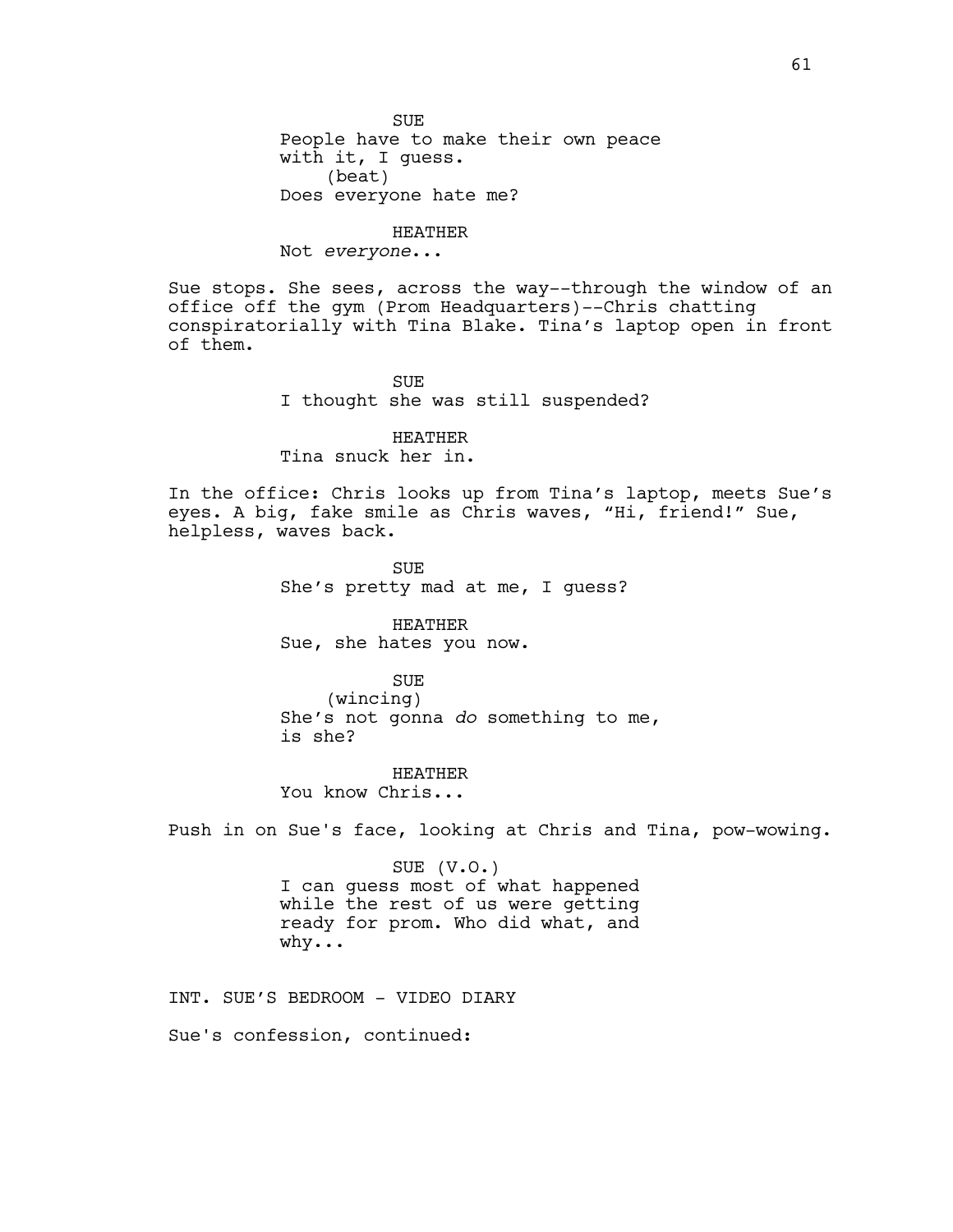**SUE** 

Besides me, Tina Blake was Chris's best friend and Prom Committee Chair, so...she must've helped. And Billy Nolan.

EXT. COUNTRY ROAD - NIGHT

From a distance, we're looking at: BILLY'S CAR, AS IT CRUISES ALONG A LONELY DIRT ROAD. Headlights and starlight; everything else is black sky and night.

> SUE  $(V.O.)$ If you wonder why someone like Chris Hargensen was with someone like Billy Nolan, it was 'cause she could control him. Beneath all the trash-talk, Billy did whatever Chris wanted...

INT. BILLY'S CAR - NIGHT

Now we're inside the car. Radio blaring. Billy drives; Chris sits shotgun. Billy's three goon friends crammed in the backseat: KENNY GARSON, STEVE DEIGHAN, and JACKIE TALBOT, drinking beers. Chris, miserable with these goons.

Kenny, skinny, the youngest, sitting in the middle, leans forward:

> KENNY Hey, Billy, you sure Henty's gone? I don't wanna get arrested for some lame-ass joke.

Billy's eyes in the rear-view mirror.

BILLY It's not a lame-ass joke, Kenny, it's a *great* joke. You wanna back out, I'll pull over right here. But yeah, Henty's at a funeral. Right, babe?

CHRIS (get me through this) Yes. I told you.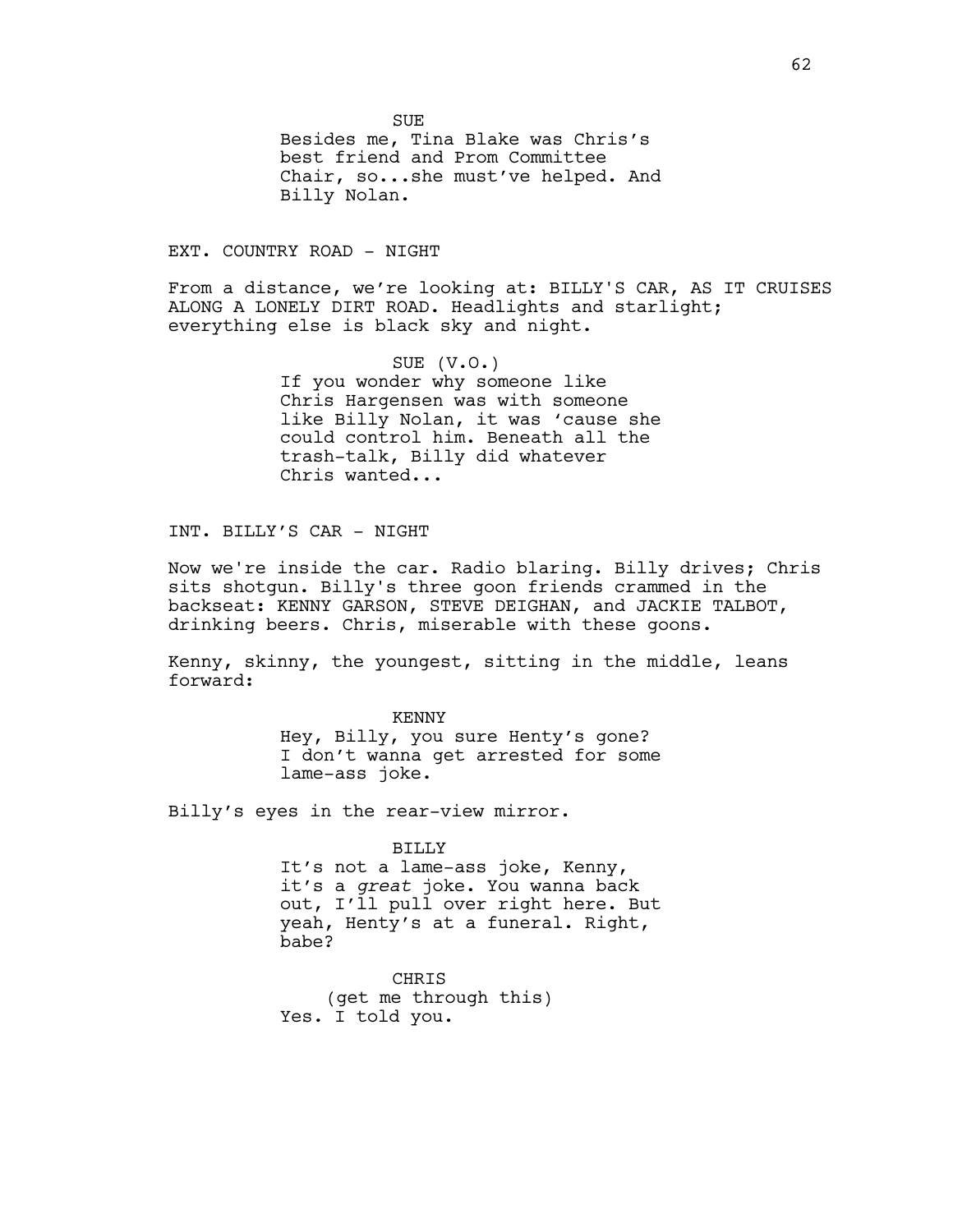EXT/INT. BILLY'S CAR - THE HENTY FARM - NIGHT

Billy pulls up to a run-down, ramshackle farmhouse. He parks, turns off the radio. Everything goes deadly quiet. The reality of what they're doing sinks in. Billy turns to Chris.

> BILLY (quiet) Soo-- (loud squeal) --*EEE!*

*That* breaks the mood. Chris JUMPS; the goons start guffawing.

CHRIS Jesus, you shit!

Chris smacks Billy; the goons crack up some more--

STEVE (snorting) Hey, hey--who died, anyway? Whose funeral?

INT. WHITE COMMISSION - IRWIN HENTY - DAY

Straight out of "American Gothic," the farmer IRWIN HENTY sits at the conference table.

> IRWIN HENTY My wife had passed away the Tuesday before--cancer--so I took her up to Bangor for burial, where the rest of her people are...

EXT. THE HENTY'S FARM - THE PIGPEN - NIGHT

Chris, Billy, and the three trogs are climbing over the fence that encloses Henty's muddy pig-pen, holding TWO GENTLE, LOLLING SOWS. Jackie carries a sledge-hammer; Steve a butcher knife; Kenny a metal bucket. Chris illuminates the way with a flashlight.

> HENTY (V.O.) My son had been after me to install some kind of security system for years, but having seen my place... Why would *anyone* in their right mind want to break into my farm?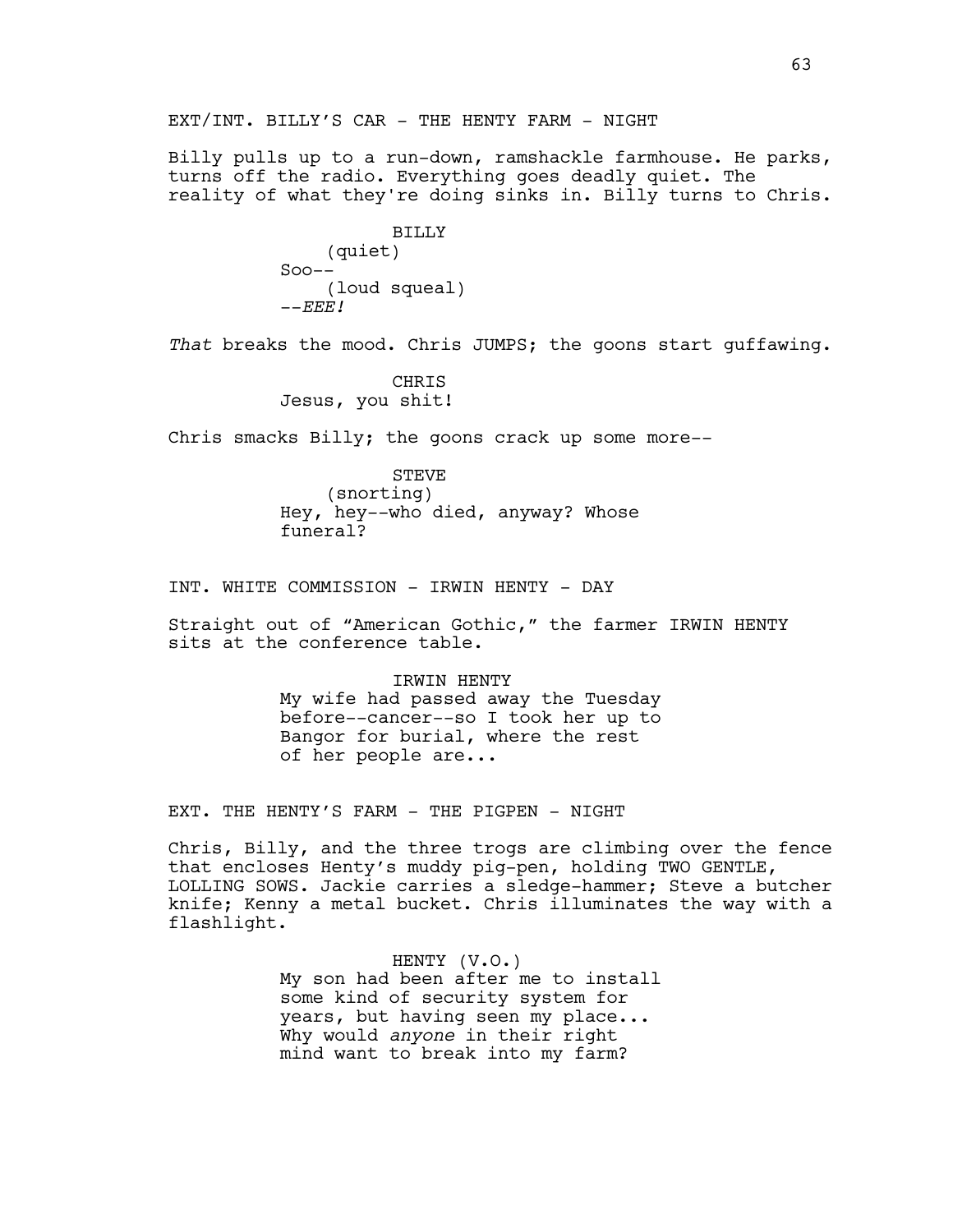STEVE That Henty bastard is gonna *shit* himself when he gets home.

BILLY (almost a chant) Here, piggie, piggie, piggie, piggie... Here, piggie, piggie, piggie...

When the group reaches the dumb, motionless pigs:

BILLY (CONT'D) Pick one, Chris.

She shines her flashlight on one of the sows. It turns to them, snorts curiously.

> CHRIS That one. Looks like her.

Steve makes eye-contact with Billy. *Harsh bitch.*

BILLY The goal is to do it in one swing, Jackie--right?

JACKIE

Yeah. Okay...

Jackie lifts the sledge into the air, Kenny looks away, Chris's eyes dance in the moonlight...but Jackie *can't* do it. He looks sick, lowers the sledge.

> JACKIE (CONT'D) S-sorry, Billy...

Kenny looks back, relieved.

CHRIS (meaning, "fix this") *Billy*--

Billy takes the sledge from Jackie--

BILLY

Pussy--

Armed with the sledge, Billy starts stroking one of the pigs, almost tenderly. Cooing to it.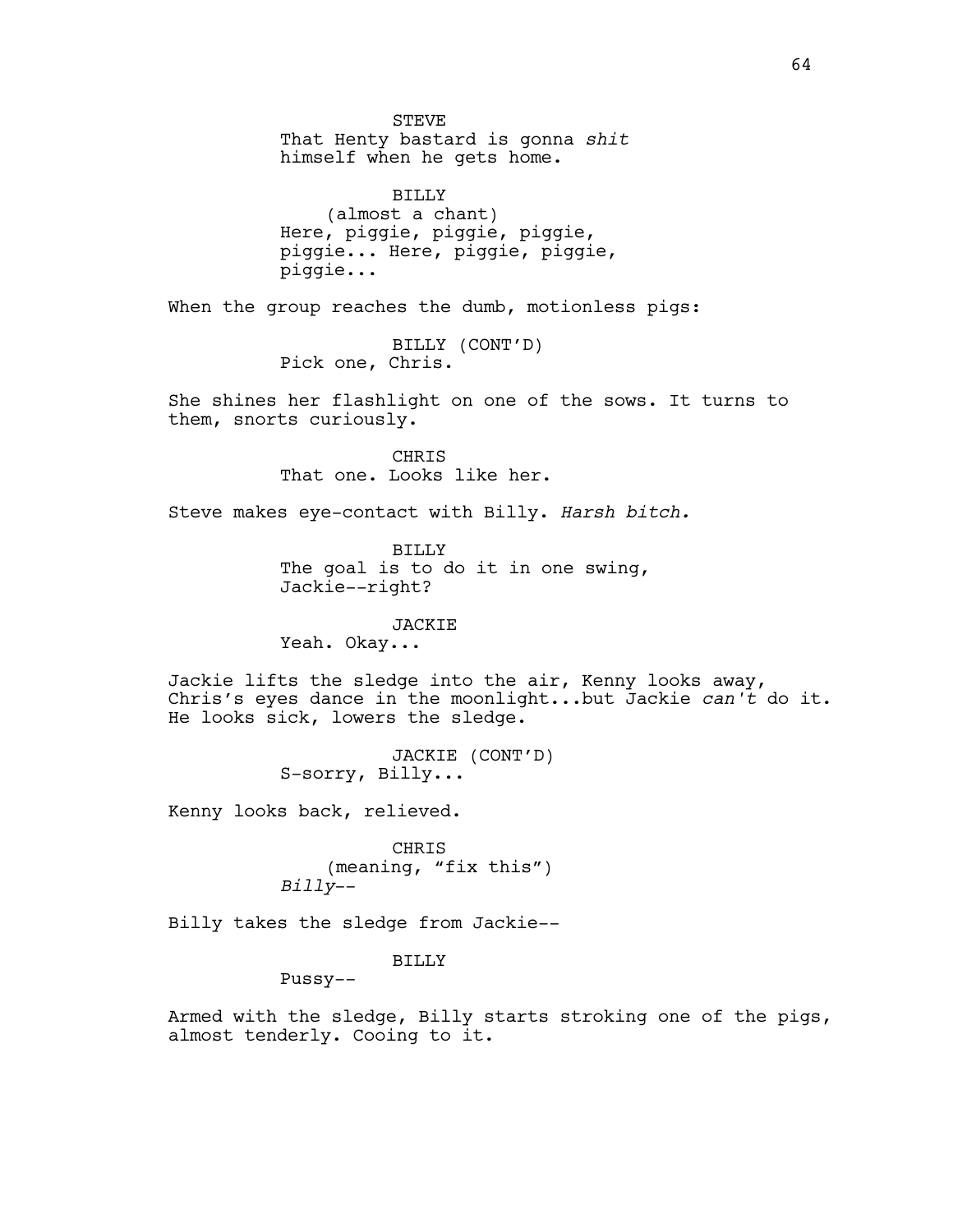BILLY (CONT'D) Don't worry, little piggy, Uncle Billy's gonna take *gooooood* care of you... Yes, li'l piggy, you're not gonna feel a thing--

Lightning-fast, BILLY BRINGS THE SLEDGE DOWN ON THE SOW'S HEAD, killing the pig instantly, though it TWITCHES in its death spasms. The second pig scampers away, squealing. The guys are frozen, in shock.

> BILLY (CONT'D) Its throat, Stevie, like I showed you-- (no one moves) *Steve*-- STEVE I...

BILLY

Hurry up--

STEVE Bu-Billy...

BILLY Oh, Jesus H. Christ--

Billy goes to take the knife from Steve, but then, the flashlight's beam hits him in the face--

CHRIS

I'll do it.

A beat, then Billy nods, "Okay." Chris trades flashlight for knife. Billy pulls BACK the dead sow's head, so its neck is nice and stretched-out...

> BILLY The bucket, Kenny--or are you gonna pussy-out, too?

Scared as shit, Kenny positions the tin bucket under the pig's exposed neck; Chris puts the knife up against its throat--

> BILLY (CONT'D) You got this. One quick--

CHRIS SLICES, AND WE HARD-CUT TO: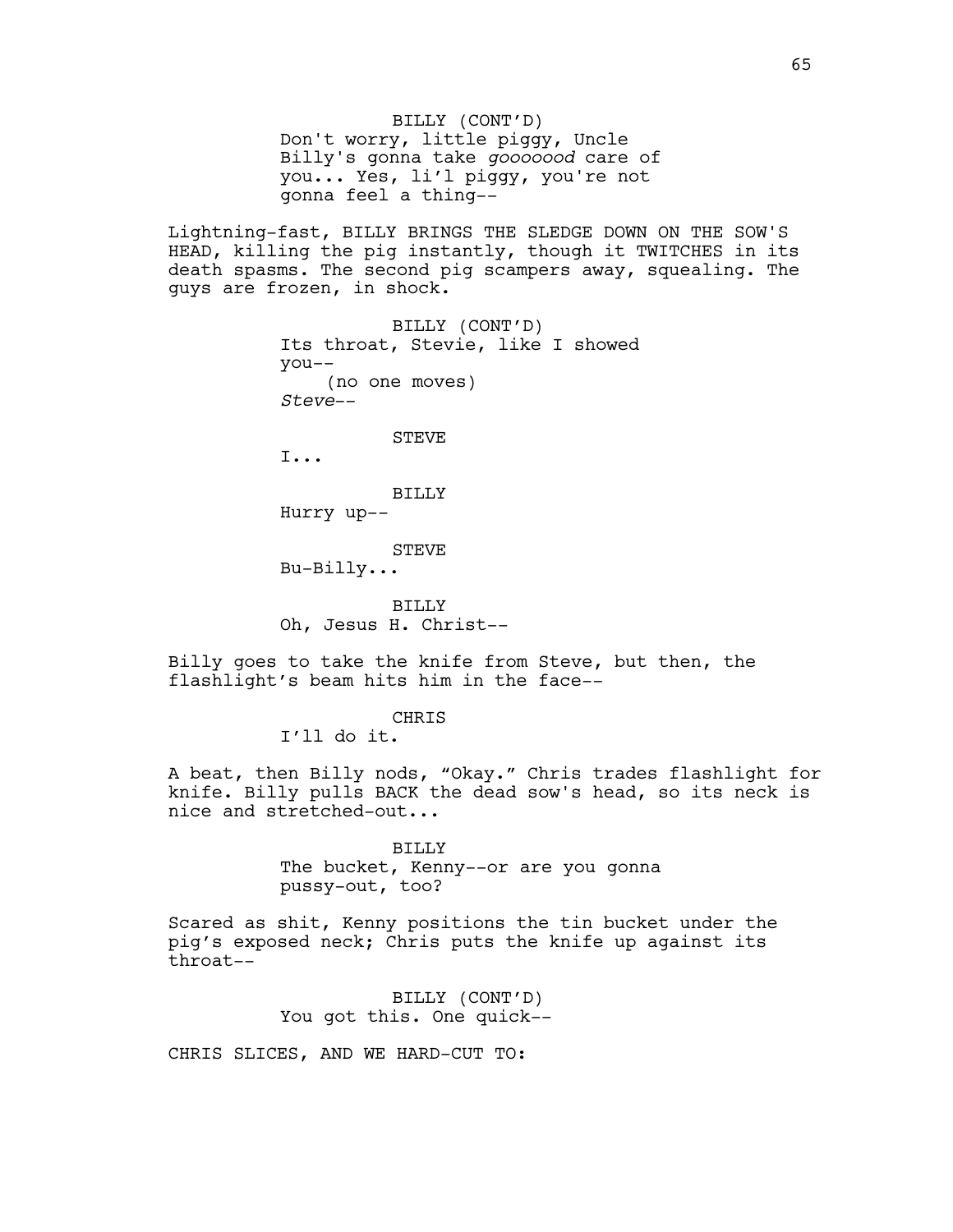BILLY'S CAR, looking into its open trunk, lined with plastic garbage bags, filled with ice. A BUCKET OF BLOOD packed into it.

REVERSE THE SHOT: So we're looking UP at Billy and Chris, who are staring DOWN at the trunk. (The goons behind them, ashenfaced, keep their distance.) Both Chris and Billy are smeared with the red stuff.

> BILLY (CONT'D) Pig's blood for a pig.

A beat. Then, Billy reaches up and SLAMS the trunk closed--

INT. GIRLS' LOCKER ROOM - MORNING (THE NEXT DAY, FRIDAY)

Desjardin is picking up equipment, discarded clothes. Then she hears...*someone crying?* She rounds a set of lockers, discovers--Carrie, on a bench, distraught.

# MS. DESJARDIN

Carrie?

Carrie turns from Desjardin, who sits down next to her.

MS. DESJARDIN (CONT'D) What's wrong? Was it one of the girls? (no answer) Carrie? Did one of the girls do something?

Carrie shakes her head "no."

MS. DESJARDIN (CONT'D) What, then?

CARRIE I...got invited to prom.

MS. DESJARDIN (breaking into a smile) But that's *great* news! Who asked you?

# CARRIE

Tommy Ross.

Desjardin tenses, for the tiniest beat, then covers.

MS. DESJARDIN He's the cutest, don't you think?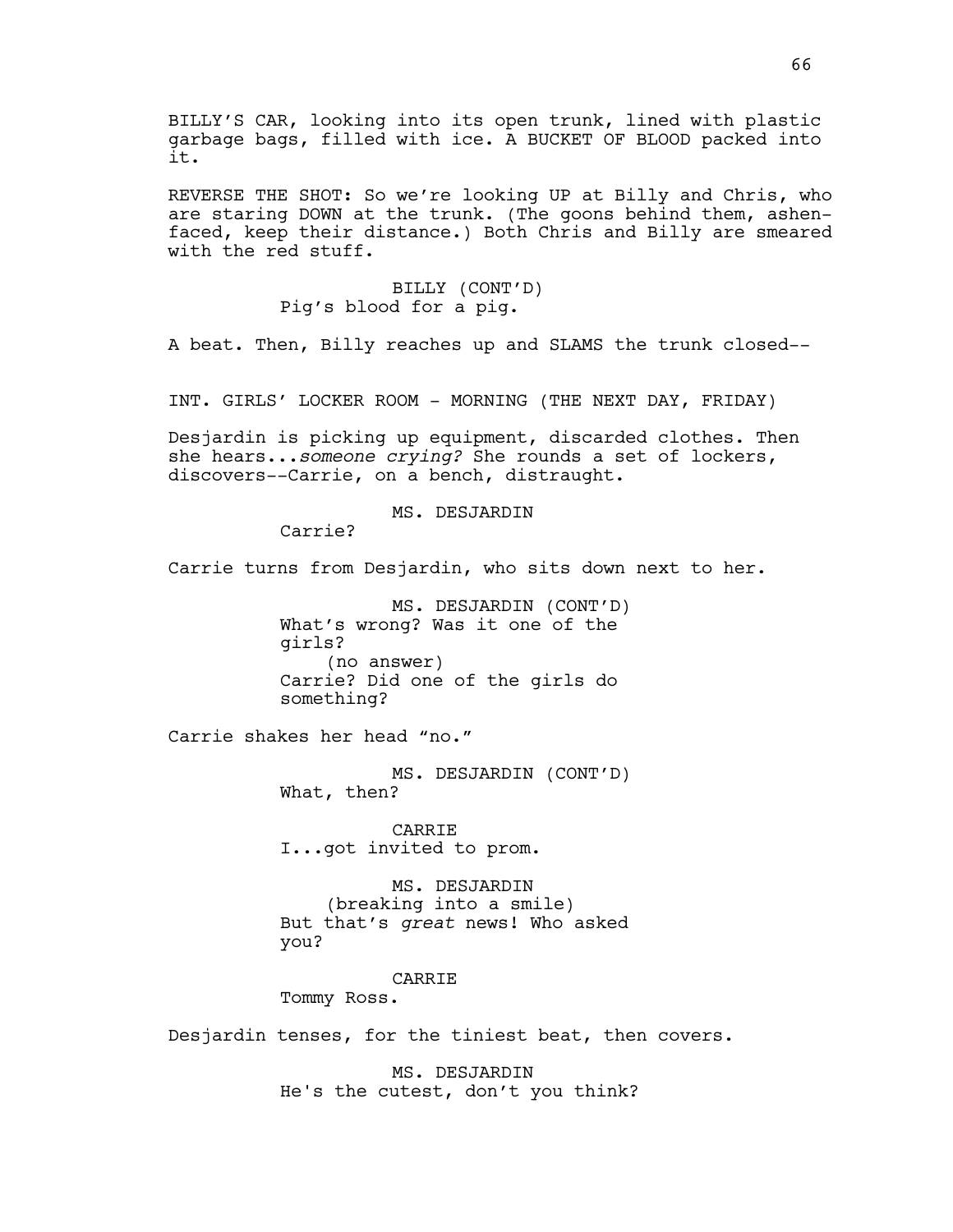Desjardin brushes the hair off of Carrie's face.

# MS. DESJARDIN

What is it?

The girl finally looks up, cheeks wet with tears.

CARRIE Ms. Desjardin, I don't know how to dance!

Desjardin's heart goes out to the girl; she hugs her.

MS. DESJARDIN Oh, Carrie, that's nothing to worry about; I didn't, either. That's the least of it, you'll see. It's easy. I'll show you--

INT. PRINCIPAL'S OFFICE - DAY

Desjardin and Morton sit with Sue and Tommy, dragged into the Principal's office. Desjardin in the middle of grilling Sue, defensively defending herself.

> SUE --*what* is the big deal?

MS. DESJARDIN It is a *very* big deal to Carrie White, and you know that, Sue. (beat) And you're what, going by yourself?

SUE No. I'm not going.

MS. DESJARDIN You're just staying at home? Missing your senior prom?

SUE Is that so hard to believe?

MS. DESJARDIN I'm not stupid, Sue, and neither is Carrie.

TOMMY Ms. Desjardin, I have class--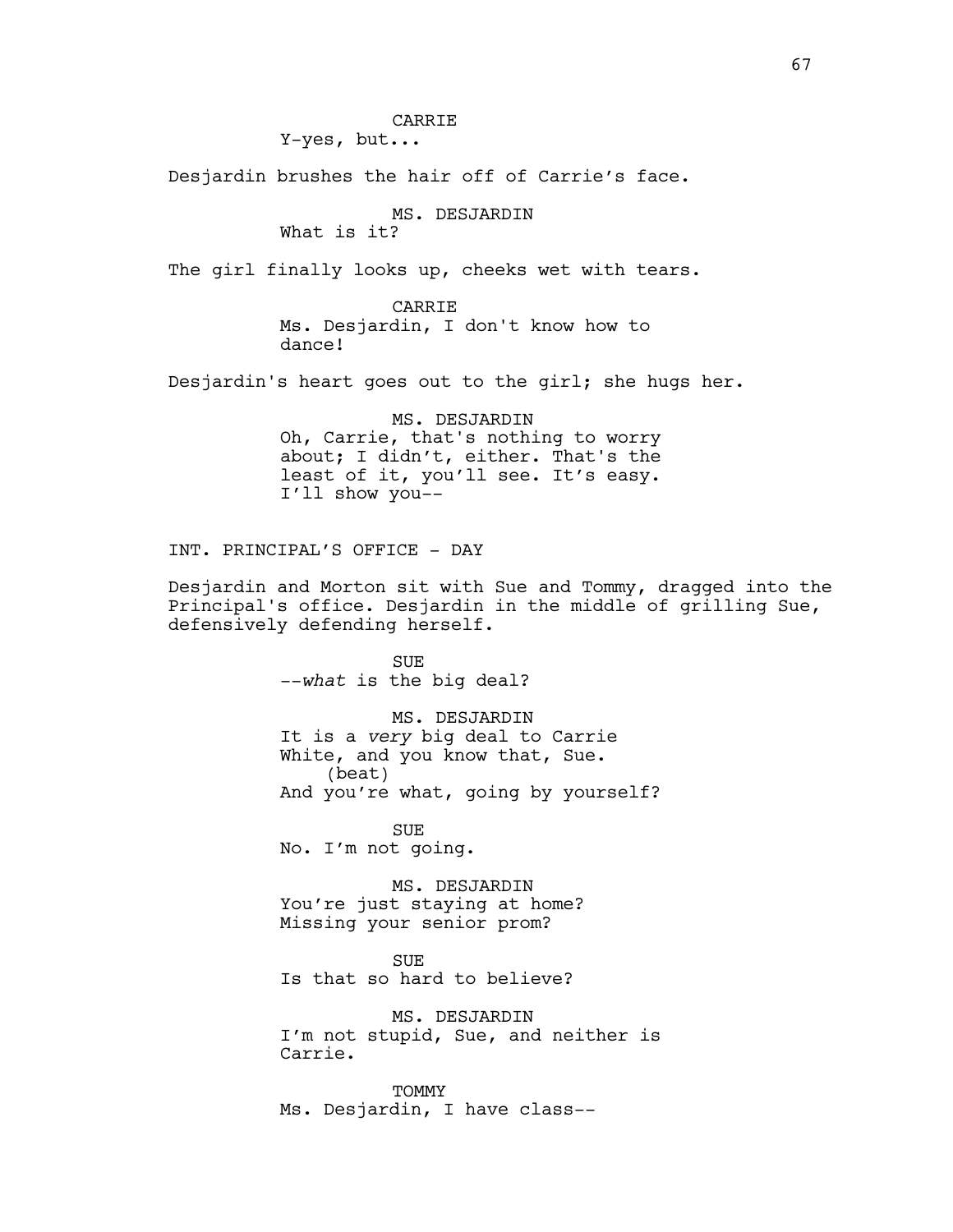MS. DESJARDIN You're best friends with Chris. If the two of you-- (taking Tommy in) --the *three* of you are planning something--

SUE This has nothing to do with Chris. (beat) Or you, Ms. Desjardin. This is something Tommy and I decided.

MS. DESJARDIN

But *why*?

Sue and Tommy are a wall of silence. Desjardin looks at Principal Morton. *Help, please.*

> MORTON Tommy, what happens when the University of Maine hears about this?

Tommy looks at Sue. Was that a question or a threat?

TOMMY Why would the University of Maine care who I take to prom?

MORTON You're willing to risk a baseball scholarship just to...to...

MS. DESJARDIN (impassioned) To pull a prank on a poor, lonely girl whose only sin is that she's different from you?

TOMMY

Due respect, Ms. Desjardin, Mr. Morton...like Sue said, this is between Sue and I, a private thing--

Desjardin interrupts the boy:

MS. DESJARDIN Tommy. When you show up to prom, with Carrie White on your arm, don't you think you're going to look the *tiniest* bit ridiculous?

Tommy doesn't have a response. Sue takes his hand.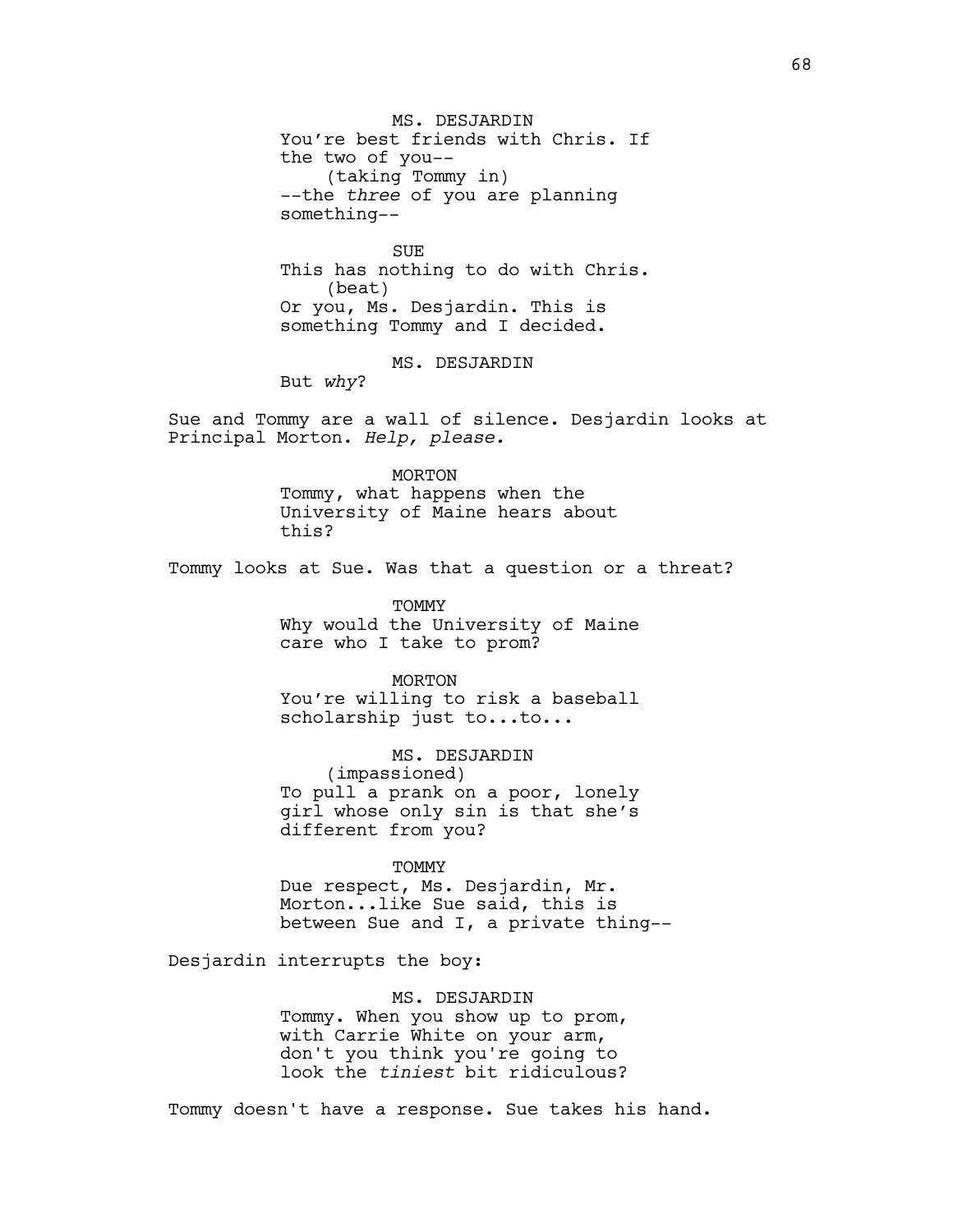**SUE** Tommy doesn't care *how* he looks--do you?

TOMMY (a micro-beat) No.

INT. EWEN HIGH GYM - THE NIGHT BEFORE PROM

Two flashlights cut the darkness. One high, one low. Chris on the ground, shining her flashlight up at Billy, on a ladder, above the stage, in the rafters, positioning the tin bucket.

A FAT DROP OF RED FALLS, landing on Chris's cheek. It takes a second for her to realize what it is...then she starts to *freak-the-shit-OUT*. She tries to wipe the blood off, only succeeds in *smearing* it--

> CHRIS Oh, my God... Oh, my God, *Billy*--

BILLY Hold the damn light still--

CHRIS You're dripping all over me, it's *disgusting*--

BILLY Calm your ass down.

CHRIS Hurry up! I wanna go home!

Billy threads a length of rope through a pulley...

BILLY Keep your tits on, and when the time comes, I'll let you pull the rope.

This mollifies Chris, *a little.* As they continue to work, the camera slides from them to one of the gym's far corners. Up in the darkness, we see A TINY RED LIGHT BLINKING, indicating a SURVEILLANCE CAMERA, seeing--and recording--everything...

MONTAGE - THE MORNING OF PROM NIGHT

SNAPSHOTS OF CHAMBERLAIN, echoing the Opening Credits. A shot of Ewen High, in dawn's light, morning mist. Then: A shot of TOWN HALL. A shot of THE CAVALIER BAR AND GRILL.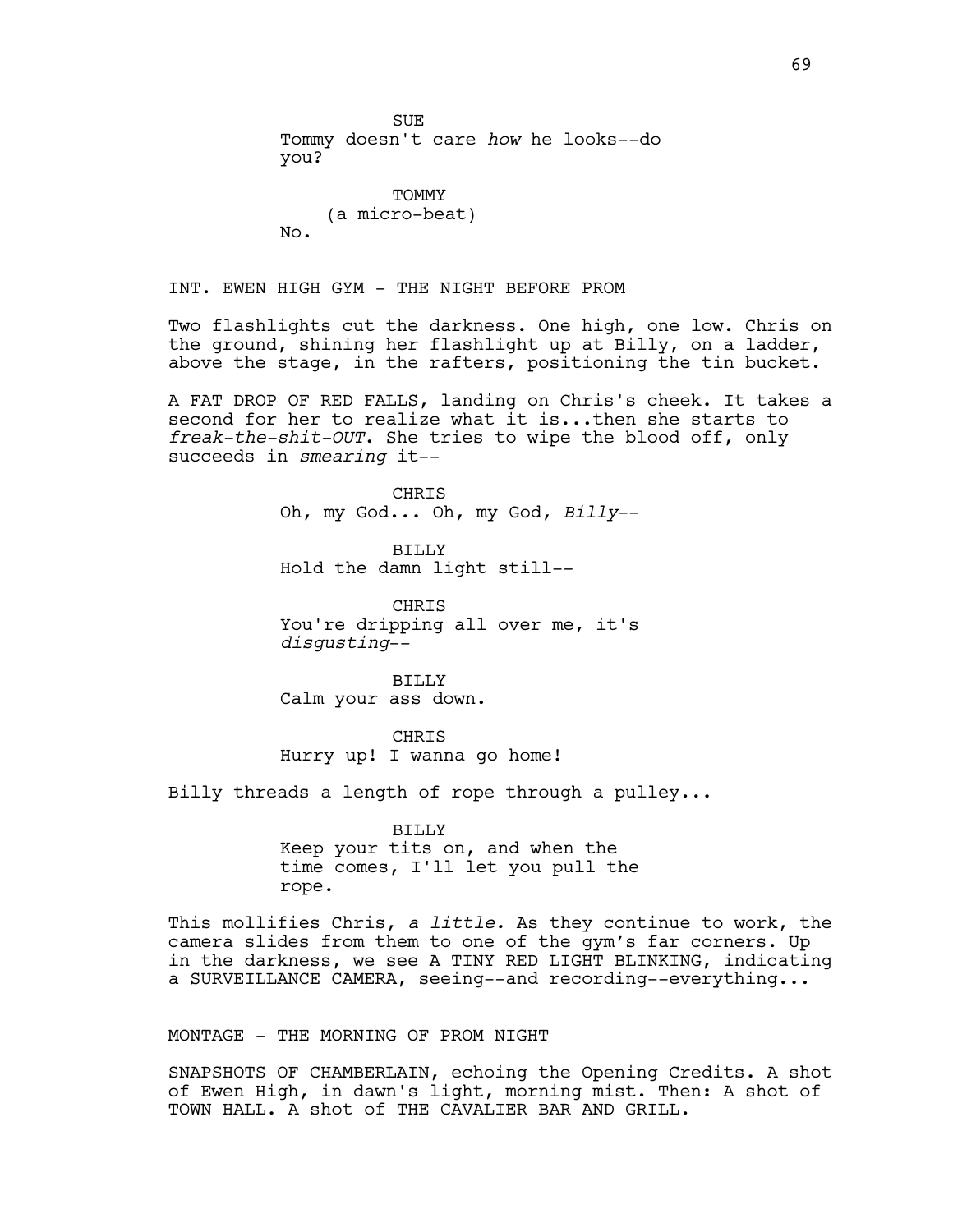The GAS STATION. A shot of Chamberlain's VOLUNTEER FIREHOUSE. The EMERGENCY SIREN atop it. Everyone, everything, still asleep. The streets are empty; the day is full of potential...

INT. DRUG STORE - DAY

Sue at the counter; she's just bought something. Mortified, she takes the white paper bag from a PERVY MALE CASHIER, crumples it up, stuffs it into her shoulder bag.

## CASHIER

Have a good one.

Dying inside, Sue turns, starts down the aisle, glances to the cosmetics section, sees...Carrie, hopeless in front of the millions of lipsticks. Tentatively, Sue approaches her.

SUE

Hi...

Carrie looks scared for a moment, then settles.

CARRIE

Hi.

SUE (meaning the lipsticks) Looking for something for tonight?

CARRIE (nods, but:) I'm not sure what to get.

**SUE** I can help.

CARRIE

Thanks.

SUE It's no problem.

CARRIE For everything. Thank you...for everything.

A moment of understanding between the two girls, then:

SUE What color's your dress?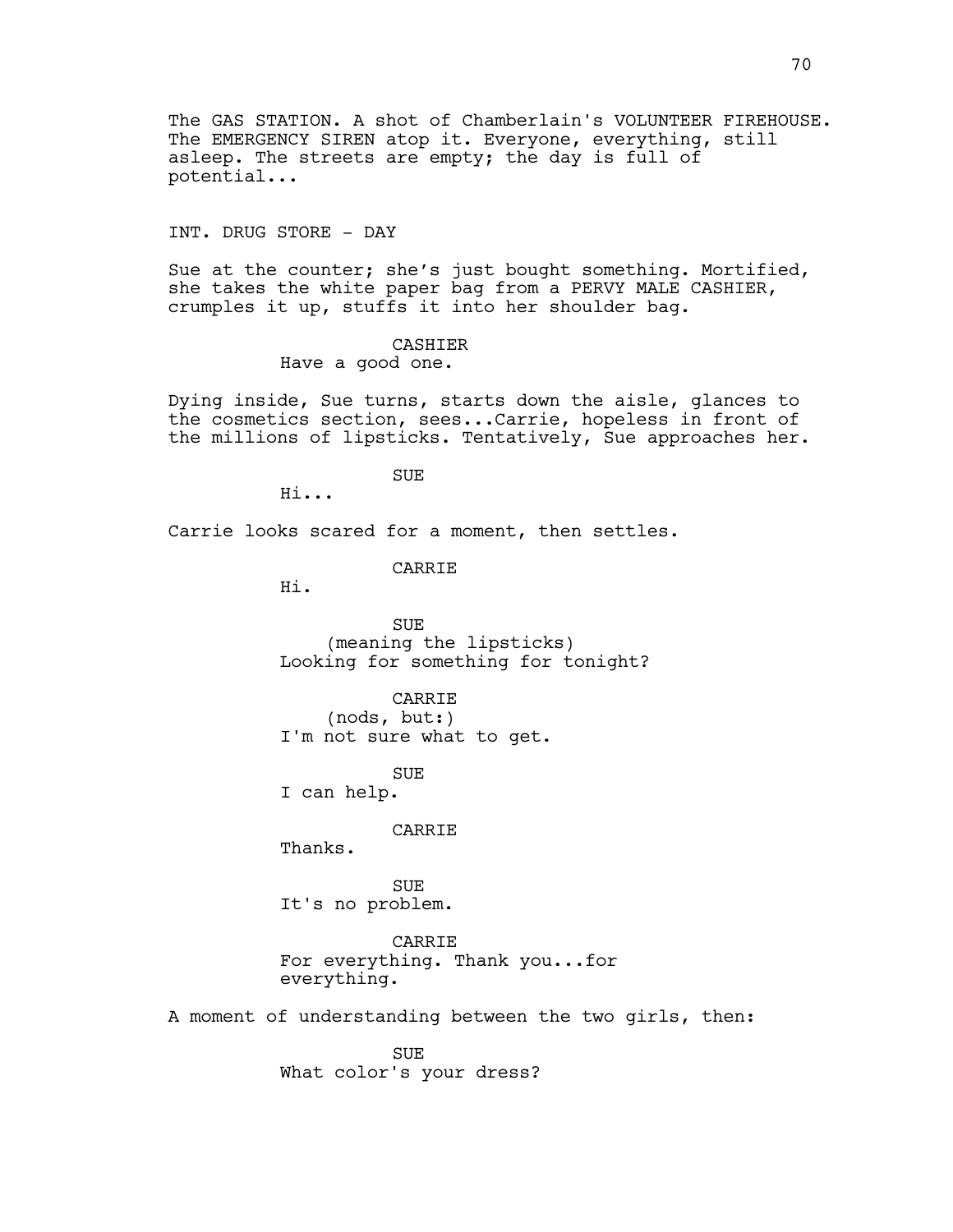PULL BACK ON THE GIRLS as they start going through possible lipsticks. Looking at them from a distance, they could be best friends...

### SUE (V.O.)

People are gonna believe whatever they want to believe about Carrie, but I can tell you who she really was: The girl who agonized over what lipstick to buy so she would look pretty for her first date...

INT. SUE'S BEDROOM - VIDEO DIARY

Sue's confession, con't:

SUE The girl who wanted to be brought home early so her mother wouldn't worry...

INT. CARRIE'S BEDROOM - EVENING (PROM NIGHT)

Carrie, admiring herself in her mirror. Her hair is done up, she's got a little make-up on, she's wearing her PINK PROM DRESS, and she looks...*stunning*. A different person, in fact.

> SUE  $(V.O.)$ She wasn't some...monster, she was just a girl...*who hurt*. In ways most of us (if we were lucky) could never imagine, she hurt...

INT. SUE'S BEDROOM - VIDEO DIARY

Sue, right to us, to the camera. Somehow, to Carrie, too:

SUE (after a moment) So, if you can hear this, Carrie, I'm sorry... And I hope that prom night was good for you. Until it turned into what it turned into, I hope it was *good*, and *wonderful*, and *magic*...

INT. CARRIE'S BEDROOM - EVENING

Carrie picks up a corsage from her dresser and goes to pin it on herself;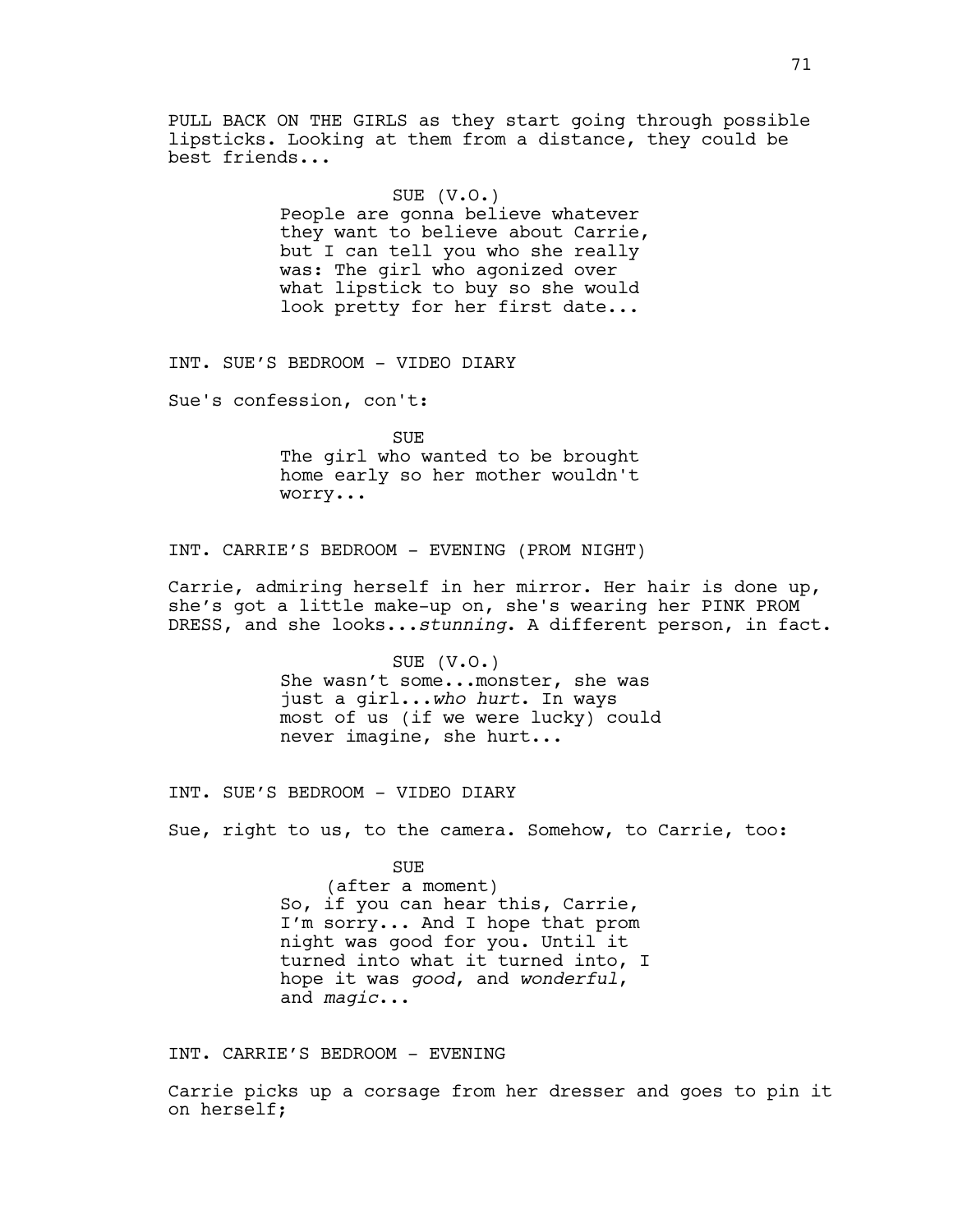when she looks back into the mirror, Margaret is there, in the doorway. A *deep* moment between mother and daughter, separated by...so much. Carrie turns to Margaret, holds out the corsage, an olive branch.

> CARRIE Tommy dropped it off earlier. Will you pin it on me, Momma?

For a moment, it seems as if Margaret's wavering--as if she *might* help Carrie--but then...the stone wall goes up again.

> MARGARET Red. I might've known it would be red.

Carrie's face crumples; her dress is *pink*. Carrie starts to pin the corsage on herself.

> MARGARET (CONT'D) And I can see your dirty pillows. Everyone will.

Carrie is struggling with the corsage, the pin.

CARRIE They're called breasts, Momma, you have them, every woman has them.

Carrie pricks herself on the pin--

CARRIE (CONT'D) (sucks her finger) Shoot.

MARGARET "And the dogs came and licked up the blood." Burn that whore's dress and pray for absolution.

CARRIE Momma, it's modest. If you knew.

MARGARET Oh, I know-- (beat) Call him. Call that boy and say you changed your mind. Or say you're sick.

Carrie is applying lipstick now--

CARRIE You mean lie, Momma?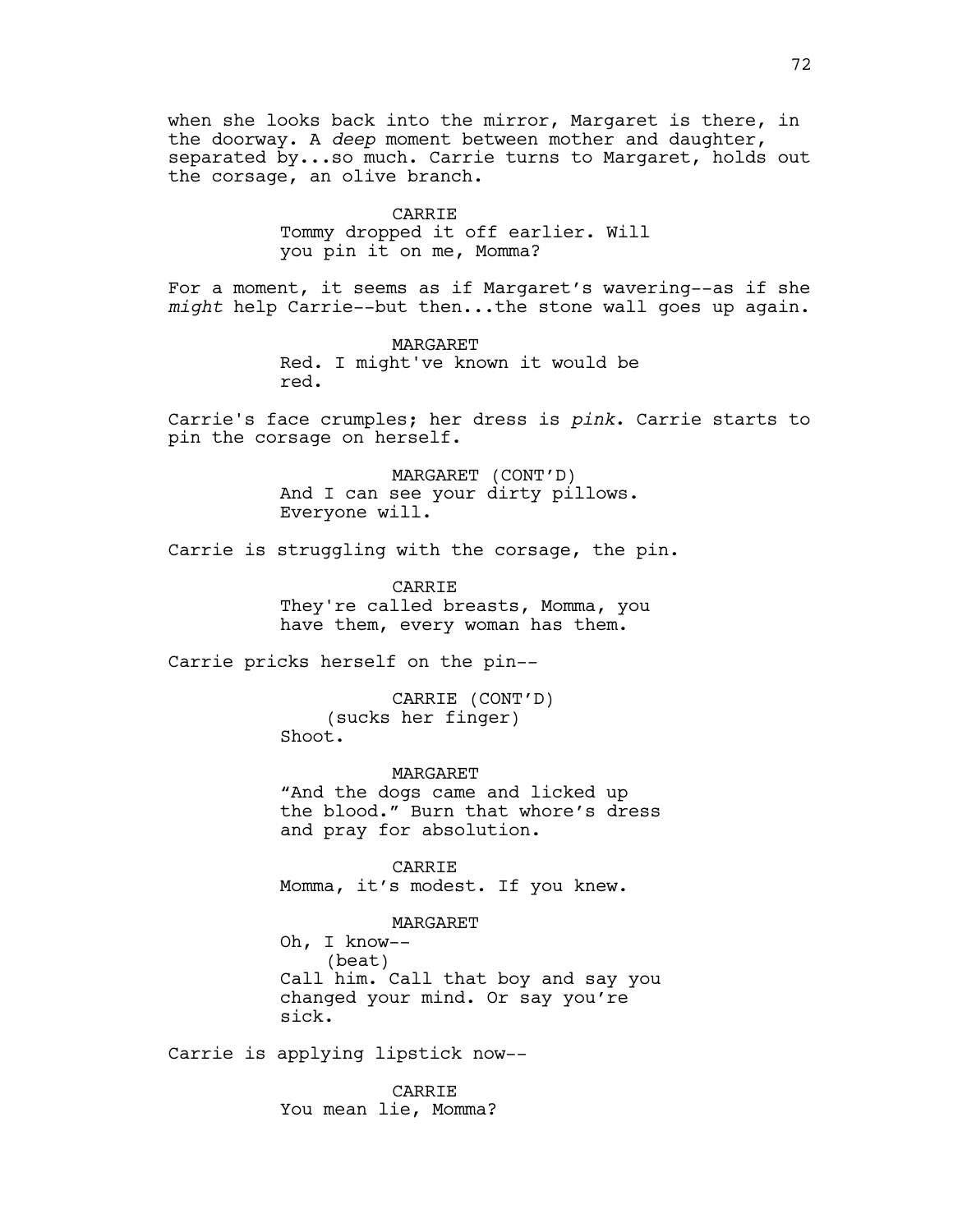**MARGARET** Lying for the Lord, Carrie. I can do it.

CARRIE Or you could be happy for me.

Unraveling, terrified for her daughter, Margaret PULLS at her hair, CLAWS at her face, PUNCHES herself in the mouth. Disturbing, but Carrie's seen this before--

> CARRIE (CONT'D) Stop hurting yourself, Momma, it's not gonna make me stay home.

A CAR HONKS out front; Carrie goes to the window; it's just two cars passing each other. Carrie's brow creases; Margaret sees an opening:

> MARGARET He's not going to come. It's a puton. A trick, same as always!

Carrie shakes her head, but she's suddenly unsure.

CARRIE

He's coming.

Margaret grabs her arm:

MARGARET Then he'll trick you there!

CARRIE Momma, stop it, I'm nervous enough as it is.

They hear *another* car outside. Carrie goes to the window; this one *is* stopping in front of their house.

> CARRIE (CONT'D) It's him. (turning to Margaret) You see? It's all gonna be okay.

INT. CARRIE'S HOUSE - STAIRWELL - CONTINUOUS

Looking down on: Carrie, as she hurries from her room, along the hall, down the stairs, Margaret hot on her tail.

> **MARGARET** Your sin will find you out, Carrie! Repent! (MORE)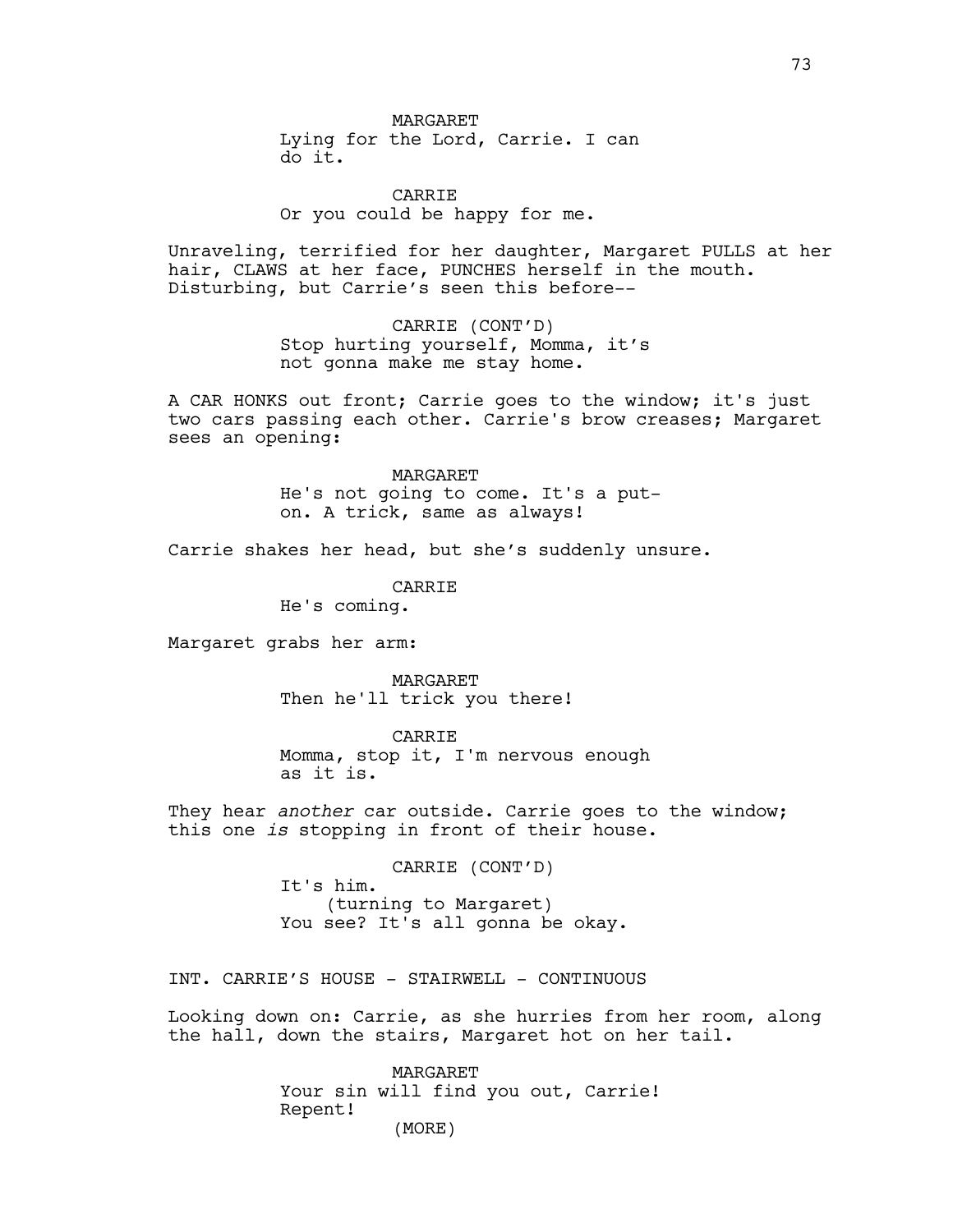It's not too late to repent and atone! We'll pray together! Remember your commandments! MARGARET (CONT'D)

Carrie looks up at Margaret, imploring her:

CARRIE Please don't ruin this for me, Momma. I'll be home early--

Margaret pursues her daughter:

MARGARET As Jezebel fell from the tower, so you, too, will fall!

INT. CARRIE'S HOUSE - LIVING ROOM - CONTINUOUS

Carrie is pulling on a shawl, but Margaret's not letting up:

MARGARET I knew it! When you were growing inside me, *I knew!* I should have killed myself!

CARRIE *Momma, that's AWFUL--* 

Carrie looks out the front window, sees--Tommy. Opening his car door, climbing out...

> MARGARET I'll tell that boy the truth, Carrie! That your father took me, and that it was a sin, and that from that original sin was born *another* sin! The *worst* sin!

Panicking, Carrie *flexes*...and the closet--*her* closet--door SPRINGS OPEN--

> MARGARET (CONT'D) The devil's hand!

Carrie flexes again...and Margaret--as if invisible hands were pushing her--starts to SLIDE towards Carrie's closet...

> MARGARET (CONT'D) (terrified) *Whatareyoudoing? Carrie! Stop that!*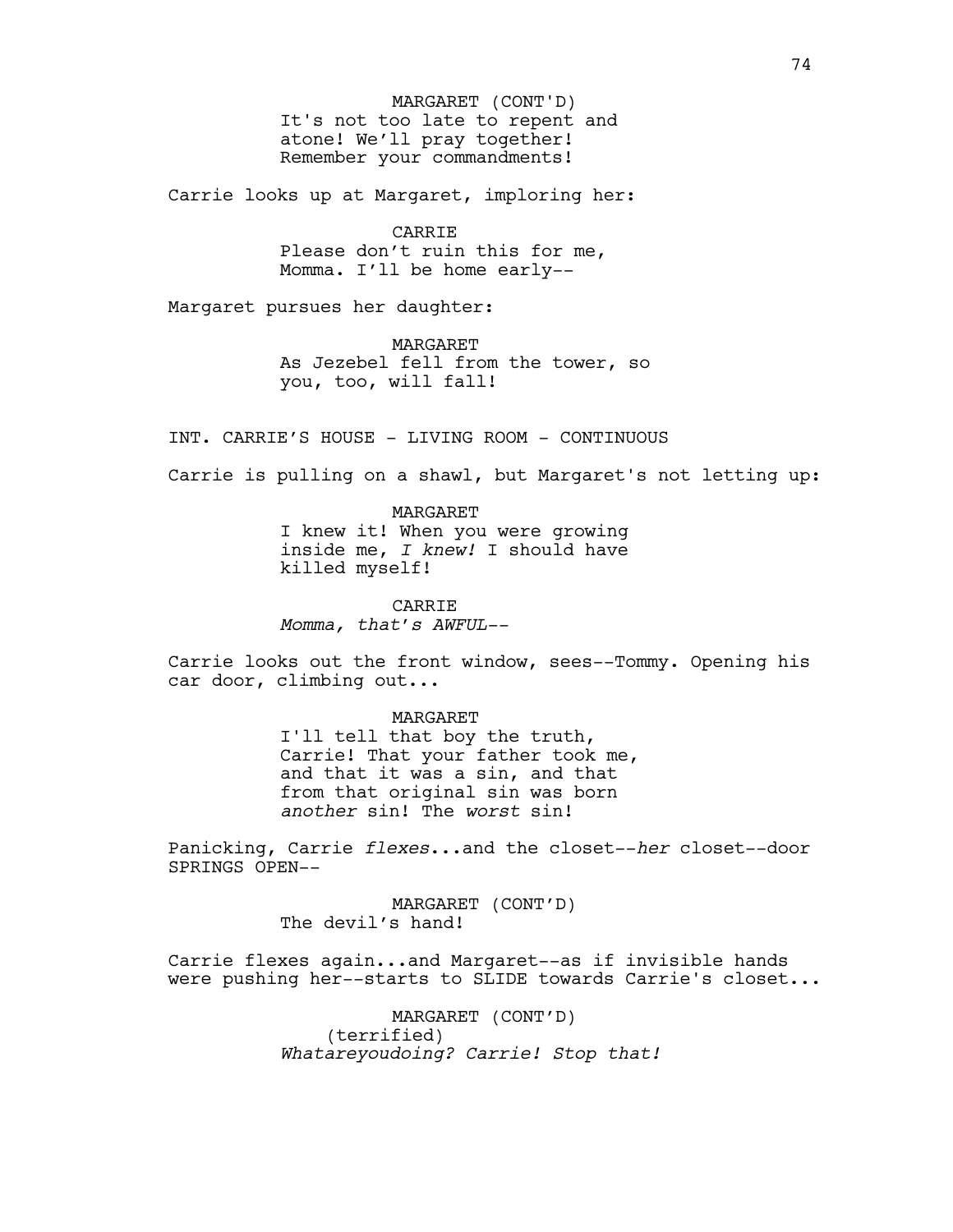CARRIE

You're gonna be quiet, Momma. You're not going to say a word, until I'm gone.

Carrie *flex-pushes* her mother into the closet, *flex-slams* the door shut on her--

# MARGARET (O.C.)

*Carrietta!*

A close-up on the lock as Carrie FLEX-LOCKS the door. Margaret starts HAMMERING from within as we hear KNOCKING at the front door--

INT. CARRIE'S CLOSET - CONTINUOUS

Margaret, POUNDING--

INT. CARRIE'S HOUSE - LIVING ROOM - CONTINUOUS

Carrie, warning her mom through the door--

CARRIE Be still, Momma, or I will bring this whole house down on you, and I can do it, too-- (Margarert pounding away) *MOMMA--!!*

INT. CARRIE'S CLOSET - CONTINUOUS

Margaret stops, offers one last admonishment:

MARGARET There will be a judgment, Carrie, a terrible burning...

INT. CARRIE'S HOUSE - LIVING ROOM - CONTINUOUS

KNOCKING at the front door again. Echoing. It's like "The Monkey's Paw" when the dead son comes home. Carrie is torn for a moment, between the devil she knows and the devil she doesn't. She goes to the closet, whispers:

> CARRIE I'm sorry, Momma, I'll be home early.

Then moves to answer the door...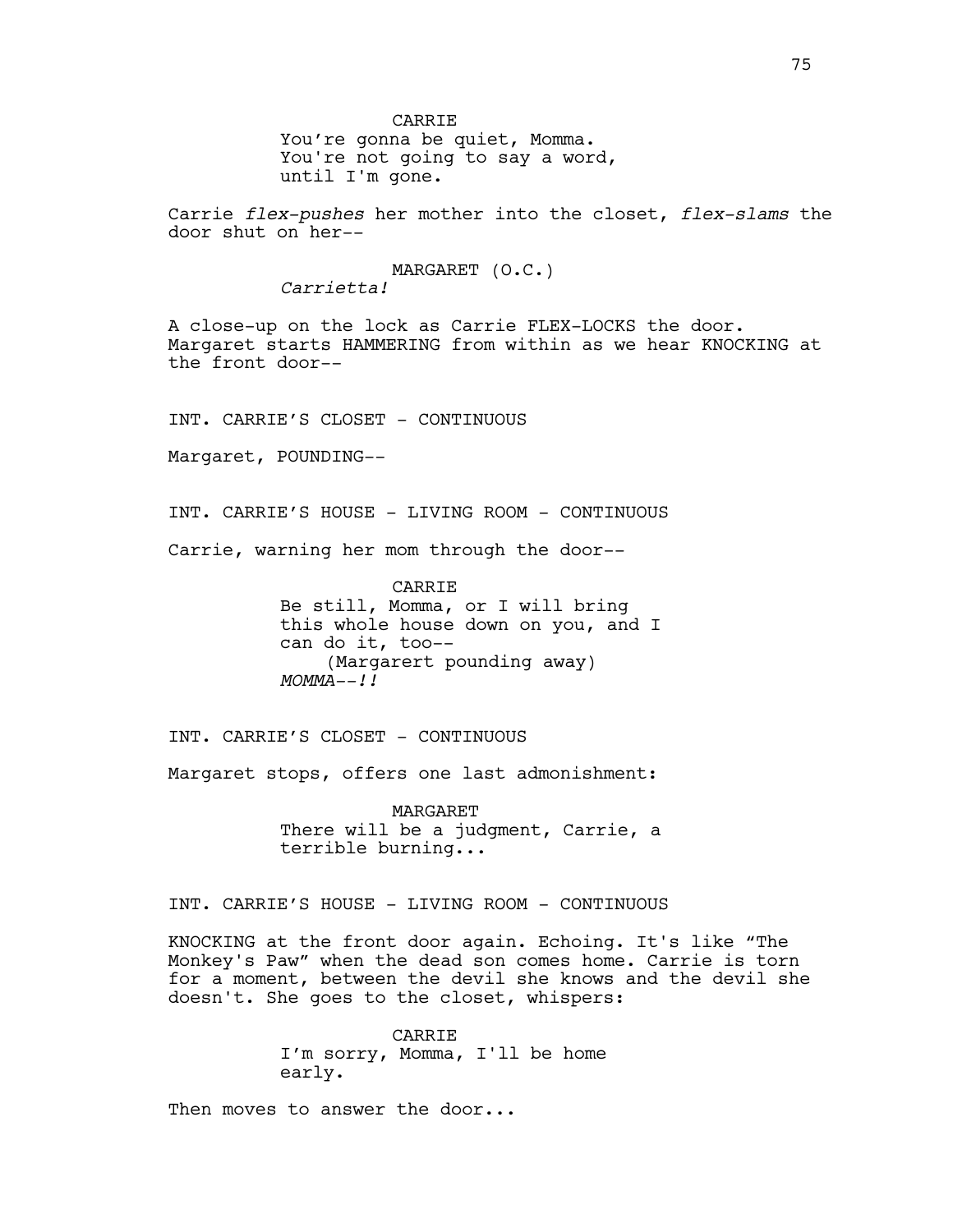Tommy stands there, in a white jacket and black tuxedo pants. In his way, as nervous as Carrie. The door starts to open--

### TOMMY

# Sorry I'm a little--

Then they're facing each other, Carrie and Tommy, and both of them...take each other's breath away.

> CARRIE Do I look okay?

TOMMY (half-stunned) You're beautiful.

INT. SUE'S HOUSE - SUE'S BEDROOM - EVENING

Sue, at her desk, on her computer, surfing. It's gonna be a *looooong* night. A gentle knock at the door. It's SUE'S MOM. Put-together and pretty, like her daughter.

> SUE'S MOM You sure you don't want to come with?

SUE (shaking her head) I'm just gonna stay home.

Sue's mom (who has *some* idea of what's happening) comes into the room a bit.

> SUE'S MOM A little weird not to be going?

> > SUE

(yes) I'm okay.

SUE'S MOM (proud of her daughter) We won't be too late.

EXT. EWEN HIGH - PARKING LOT - PROM NIGHT

Panning across: THE SCHOOL, LIT UP LIKE TIMES SQUARE. The gym THROBBING with music and colored lights. Kids in tuxes and prom dresses, coming and going, clustered in front of the gym's doors, by their cars. We find...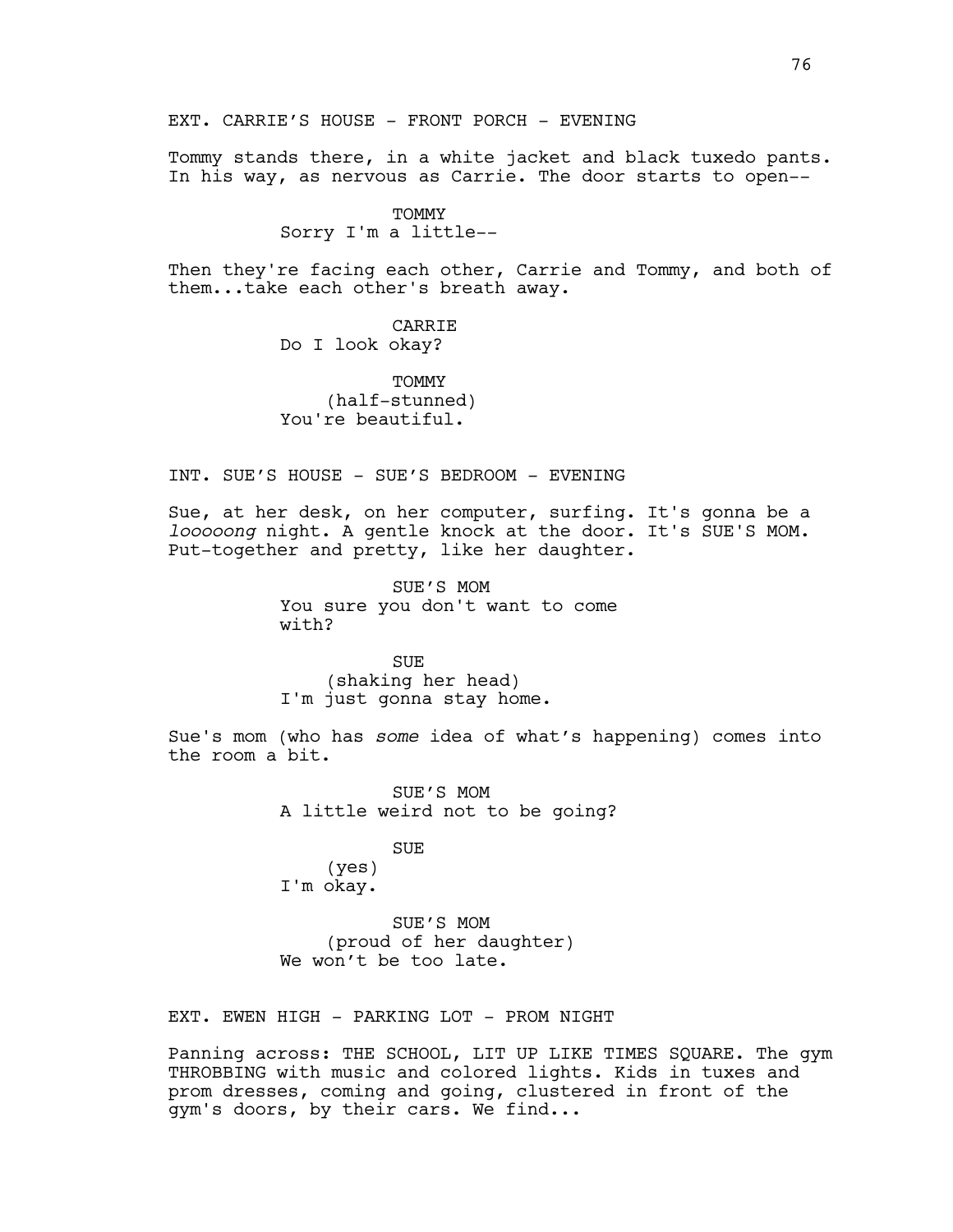Tommy and Carrie, in the front seat of Tommy's car. Carrie's taking this Cinderella moment in...

> CARRIE Can we wait a minute?

#### TOMMY

As long as you want.

Outside the car, students move around them... They looks so handsome and beautiful, and for the first time in her life, Carrie's one of them.

> CARRIE (whispers in awe) What am I doing here...?

TOMMY (laughs) Making me look good. Ready?

CARRIE I'm so nervous. I want them to like me.

TOMMY

They will.

Carrie is looking at Tommy, melting-*-then a sharp rap on Tommy's car window! A threatening face appears on the other side of the glass.* Keyed-up, Carrie GASPS, tenses, but--

TOMMY (CONT'D)

*Dawson*--

Tommy's lowers his window, greets his pal, GEORGE DAWSON (also on the baseball team)--

GEORGE

*Ross*--

TOMMY Carrie, this is my best friend, George Dawson. George, this is--

George's delightful date, ERIKA, pops her head in the window--

ERIKA Hi, Tommy! (then) Carrie! Hi!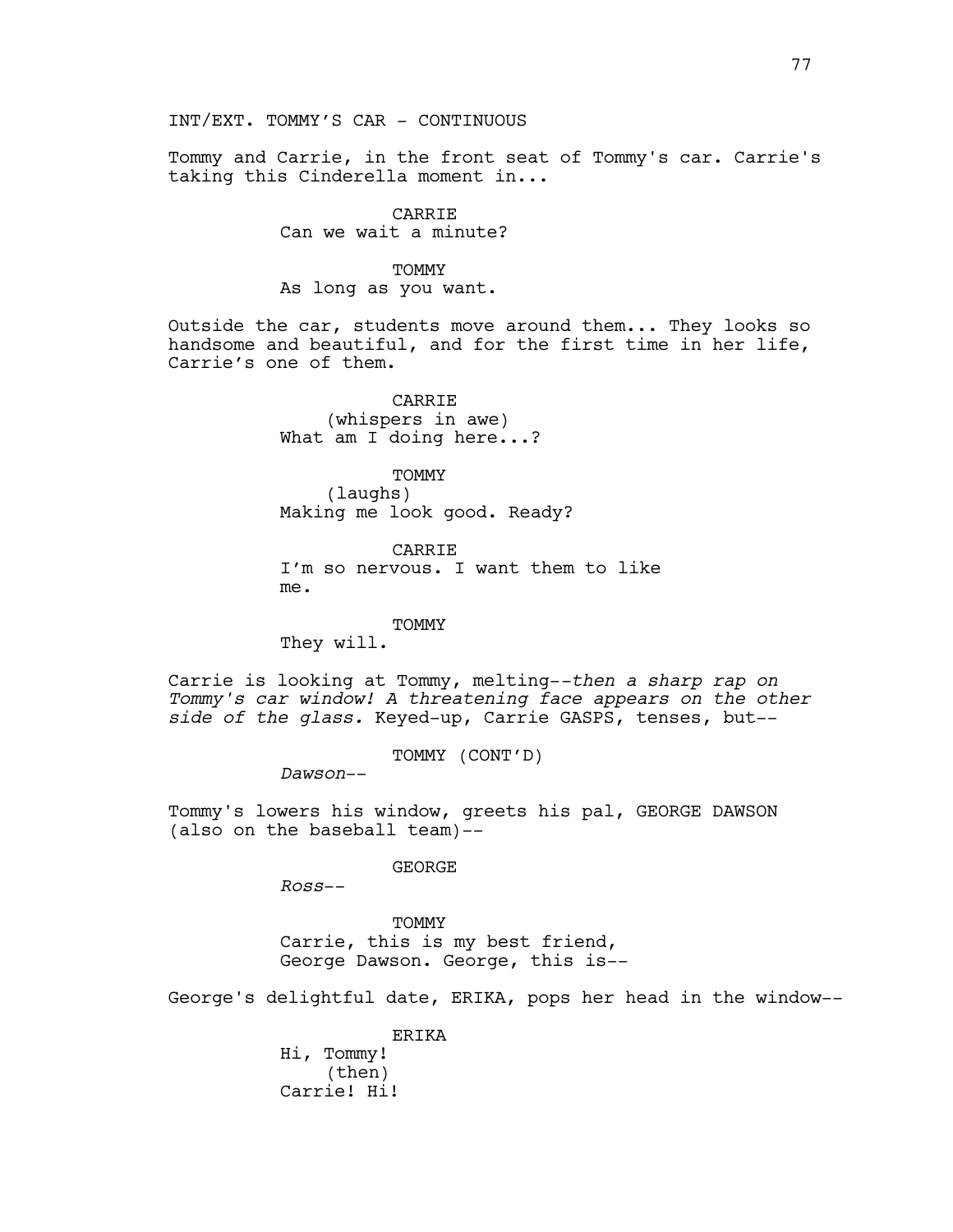A deer-in-headlights (but in a good way), Carrie waves back.

CARRIE

Hi.

EXT. TOMMY'S CAR - EVENING

Tommy goes around to Carrie's side of the car, opens the door for her, helps her out.

### CARRIE

Thank you. You didn't have to.

# TOMMY

First-class for you tonight.

INT. SCHOOL HALLWAY - LEADING TO THE GYM - EVENING

Tommy and Carrie walk with George and Erika, towards the lights, the music. Though many students (including some girls we recognize from the locker room) gape at Tommy and Carrie, Erika's doing everything to put Carrie at ease.

> ERIKA I love your dress. Where'd you get it?

> > CARRIE

I made it.

ERIKA No kidding, *really?* That's amazing.

CARRIE It's an easy pattern, I could-- (she stops herself, then:) ...I could show you.

#### ERIKA

I'd love that!

As they reach the double-doors that lead into the gymnasium proper, Tommy takes Carrie's arm and sweeps her into...

INT. EWEN HIGH'S GYM - NIGHT

From Carrie's POV: The gym has been *completely* transformed. In a cheesy (but great) way, it *does* look like 18th-century Venice. The streamers, the colored lights, the mural, the decorations, the table-clothes, the dresses, the tuxedoes, *everything*...it's *all* magical. A true fairy-tale.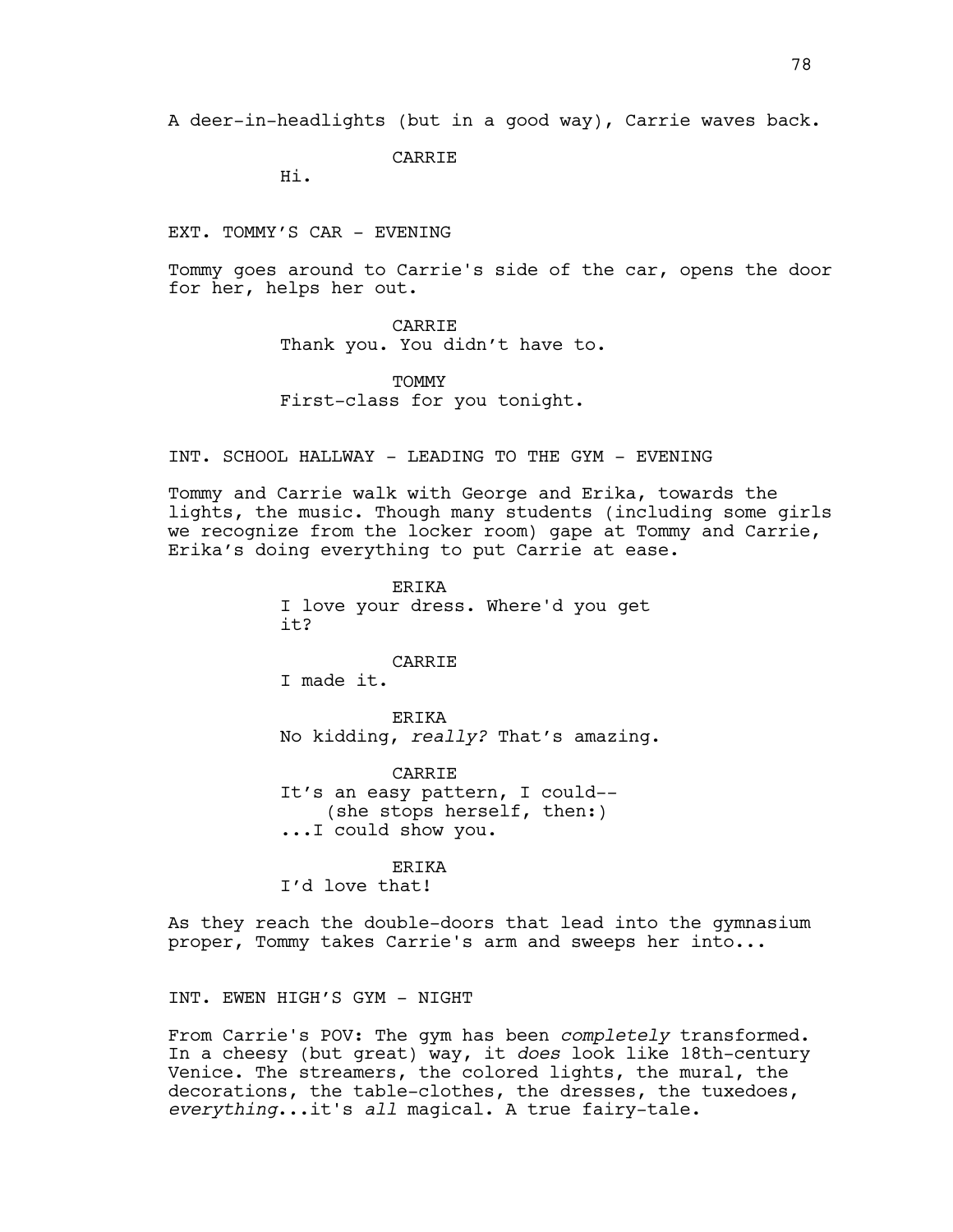NOTE: Two BIG SCREENS on either side of the stage display a sort of VIDEO YEARBOOK, a slideshow of photographs from the entire school year. Students, clubs, memories--appearing for a moment, then dissolving into the next slide. THE BAND is playing, a few students are dancing. Everyone's having a blast.

The camera sweeps across the gym, then back to find...Carrie and Tommy, still at those double-doors, drinking it all in...

> TOMMY The decorations look nice. The mural and all...

Carrie stares at Tommy, realizes:

CARRIE You have no idea...

TOMMY

About what?

Chris's lackey, Tina, swoops down on them, raptor-like

**TINA** Carrie! That dress is *INCREDIBLE!* Wher*EVER* did you get it?

ERIKA She made it, Tina.

**TINA** 

Well--I can't get over how *DIFFERENT* you look, you're positively *GLOWING,* what's your secret?

CARRIE (not missing a beat) I can do magic.

Tina frowns, focuses her attention on Tommy:

TINA Isn't it *EXCITING?* Too bad *SUE* couldn't be--

**TOMMY** (interrupting her) Yeah, I'm *SO* excited, Tina, *RIVERS* of cold sweat are *RACING* down my thighs, now if you'll excuse us, I have to show my date off--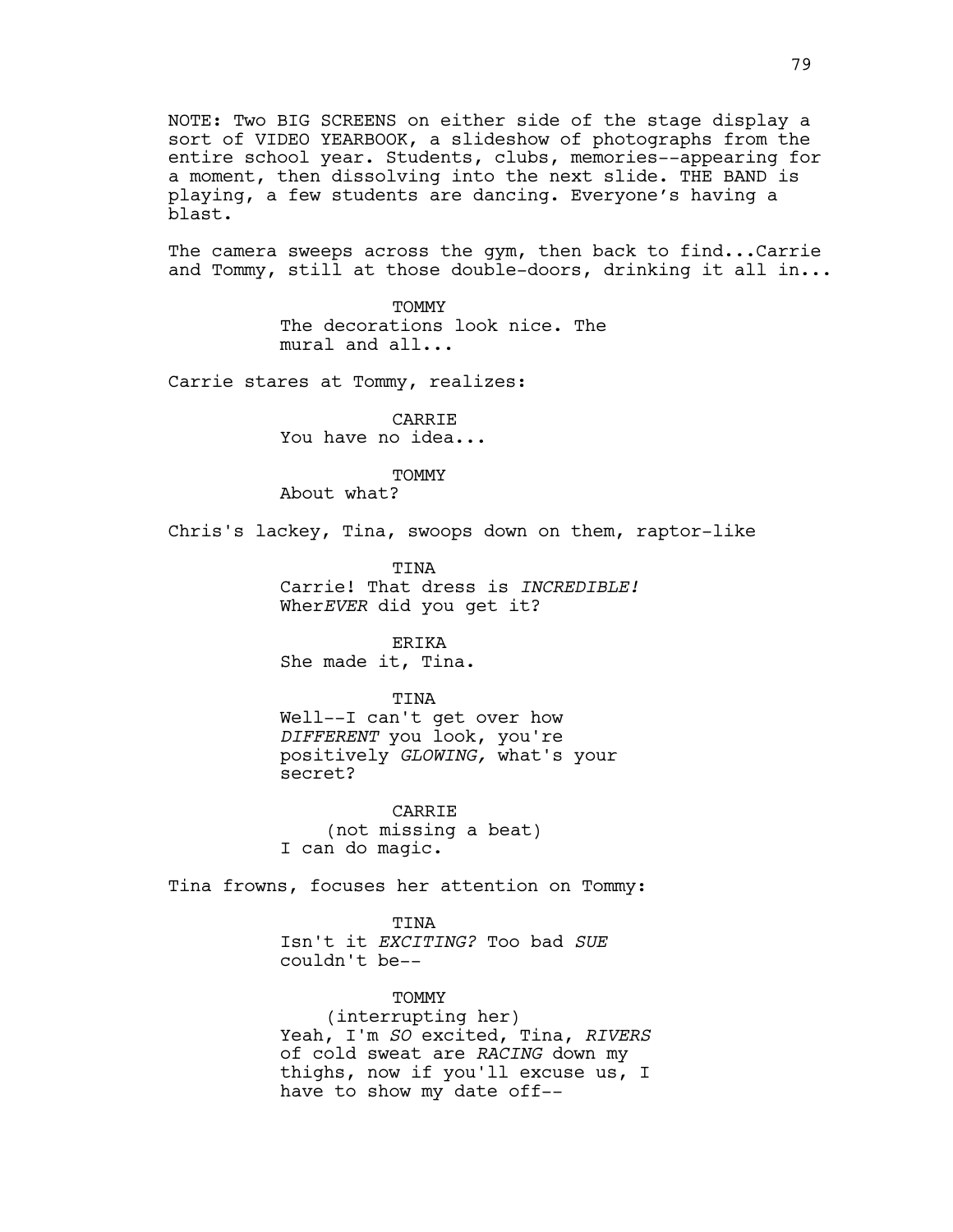INT. WHITE COMMISSION - EMMA GOGAN - DAY

Emma sits at the table, eyes red, being interviewed. She's identified: *"WHITE COMMISSION: EMMA GOGAN (AUTHOR, "BLACK PROM.")"*

EMMA

Surreal is the only word. There were Tommy and Carrie, and she looked so happy and...*normal*, you had to wonder: "Is that *all* she needed? One night? To fix everything?"

INT. EWEN HIGH'S GYM - NIGHT

Back to: THE PROM, IN FULL SWING. George leads Erika from the table where they were sitting with Tommy and Carrie...

> **TOMMY** Want to dance?

Carrie looks at the kids, rocking out to a fast-paced song.

### CARRIE

Uhhhhm...

TOMMY Or we can wait for a slow song.

CARRIE

Yes.

TOMMY Okay, but-- (suddenly noticing) Hey, look--

Tommy's pointing to the stage, where TWO THRONES, for King and Queen of the Prom are being positioned, under Tina's supervision--

> TOMMY (CONT'D) We're nominated, you know.

CARRIE *You're* nominated. I'm just...with you. (MORE)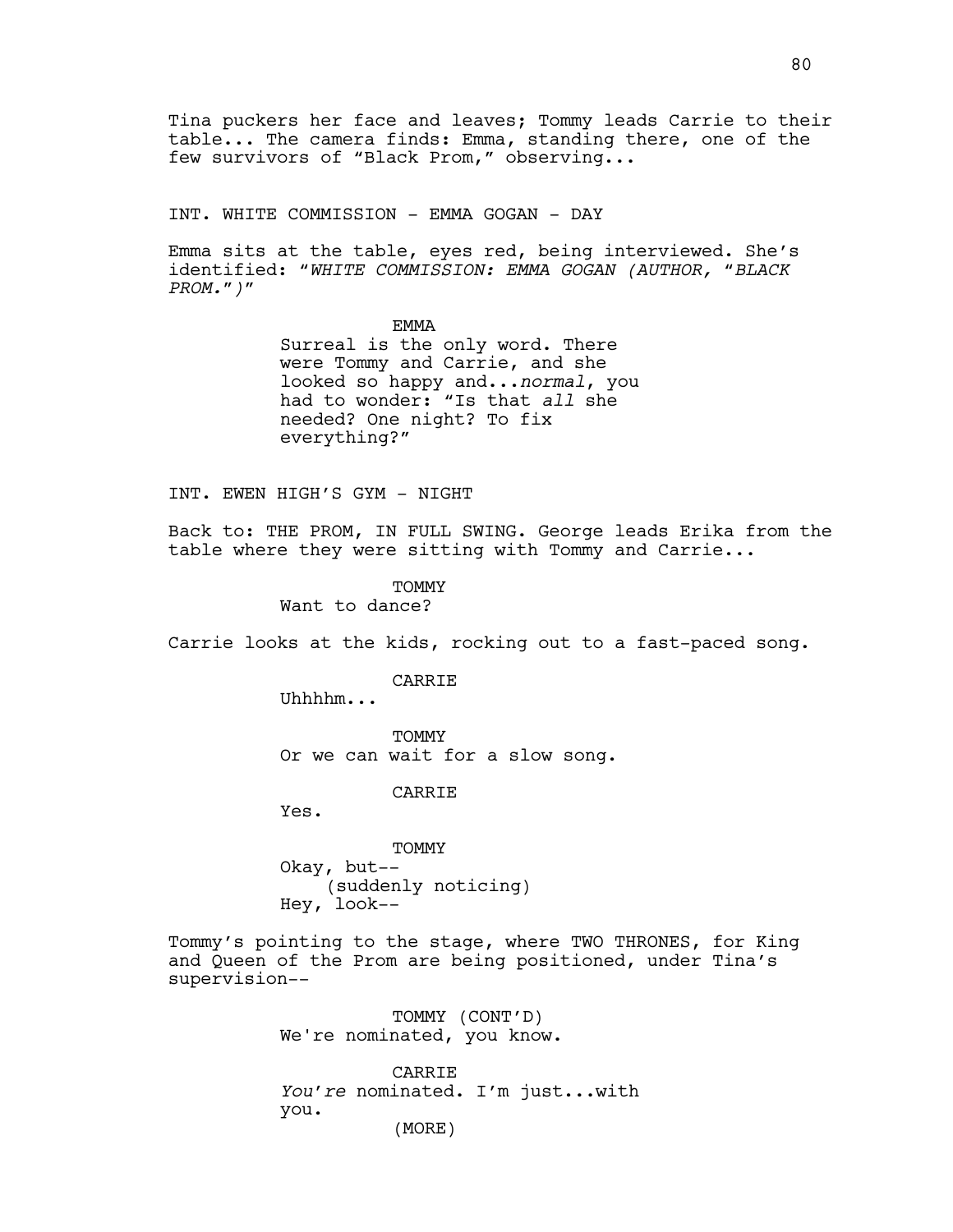(entranced by the thrones) They look beautiful, though. Like from a... CARRIE (CONT'D)

TOMMY

What?

CARRIE (shakes her head, smiles) No. I don't want to say.

TOMMY Want some punch? (goofy joke) I'm sure it's *awesome*.

Carrie nods; he goes, just as Ms. Desjardin (dressed-up, a chaperon) approaches Carrie, whose eyes brighten...

> CARRIE Ms. Desjardin! You look so pretty!

MS. DESJARDIN (joining her at the table) *You're* beautiful, Carrie.

CARRIE Thank you. I know it's not true, not really, but thank you for saying it.

Desjardin reaches across the table, puts her hand on one of Carrie's. Deeply heartfelt:

> MS. DESJARDIN Carrie...anything that happened before tonight...well, I hope you can forget it.

Carrie looks the teacher right in the eyes--

CARRIE

I can't.

Desjardin sees a flicker of coldness there--

CARRIE (CONT'D) But it's over with now. Tonight, it's over and done with.

Desjardin nods; she gets it. Both teacher and student turn to gaze out at the students dancing...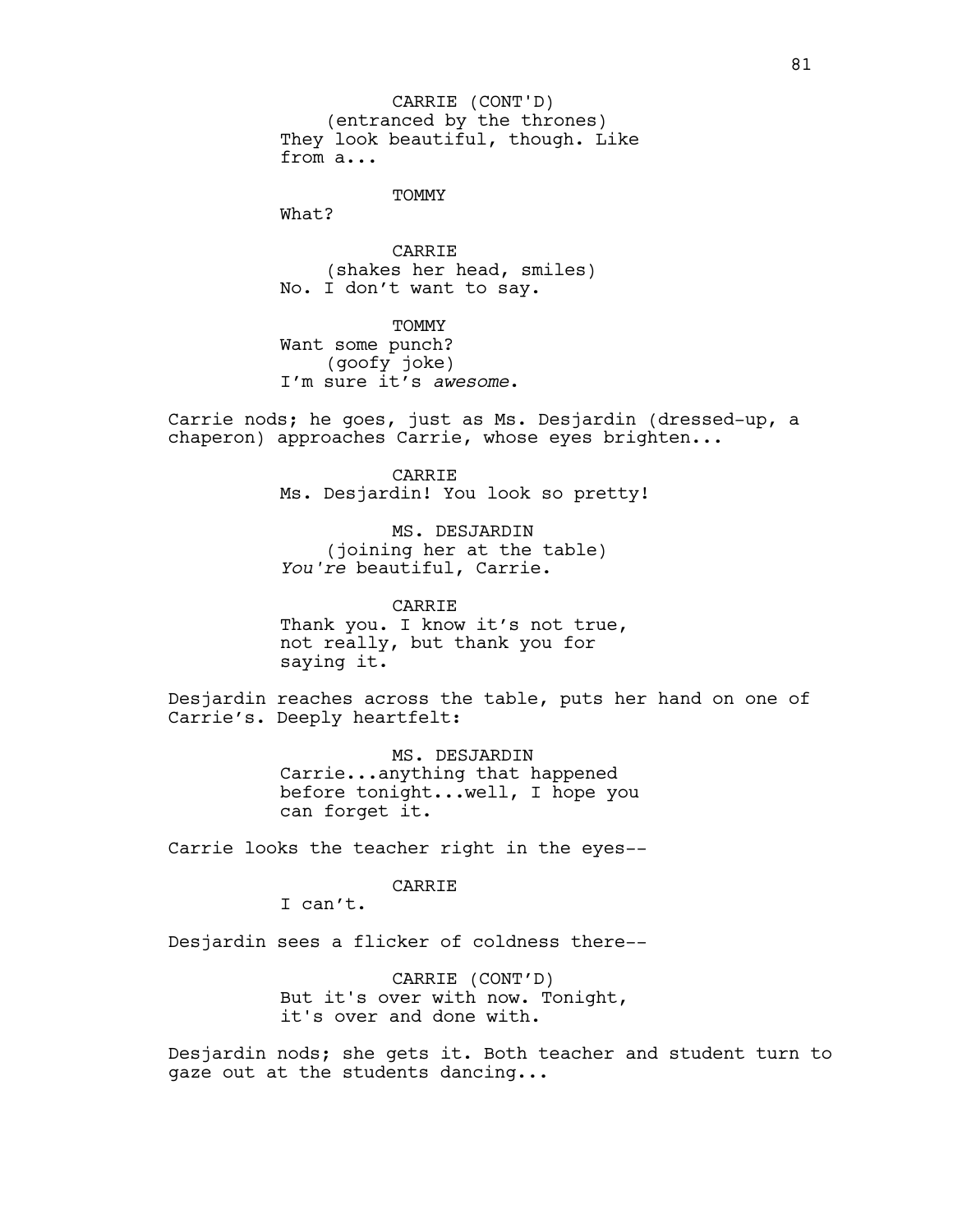Angle on: Tommy, at the punch table, slipping his cell phone back into his pocket...

INT. SUE'S HOUSE - SUE'S BEDROOM - EVENING

Sue, still at her desk, killing time. Her phone buzzes. It's a text from Tommy: **allswell. shes great,actu. miss you.** Sue smiles, but there's an undercurrent, too. Close-up on: **shes great,actu.** Sue frowns, the tiniest bit unsettled...

INT. EWEN HIGH'S GYM - NIGHT

Back at the dance, Desjardin and Carrie:

### MS. DESJARDIN

...went with a basketball player, who was, oh, a foot taller than me, so I wore these heels, and we were driving to the dance, and of course his car broke down...

### CARRIE

Oh, no...

MS. DESJARDIN We had to walk two miles--me in those heels--so by the time we got to the school, I couldn't stand, let alone dance, but still...it was magic. (she gets lost in the memory, then:) I've never had a night like it since. Is that what it's feeling like to you?

CARRIE It's...very nice.

MS. DESJARDIN Is that all?

Carrie looks down at her lap.

CARRIE No, there's more, but I don't think you would understand. I don't think anyone would.

Desjardin squeezes Carrie's hand--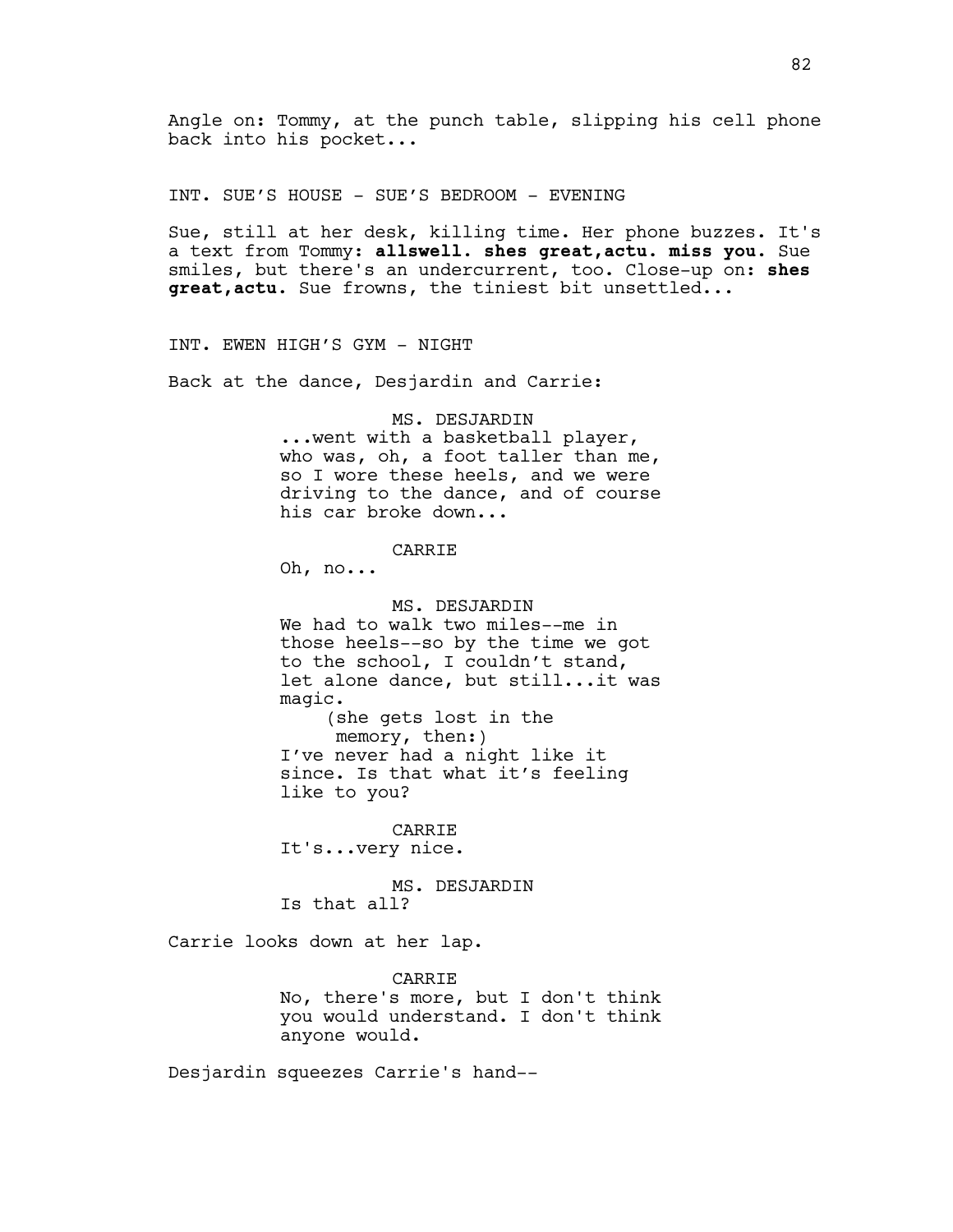MS. DESJARDIN Enjoy yourself tonight, okay? You'll never forget it.

The teacher moves on, to the chaperones' table, as Tommy returns, with two cups of punch. As he sits back down--

#### TOMMY

### What did she want?

Carrie looks across at Desjardin, sitting by Principal Morton.

> CARRIE (realizing) I think she wanted to say she was sorry.

INT. BILLY'S ROOM (ABOVE THE CAVALIER) - NIGHT

Chris and Billy, in bed. The window's open, letting in the spring night. Billy's sitting up, drinking a beer. Chris's head is on his chest; she traces her hand up and down his body.

> CHRIS Maybe it's a bad idea. Maybe we should just stay here tonight.

Billy looks at her; *what's going on in her head, now?*

BILLY It's too late for that. (then) You fixed it, right? (silence, then:) Chris? You fixed it?

CHRIS (did she?) Yeah. It's all set.

INT. EWEN'S HIGH GYM - NIGHT

A slow song like Chris Isaak's "Wicked Game" starts to play. Tommy and Carrie sit at their table. While Carrie gazes out at the dance-floor, Tommy notices A PICTURE OF HIM AND SUE on the video screens flanking the stage. To keep Carrie from seeing it (and feeling weird), he grabs her hand--

TOMMY

Slow song.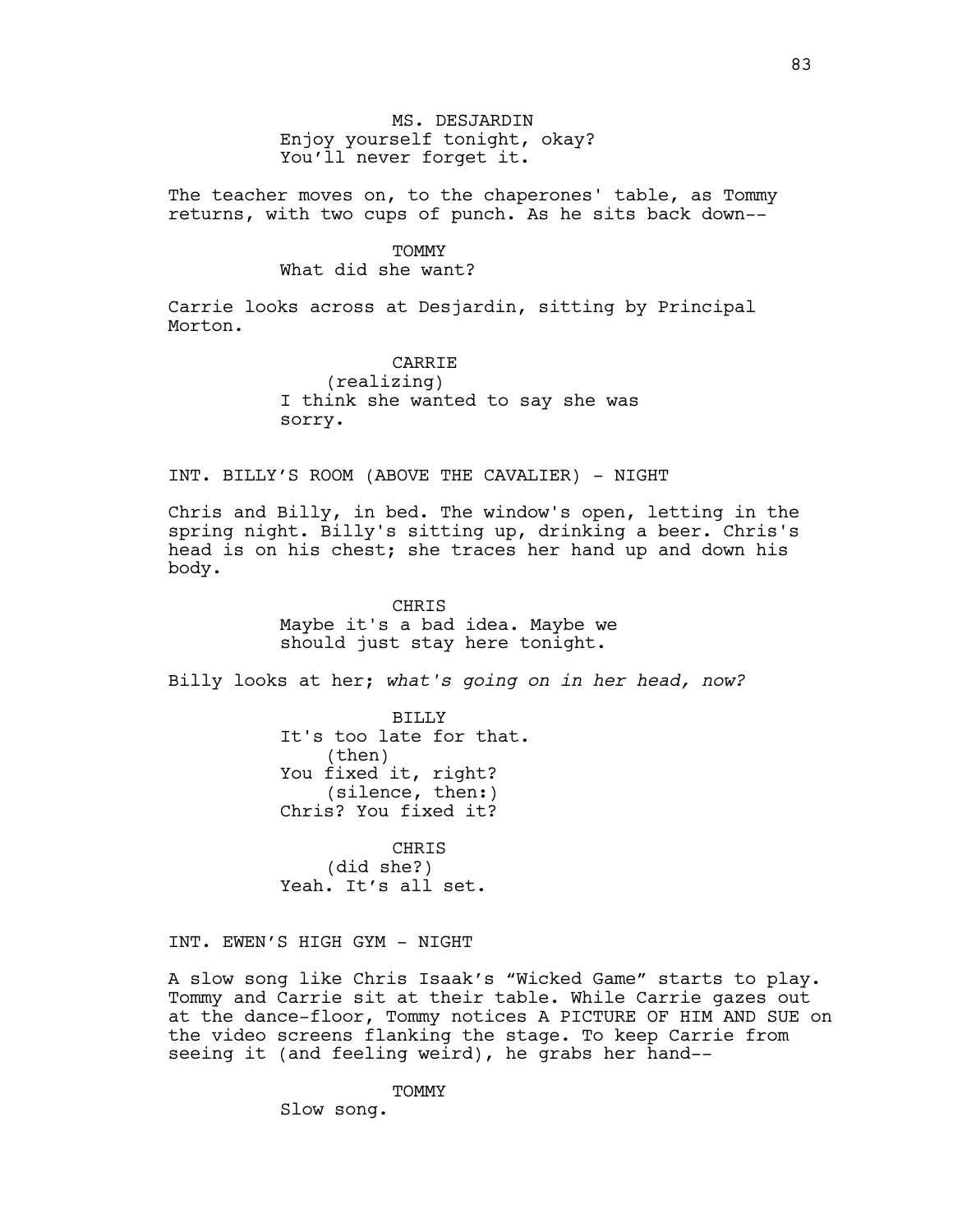TOMMY You can. One dance, no regrets tonight.

Tommy leads Carrie, nervously, to the middle of the gym. There, under a galaxy of cut-out stars, they dance, Tommy's arms around her protectively.

> TOMMY (CONT'D) Easy, right?

Carrie can't help herself, she leans up and KISSES Tommy, on the lips. *A peck, but she did it!* They're both surprised, Carrie immediately retreats--

> CARRIE I'm so sorry. I didn't mean--

> > TOMMY

Hey, hey...

And *he* leans down and kisses her, longer this time.

TOMMY (CONT'D) It's okay. You're fine. It's prom night.

Carrie clutches him happily--

CARRIE I don't want this to ever end.

She puts her head against his shoulder. Remembering what this is all supposed to be about (helping Carrie), Tommy asks:

> TOMMY Carrie...what are you gonna do after graduation?

CARRIE ...work, I guess.

TOMMY Here in Chamberlain?

CARRIE I don't want to. I want to go somewhere.

TOMMY You mean college?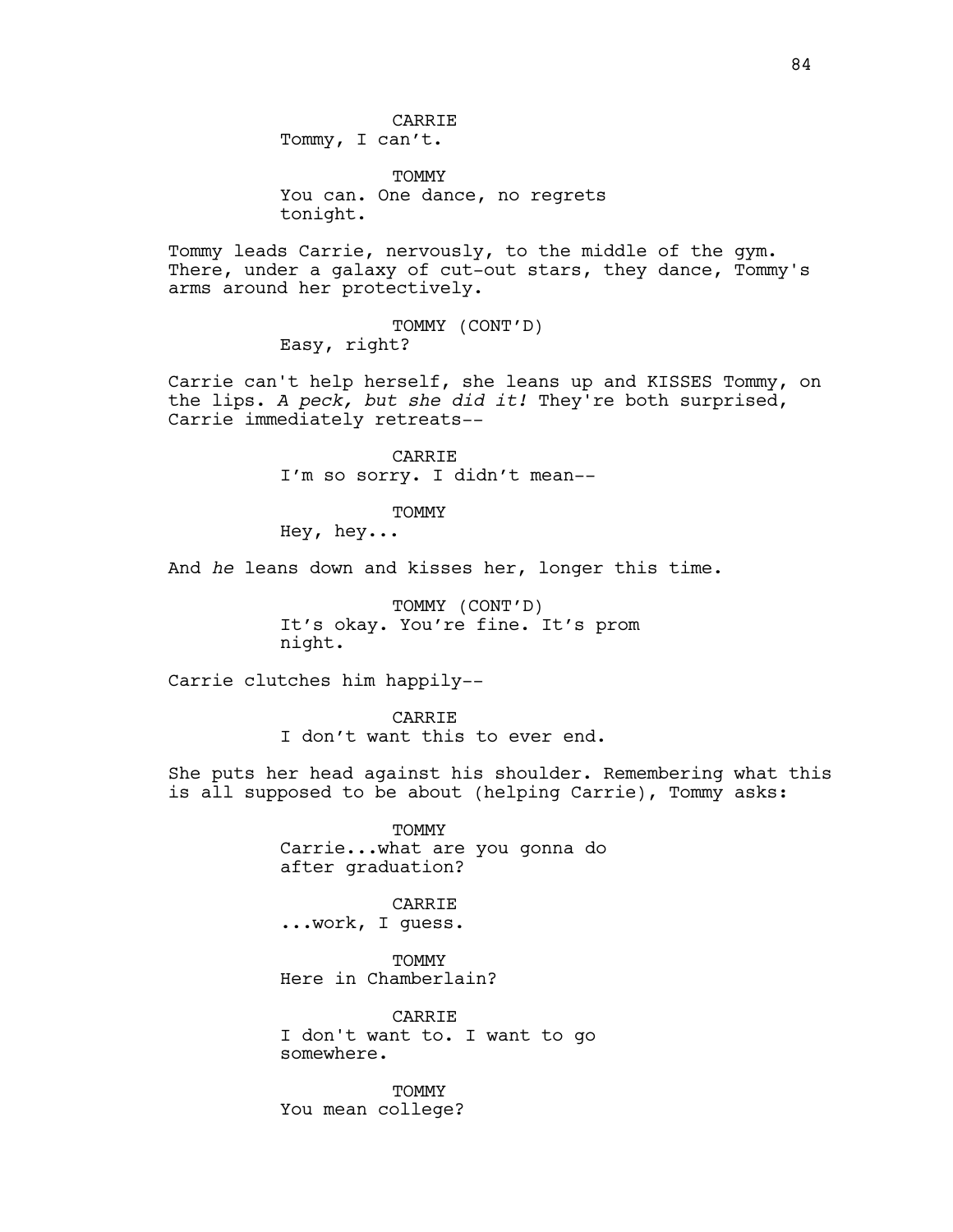I didn't apply. That's sad, isn't it? TOMMY It's too late for the fall, but maybe you could apply for winter term. CARRIE I'd go anywhere. (gazing at the mural) Italy.... TOMMY Do you have any...family who could help? CARRIE (expression clouding) Just my momma. Tommy feels her shrink a bit; he pulls her closer. TOMMY You know...I really like being here with you. CARRIE You do? TOMMY (smiles, nods) So maybe we'll dance a little bit longer, see which poor fools they crown king and queen, and then go to Sugar's? And I'll have you home by 10:30? Does that sound good to you? CARRIE Or...maybe 11's okay? TOMMY (bigger smile) Whatever you want... CARRIE 11. Carrie closes her eyes, fairly dissolves into Tommy, wishing

that tonight would, indeed, go on forever...

**CARRTE**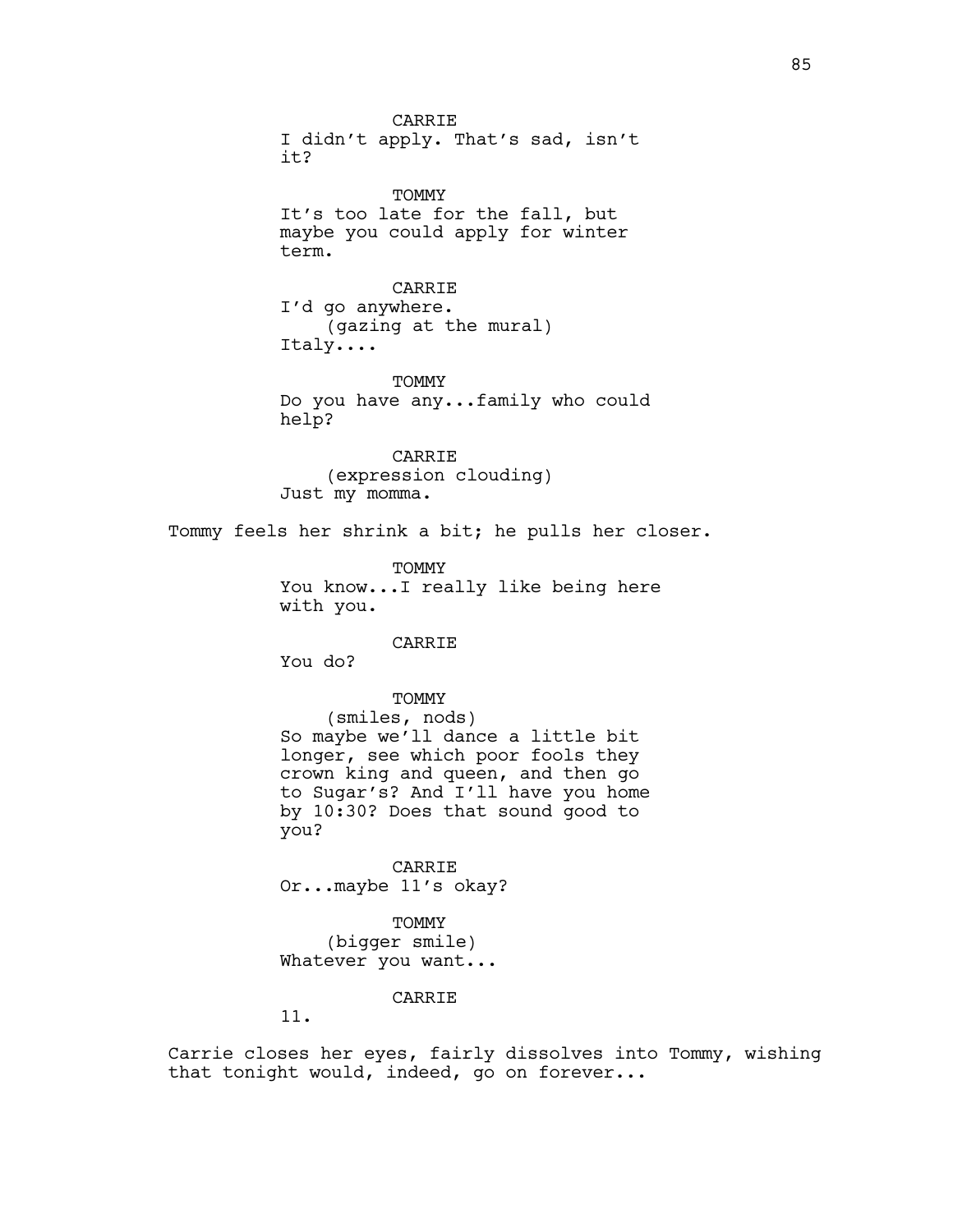INT. CARRIE'S CLOSET - CONTINUOUS

Looking at: That frightening painting of God, from Margaret's POV. A FLICKERING CANDLE casts gruesome shadows across her face. Hands clasped, Margaret is praying a mile-a-minute--for guidance, deliverance, *clarity*.

Tight on her face, eyes closed, as she remembers...

INT. CARRIE'S ROOM - DAY - FLASHBACK

Looking at: Margaret, seventeen years younger (and *softer*). She has just come into the room and stopped dead in her tracks. Holding a glass baby's bottle of milk, which she lets fall from grip, in shock. The milk bottle SHATTERS; Margaret covers her mouth to keep from screaming.

The camera reveals...her baby daughter's crib. Above it, a mobile of little pink plastic animals, DANCING IN THE AIR, off their strings! While underneath them, Baby Carrie coos in delight...

INT. CARRIE'S CLOSET - CONTINUOUS

Margaret, in torment. Face hidden behind clasped hands.

MARGARET *First the blood, then the power...* 

She lowers her hands, looks up at the painted image of God:

MARGARET (CONT'D) If thine Eye offends you, cut it out! Did You not ask Abraham to take his son Isaac up to the mountain? Only blood expiates blood! Expiation, Lord...

Margaret crosses herself.

MARGARET (CONT'D) (whispering) Sacrifice.

Margaret stands, sets about working on the closet's lock with her fingers...

INT. EWEN HIGH GYM - NIGHT

Tina on the stage, at a microphone, in front of the thrones.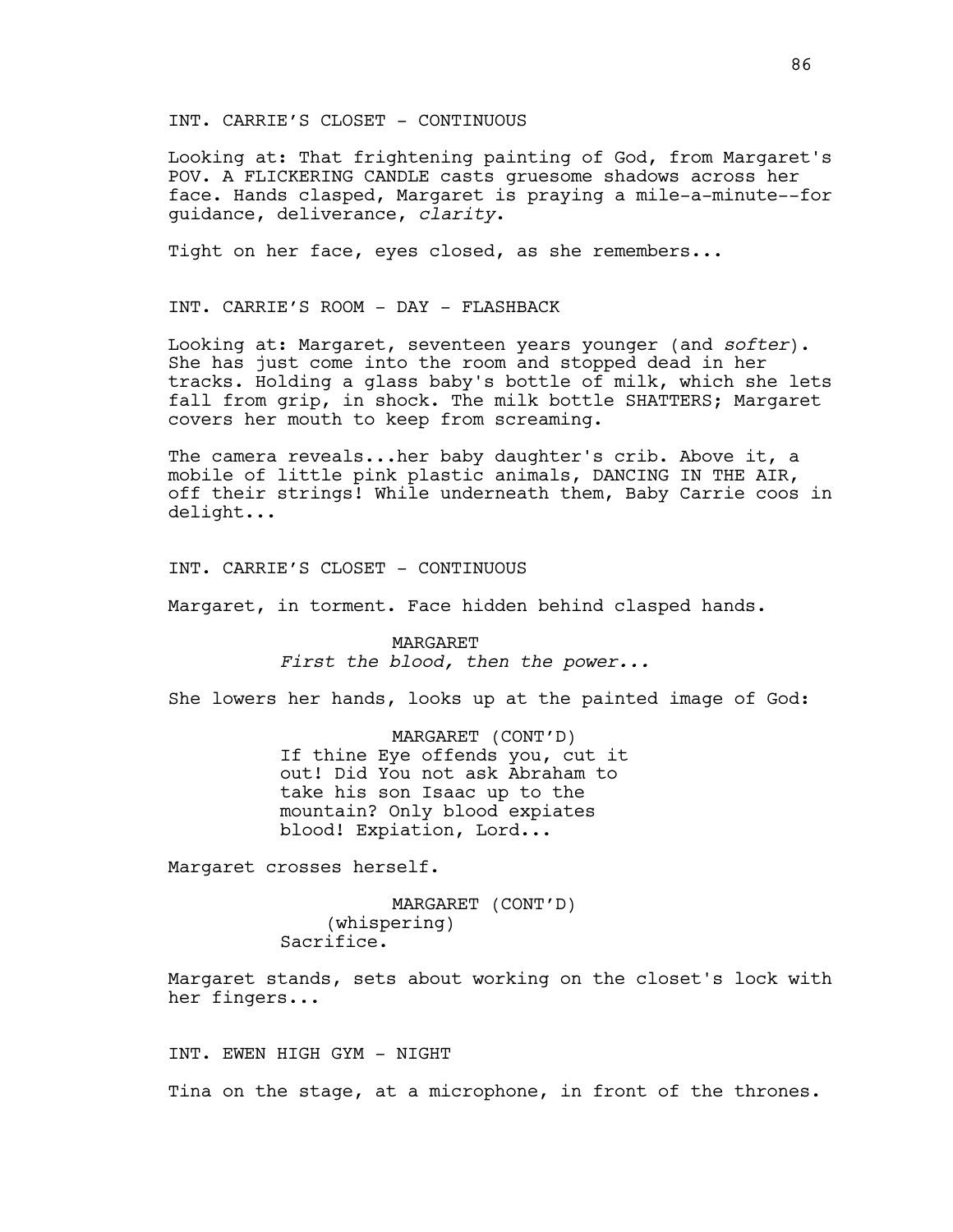TINA

...everyone, take your seats, it's time to vote for YOUR King and Queen! Ballots on the tables, but FIRST, I want to thank a few people for helping me make this year's prom a night we'll NEVER forget. Especially my BEST friend *Nicki Watson*--

Tina gestures to Nicki, standing behind a table, off to the side. Nicki's working a laptop. At the shout-out, she waves to Tina, who continues her speech...

> TINA (CONT'D) ...Nicki put together the AMAZING slide-show of memories we've been enjoying all night long, thank you, Nicki, we're OBSESSED with you!!

The kids--including Tommy and Carrie--APPLAUD. Tina resumes her speech, giving instructions on the voting, but we stay with Nicki, who slips away from her table, creeps along the gym's wall until she's--

BEHIND THE STAGE/SCREENS: Nicki opens a set of double-doors, so that Chris and Billy can slip into the gym, unseen, and take *their* place underneath the built-up stage. As they disappear, we CUT BACK TO:

Tommy and Carrie, contemplating the ballot.

TOMMY Do you want to decline?

CARRIE

Do you?

#### TOMMY

If we win, the only thing that happens is they make us sit up there on the thrones, wave a scepter around during the school song, then dance and get our picture taken for the yearbook...

CARRIE

This year's yearbook?

TOMMY

They're saving a blank page in the back.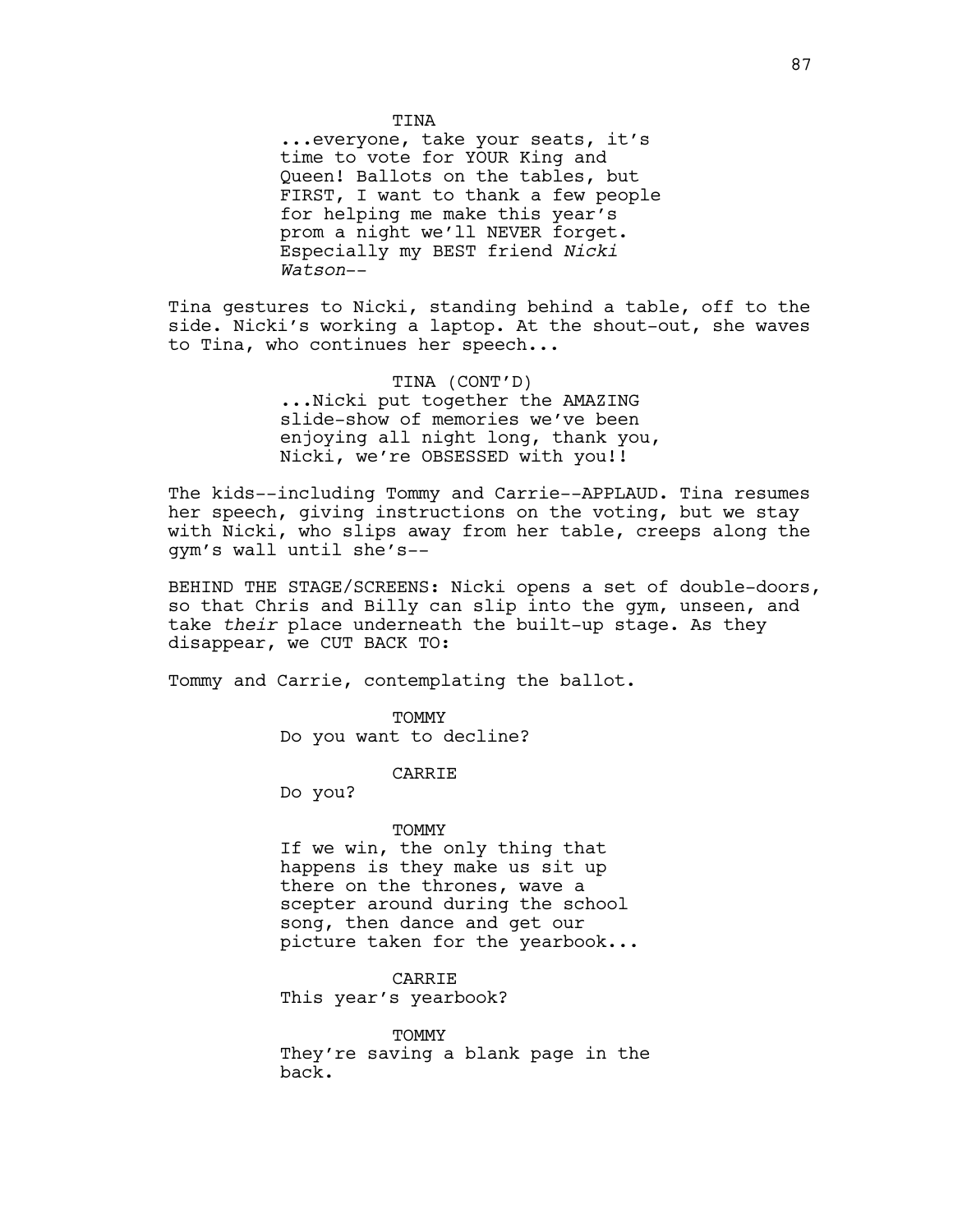CARRIE

Who should we vote for? They're more your crowd than mine.

TOMMY For ourselves, right? To hell with false modesty.

Carrie laughs; *is this all really happening?* She takes a golf pencil stamped EWEN, scans the list of names, CHECKS THE BOX next to hers and Tommy's.

CARRIE

To hell with false modesty...

As Carrie checks their ballot, A QUICK MONTAGE OF OTHER KIDS VOTING. Some checking boxes without thinking; others debating something, *then* checking their ballots. THEN, WE'RE LOOKING AT TOMMY AND CARRIE THROUGH A HAND-HELD, SHAKY VIDEO-CAMERA.

Reveal: One of the AV kids, Freddy "the Beak" Holt, playing videographer.

> THE BEAK Tommy, Carrie-- Look this way.

They do. THROUGH THE HAND-HELD:

THE BEAK (CONT'D) This is for a DVD we're giving out at graduation-- Any last words, Ross?

#### TOMMY

Yeah, special shout-out to...the Senior Class, all of it. To my boy George Dawson, to the Fearsome Four, Mike Hitchcock, Matt Hodgson, Brian Maxwell, and Brad Cohen, I'm gonna miss you guys--well, not George, we're rooming together next year...

THE BEAK Anyone else?

Tommy hesitates; Carrie touches his elbow.

CARRIE It's okay. You can.

> TOMMY (back to the Beak's camera) (MORE)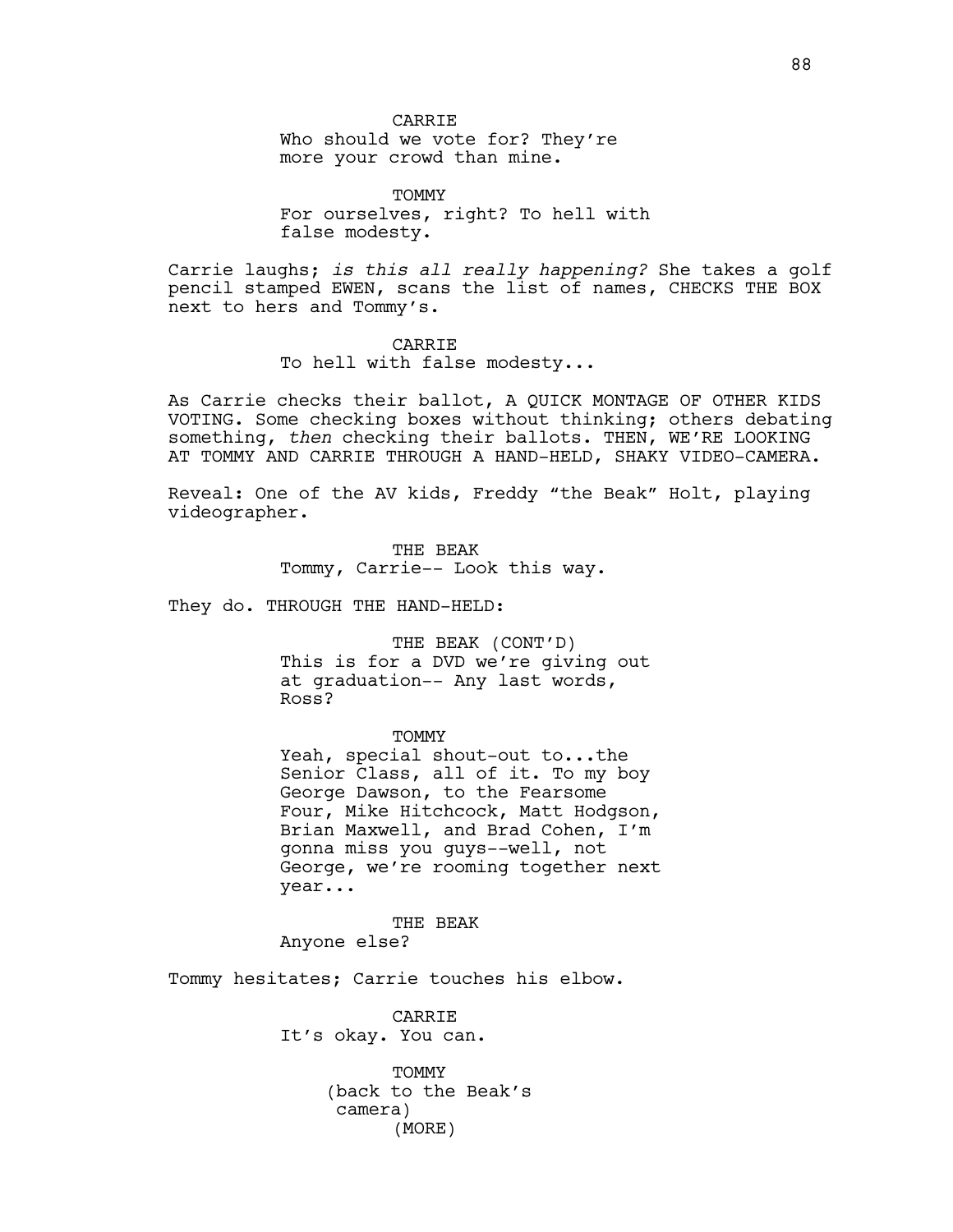...a big thank you to Sue Snell. For everything. I love you, Sue. TOMMY (CONT'D)

THE BEAK (turning to) *Annnd* Carrie? Anyone you want to thank?

CARRIE Uhm...Ms. Desjardin, I guess, and... (how could she not?) Tommy Ross and Sue Snell. For including me.

At which point, Tina SWOOPS down on Carrie and Tommy; the Beak's still filming--

TINA

All set?

Throughout the gym, Tina's worker-bees are collecting ballots. Tommy hands theirs to Tina.

> TINA (CONT'D) Good LUCK, kids. (hand on Carrie's shoulder) You've got MY vote.

Tina wafts off, grabbing some more ballots as she goes. Carrie's eyes follow Tina as she walks the stack of ballots over to the chaperones' table for counting...

THE IMAGE (BEING TAKEN WITH THE BEAK'S CAMERA) FREEZES ON CARRIE AND TOMMY--

INT. WHITE COMMISSION - SHERIFF OTIS DOYLE

The return of Sheriff Doyle. A TV has been set-up on the table next to him. On its screen: The image of Carrie and Tommy we just landed on, PAUSED.

> SHERIFF DOYLE No one wants to use the word conspiracy because kids are involved, but there was forethought here. There was malice. How deep the conspiracy ran...we don't know.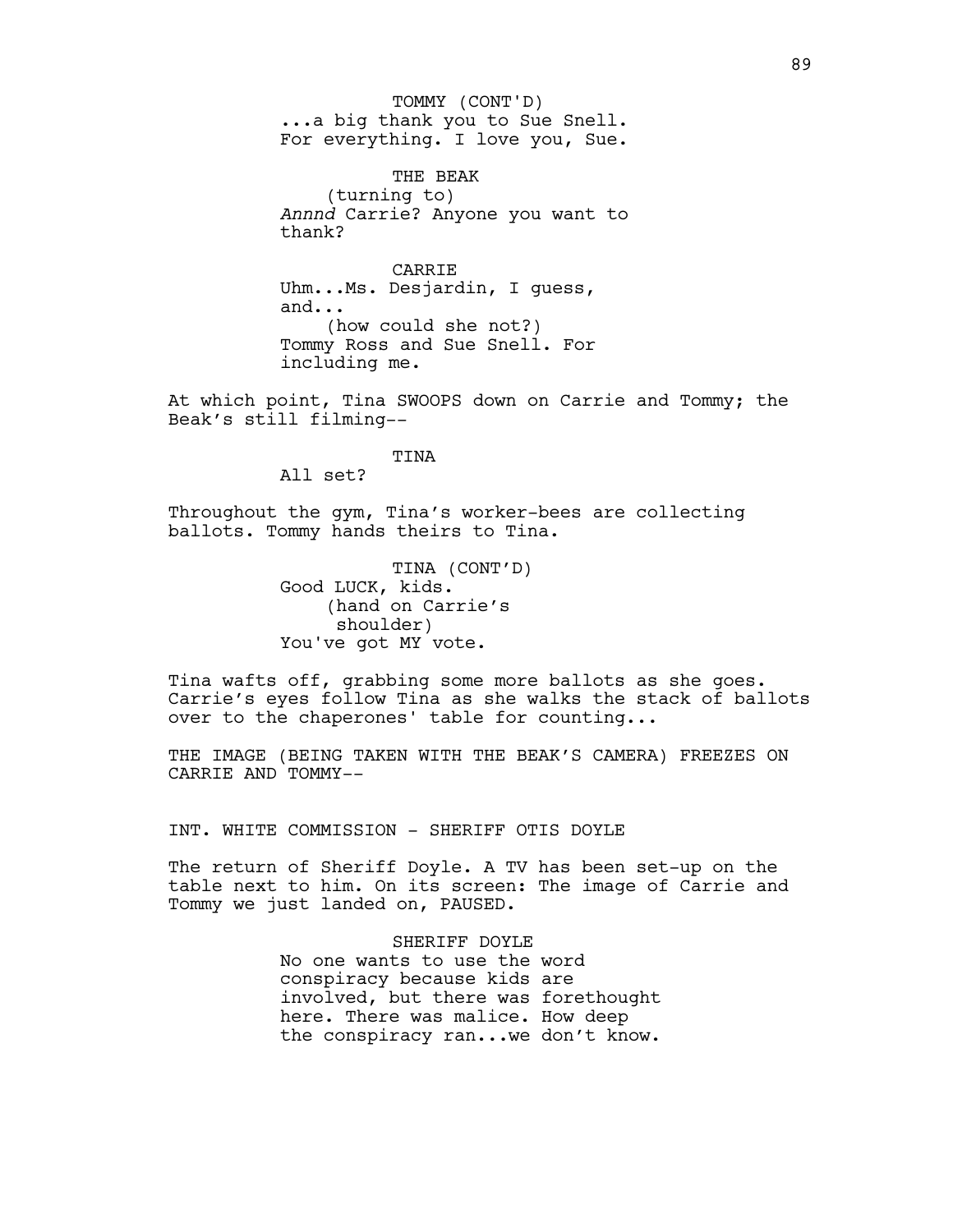INT. EWEN HIGH GYM - UNDER THE STAGE - NIGHT

Chris, peering out at the kids through crepe streamers. Billy checking the piece of rope that runs along the length of the stage, just above their heads--

> BILLY When you pull the rope, pull it hard. As soon as the bucket goes, we run. We don't stick around for the laughs or the screams or anything.

Chris's POV, looking at Carrie and Tommy at their table.

**CHRTS** What if she doesn't win?

BILLY You said you fixed it.

CHRIS

(turning to him) I called in some favors, yeah, but if Carrie *doesn't* win, we can come back later, after prom, and-- (off his look) What?

BILLY (can't believe this) Chris...whoever the fuck wins, you're pulling that goddamn rope.

CHRIS Not if it's not Carrie. If she doesn't win, it doesn't matter--

Billy grabs her by the shoulders and SLAMS her against one of the stage's wooden beams--

> BILLY You crazy bitch. You think this is a joke? You are fucking pulling that rope, and when that bucket goes, we're running--

From above the stage, we hear TINA, GETTING EVERYONE'S ATTENTION, ASKING THEM TO TAKE THEIR SEATS--

> CHRIS Will you shut up so we can hear--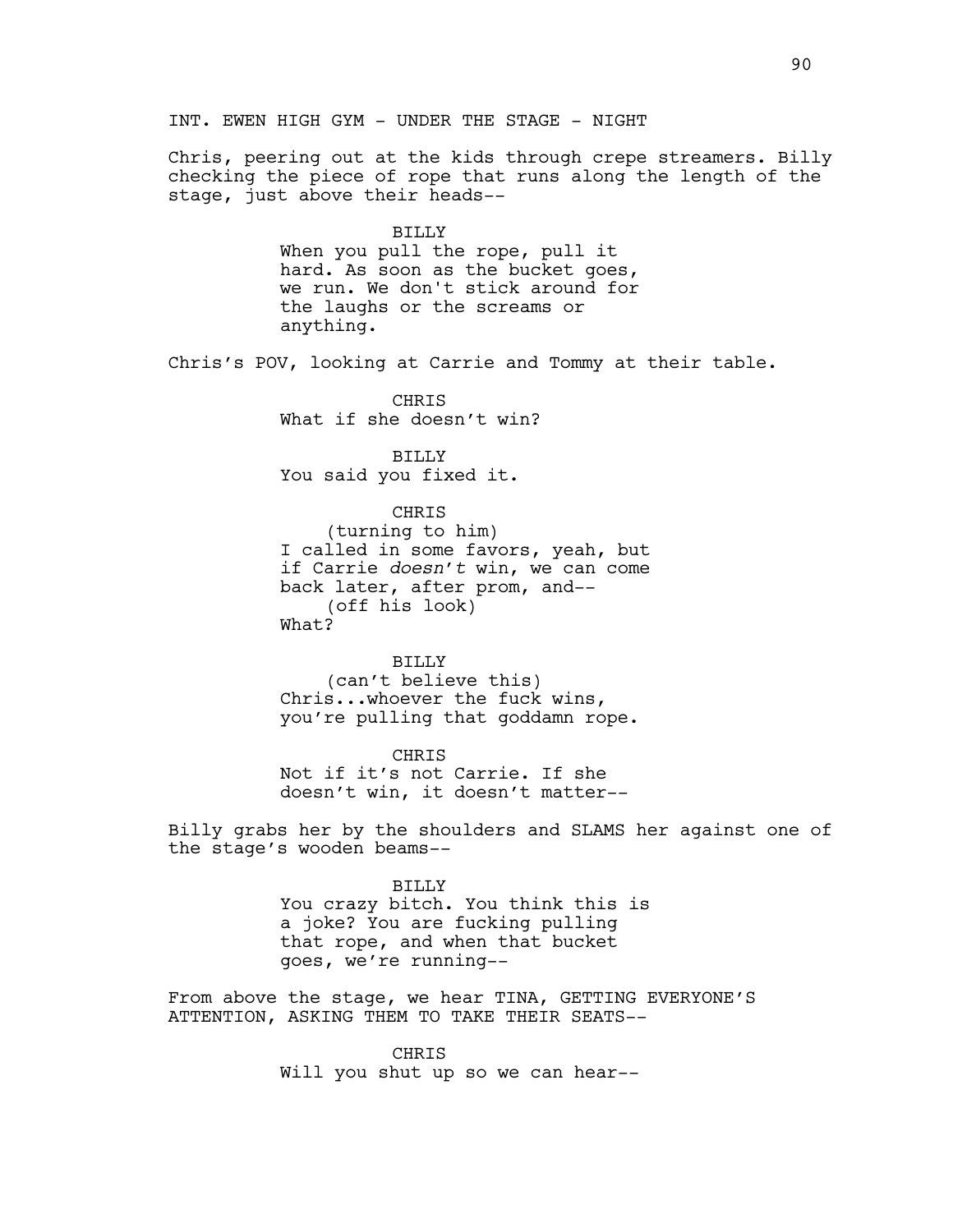BILLY When I get to my car, I'm driving away. If you're there, great. If not, I'll leave you--

CHRIS (trying to wiggle free) Billy--

BILLY If you get caught, and say *anything* about what we did, I will kill you, I swear to God I'll kill you. This isn't what you bitches did in the showers, this is criminal *assault*. This is jail time, if we're caught--

CHRIS (glaring hatred) I *get* it--

Satisfied, Billy releases her--

BILLY Okay. This is gonna be good.

INT. EWEN HIGH GYM - NIGHT

All the kids at their respective tables, waiting for the big announcement. Tommy whispers to Carrie:

> TOMMY Whatever happens tonight, you're Queen, okay?

Carrie smiles at him, but quickly focuses on Tina, at the mike. She wants to win now.

> TINA Everyone, everyone... The results are in, and it was very, VERY close...

Carrie grips one of Tommy's hands. Hard.

TOMMY (a joke, but not really) Ouch.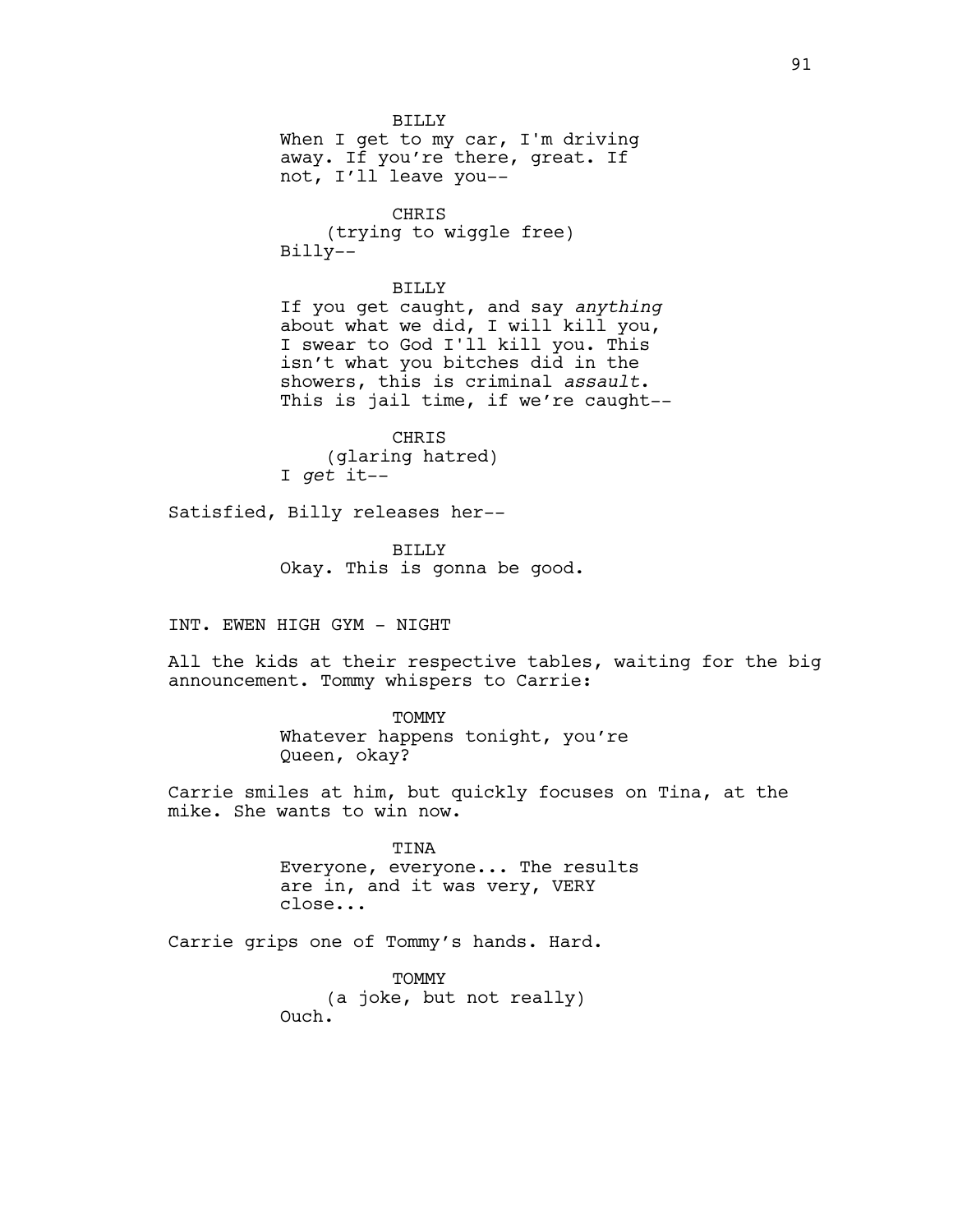INT. EWEN HIGH - UNDER THE STAGE - NIGHT

A close-up on Chris--does she want Carrie to win? Or lose? We can't tell, and, in fact, maybe even *she* doesn't know--

INT. EWEN HIGH GYM - NIGHT

Tina, relishing the tension before she announces:

TINA ...by ONE VOTE, our winners are Tommy Ross and CARRIE WHITE!

EVERYTHING STOPS. The camera is on Carrie's shocked face. *Did she mishear...?* A moment of frozen time that stretches out like taffy...then, *CLINKK!* The glass candle sitting on the table in front of Carrie CRACKS; Tommy frowns for a splitsecond as time re-starts...

INT. EWEN HIGH - UNDER THE GYM - NIGHT

Panic flashes across Chris's face, and we see the truth: That she *doesn't* want to do this--

INT. EWEN HIGH - GYMNASIUM - NIGHT

All around the golden couple, kids are jumping to their feet, WHISTLING AND APPLAUDING. Baffling Carrie.

### CARRIE

(whispering to Tommy) Who are they applauding for?

He takes her hand, grins--

### TOMMY

For you.

Then he's up and waving, and *she's* up and waving--

Tina NODS to Nicki, who nods back, hits a key on her laptop, starts THE SCHOOL SONG PLAYING; KIDS TAKE UP THE SONG...

> **KTDS** *"All rise up for Thomas Ewen Hiiiigh..."*

As Tommy leads Carrie to the stage, her eyes sweep the crowd; there's the Beak, filming, and George, and Erika, everyone truly, genuinely happy for her--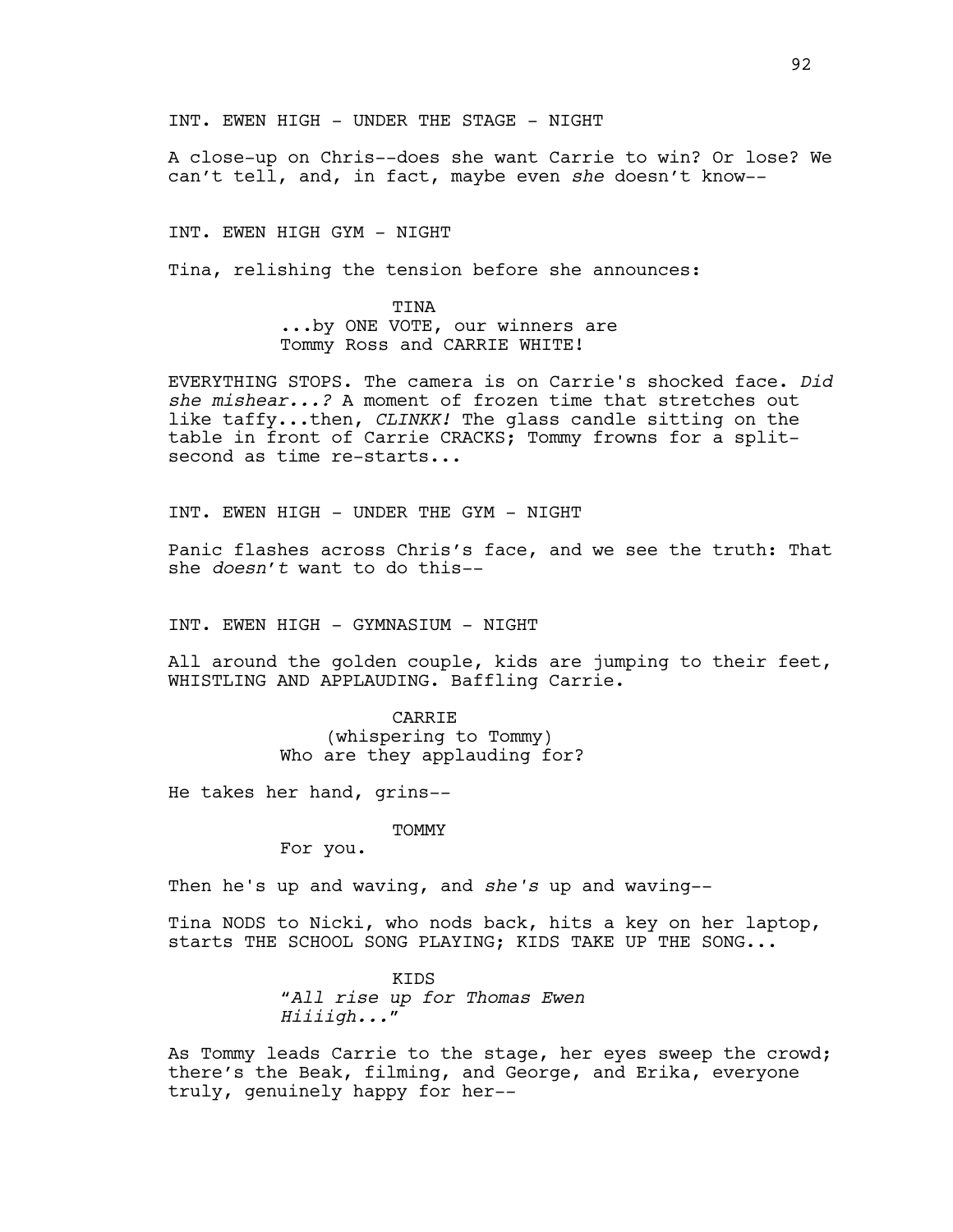# **TOMMY** (sotto, to Carrie) Aren't you glad you voted for us?

--at which point, for one terrible moment, CARRIES SEES HER MOTHER, STANDING IN THE CROWD, SCOWLING--

#### MARGARET

Pride. The sin of pride--

--but then, of course, it's *not* Margaret, it's Ms. Desjardin, overjoyed, like everyone else. (Though Carrie pulls her shawl tight around her shoulders, suddenly feeling horribly exposed.)

As our couple climbs the stairs up to the stage, we catch A GLIMPSE OF CHRIS peering through the slats--even as Carrie clocks that the screens (*they're huge!*) on either side of the thrones, display A PICTURE OF HER (THE *OLD* CARRIE) AND TOMMY, SPLICED TOGETHER.

> KIDS *"We'll raise your banner to the skyyyyy..."*

Carrie and Tommy are standing in front of their thrones; one of Tina's HELPERS crowns them, then hands Tommy a SCEPTER and Carrie some ROSES. They look ridiculously wonderful.

Tina, who has moved the mike off to the side of the stage, is applauding. Makes quick eye-contact with Nicki, who nods back, *"Ready when you are."* Tina nods back, announces, loud and proud:

> TINA *Ewen High, I give you your newly crowned King and Queen of the Prom, Tommy Ross and Carrie White--*

Both of them grinning and waving and just *radiating*. CLOSE-UP ON CARRIE'S FEET; she is standing on a circled star, *exactly* where she needs to be...

INT. EWEN HIGH GYM - UNDER THE STAGE - NIGHT

Stricken, Chris holds the rope, *not* pulling it.

BILLY That was it, right? That was the signal? Chris?

Chris is trembling; she's paralyzed.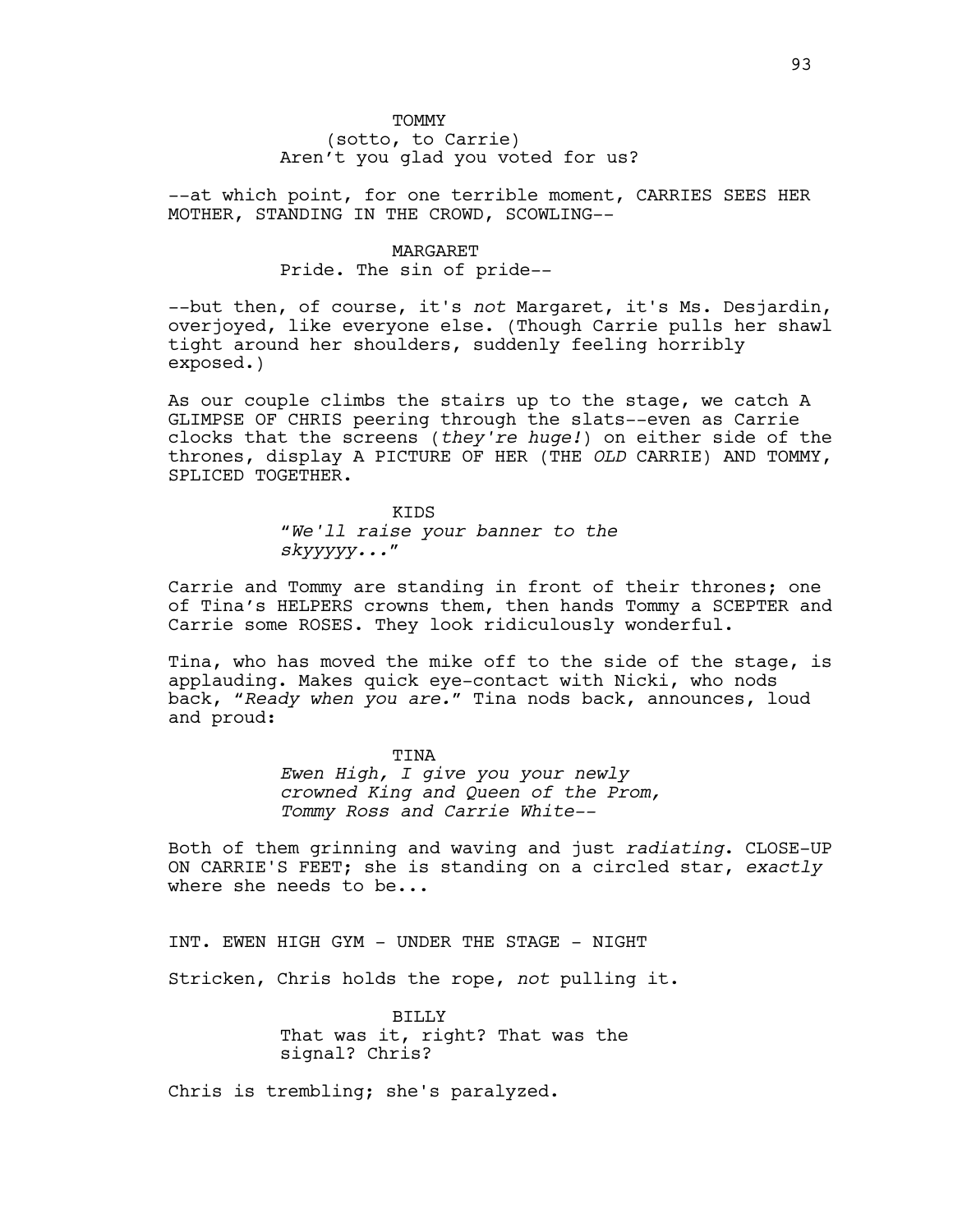BILLY (CONT'D) Pull it. I won't pull it for you, it *has* to be you.

Chris tightens her grip, but still there's no yank.

BILLY (CONT'D) That bucket will sit up there until hell freezes--

CHRIS *SHUT UP, BILLEEEEEEE--*

QUICK CUT TO: Sue, on her couch, in the living room, legs curled beneath her, absently watching TV--

QUICK CUT TO: Carrie's house; the closet door yawns open like a gate to hell; Margaret, in the kitchen, at the sink, washing the blood off her raw fingers--

QUICK CUT TO: Carrie and Tommy, taking Carrie's hand--

And then we're back with Billy and Chris--

CHRIS (CONT'D) *--BILLEEEEEEEEEEEE*--

Finally, after an eternity, CHRIS PULLS THE ROPE.

Close-up on: The bucket, looking down into AN IMPOSSIBLY RED VAT OF BLOOD; the rope tied to the bucket's handle goes TAUT; the bucket starts to tip forward--

From the edge the stage, Tina gives one last signal to Nicki, who hits a key on her computer's keyboard--

Back to: A smiling, waving Tommy and Carrie, as...a SHEET OF RED BLOOD FALLS, mostly on Carrie, but SPLATTERING Tommy, as well. It seems to take FOREVER. A range of emotions contort Carrie's face. Shock. Incomprehension. Fear.

Carrie's POV: The kids, the chaperons, the collective crowd, slowing down with the applause, the cheers, as they take in what's just happened. First Desjardin stops, then Erika, then Emma, all of them in shock...

EXT. EWEN HIGH - THE BACK OF THE SCHOOL - NIGHT

On an adrenalin high, laughing and gasping for breath, Chris and Billy are *screaming* down the hill, towards Billy's car. True to their oath, they didn't stick around for anything...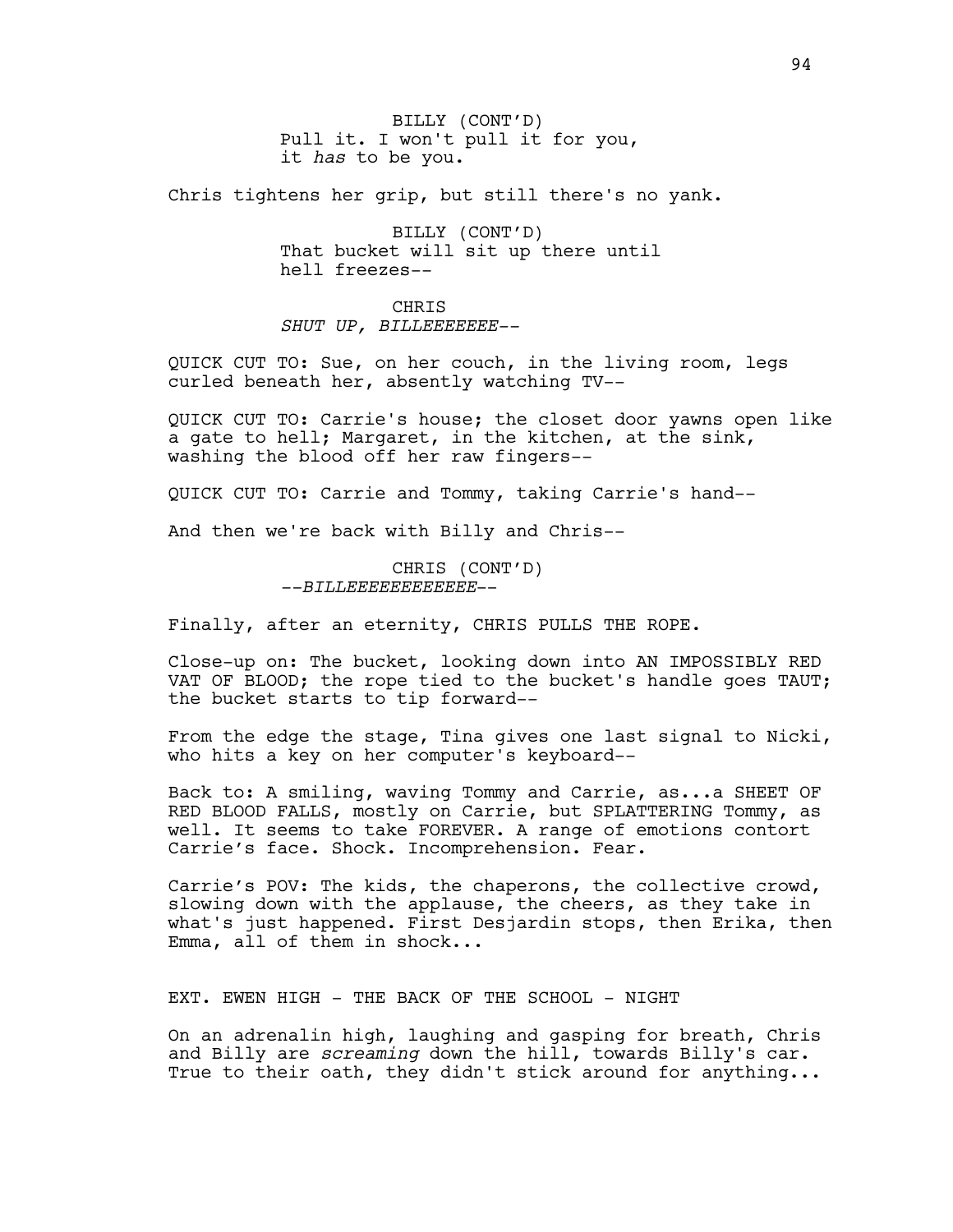INT. EWEN HIGH - GYM - NIGHT

DARKNESS. Carrie's eyes are closed. She opens them to see first her blood-soaked hands, then...the crowd, stunned into silence.

> EMMA Oh, my God, that's blood!

Indeed, Carrie looks like something out of Roman Polanski's "Macbeth." Violent and violated; bloody and blood-curdling.

> TOMMY (confused, outraged) What the *hell*--?

Another girl, SARAH, gasps and points to the screen on Carrie's RIGHT. Heather points to the one on Carrie's LEFT. Carrie turns to see--a projected photo of herself naked, cowering in the shower room, menstrual blood running down her legs. Underwear and tampons strewn about her. The picture Chris Hargensen snapped, revealed. The final *coup de grace*.

Focus on: The STEEL BUCKET, swinging above Carrie and Tommy...

Then: One of the kids in the audience starts to LAUGH. Carrie finds him in the crowd, that creepy GREG from outside Morton's office. Then she spots the Beak, still videotaping... Carrie's mind races to put it all together.

#### **CARRIE**

(to Tommy) You tricked me.

THE STEEL BUCKET IS FALLING, ROPE TRAILING BEHIND IT--

TOMMY What? No, Carrie, this is--

Through the POV of the Beak's camera, we see: The bucket hitting Tommy in the head, in *exactly* the wrong way, knocking him unconscious--

> THE BEAK (O.C.) Oh, shit--

Tommy crumples to a heap, at Carrie's feet, clawing at her dress as he goes down--

> THE BEAK (O.C.) (CONT'D) *OH, SHIT--*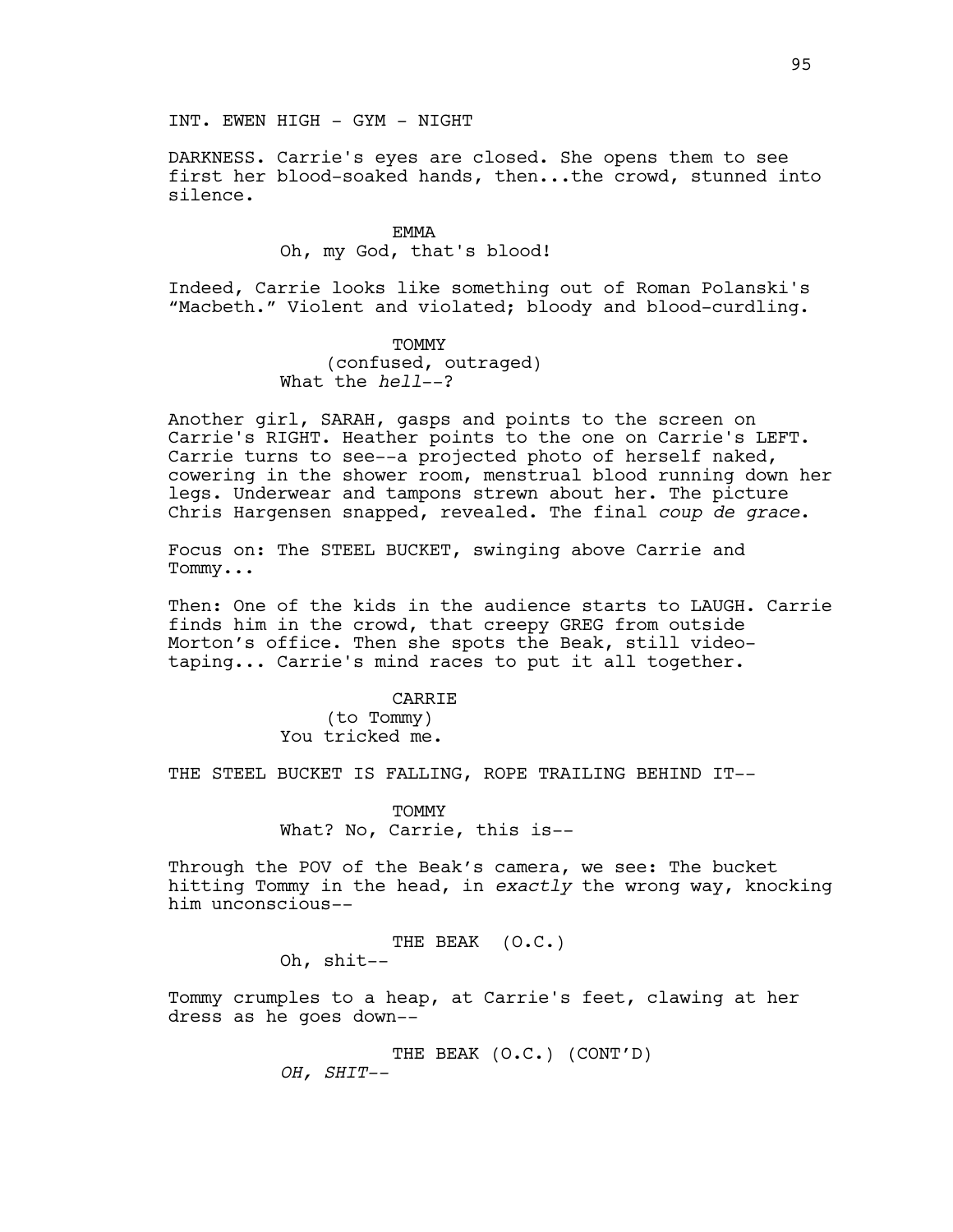NO LONGER THROUGH THE BEAK'S CAMERA, we see--Carrie, reeling, turn back to the crowd. More kids laughing. Tina. Nicki. Some of it's nervous laughter, some malicious--

Close-up on Carrie's blood-face. Hearing, in her mind, the girls' chants: *"Plug it up! Plug it up! Plug it up!"* And her mother's shrieks: *"The first curse is the curse of blood!"* 

The Beak, collecting himself, resumes filming. THROUGH HIS CAMERA, we see: Carrie, covering her ears, trying to blot out the laughter and jeering-- She SHAMBLES off stage, looking for the doors, for escape--

Ms. Desjardin tries to get to Carrie, to comfort her--

MS. DESJARDIN Oh, Carrie, let me help you, I'm--

Carrie doesn't break her stride-- But the traumatized girl seems to glance at Desjardin-- AND THEN THE GYM TEACHER GOES FLYING, into the blob-like crowd--

> THE BEAK (O.C.) (recording this) *Holy fuck-- What the hell--? WHAT THE HELL JUST HAPPENED?! Did you see that??*

NO LONGER FROM THE BEAK'S POV: The kids are backing away from Carrie, but then someone (Lizzy) sticks out a foot, and Carrie, careening, trips over it and *wipes out,* leaving a bloody smear beneath her-- (The Beak resumes filming--)

More laughter; more confusion. Carrie scrambles to her feet and barrels through the same double doors she and Tommy had entered, not even two hours ago...

INT. THE WHITE COMMISSION - EMMA GOGAN

EMMA

The blood smell. That's what I can't get out of my head. Like a slaughter-house in the middle of summer. Also her face. The way she looked--

A QUICK CUT/FLASH back to Carrie. Close on her blood-covered face, everything red except for her raccoon eyes. Her face fills the screen, and, just as Emma described, it looks like it has been cleaved in two--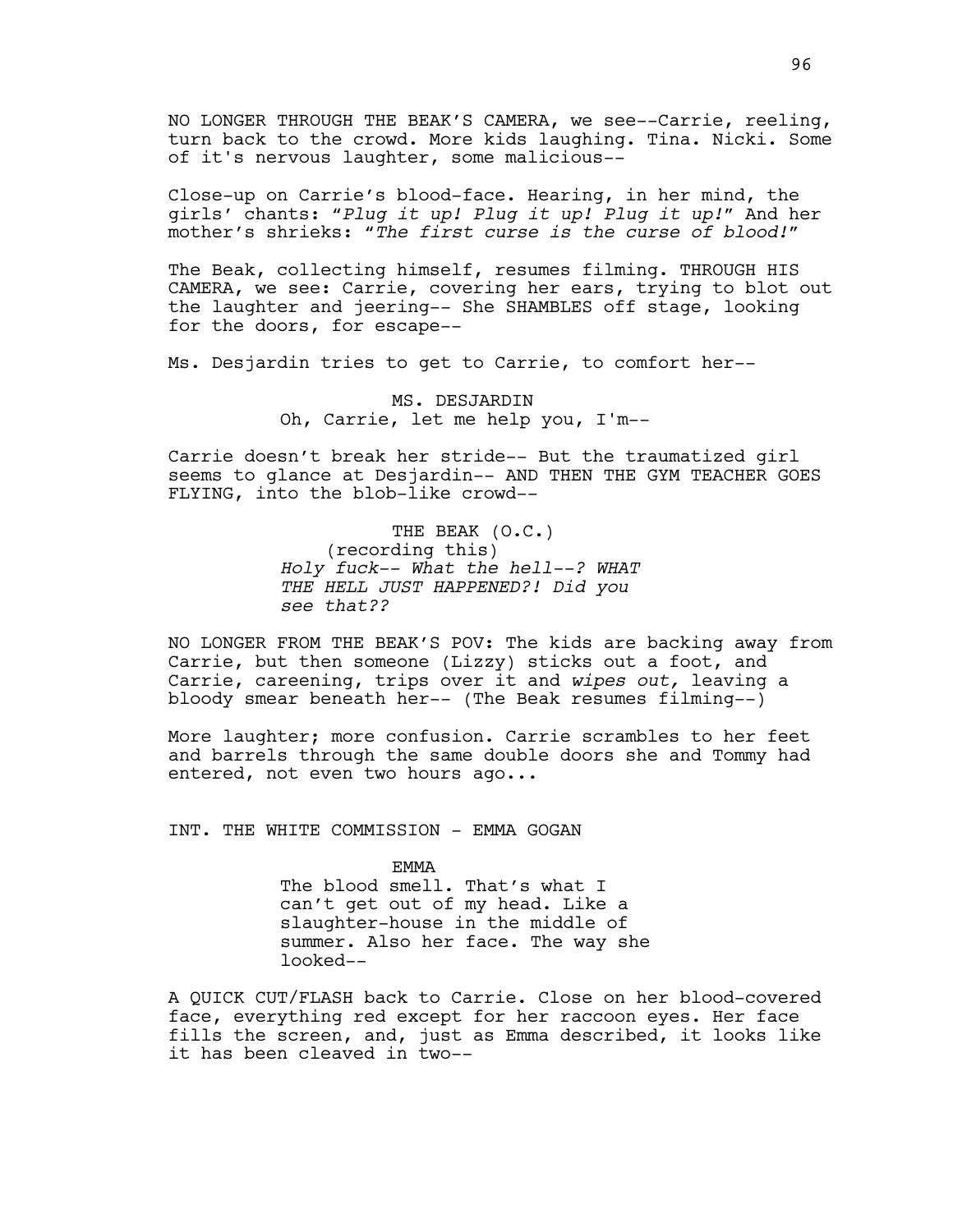EMMA (V.O.) Like something had broken inside her. Like her soul had been...

Back in the conference room, Emma clarifies:

EMMA

It all happened so fast, no one really registered *what* was happening. So if some of us were laughing, it wasn't because we thought it was funny, it was because we didn't know how to react. I mean, again, it was all so surreal...

INT. EWEN HIGH GYM - NIGHT

After Carrie's fled. Students milling around, processing. Dread and unease fill the gym. Some girls are crying, being comforted by their boyfriends.

THROUGH THE BEAK'S CAMERA, WE SEE: George and Erika, on the stage, kneeling besides Tommy's inert body; Desjardin pushing through the crowd, calling to Principal Morton--

> MS. DESJARDIN Henry! Somebody! Call a doctor--

Erika is on her cell phone--

ERIKA They're sending someone--

GEORGE (yelling) Beak, turn that fucking camera off--

The Beak lowers his camera just as the gym lights FLICKER, *something* disrupting them... Sarah rushes up to Emma, in the middle of all this--

> SARAH Hey, look, Carrie's back.

The Beak, hearing this, flips open his camera and turns to the gym's double doors-- THROUGH THE BEAK'S SHAKY, JITTERING CAMERA, WE SEE: Carrie, a terrifying vision, still drenched in blood, like some biblical avenging angel, stride back into the gym. The heavy steel doors *slamming* shut behind her--

THE VIDEO IMAGE CUTS OUT ABRUPTLY, REPLACED BY STATIC--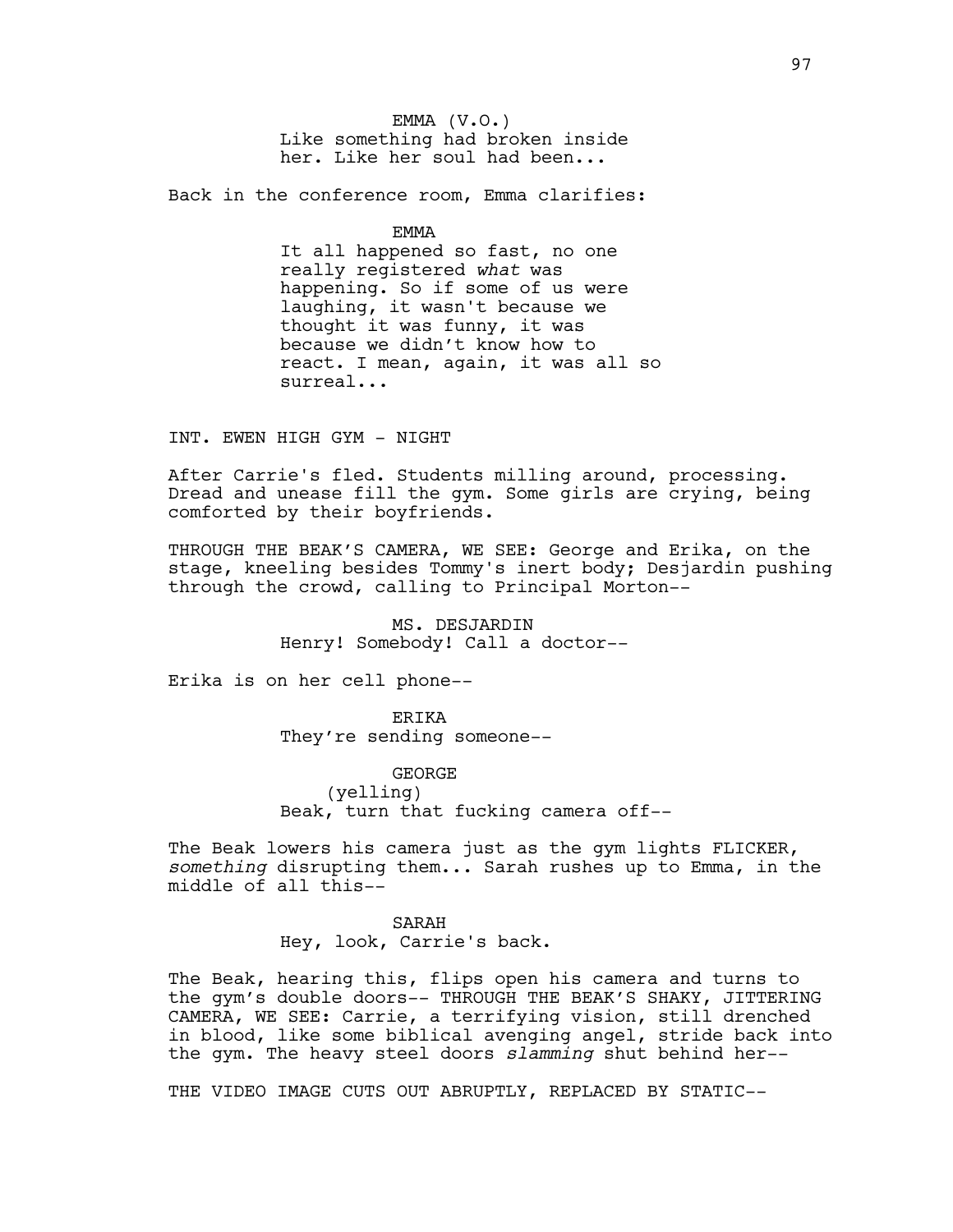INT. THE WHITE COMMISSION - EMMA GOGAN

EMMA And I said to Sarah, "Of course she's back, she's not finished yet," because that's what it felt like. That Carrie had something to finish. (beat) I wondered how far she'd gotten before she changed her mind.

INT. EWEN HIGH - HALLWAY - NIGHT (FLASHBACK)

From Carrie's POV, racing from the gym, humiliated, hyperventilating. Students recoiling as if she were a plague victim--

Carrie reaches the doors to the outside world; they BLAST OPEN, forced by Carrie's TK like a battering ram--

EXT. EWEN HIGH - NIGHT (FLASHBACK)

Carrie STREAKS across the school's lawn, loses one prom shoe, then the other. The grass is wet with spring dew; she slips and falls, face-first--

A beat. Everything's still. All we hear is Carrie, panting, then crying. She rolls on to her back, looks up at sky. Against the black velvet--lots of stars up there--Carrie sees the branches of an oak tree, limbs full of green leaves. Motionless in the still night.

Looking down on Carrie, weeping, shaking her head--

CARRIE No. *NonononononononononoNO--* 

Carrie wipes at her tears, streaking her face. She looks up at the tree again, *flexes*...and the oak's limbs start to SWAY.

Calmer now, she sits up, feels the power surging through her. Slowly, Carrie turns to face the gym. A moment passes, a second. Then she rises to her bare feet, starts towards the gym...

> MCDUFFY (V.O.) TK is about control. And Carrie White had been--traumatized. Had had, I believe, a psychic break. (MORE)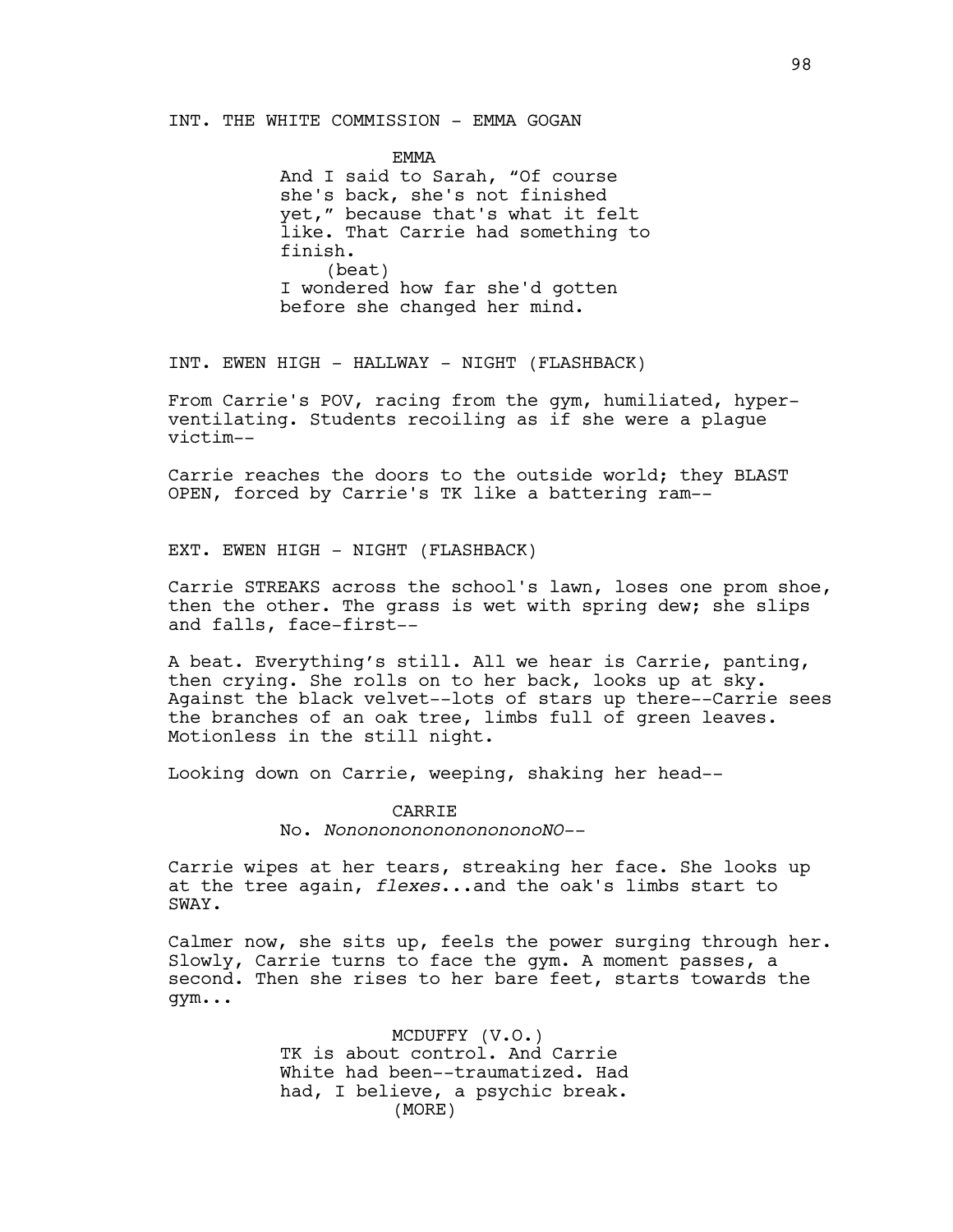So that what walked back into the gym that night... MCDUFFY (V.O.) (CONT'D)

Carrie disappears, swallowed by the gym--

INT. WHITE COMMISSION - DEAN MCDUFFY

Back to our telekinesis scholar/writer, Dean McDuffy.

MCDUFFY That wasn't a girl controlling her power. That was a girl at the *mercy* of her power...

INT. EWEN HIGH GYM - NIGHT

Back in the gym, Sarah standing next to Emma.

SARAH Hey, look, Carrie's back.

EMMA Of course she's back--

They see: Carrie, striding back into the gym, steel doors SLAMMING shut behind her--

> EMMA (CONT'D) --she's not finished yet.

Most of the students aren't even aware that Carrie is now stalking the perimeter of the gym, looking up at the lights, hung all along the gym's ceiling.

> EMMA (CONT'D) (eyes glued to Carrie) We need to go, Sarah. We need to go, *right--now.*

Emma starts to pulls Sarah towards one of the gym's doors--

Carrie *flexes*--and, one by one, A SERIES OF GIANT SPOTLIGHTS SHATTER AND EXPLODE-- (It sounds like a gun being fired--) Shards of glass rain down on the STUDENTS, sending some of them (but not all, not yet) towards the gym's various doors--

The gym is now ALL RED AND PURPLE (lit by the few remaining, intact spots). Carrie's studying the grid of water pipes bolted to the ceiling. She *flexes*--the sprinklers activate-- IT BEGINS TO RAIN IN THE GYM...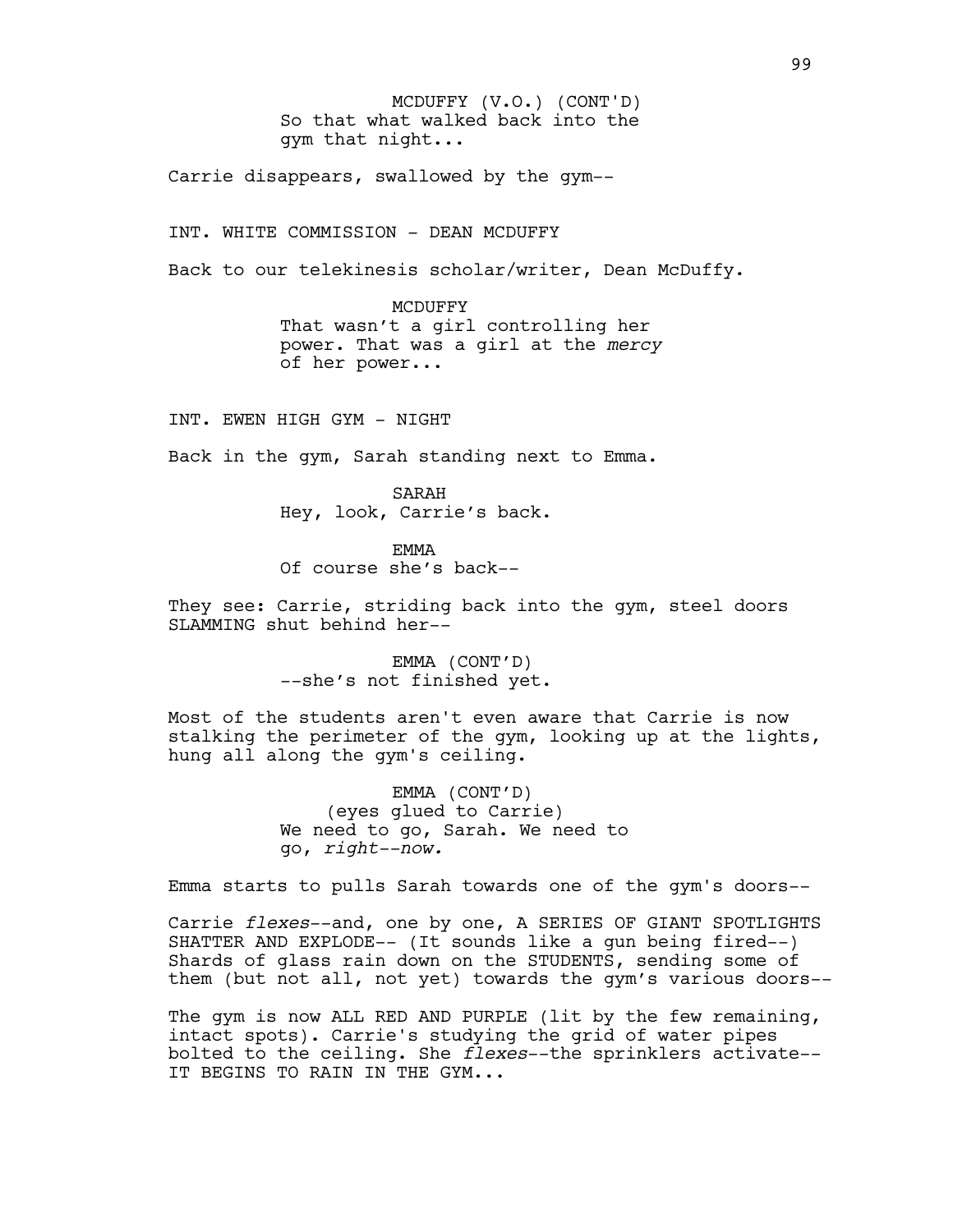Angle on: Greg and his equally creepy cohort Harry, looking up at the sprinklers--

> GREG The hell? Now the basketball court's ruined--

The kids, freaking-out more and more, with each second that passes, are now RUSHING the doors, pushing people aside to escape. This catches Carrie's attention...

...so she *flexes*, and all four sets of gym doors START SLAMMING shut, handles snapping off in the process. *SLAM! SLAM! SLAM!* On the *fourth* set of doors, Carrie's a little late. One BOY is pulling at the door's edge, holding it open for people (including Emma and Sarah) to slip through. So Carrie *flexes* again, banging *it* shut, too, CUTTING OFF TWO OF THE BOY'S FINGERS-- He starts to SHRIEK--

INT. WHITE COMMISSION - SHERIFF OTIS DOYLE

With the television next to him. Frozen on an image. Doyle's explaining:

> SHERIFF DOYLE After that big fight broke out 'bout five, six years ago--when Ewen's basketball team lost against Fairfax--the school had a security camera installed in the gym. Basic, but it gives you an idea...

He plays BLACK-AND-WHITE FOOTAGE on the TV screen, and we see: *Masses of kids crowding the exits, trapped, pushing against each other, panic rising--*

INT. EWEN HIGH - GYMNASIUM - NIGHT

Adding to the chaos, Carrie *flexes*, knocking over a metal tree of spotlights, *on to* a group of students--

INT. WHITE COMMISSION - SHERIFF OTIS DOYLE

ON THE TV SCREEN: We hear more SCREAMS-- And see another stand of lamps topple over like a chopped-down tree, smashing against the gym floor--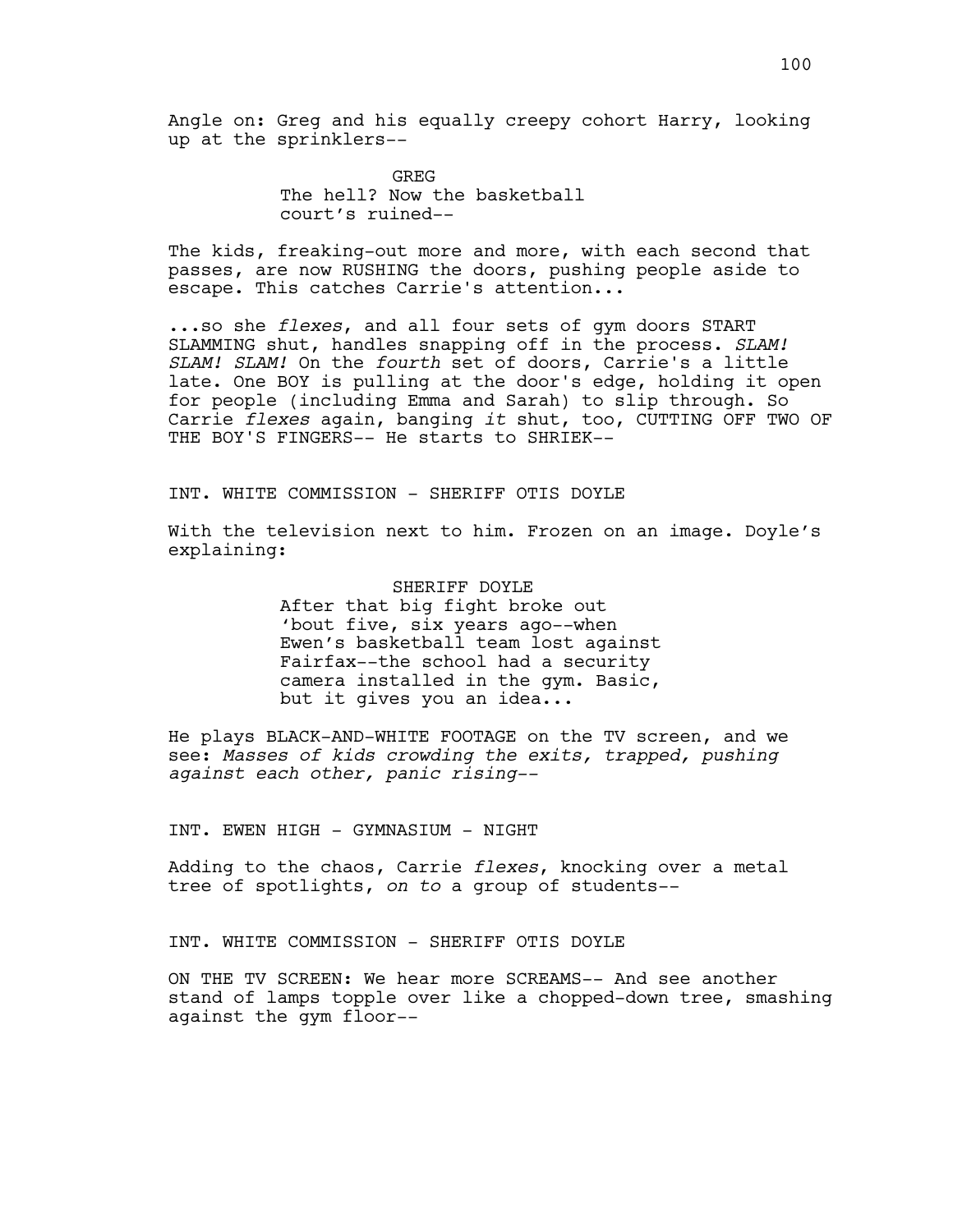INT. EWEN HIGH - GYMNASIUM - NIGHT

Another *flex* as Carrie, moving like an automaton now, rips the gym's electronic scoreboard down; more sparks; streamers of crepe paper catch fire and immediately start to burn...

Meanwhile, Desjardin and three students are cradling Tommy's body, carrying him across the gym floor-- Carrie *flexes*, knocks them down, like bowling pins--

INT. WHITE COMMISSION - SHERIFF OTIS DOYLE

ON THE TV SCREEN: Craziness. Tables seemingly FLIPPING INTO THE AIR; chairs *ZIPPING* THROUGH THE AIR--

ONE CHAIR STREAKS RIGHT *AT* THE CAMERA, LIKE A MISSILE-- IT SMASHES *INTO* THE CAMERA, CRACKING IT--

--and the TV screen goes to STATIC.

SHERIFF DOYLE That's the last of what we saw from inside the gym.

INT. EWEN HIGH - GYMNASIUM - NIGHT

Through all this insanity and destruction, Carrie's eyes land on--Tina, who is looking right back at her.

> TINA ...*you're* doing this?

Carrie *flexes*--and SMACKS Tina in the face with blows of TK, over and over, forcing the girl to back into the everspreading blaze. TINA'S DRESS CATCHES FIRE; she starts spinning like a top, trying to beat out the flames, to no avail...

Angle on: Those assholes Greg and Harry, along with Nicki and Lizzy, scrambling up a set of open bleachers, towards the gym's upper windows. Carrie focuses on them, *flexes*...and the bleachers start to collapse--to flatten and shut--*with Greg, Harry, Nicki and Lizzy still on them-*-

Meanwhile: The painted backdrop of Venice is burning; smoke is filling the gym as the fire spreads, up one entire side of the gym, across the ceiling, over the sprinklers-- Lighting instruments and flaming decorations are FALLING from the ceiling--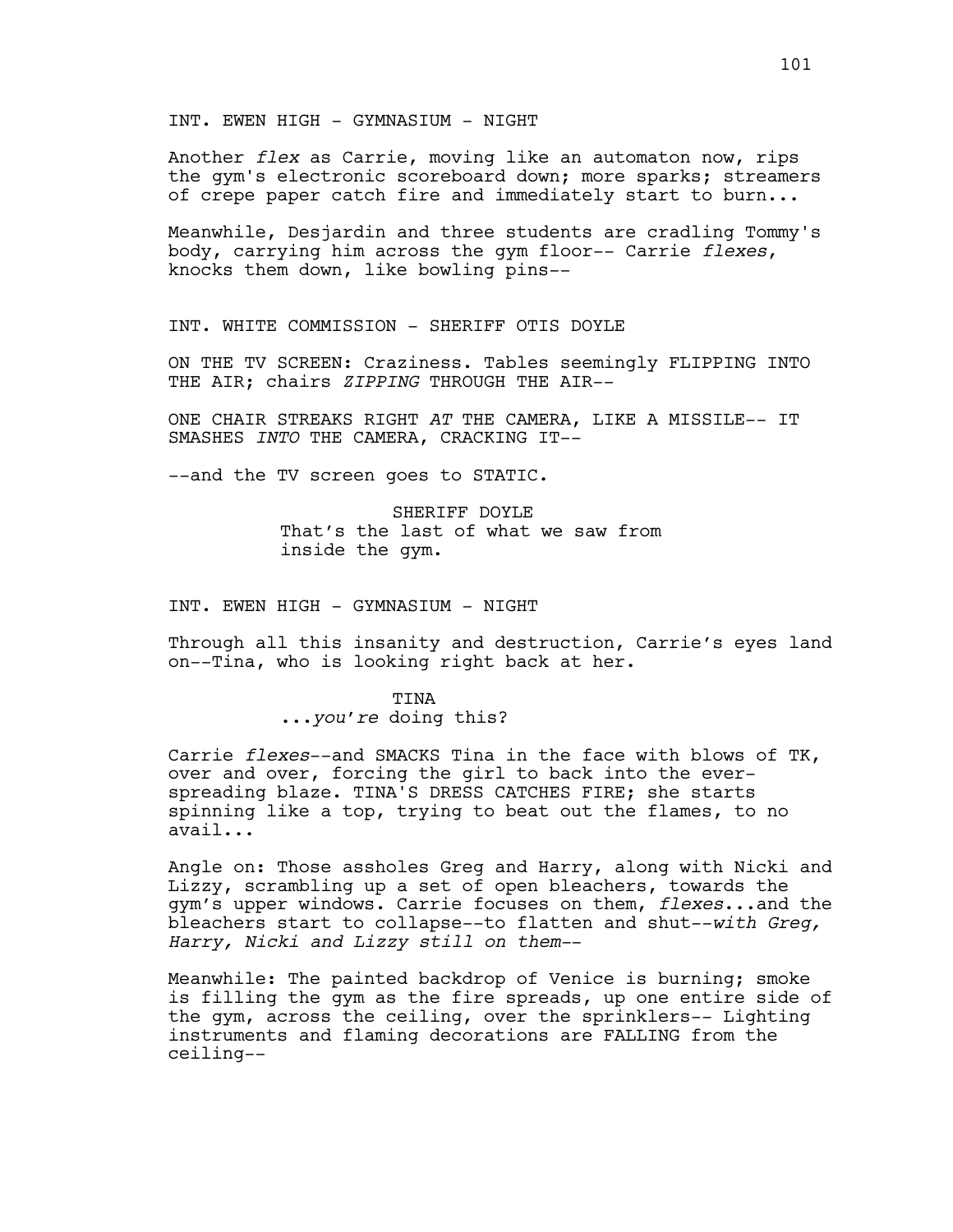Carrie's attention turns back to the stage. Principal MORTON and English Teacher ULMANN are at the microphone, stupidly fighting for control of it. Carrie looks at them--

Hears, in her memory, Ulmann mocking her: "You want *Jesus* to take you to the prom?" Hears Morton, in her mind: "We're all so sorry about this, *Cassie*--"

Carrie focuses on the place where the microphone's electrical cord plugs into its base...and *flexes*. The cord RIPS free, sparking, sending a current of electricity into the pool of water both men are standing in, and--*ZZZITTTT*!

Their electrocution is gruesome, horrific...and it gives Carrie an idea.

She looks up, into the rafters. At the thick electrical cords bunched-up and affixed to the rigging, the trusses. She *flexes*...and one by one, like octopus tentacles, they whip free (sending down showers of sparks) and start snaking their way towards the gym floor, under an inch of water...

# VOICE (O.S.) *Carrie, no! Don't!*

Carrie turns to--Miss Desjardin, standing across from her. The shot reverses, so that we're looking at Carrie from Desjardin's POV. Behind the girl, the flames are spreading; the gym's turning into an inferno; and those live wires are *almost* touching the inundated floor...

# MS. DESJARDIN

*Please--*

Carrie (feeling mercy?) *flexes*--and Desjardin is LIFTED into the air, and HURLED across the gym, through a set of double doors that spring open for a moment, then slam shut again--

That done, Carrie turns back to the live wires. She DROPS them into the water covering the entire gym floor--

And suddenly *all* the students are doing that horrible *danse macabre*, but very quickly we're on Carrie's face, surveying everything she has wrought... *Enough*, she thinks. (More than enough, actually; the gym now looks like that image of hell from the painting in Carrie closet.)

Pull back to reveal: Carrie, in silhouette against the terrible burning, *walking off the gym floor*, *wading OVER this apocalypse,* like something out of a nightmarish opera, levitating herself towards a set of doors, flexing them open, and passing from the gym, out into the waiting night...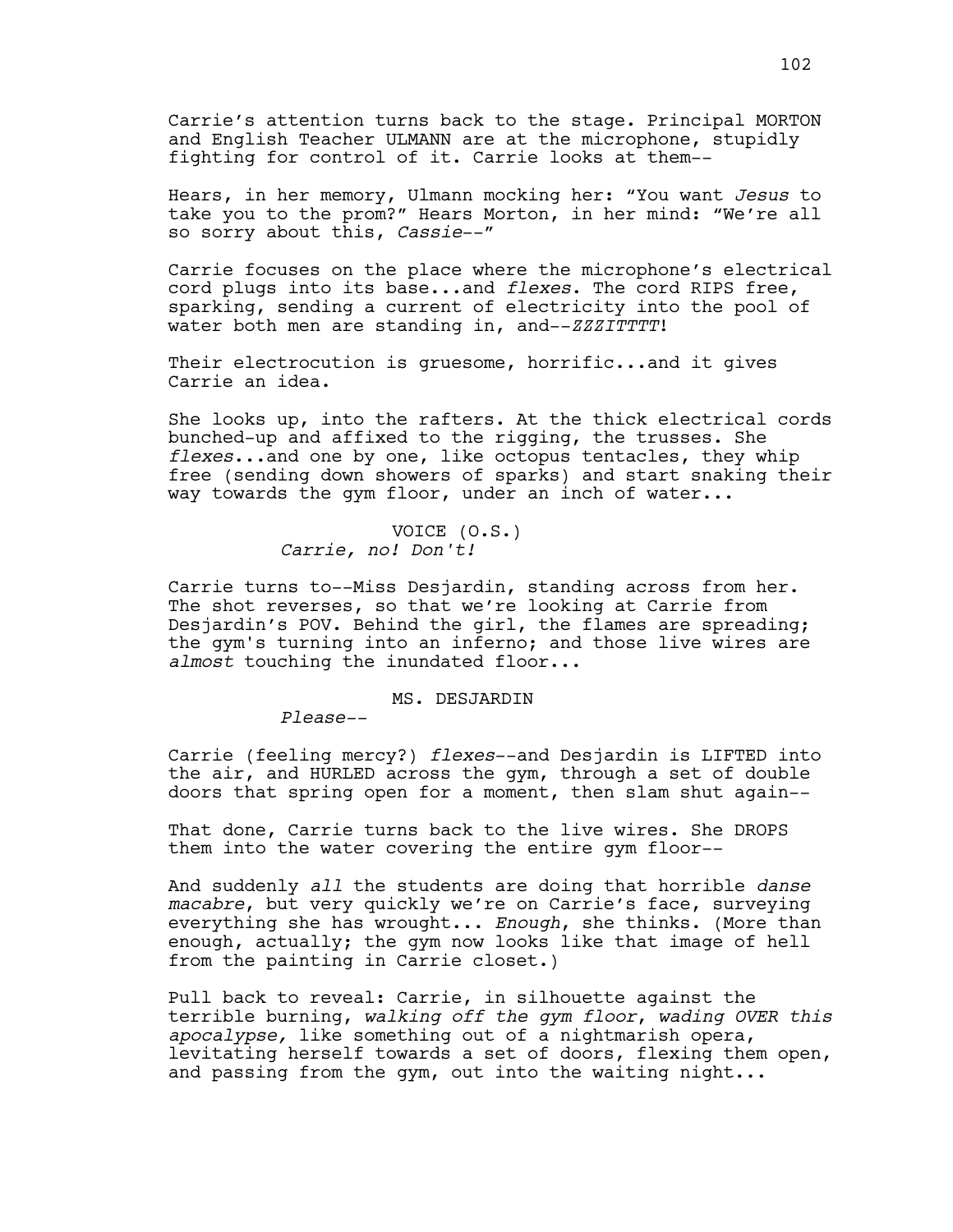INT. SUE'S HOUSE - KITCHEN - NIGHT

Sue at the kitchen table, staring at the crumpled bag from the drugstore, waiting for a tea kettle on the stove to start boiling. An anxious beat, she sends Tommy a text: **WHERED U GO?** She puts down her phone, opens the bag, pulls out...A PREGNANCY STICK. The kettle starts to WHISTLE. Sue goes to the stove, takes it off the burner, but, strangely...she *still* hears the whistling.

QUICK SHOT OF: Chamberlain's EMERGENCY SIREN, atop the firehouse, blaring at an ear-splitting decibel--

Back with Sue as she turns towards the kitchen's big picture window. In the distance, A SMOKY, ORANGE GLOW. *A fire?* Coming from the direction of the school? Sue CLICKS on the TV set in the kitchen. An EMERGENCY NEWS REPORT flashes on the screen for a split-second (whatwasthat?), before it goes to STATIC--

Sue's brow furrows. Then: The lights in her house FLICKER off, then back on. *A brownout?* Just as Sue realizes what the whistling is, the *first* explosion of the night (coming from the direction of that glow) ROCKS Chamberlain awake--

INT. WHITE COMMISSION - SHERIFF OTIS DOYLE

Sheriff Doyle, explaining to the Commission:

SHERIFF DOYLE It was the school's oil tanks, in the boiler-room behind the gymnasium, exploding. Once they went up at-- (He checks his notebook--) --10:25 p.m., it was impossible to contain the fire, especially since there was no water-pressure by the time the fire trucks got to the school--

EXT. GRASS PLAZA - NIGHT

Close-up on: An old, weathered, rusty FIRE HYDRANT. As if an invisible wrench were doing it, *the hydrant's three lug nuts are UNSCREWING.*

> SHERIFF DOYLE (V.O.) --owing to the fact that the all of the hydrants in the vicinity of the high school had been vandalized...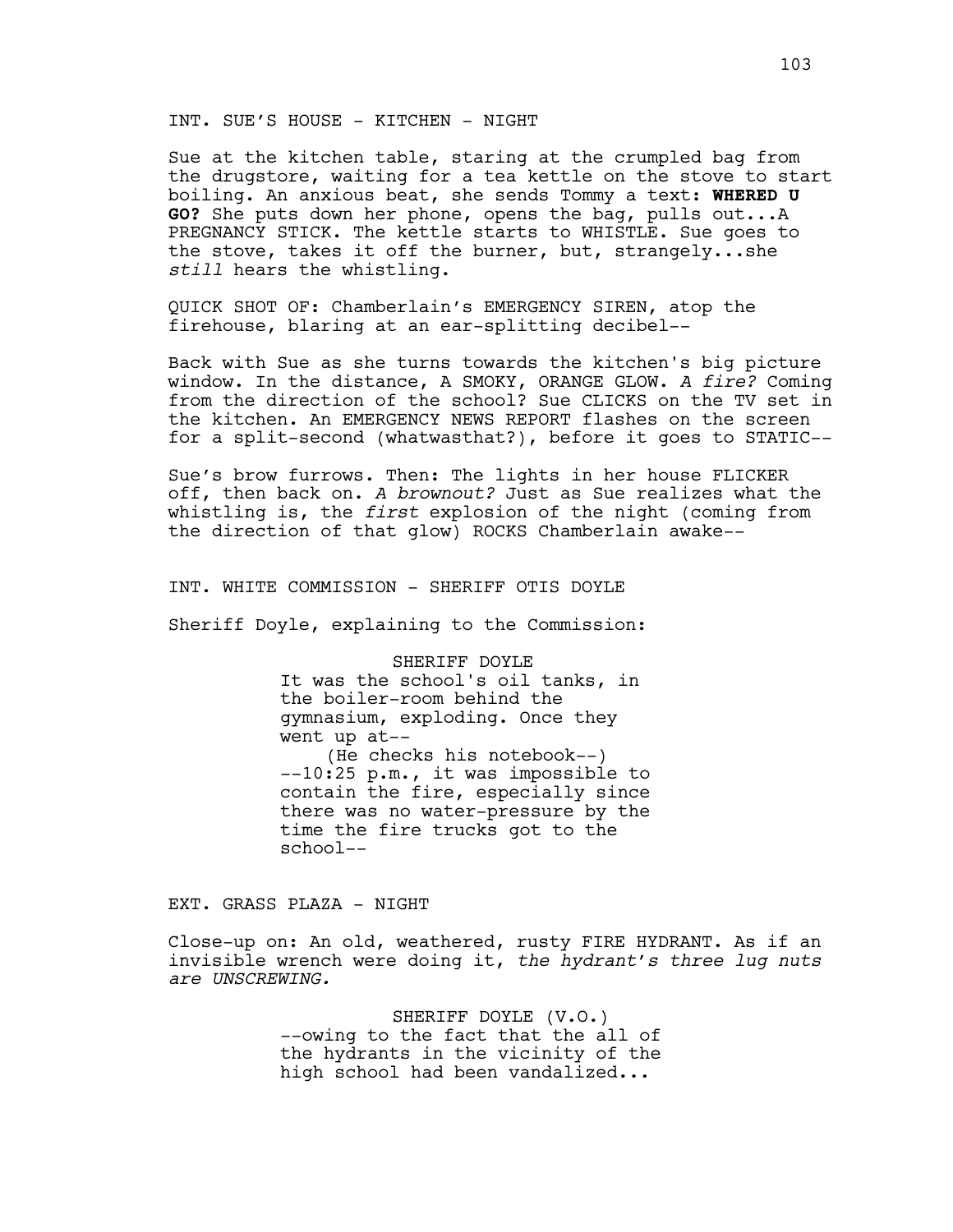Reveal: Bloody Carrie, standing in front of the hydrant, staring down at it, *flexing*...

> SHERIFF DOYLE (V.O.) No idea why or by whom.

Suddenly, the lugs FLY OFF, letting loose a TORRENT of water, shooting into the air, forming a sort of...T-CROSS OF WATER. Carrie stands there, enjoying the geyser. She opens her arms, lets the water baptize her.

Behind Carrie, in the BG, Ewen High continues to burn. A symphony of fire and water in this shot. After a few moments, Carrie continues her slow, steady march...

INT/EXT. SUE'S MOM'S CAR/THE STREETS OF CHAMBERLAIN - NIGHT

Fighting panic, Sue DRIVES HELTER-SKELTER through the streets of Chamberlain. On her cell phone--

> SUE *Tommy? Tommy, what the HELL is going on? Call me, call me back*--

Sue's car CLIPS a mailbox post, shredding it--

INT. SUGAR'S DINER - NIGHT

We're in a well-lit, 1950s-style diner. A skinny kid, MARTIN QUINLAN, dressed in waiter whites, pours coffee for AN ELDERLY COUPLE. (NOTE: From the angle the kid's being shot, we don't get a really good look at him.)

> MARTIN QUINLAN (V.O.) I was working the night-shift at Sugar's, that's how come I didn't go to prom. Also, I couldn't get a date, 'cause of my...

INT. WHITE COMMISSION - MARTIN QUINLAN

Quinlan at the conference table. We see now: He has *terrible* acne. He gestures to his complexion:

> MARTIN QUINLAN I never thought I'd be grateful to have a pizza face, but in a way, it saved my life. Anyway...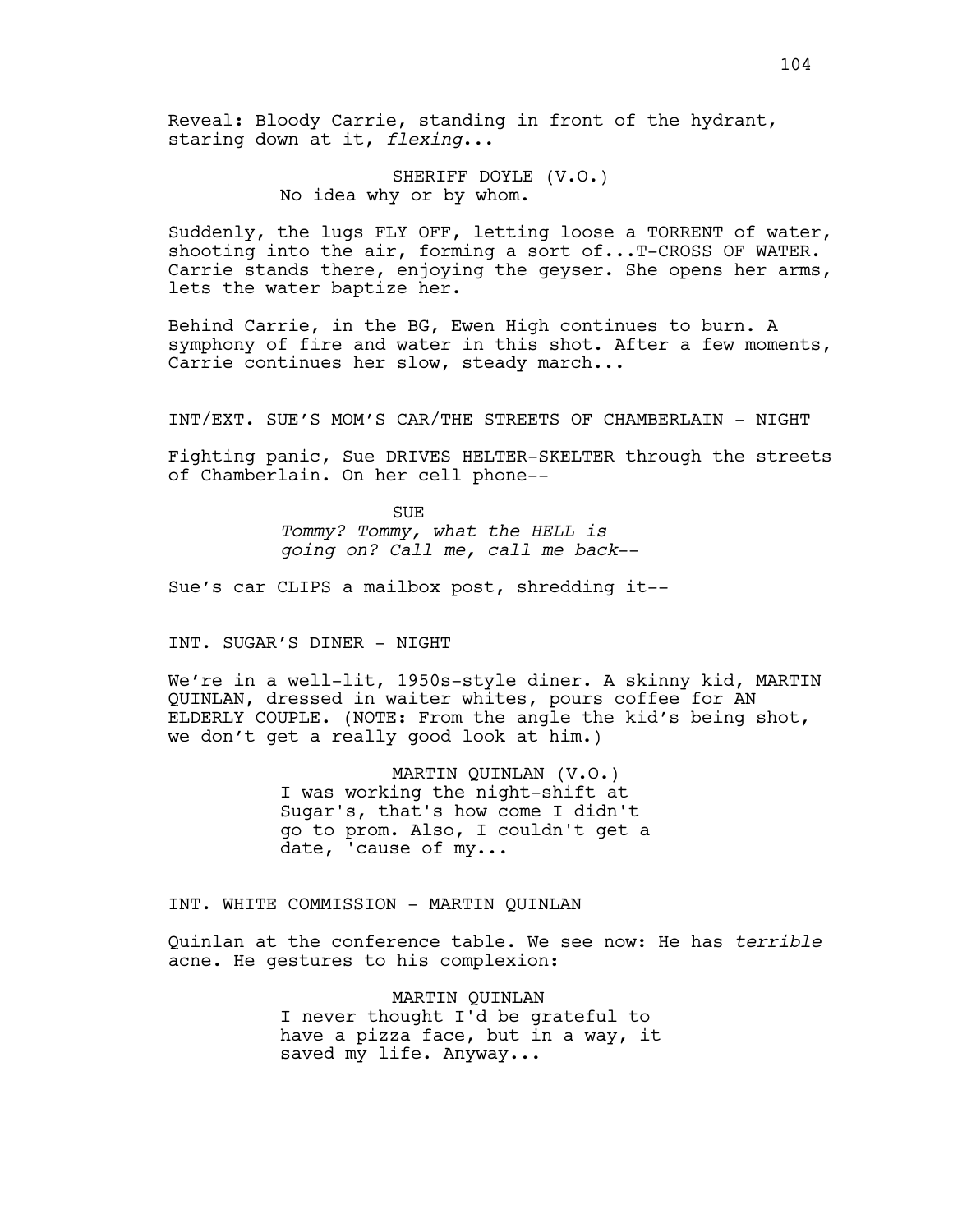### EXT. SUGAR'S DINER - NIGHT

Quinlan's V-O continued:

MARTIN QUINLAN (V.O.) I heard the explosion and came out to see what had, well--exploded...

Quinlan comes out of Sugar's and sees another fire hydrant across the intersection, SPEWING water into the air. Behind him, the diner's lights FLICKER on and off, as if something were short-circuiting them.

Quinlan's POV: A glimpse of a red, SCARECROW-LIKE FIGURE seemingly *gliding* from the hydrant towards the pumps of an Amoco Station (with five gas pumps), also across the street. Only a quick glimpse, however, because then a fire engine ZOOMS PAST, sirens blaring, lights flashing, obscuring Quinlan's (and our) view--

INT. WHITE COMMISSION - MARTIN QUINLAN

Quinlan's testimony, continued:

MARTIN QUINLAN I only saw her for a second, but it was *definitely* Carrie White. And it's crazy, but I swear--*I swear*- it looked like she was floating...

EXT. BILL HAPSCOMB'S AMOCO STATION - NIGHT

UNFOCUSED, GRAINY, SECURITY CAMERA FOOTAGE: Looking DOWN on the gas station's pumps. Wraith-like, Carrie enters the frame, advancing *towards* the pumps. A few yards from them, she stops, begins to stare...THEN, AGAIN, SUDDENLY, THE FOOTAGE CUTS OUT, GOES TO SNOW--

INT. WHITE COMMISSION - SHERIFF OTIS DOYLE

Doyle, next to the TV set-up on the table, PLAYING SNOW ON ITS SCREEN.

> SHERIFF DOYLE Apart from the footage Freddie Holt recorded at the event, and what we got from the security camera in the gym, that's the only tape we have of Carrie White from Prom Night...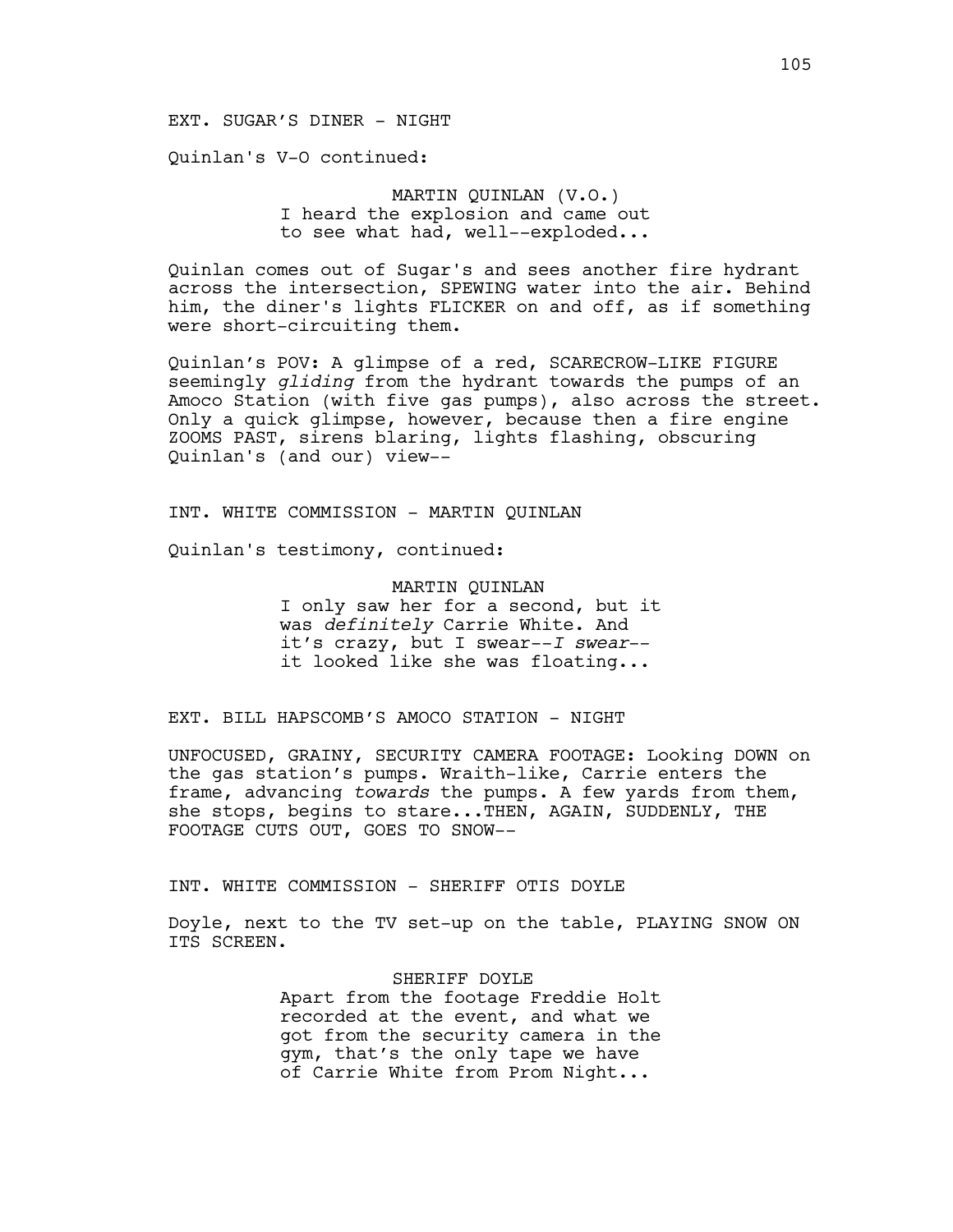SHERIFF DOYLE (V.O.) Cameras all over Chamberlain, so you'd think we'd have lots, but- only glimpses.

The fire engine finishes its shriek through the intersection. Quinlan looks for the mysterious figure in red (Carrie), but she's nowhere to be seen. More bizarrely, all of the gas station's nozzles are off their pumps, spewing gas across the Amoco's tarmac...

## MARTIN QUINLAN

Oh, shit.

Quinlan's eyes follow the pooling gas as it spreads towards...a live wire (somehow pulled down from an electricity pole) that is SPARKING, next to the gas station...

> MARTIN QUINLAN (CONT'D) Oh, *sh*--

EXT. EWEN HIGH - NIGHT

Driving like a lunatic, Sue pulls into the parking lot across from the burning school-- SLAMS HER MOM'S CAR INTO A LAMP POST-- Sue stumbles from the car, totally losing it--

> **SUE** Oh, my God*, Tommy--* (starts screaming) *TOMMY? TOMMY?!*

> > WOMAN'S VOICE (O.C.)

Sue...

It's Desjardin, hobbling towards Sue, shell-shocked, with a broken arm.

> **SUE** Miss Desjardin?! Oh, my God, Miss Desjardin, what happened?

Sue is fumbling her cell phone out of her pocket--

MS. DESJARDIN Carrie... They dumped blood on her and Tommy...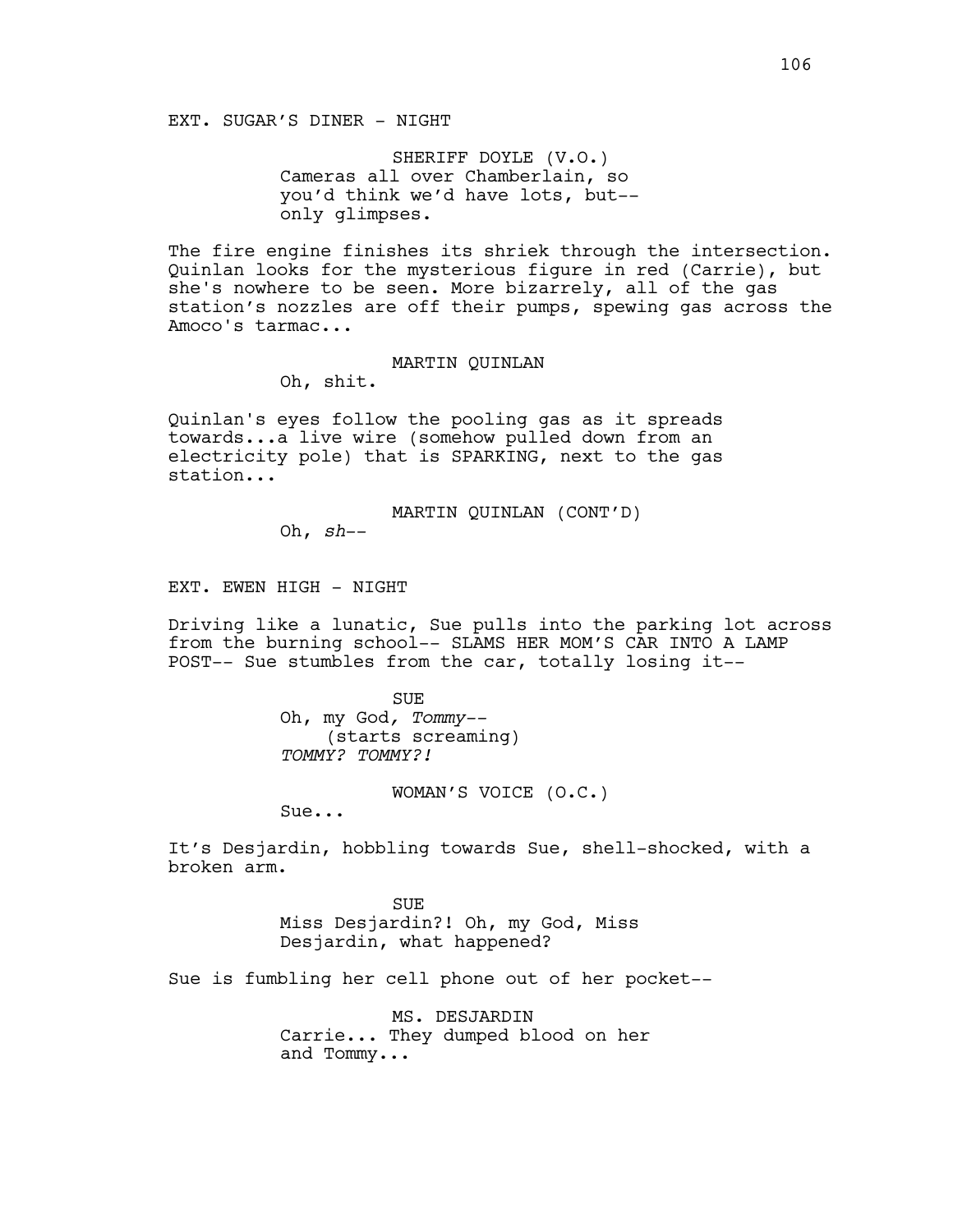**SUE** On Tommy--?! (into phone) Hello, yes, this is Sue Snell-- I'm at Ewen High-- And there's a fire, and, and-- *We need an ambulance!* Please--

MS. DESJARDIN (reeling from the truth) She spared me, but everyone else...

A beat as Sue realizes what Desjardin *can't* finish saying: *"Everyone else is dead."*

> SUE (forgetting her call) ...*Tommy?* Was Tommy inside when- when--

Behind Sue, from the center of town, a *second* explosion sends fire into the sky. The Amoco Station on Grass Plaza...

INT. WHITE COMMISSION - REVEREND GEORGE WHITFIELD

A grim, humorless man. In black. Identified as: *"George Whitfield, Pastor of Chamberlain Methodist Church."*

> REVERND WHITFIELD It was biblical, what happened to our town. It was the Lord's Angel of Vengeance, delivering- retribution. The sins of the children visited upon the place that made them...

EXT. SUGAR'S DINER - NIGHT

Riot-like. The Amoco station is burning; FIREMEN are struggling to keep the inferno from spreading (and not having much luck). POLICE CARS, AMBULANCES, GAWKERS. Sheriff Doyle is interviewing Martin Quinlan, trying to get the story straight--

> MARTIN QUINLAN (freaking-out) --no, I didn't *see* her do it, but it *was* her, it was the girl, she was covered in blood--

SHERIFF DOYLE What girl?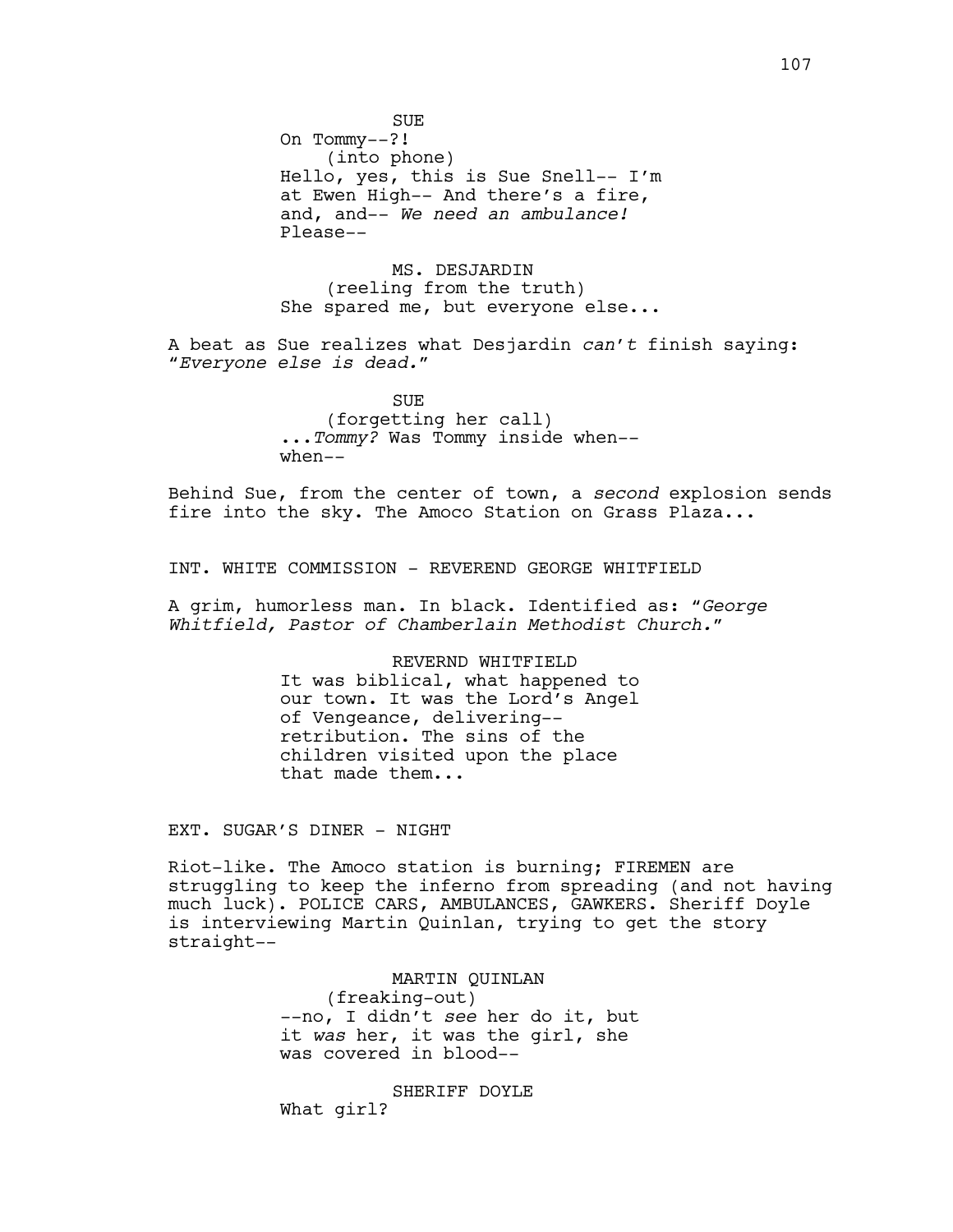VOICE (O.C.) Tommy's dead. They're all dead--

--says Sue, who has stumbled into town from the high school. Like Desjardin, she's in shock.

> SUE The ambulance came for Miss Desjardin, I walked...

SHERIFF DOYLE From the high school? You were at the dance?

SUE (shakes head "no") Have you caught Carrie yet?

SHERIFF DOYLE

Who?

MARTIN QUINLAN I was trying to tell you! It was Carrie! Carrie White did this!

INT. WHITE COMMISSION - SHERIFF OTIS DOYLE

Doyle has a map of Chamberlain he's marked-up.

DOYLE The school is here... (he points) And here's the gas station... (he points) And here's where she ended up. A straight line, except for this detour here... (he points) Now folks knew Hargensen had shacked-up with Nolan. (The kids did, at least.) And they knew Nolan lived over the Cavalier, so...

Pre-lap: Heavy, insistent KNOCKING--

INT. BILLY'S ROOM (ABOVE THE CAVALIER) - NIGHT Billy, shirtless, opens the door, revealing Jackie, one of his goons, freaking out: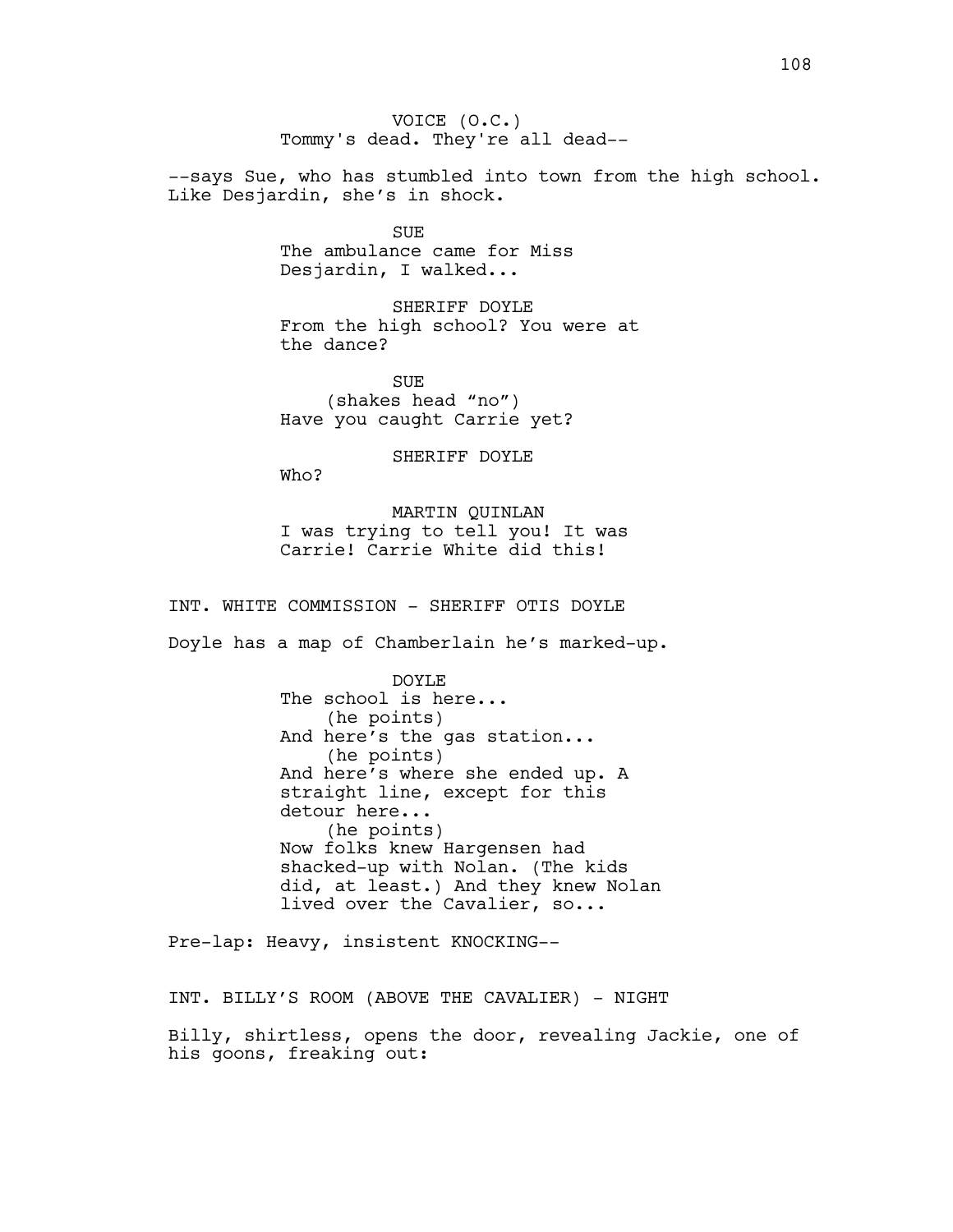Thewholetown'sburningandthey're sayingit'sCarrieWhitedoingit!

BILLY (groggy, was he asleep?) Jackie...what time is it?

Jackie forces his way into the room. Chris is on the bed, in her underwear.

> JACKIE They're saying it all started at prom!

CHRIS Bil-*lee*, get rid of him--

### JACKIE

First the school exploded, then the Amoco, now the fire's spreading, and it's all Carrie! People saw her, Billy, covered in blood!

BILLY (a beat, uh-oh) Who saw her?

# JACKIE

Is it that pig's blood? Is that why you made us go to Henty's?

#### CHRIS

What do you mean, "the school exploded"?

BILLY

(turning to her) Shut up and let me think-- (then to Jackie: ) Go home. Don't talk to anyone, I'll take care of everything.

### JACKIE

I'm on *probation*, Billy, I can't go to jail again over some bullshit grudge your psycho girlfriend has with Carrie-goddamn-White--

### BILLY

(dead serious) Get out, Jackie, or I will break your fucking arm.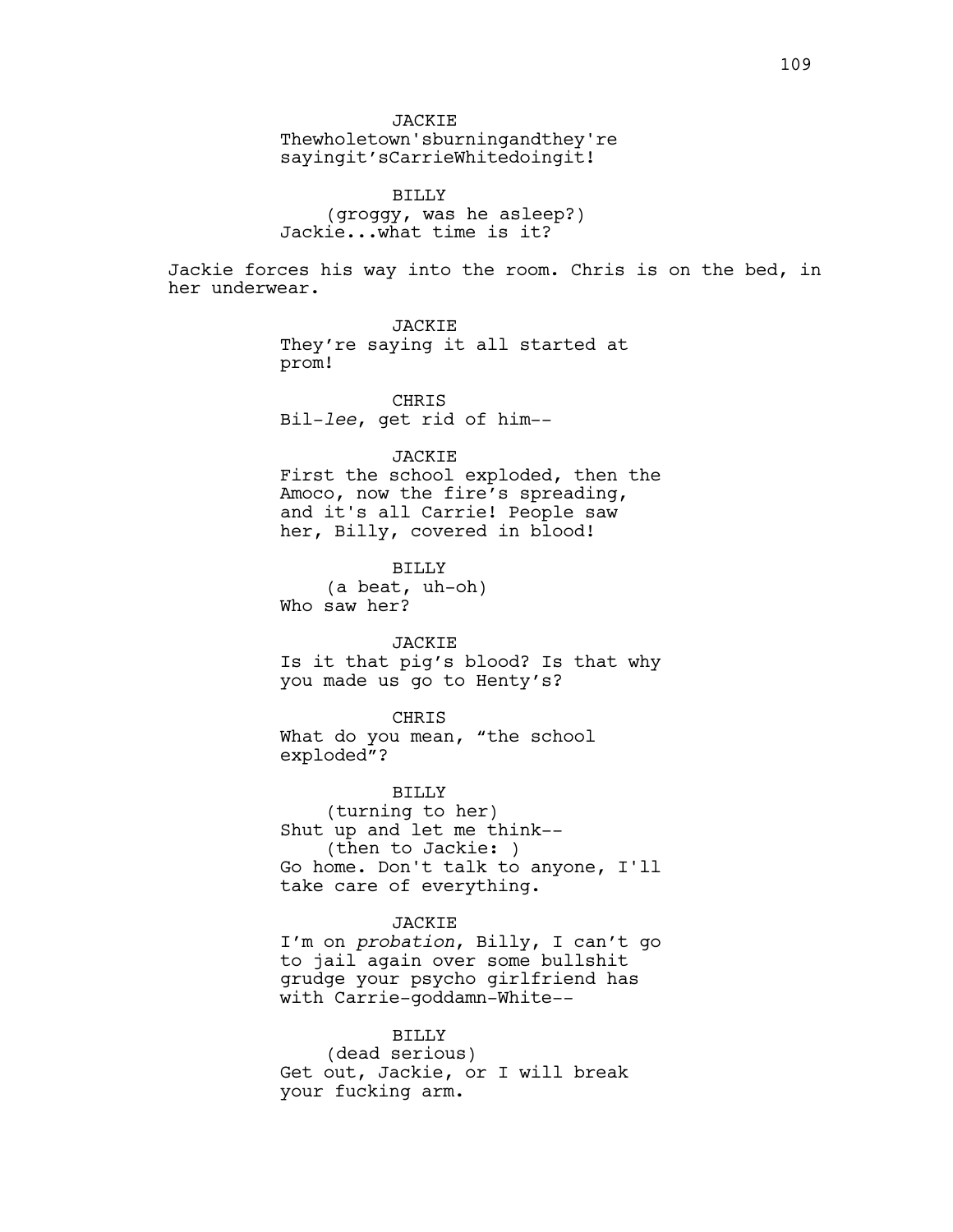Jackie backs out the door, into the hallway--then RUNS. Billy shuts the door, rubs his hands through his hair. *Whatnowwhatnowwhatnow?* Chris is stunned.

> CHRIS What should we do, Billy?

BILLY (a beat; he decides) Get dressed. We're gonna go look at the fires.

Chris starts pulling her clothes on--

CHRIS

And then?

BILLY We leave and never come back.

# EXT. THE CAVALIER - NIGHT

There is ORANGE LIGHT in the night sky. The sound of SIRENS in the distance. Chris and Billy, carrying a duffle-bag, racing down the stairs that lead from the second floor of the Cavalier to the parking lot. Climbing into Billy's car:

> BILLY Chamberlain sucks, anyway.

EXT./INT. BILLY'S CAR - NIGHT

Once behind the wheel, Billy starts the car, flicks on the lights--*and there's Carrie!* At the far end of the parking lot, looking right at them. Straight out of a horror movie. Her grasping arms extended towards them. Billy JUMPS, Chris SCREAMS, starts to panic--

> CHRIS *Billleee! OHMYGOD, BILLY-- BILLY! BILLYBILLYBILLEEEEEE--*

# **BILLY**

*SHUTTHEFUCKUP!!!*

Billy *floors* it; they're speeding towards Carrie; she's swelling in the windshield; Carrie *flexes*--

--and Billy's car is no longer racing towards Carrie, but HOVERING A FOOT OFF THE GROUND, tires spinning uselessly...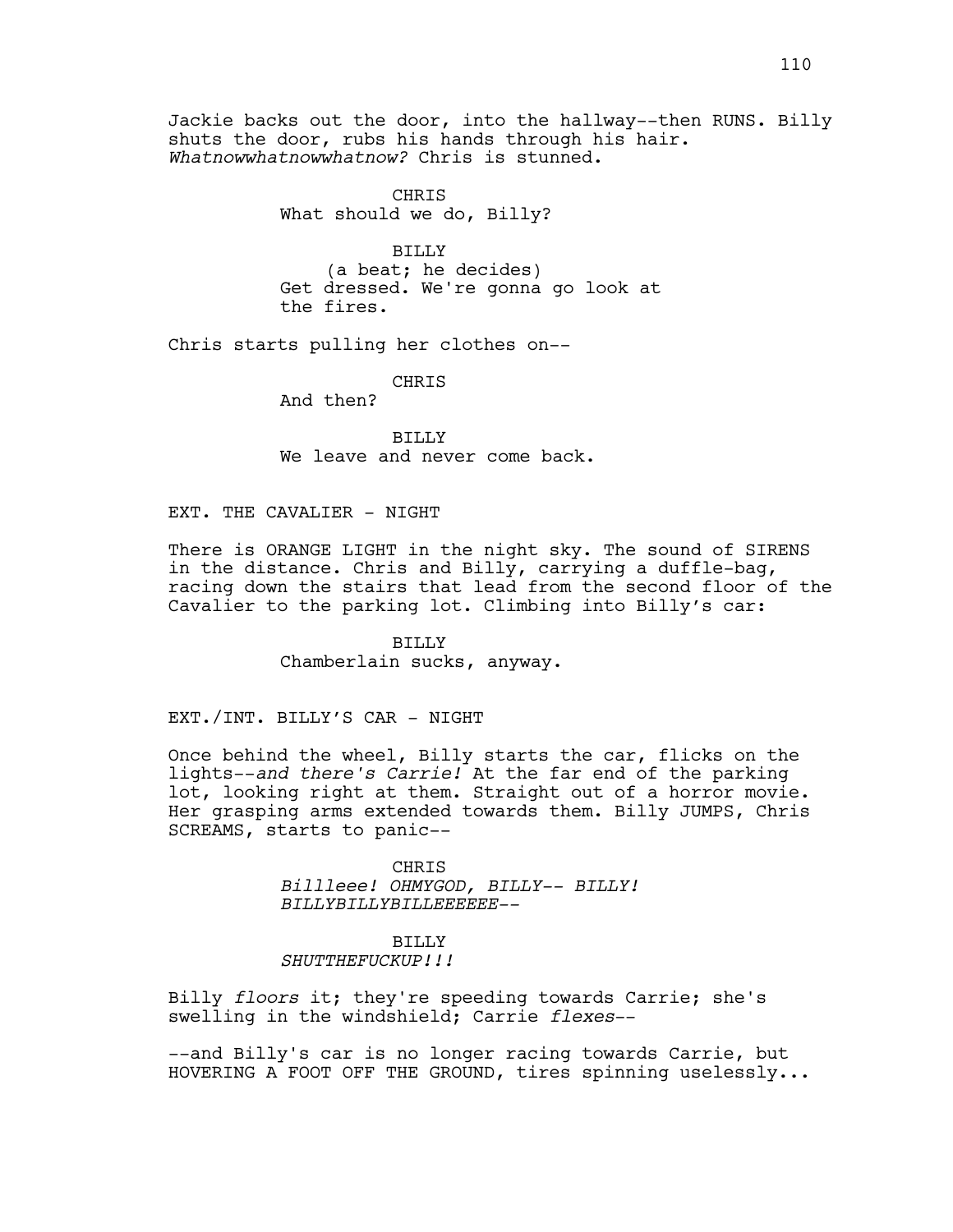Carrie looks at Billy for a quick second, *flexes*, and BILLY'S HEAD TWISTS AROUND, HIS NECK SNAPPING LIKE A TWIG--

Then it's just Carrie and Chris, the two girls staring into each others' faces, echoing that moment on the blacktop, when they crashed into each other during the volleyball game-- Chris opens the car door, tries to jump out, but Carrie *flexes*--and the door slams shut, trapping Chris--

Carrie flexes again, and the seatbelt SLAPS across Chris's chest, CLICKING into place-- Carrie *flexes* some more--and the seatbelt TIGHTENS, crushing Chris, until we hear the sickening sound of her clavicle bone SNAP--

> CHRIS (crying out) *YOU*--*AARRRGGHHH*-- (bravado) --you still eat shit.

CARRIE You're still the whore of Babylon.

Carrie *flexes*; Billy's car hovers suspended in mid-air a moment longer, then SLAMS into the brick side of the Cavalier, so that the car's top CRUMPLES like tinfoil. Chris SCREAMS (she's still not dead)--

Carrie flexes *again*, swings the car out towards the left, then (like a wrecking ball) SLAMS it back into the Cavalier, brutally crushing it (and Chris) *completely* this time, smashing *through* the brick wall, demolishing the bar--

Her last tormentor dead, Carrie resumes her march, ever homewards... We CROSSFADE to:

EXT. CARRIE'S STREET - NIGHT

Carrie White finally turns on to the tree-lined lane that leads to her Momma's house... CROSSFADE to:

EXT. CARRIE'S HOUSE - NIGHT

Carrie walks up the path towards her house, numbly...

INT. CARRIE'S HOUSE - ENTRANCE HALL/LIVING ROOM - NIGHT

Carrie enters her house, is greeted by that giant, wooden crucifix. Facing it, she implores Jesus: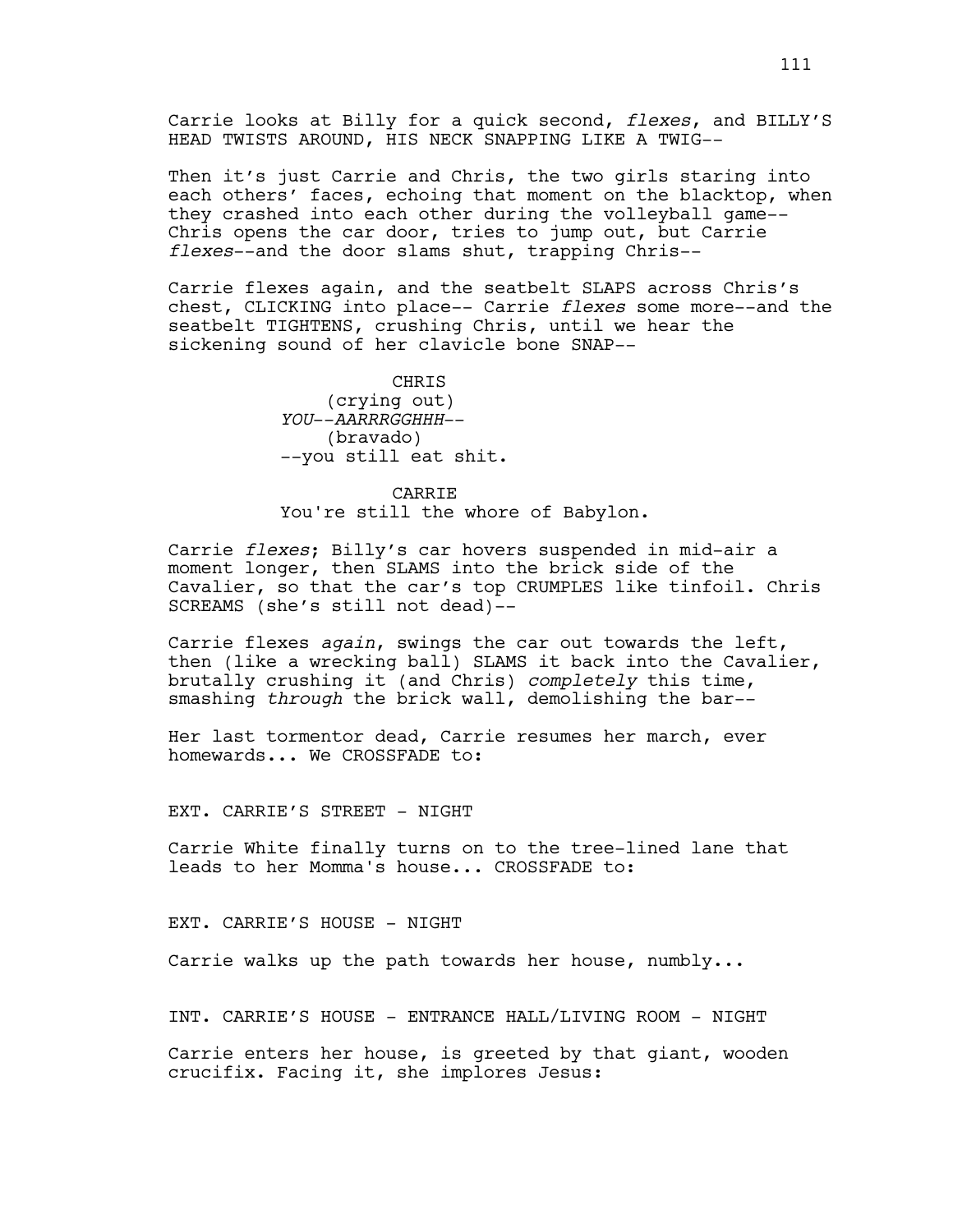A close-up on the crucified Jesus's silent, anguished face.

CARRIE (CONT'D) Am I Yours or his?

No answer, of course, so Carrie continues on, into the living room, where she discovers--her closet's door clawed open. Blood on the door's jamb. BLOODY FINGERPRINTS. Uh-oh.

```
CARRIE (CONT'D)
Momma?
    (quietly)
Momma?
```
Unseen by Carrie, Margaret appears in the kitchen's doorway. One look at her daughter, a bloody wreck, and Margaret GASPS.

## MARGARET

Carrietta?

Carrie holds out her arms, plaintive.

CARRIE Help me, Momma... Please, *please*--

Margaret rushes to Carrie, HUGS HER FEROCIOUSLY. While in the tight embrace:

> CARRIE (CONT'D) (crying) You were right, Momma... It was...all a trick...

MARGARET *Shhh-shhhhh*... And did you...?

CARRIE Oh, Momma... I couldn't stop... I...couldn't...sto-op...

Utter anguish on Margaret's face; she *must* do this now.

CARRIE (CONT'D) I'm sorry, Momma. I'm so, *so*...

MARGARET *Shhh-shhhh*. Go upstairs, Carrie. (she releases the girl) And wash yourself. (Carrie nods) (MORE)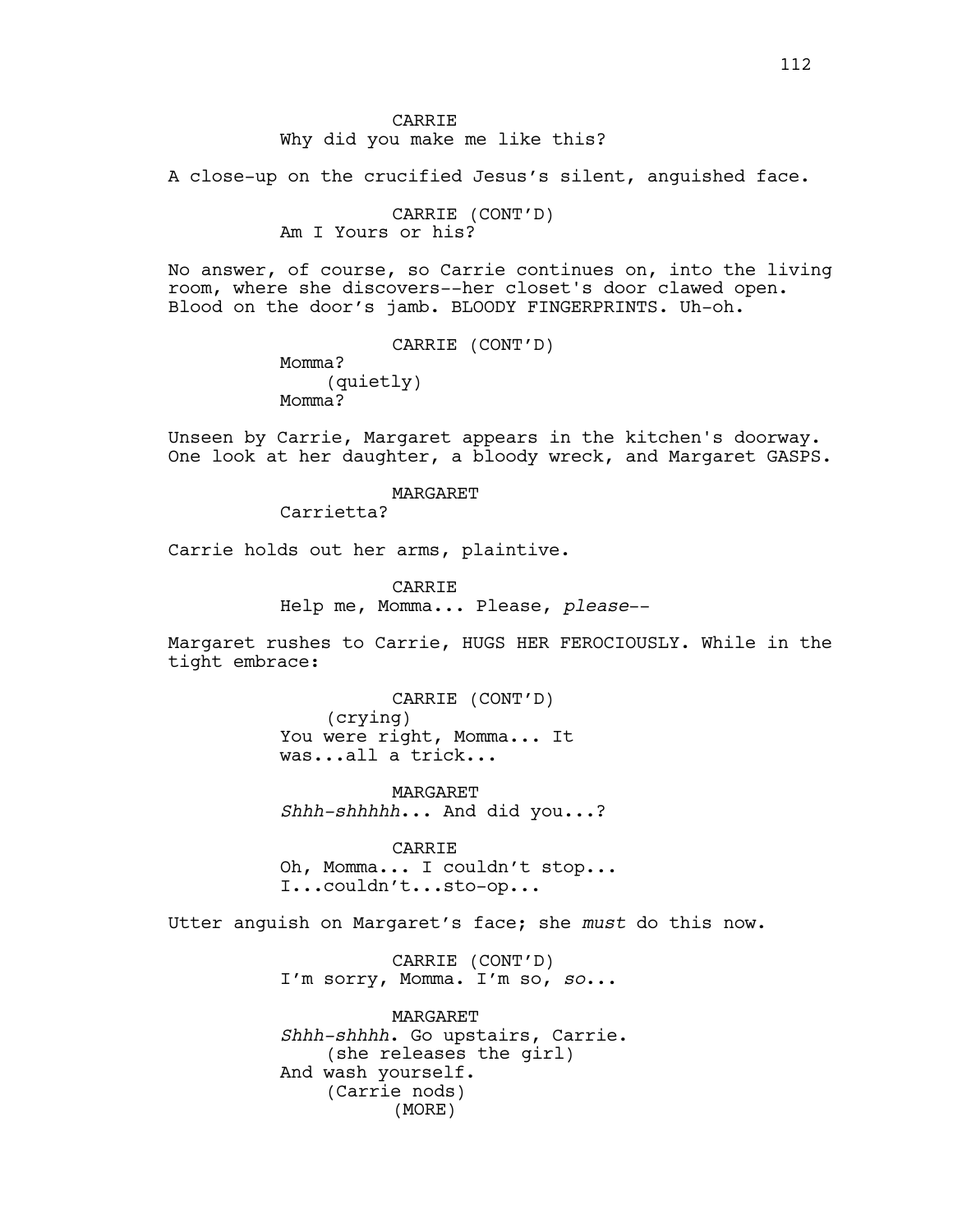And afterwards, we'll pray together, for forgiveness. MARGARET (CONT'D)

## CARRIE

Y-yes, Momma.

Carrie goes upstairs, but we stay on Margaret, churning...

INT. CARRIE'S BATHROOM - NIGHT

Behind the shower curtain, using a bar of plain soap, Carrie washes the blood out of her hair, off her face. During this, Margaret comes into the bathroom...and leaves a simple cotton nightgown on the sink.

INT. THE LIVING ROOM - NIGHT

Margaret in her chair, reading her bible. Carrie, in the nightgown, looking more like a little girl than we've *ever* seen her, comes into the room. Margaret puts the bible aside.

# MARGARET

All clean?

Carrie nods, kneels by her mother's feet. Margaret touches her daughter's face.

> MARGARET (CONT'D) We'll pray, now.

CARRIE (grateful, relieved) Yes.

Together, they begin the recitation:

MARGARET/CARRIE "Our Father, who art in heaven, hallowed be Thy name. Thy kingdom come, Thy will be done..."

As they pray, Carrie's head bowed, Margaret takes a butcher knife hidden behind her back--

> MARGARET/CARRIE (CONT'D) "...on earth as it is in heaven. Give us this day, our daily bread..."

She lifts it high over Carrie's head, and brings it down, STABBING CARRIE IN THE BACK. The girl's eyes go wide; she immediately, instinctually, pushes away from--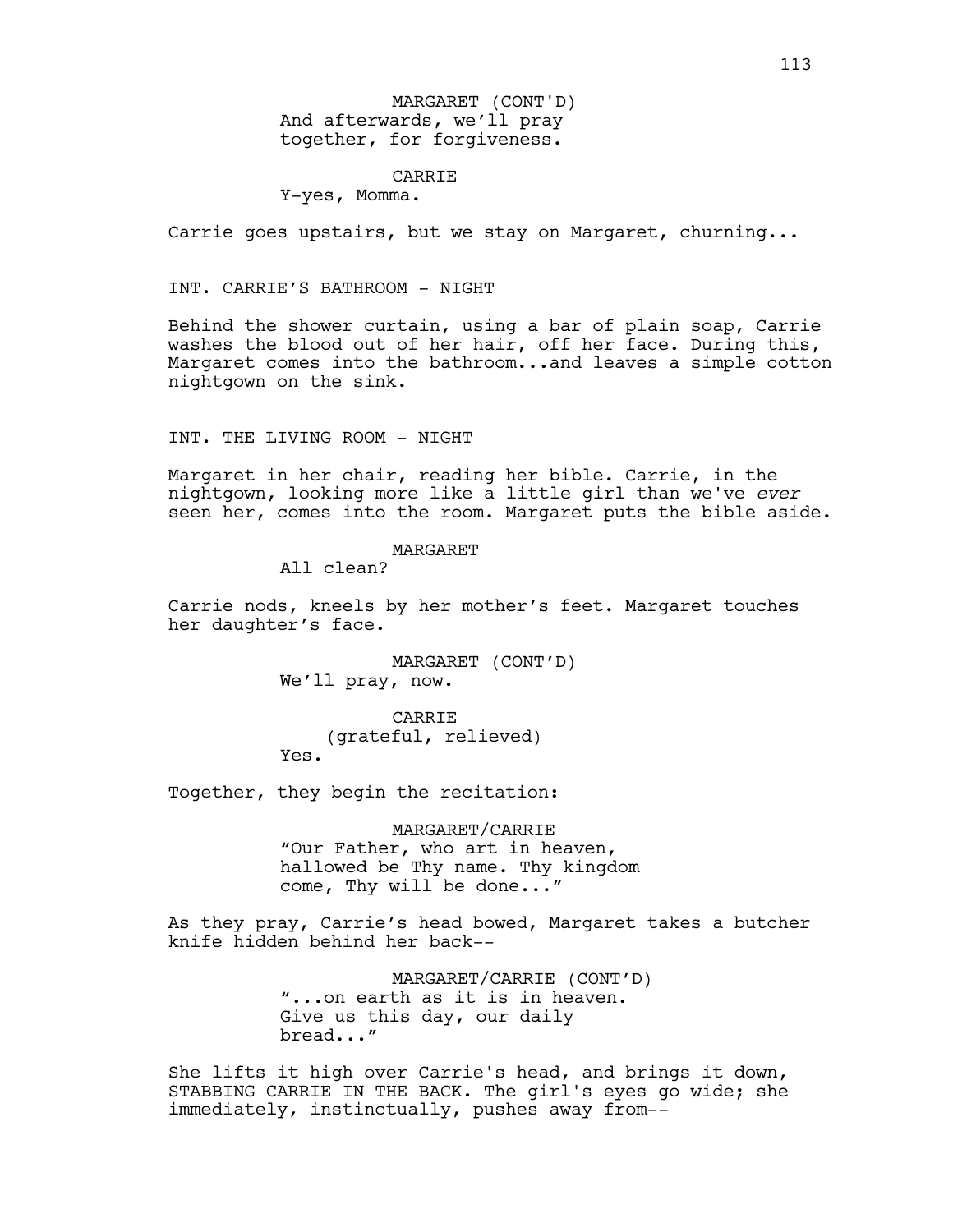# CARRIE

*Momma*--

Reeling from the shock and pain, Carrie tries to grasp the knife handle sticking in her back--

# CARRIE (CONT'D) *Momma, WHY--?*

The girl is crawling/scrambling away from her mother, who follows her, step by agonizing, bleeding step.

> MARGARET Oh, Carrie, I have wrestled with devil over your soul, the way Jacob wrestled the Angel of the Lord... Since the stones...since *before* the stones...I've *tried* to fill you with goodness, I've *tried* to fill you with grace...

As Carrie and then Margaret pass the doorway to the kitchen, Margaret picks up ANOTHER KNIFE--

> MARGARET (CONT'D) But I lost, Carrie, time and again, I lost, and I knew, I *knew* what I had to do, but I was weak and, and backsliding, but not tonight--

Margaret has Carrie cornered. The girl is weakened, bleeding profusely. Margaret looms over her daughter.

> MARGARET (CONT'D) Tonight, the devil has come home, and *I will not be weak--*

Margaret start to bring the second knife down on her cowering daughter, but Carrie *flexes*--and STOPS Margaret's arm in midswing. Mother and daughter lock eyes.

> MARGARET (CONT'D) It's better this way. They'll come for you, after what you did. They'll hurt you--

CARRIE Momma, I'm sorry... And I forgive you...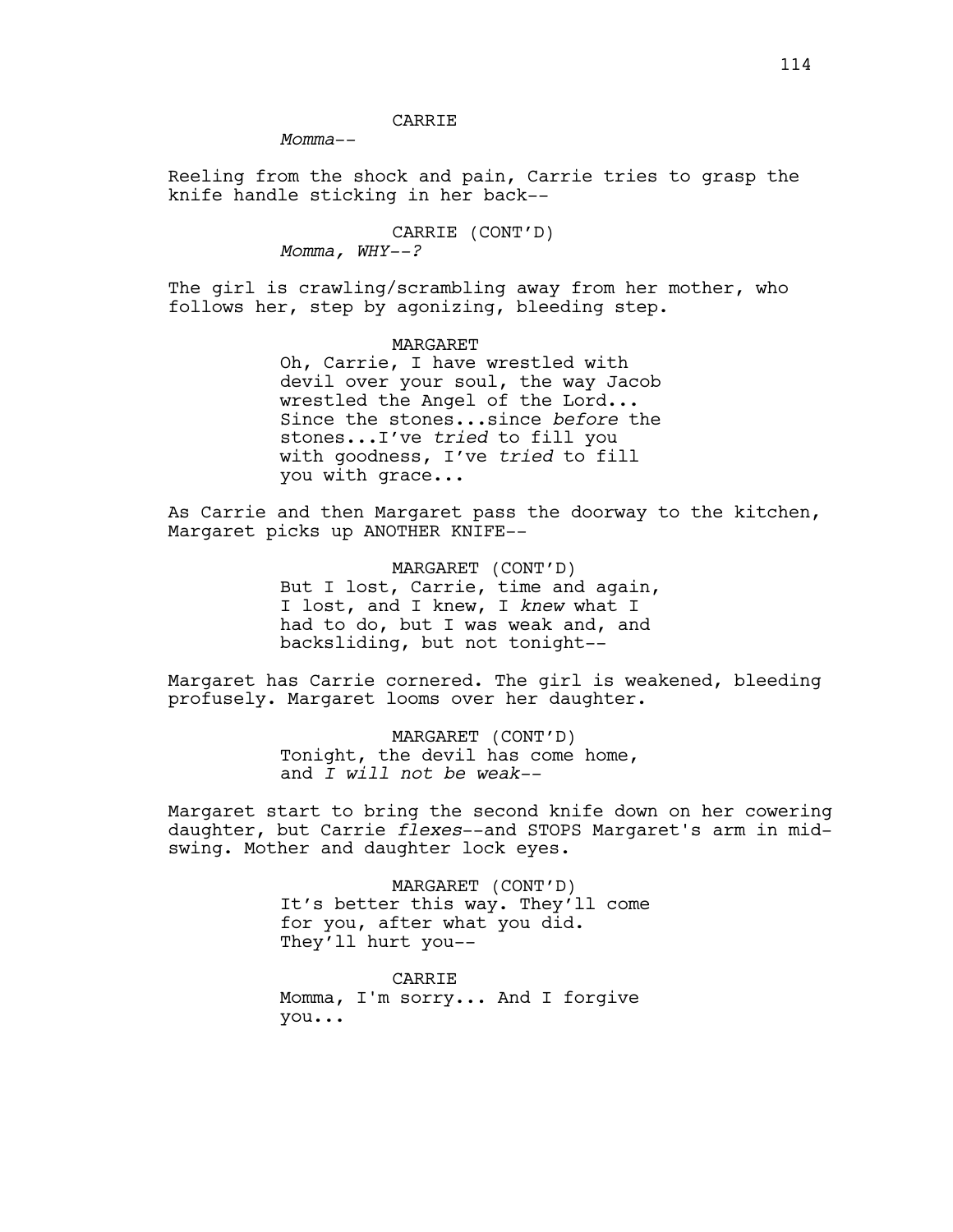Margaret's eyes go wide at that--as the camera pulls back to reveal: Behind Margaret, hovering in mid-air, the tools of Margaret's sewing trade: SCISSORS, SHEARS, KNITTING NEEDLES, ET CETERA. Waiting instruction from Carrie, who finishes their prayer.

# CARRIE (CONT'D) "...and forgive us our trespasses, now and at the hour of our death."

MARGARET (pleading with her eyes) Carrie...

### **CARRIE**

Amen.

With that, Carrie *flexes*, IMPALING MARGARET WITH THE SCISSORS AND SHEARS, THE NEEDLES, THE RAZOR-SHARP STEEL RULER, *ET AL*. So that Margaret DIES, feeling pain, yes, but also a mad kind of ecstasy, because at long last she's going to the Lord...

EXT. CARRIE'S HOUSE - NIGHT

Stricken, bleeding, knife sticking out her back, Carrie emerges from her tomb-like house, staggers down the steps, hears--

### VOICE

Carrie?

--Sue, terror-struck, moving up the walk.

CARRIE (barely conscious) Wh-who...?

SUE It's me. S-sue Snell.

Seeing the knife, the blood, the condition Carrie's in, Sue reaches for her--

> SUE (CONT'D) Carrie. Let me help--

Carrie flinches backwards--

CARRIE (mumbles) T-tricked me.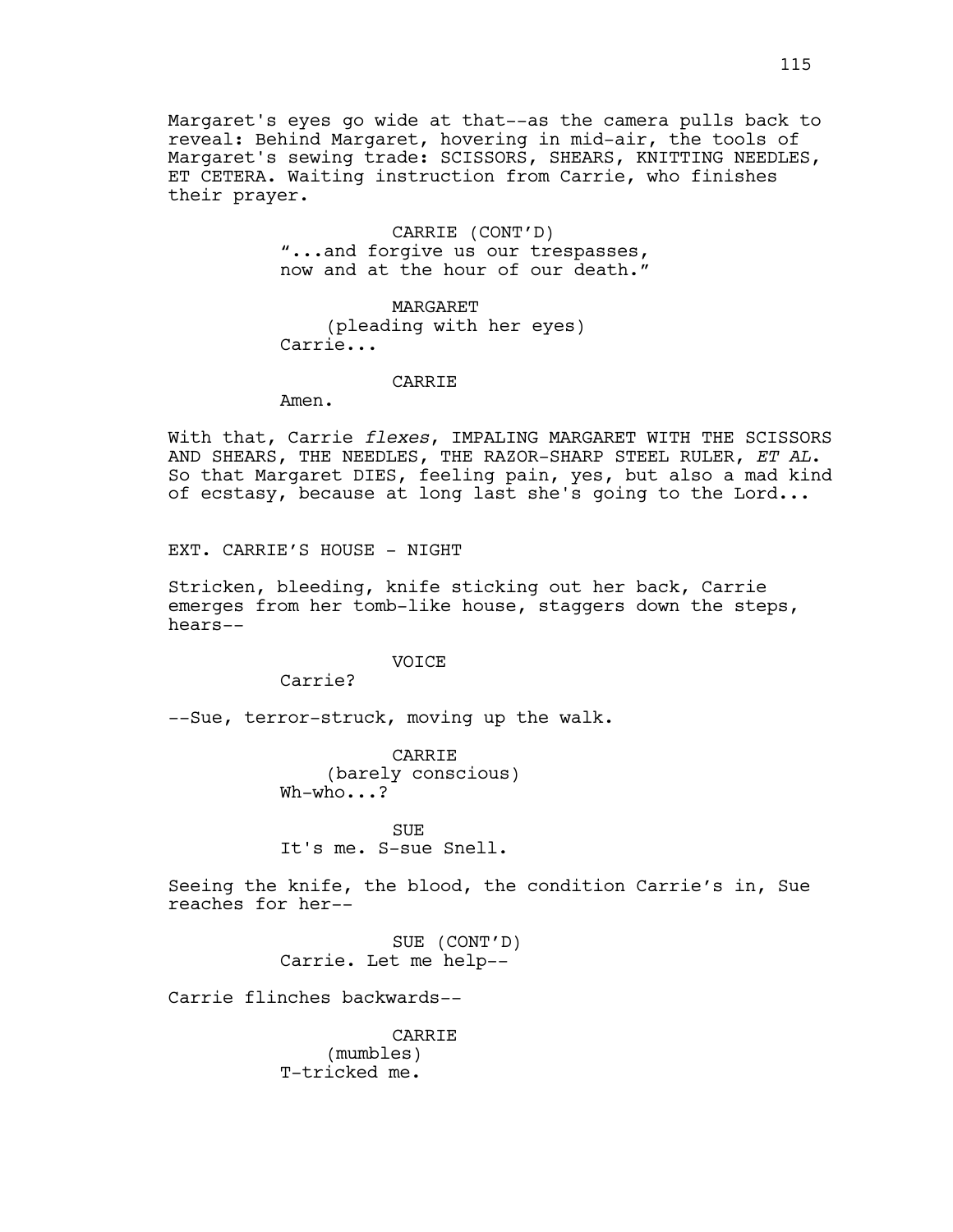SUE (shaking her head) No, Carrie, I have no idea what happened... What happened to you tonight? After the prom, why did  $you--?$ Carrie lifts a hand, *flexes*, and Sue's throat tightens-- CARRIE Show you. Show you all...what I can do... Carrie is CHOKING the life out of Sue-- CARRIE (CONT'D) (whispering) Dirty trick. Always a dirty trick... Carrie flexes harder, *lifts Sue into the air*. Sue barely manages: SUE N-no, Carrie... I'm sorry... *I'm sorry.*.. *I'm sorry... I'm sorry.*.. Sue is begging for *forgiveness*, for her complicity...and somehow, Carrie, in her final moments, *sees* that...and releases Sue, who gasps, drawing deep breaths into her lungs. SUE (CONT'D) *Oh, God--* Oh...God... Carrie sways on her feet for a moment-- CARRIE I'm...sor-- --then COLLAPSES into a heap. Sue rushes to the dying girl.

CARRIE (CONT'D) (crying) Momma. I want my Momma...

Sue holds Carrie in her arms--

--*as something hits the roof of the White house*. Then a *second* something. Then a *third*, landing on the front steps. A STORM OF STONES, Sue sees, falling from the smoky night sky.

> SUE Carrie, are you doing this?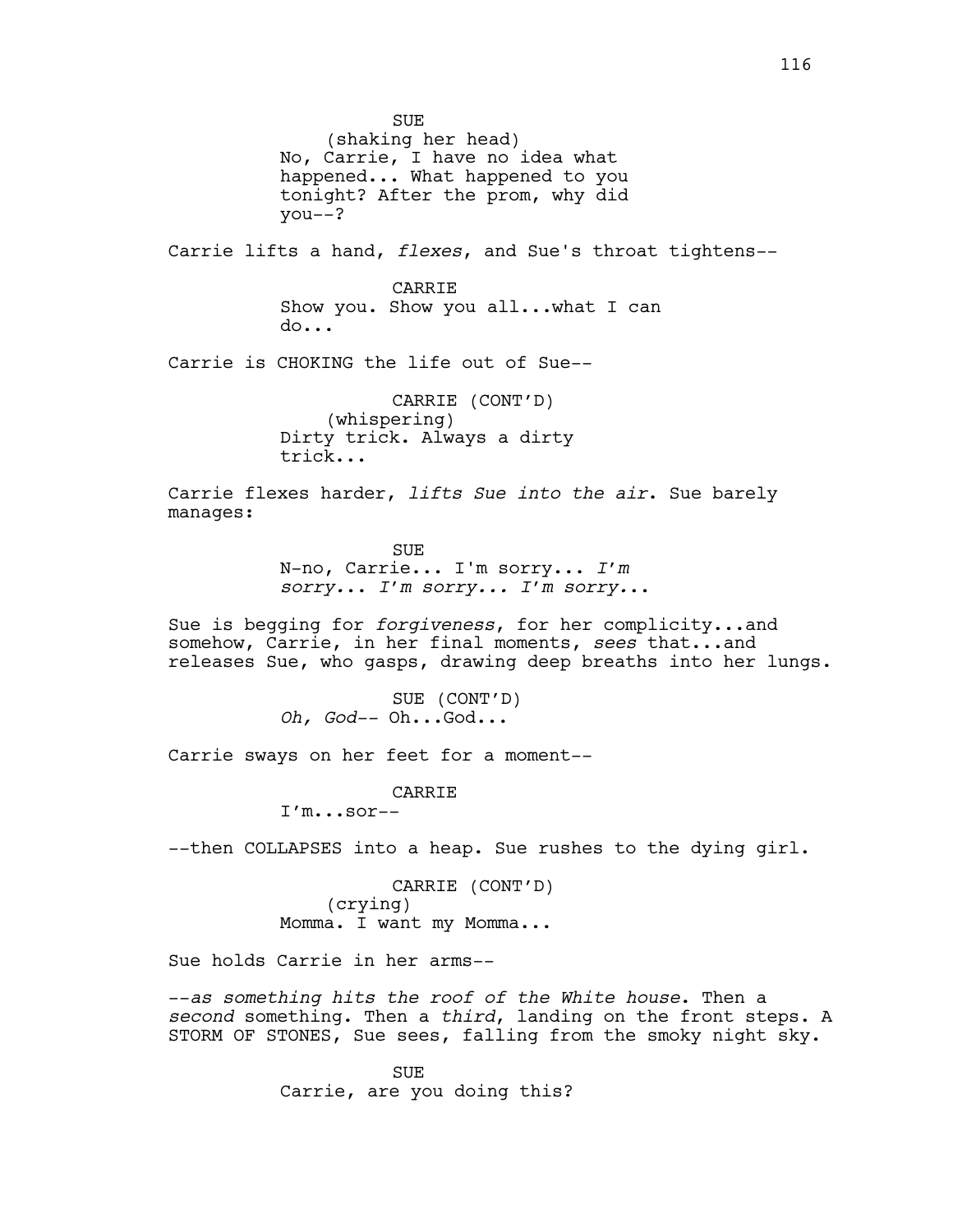Another stone falls, just missing them. Sue, mustering all her strength, takes Carrie up in her arms and moves them so they're underneath the tree in Carrie's front yard, as the stones keep falling from the sky, smashing Carrie's house, its roof, its porch, its windows.

Sue's looking into Carrie's face, watching the power within the girl flicker, determined to comfort Carrie in her last moments--

> SUE (CONT'D) It's all right. It's all right, Carrie, I've got you... I'm holding you...

Close-up on Carrie as, finally, the power within her goes out completely. The stones stop falling, though the White house is wrecked by this point. Sue is weeping, for Carrie, for herself, for all her friends, as we...FADE TO BLACK.

Against the blackness, the following words appear:

# **Carrie White, b. November 15, 1995, d. May 23, 2012**

Those words FADE, are replaced with:

### **Thomas Ross, b. April 25, 1995, d. May 23, 2012**

Then those words FADE, are replaced by the DOZENS AND DOZENS OF NAMES (and dates) of the people who died on Prom Night. Most of them teenagers, kids we got to know, even a little. A sobering sight. A cautionary tale of what happened and what *might* happen again...

INT. THE WHITE COMMISSION - SHERIFF OTIS DOYLE

The end of Doyle's testimony:

SHERIFF DOYLE We had a memorial service for everyone, on June third, in Bennett Park, to...heal, I suppose, but something like that takes the guts right out of a town. Especially when it's so many of your own children you're burying...

INT. THE WHITE COMMISSION - SUE SNELL Sue sits at that conference table, a rather hostile witness: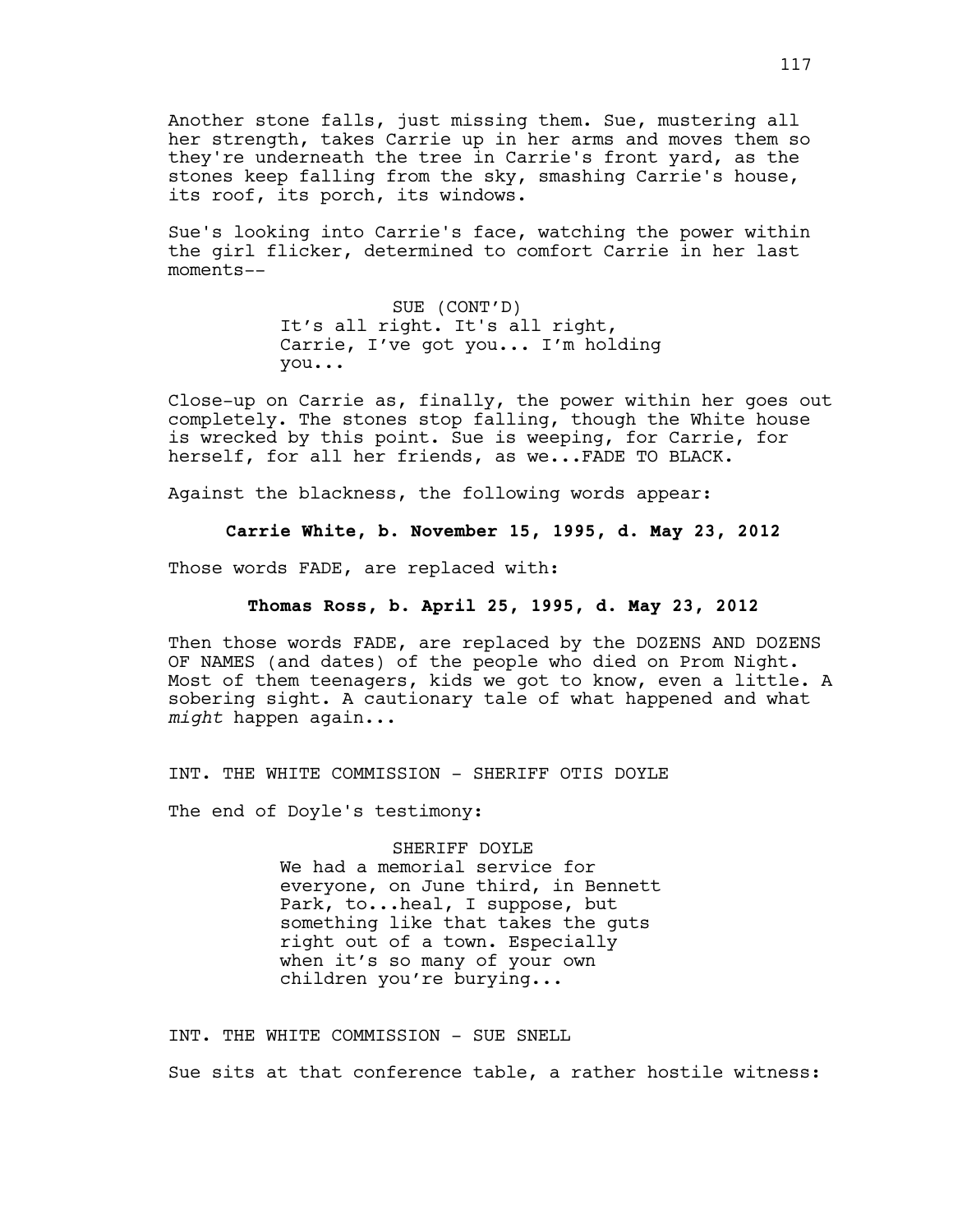**SUE** You don't *want* to believe. You're looking for a scapegoat--me, if I let you--to hide from the truth: That it was Carrie White. We all pushed her to it--me, included--but it was Carrie White who dreamed of blood and fire...and then made it happen...

INT. THE WHITE COMMISSION - RITA DESJARDIN

The end of Rita Desjardin's testimony:

MS. DESJARDIN Go back to teaching? No. Never. I couldn't stand in front of another group of kids, knowing that there was *one* I couldn't reach, one I couldn't... (breaks down, starts crying) ...I don't sleep anymore. Late at night, all I can think is, "If only...if only..."

INT. WHITE COMMISSION - DEAN MCDUFFY - DAY McDuffy, our TK scholar, finishing his testimony:

MCDUFFY

TK exists. Carrie White was *not* an isolated phenomenon. Do not put her in a box; do not dismiss it as a hoax. If we are not vigilant, it *will* happen again. In all likelihood, it already *is* happening again. There is another Carrie, somewhere, unlocking her power...

INT. SUE'S BEDROOM - VIDEO DIARY

Sue, finishing her diary.

SUE

It's been four months. We're leaving now. No one wants to live in Chamberlain, anymore. Not in the town where all the children died. We just have one stop to make, to say goodbye...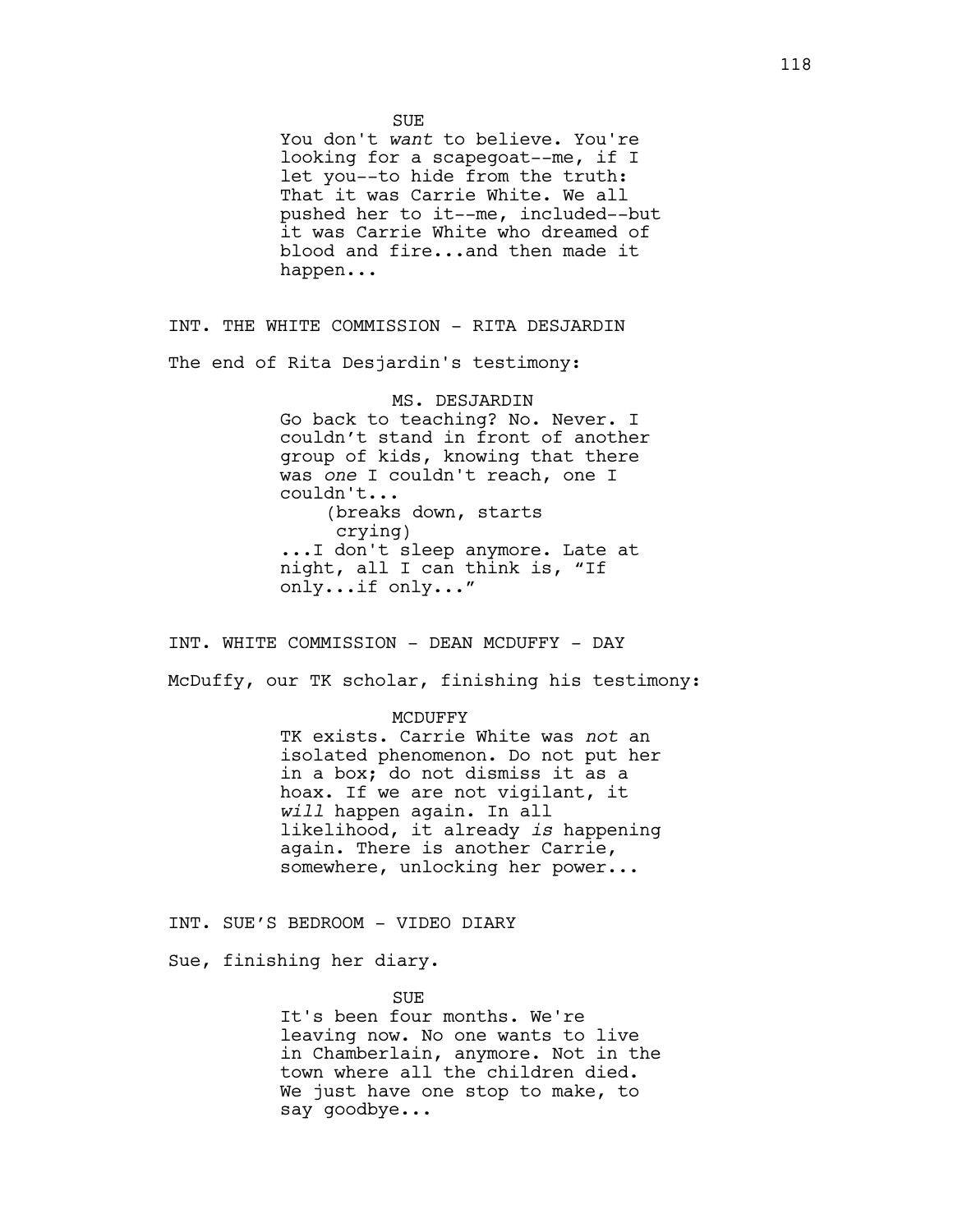Sue looks down for a beat, resumes:

SUE (CONT'D) I'm sending this...confession, whatever it is, out there, so that people never forget Carrie White, and what she did to us, and more importantly, what we did to her. Maybe, hopefully, people can learn something from it... I hope so.

EXT. CHAMBERLAIN'S CEMETERY - DAY

Sue, dressed in a fall coat, kneels in front of a headstone, sets a bouquet of flowers down on Tommy's grave. Her eyes are tear-filled. She stands, revealing that she is, in fact, FOUR MONTHS PREGNANT. Which means...Tommy lives on, in some way, at least.

Sue starts walking towards her parents' car, waiting in the cemetery's driveway. The trees surrounding Sue are ablaze with YELLOW AND RED LEAVES, leaves the color of fire, swaying in the breeze, gently rocked by the invisible hand of God.

MOVEMENT on the fringes of the cemetery catches Sue's attention. THREE PUNKISH TEENAGE BOYS loiter around a pair of matching, simple headstones. MARGARET AND CARRIE WHITE'S GRAVES. Sue stops. One of the boys has a spray can; they're vandalizing the gravestones. Sue's about to say something, warn them, but then she hears (and turns to)--

Her MOM, standing next to the car, waving to her. Sue halfsmiles, waves, then turns back to the boys, only...*they're lying on the ground now, unmoving*. Confusion gives way to horror. Heart thumping, Sue turns to head back to her mom's car--

*--AND COMES FACE-TO-FACE WITH CARRIE WHITE!* Still in her prom dress. Still covered in dried blood, but now, also, mud and filth. Like she's pushed herself out of a grave.

#### CARRIE

(rasps) Sue-ue--

--*JOLTS AWAKE*. In the passenger seat of her parents' car, packed full with boxes. Sue had been dreaming. Her father's driving them away, out of Chamberlain. Her mother turns around, to look at her.

> SUE'S MOM (worried) Sue? Bad dream?